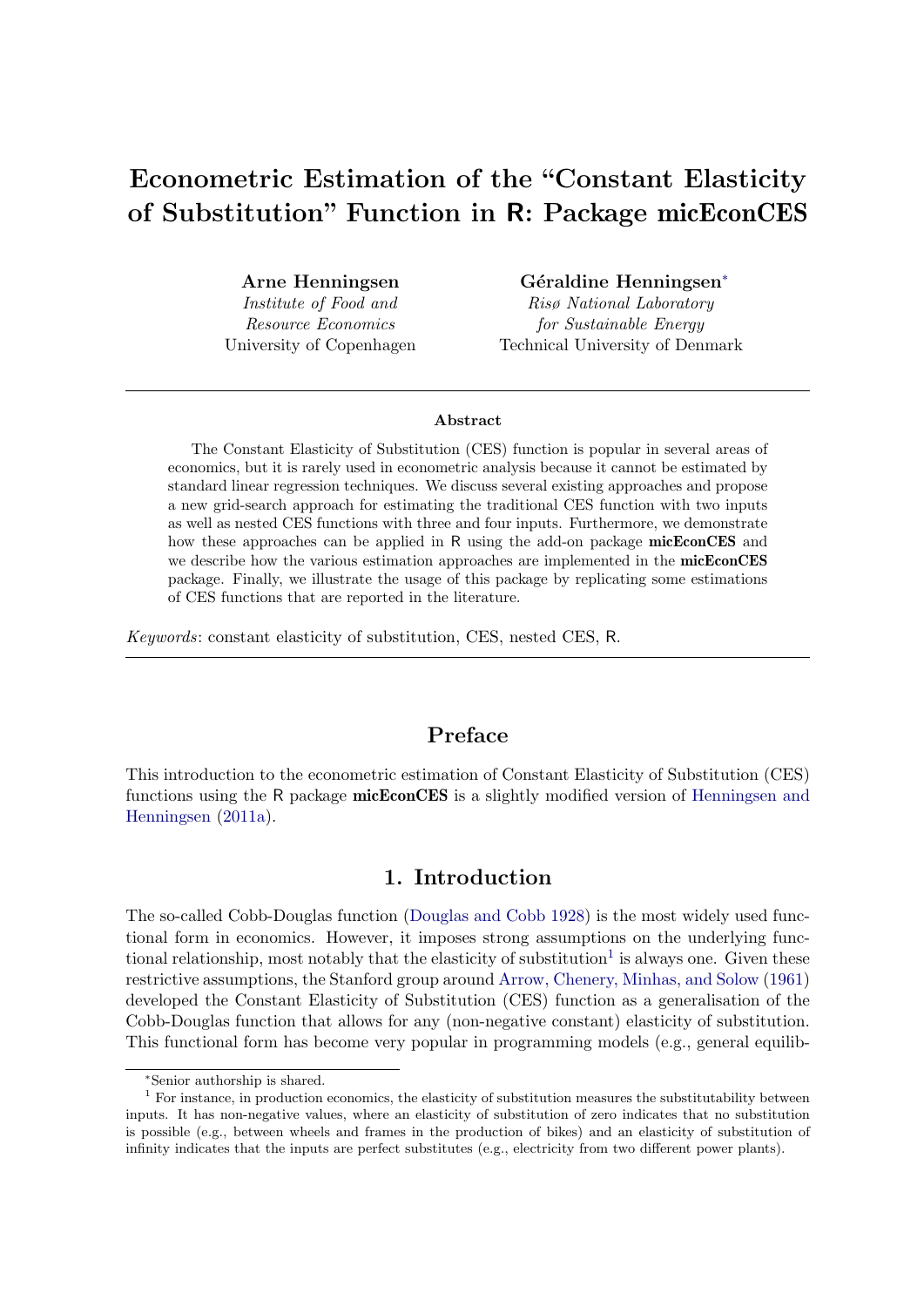rium models or trade models), but it has been rarely used in econometric analysis. Hence, the parameters of the CES functions used in programming models are mostly guesstimated and calibrated, rather than econometrically estimated. However, in recent years, the CES function has gained in importance also in econometric analyses, particularly in macroeconomics (e.g., [Amras](#page-104-1) [2004;](#page-104-1) [Bentolila and Gilles](#page-104-2) [2006\)](#page-104-2) and growth theory (e.g., [Caselli](#page-104-3) [2005;](#page-104-3) [Caselli](#page-104-4) [and Coleman](#page-104-4) [2006;](#page-104-4) [Klump and Papageorgiou](#page-106-1) [2008\)](#page-106-1), where it replaces the Cobb-Douglas function.[2](#page-1-0) The CES functional form is also frequently used in micro-macro models, i.e., a new type of model that links microeconomic models of consumers and producers with an overall macroeconomic model (see for example [Davies](#page-105-1) [2009\)](#page-105-1). Given the increasing use of the CES function in econometric analysis and the importance of using sound parameters in economic programming models, there is definitely demand for software that facilitates the econometric estimation of the CES function.

The R package micEconCES [\(Henningsen and Henningsen](#page-106-2) [2011b\)](#page-106-2) provides this functionality. It is developed as part of the "micEcon" project on R-Forge ([http://r-forge.r-project.](http://r-forge.r-project.org/projects/micecon/)  $\sigma$ rg/projects/micecon/). Stable versions of the micEconCES package are available for download from the Comprehensive R Archive Network (CRAN, [http://CRAN.R-Project.org/](http://CRAN.R-Project.org/package=micEconCES) [package=micEconCES](http://CRAN.R-Project.org/package=micEconCES)).

The paper is structured as follows. In the next section, we describe the classical CES function and the most important generalisations that can account for more than two independent variables. Then, we discuss several approaches to estimate these CES functions and show how they can be applied in R. The fourth section describes the implementation of these methods in the R package micEconCES, whilst the fifth section demonstrates the usage of this package by replicating estimations of CES functions that are reported in the literature. Finally, the last section concludes.

# 2. Specification of the CES function

The formal specification of a CES production function<sup>[3](#page-1-1)</sup> with two inputs is

<span id="page-1-3"></span>
$$
y = \gamma \left( \delta x_1^{-\rho} + (1 - \delta) x_2^{-\rho} \right)^{-\frac{\nu}{\rho}}, \tag{1}
$$

where y is the output quantity,  $x_1$  and  $x_2$  are the input quantities, and  $\gamma$ ,  $\delta$ ,  $\rho$ , and  $\nu$  are parameters. Parameter  $\gamma \in [0,\infty)$  determines the productivity,  $\delta \in [0,1]$  determines the optimal distribution of the inputs,  $\rho \in [-1, 0) \cup (0, \infty)$  determines the (constant) elasticity of substitution, which is  $\sigma = 1/(1+\rho)$ , and  $\nu \in [0,\infty)$  is equal to the elasticity of scale.<sup>[4](#page-1-2)</sup>

The CES function includes three special cases: for  $\rho \to 0$ ,  $\sigma$  approaches 1 and the CES turns to the Cobb-Douglas form; for  $\rho \to \infty$ ,  $\sigma$  approaches 0 and the CES turns to the Leontief

<span id="page-1-0"></span><sup>&</sup>lt;sup>2</sup> The *Journal of Macroeconomics* even published an entire special issue titled "The CES Production Function in the Theory and Empirics of Economic Growth" [\(Klump and Papageorgiou](#page-106-1) [2008\)](#page-106-1).

<span id="page-1-1"></span><sup>&</sup>lt;sup>3</sup> The CES functional form can be used to model different economic relationships (e.g., as production function, cost function, or utility function). However, as the CES functional form is mostly used to model production technologies, we name the dependent (left-hand side) variable "output" and the independent (righthand side) variables "inputs" to keep the notation simple.

<span id="page-1-2"></span><sup>&</sup>lt;sup>4</sup>Originally, the CES function of [Arrow](#page-104-0) *et al.* [\(1961\)](#page-104-0) could only model constant returns to scale, but later [Kmenta](#page-106-3) [\(1967\)](#page-106-3) added the parameter  $\nu$ , which allows for decreasing or increasing returns to scale if  $\nu < 1$  or  $\nu > 1$ , respectively.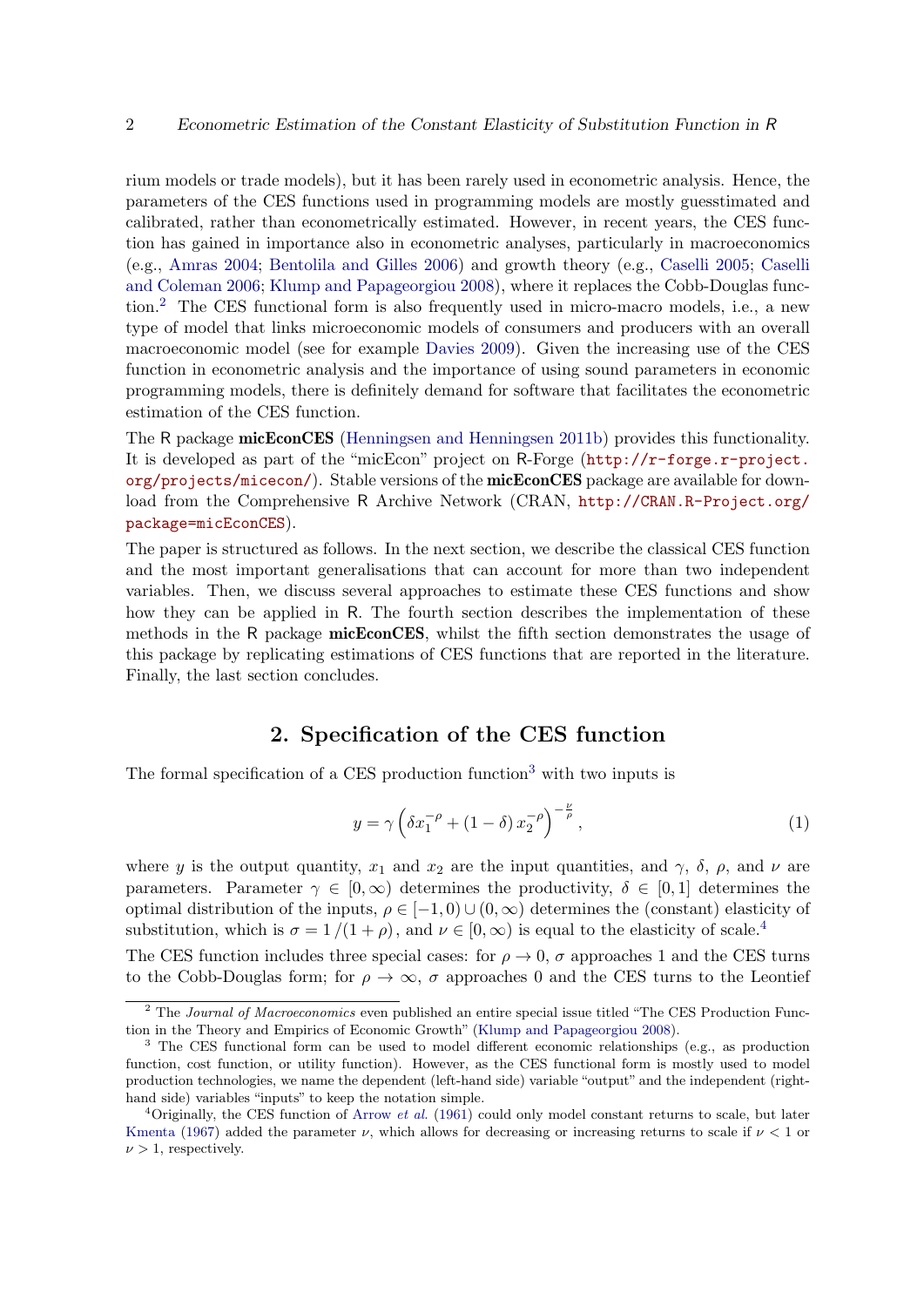production function; and for  $\rho \rightarrow -1$ ,  $\sigma$  approaches infinity and the CES turns to a linear function if  $\nu$  is equal to 1.

As the CES function is non-linear in parameters and cannot be linearised analytically, it is not possible to estimate it with the usual linear estimation techniques. Therefore, the CES function is often approximated by the so-called "Kmenta approximation" [\(Kmenta](#page-106-3) [1967\)](#page-106-3), which can be estimated by linear estimation techniques. Alternatively, it can be estimated by non-linear least-squares using different optimisation algorithms.

To overcome the limitation of two input factors, CES functions for multiple inputs have been proposed. One problem of the elasticity of substitution for models with more than two inputs is that the literature provides three popular, but different definitions (see e.g. [Chambers](#page-105-2) [1988\)](#page-105-2): While the Hicks-McFadden elasticity of substitution (also known as direct elasticity of substitution) describes the input substitutability of two inputs i and j along an isoquant given that all other inputs are constant, the Allen-Uzawa elasticity of substitution (also known as Allen partial elasticity of substitution) and the Morishima elasticity of substitution describe the input substitutability of two inputs when all other input quantities are allowed to adjust. The only functional form in which all three elasticities of substitution are constant is the plain  $n$ -input CES function [\(Blackorby and Russel](#page-104-5) [1989\)](#page-104-5), which has the following specification:

<span id="page-2-0"></span>
$$
y = \gamma \left(\sum_{i=1}^{n} \delta_i x_i^{-\rho}\right)^{-\frac{\nu}{\rho}}
$$
  
with 
$$
\sum_{i=1}^{n} \delta_i = 1,
$$
 (2)

where *n* is the number of inputs and  $x_1, \ldots, x_n$  are the quantities of the *n* inputs. Several scholars have tried to extend the Kmenta approximation to the  $n$ -input case, but [Hoff](#page-106-4)  $(2004)$  showed that a correctly specified extension to the *n*-input case requires non-linear parameter restrictions on a Translog function. Hence, there is little gain in using the Kmenta approximation in the n-input case.

The plain  $n$ -input CES function assumes that the elasticities of substitution between any two inputs are the same. As this is highly undesirable for empirical applications, multiple-input CES functions that allow for different (constant) elasticities of substitution between different pairs of inputs have been proposed. For instance, the functional form proposed by [Uzawa](#page-108-0) [\(1962\)](#page-108-0) has constant Allen-Uzawa elasticities of substitution and the functional form proposed by [McFadden](#page-107-0) [\(1963\)](#page-107-0) has constant Hicks-McFadden elasticities of substitution.

However, the n-input CES functions proposed by [Uzawa](#page-108-0) [\(1962\)](#page-108-0) and [McFadden](#page-107-0) [\(1963\)](#page-107-0) impose rather strict conditions on the values for the elasticities of substitution and thus, are less useful for empirical applications [\(Sato](#page-107-1) [1967,](#page-107-1) p. 202). Therefore, [Sato](#page-107-1) [\(1967\)](#page-107-1) proposed a family of two-level nested CES functions. The basic idea of nesting CES functions is to have two or more levels of CES functions, where each of the inputs of an upper-level CES function might be replaced by the dependent variable of a lower-level CES function. Particularly, the nested CES functions for three and four inputs based on [Sato](#page-107-1) [\(1967\)](#page-107-1) have become popular in recent years. These functions increased in popularity especially in the field of macro-econometrics, where input factors needed further differentiation, e.g., issues such as Grilliches' capital-skill complementarity [\(Griliches](#page-105-3) [1969\)](#page-105-3) or wage differentiation between skilled and unskilled labour (e.g., [Acemoglu](#page-104-6) [1998;](#page-104-6) Krusell, Ohanian, Ríos-Rull, and Violante [2000;](#page-106-5) [Pandey](#page-107-2) [2008\)](#page-107-2).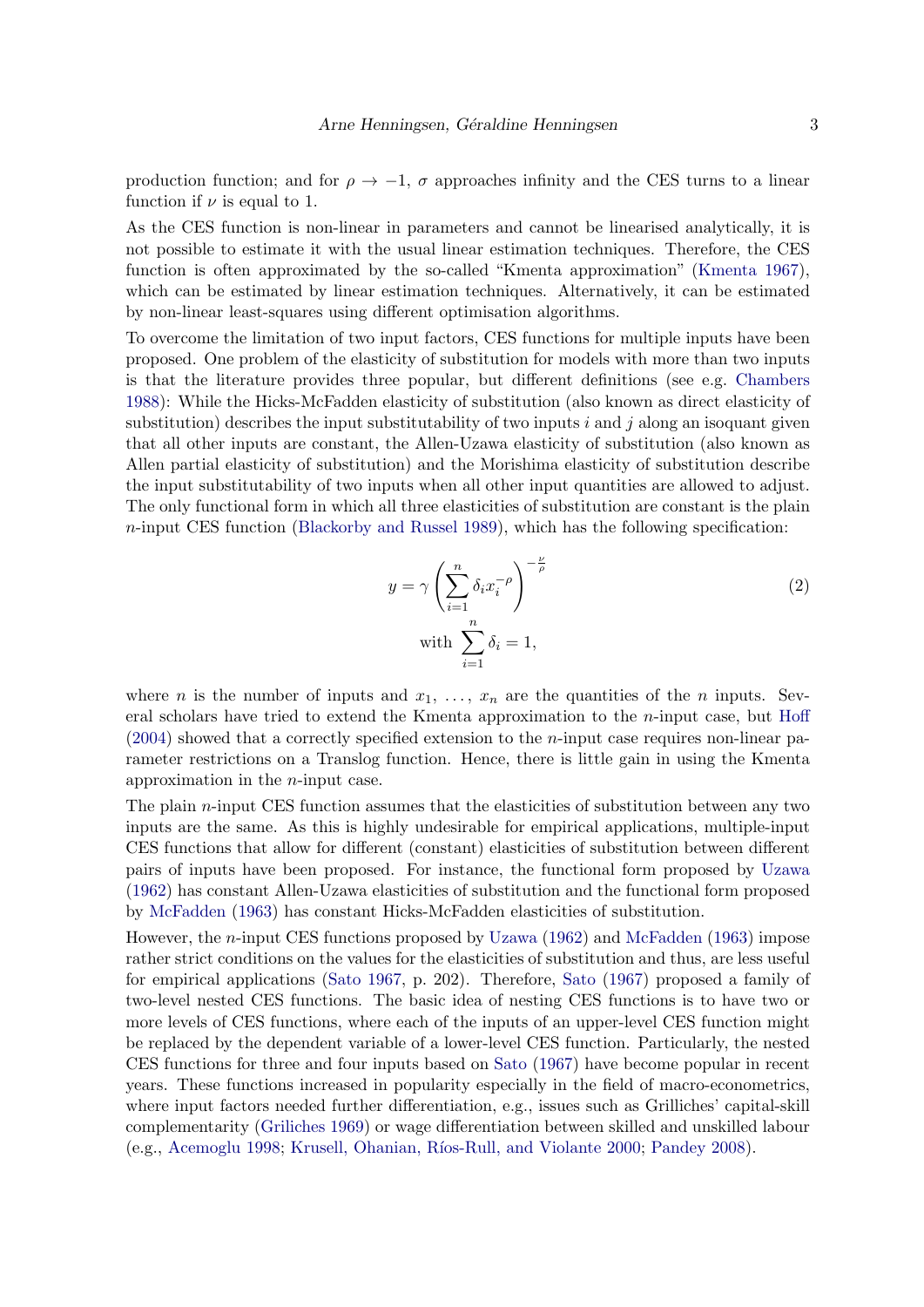The nested CES function for four inputs as proposed by [Sato](#page-107-1) [\(1967\)](#page-107-1) nests two lower-level (two-input) CES functions into an upper-level (two-input) CES function:  $y = \gamma \delta C E S_1 +$  $(1-\delta) \, CES_2]^{-\nu/\rho}$ , where  $CES_i = \gamma_i \left( \delta_i x_{2i-1}^{-\rho_i} + (1-\delta_i) \, x_{2i}^{-\rho_i} \right)^{-\nu_i/\rho_i}$ ,  $i = 1, 2$ , indicates the two lower-level CES functions. In these lower-level CES functions, we (arbitrarily) normalise coefficients  $\gamma_i$  and  $\nu_i$  to one, because without these normalisations, not all coefficients of the (entire) nested CES function can be identified in econometric estimations; an infinite number of vectors of non-normalised coefficients exists that all result in the same output quantity, given an arbitrary vector of input quantities (see Footnote [6](#page-3-0) for an example). Hence, the final specification of the four-input nested CES function is as follows:

$$
y = \gamma \left[ \delta \left( \delta_1 x_1^{-\rho_1} + (1 - \delta_1) x_2^{-\rho_1} \right)^{\rho/\rho_1} + (1 - \delta) \left( \delta_2 x_3^{-\rho_2} + (1 - \delta_2) x_4^{-\rho_2} \right)^{\rho/\rho_2} \right]^{-\nu/\rho} . \tag{3}
$$

If  $\rho_1 = \rho_2 = \rho$ , the four-input nested CES function defined in Equation [3](#page-3-1) reduces to the plain four-input CES function defined in Equation [2.](#page-2-0) [5](#page-3-2)

In the case of the three-input nested CES function, only one input of the upper-level CES function is further differentiated:<sup>[6](#page-3-0)</sup>

<span id="page-3-3"></span><span id="page-3-1"></span>
$$
y = \gamma \left[ \delta \left( \delta_1 x_1^{-\rho_1} + (1 - \delta_1) x_2^{-\rho_1} \right)^{\rho/\rho_1} + (1 - \delta) x_3^{-\rho} \right]^{-\nu/\rho} . \tag{4}
$$

For instance,  $x_1$  and  $x_2$  could be skilled and unskilled labour, respectively, and  $x_3$  capital. Alternatively, [Kemfert](#page-106-6) [\(1998\)](#page-106-6) used this specification for analysing the substitutability between capital, labour, and energy. If  $\rho_1 = \rho$ , the three-input nested CES function defined in Equation [4](#page-3-3) reduces to the plain three-input CES function defined in Equation [2.](#page-2-0)<sup>[7](#page-3-4)</sup>

The nesting of the CES function increases its flexibility and makes it an attractive choice for many applications in economic theory and empirical work. However, nested CES functions are not invariant to the nesting structure and different nesting structures imply different assumptions about the separability between inputs [\(Sato](#page-107-1) [1967\)](#page-107-1). As the nesting structure is theoretically arbitrary, the selection depends on the researcher's choice and should be based on empirical considerations.

$$
y = \gamma \left[ \delta \gamma_1^{-\rho} \left( \delta_1 x_1^{-\rho_1} + (1 - \delta_1) x_2^{-\rho_1} \right)^{\rho/\rho_1} + (1 - \delta) x_3^{-\rho} \right]^{-\nu/\rho}.
$$

However, adding the term  $\gamma_1^{-\rho}$  does not increase the flexibility of this function as  $\gamma_1$  can be arbitrarily normalised to one; normalising  $\gamma_1$  to one changes  $\gamma$  to  $\gamma (\delta \gamma_1^{-\rho} + (1 - \delta))^{-(\nu/\rho)}$  and changes  $\delta$  to  $(\delta\gamma_1^{-\rho})/(\delta\gamma_1^{-\rho}+(1-\delta))$ , but has no effect on the functional form. Hence, the parameters  $\gamma$ ,  $\gamma_1$ , and  $\delta$ cannot be (jointly) identified in econometric estimations (see also explanation for the four-input nested CES function above Equation [3\)](#page-3-1).

<span id="page-3-4"></span><sup>7</sup> In this case, the parameters of the three-input nested CES function defined in Equation [4](#page-3-3) (indicated by the superscript  $n$ ) and the parameters of the plain three-input CES function defined in Equation [2](#page-2-0) (indicated by the superscript p) correspond in the following way: where  $\rho^p = \rho_1^n = \rho^n$ ,  $\delta_1^p = \delta_1^n \delta^n$ ,  $\delta_2^p = (1 - \delta_1^n) \delta^n$ ,  $\delta_3^p = 1 - \delta^n, \, \gamma^p = \gamma^n, \, \delta_1^n = \delta_1^p/(1 - \delta_3^p), \, \text{and} \, \, \delta^n = 1 - \delta_3^p.$ 

<span id="page-3-2"></span><sup>&</sup>lt;sup>5</sup> In this case, the parameters of the four-input nested CES function defined in Equation [3](#page-3-1) (indicated by the superscript  $n$ ) and the parameters of the plain four-input CES function defined in Equation [2](#page-2-0) (indicated by the superscript p) correspond in the following way: where  $\rho^p = \rho_1^n = \rho_2^n = \rho^n$ ,  $\delta_1^p = \delta_1^n \delta^n$ ,  $\delta_2^p = (1 - \delta_1^n) \delta^n$ ,  $\delta_3^p = \delta_2^n (1 - \delta^n)$ ,  $\delta_4^p = (1 - \delta_2^n) (1 - \delta^n)$ ,  $\gamma^p = \gamma^n$ ,  $\delta_1^n = \delta_1^p / (\delta_1^p + \delta_2^p)$ ,  $\delta_2^n = \delta_3^p / (\delta_3^p + \delta_4^p)$ , and  $\delta^n = \delta_1^p + \delta_2^p$ .

<span id="page-3-0"></span><sup>&</sup>lt;sup>6</sup> [Papageorgiou and Saam](#page-107-3) [\(2005\)](#page-107-3) proposed a specification that includes the additional term  $\gamma_1^{-\rho}$ .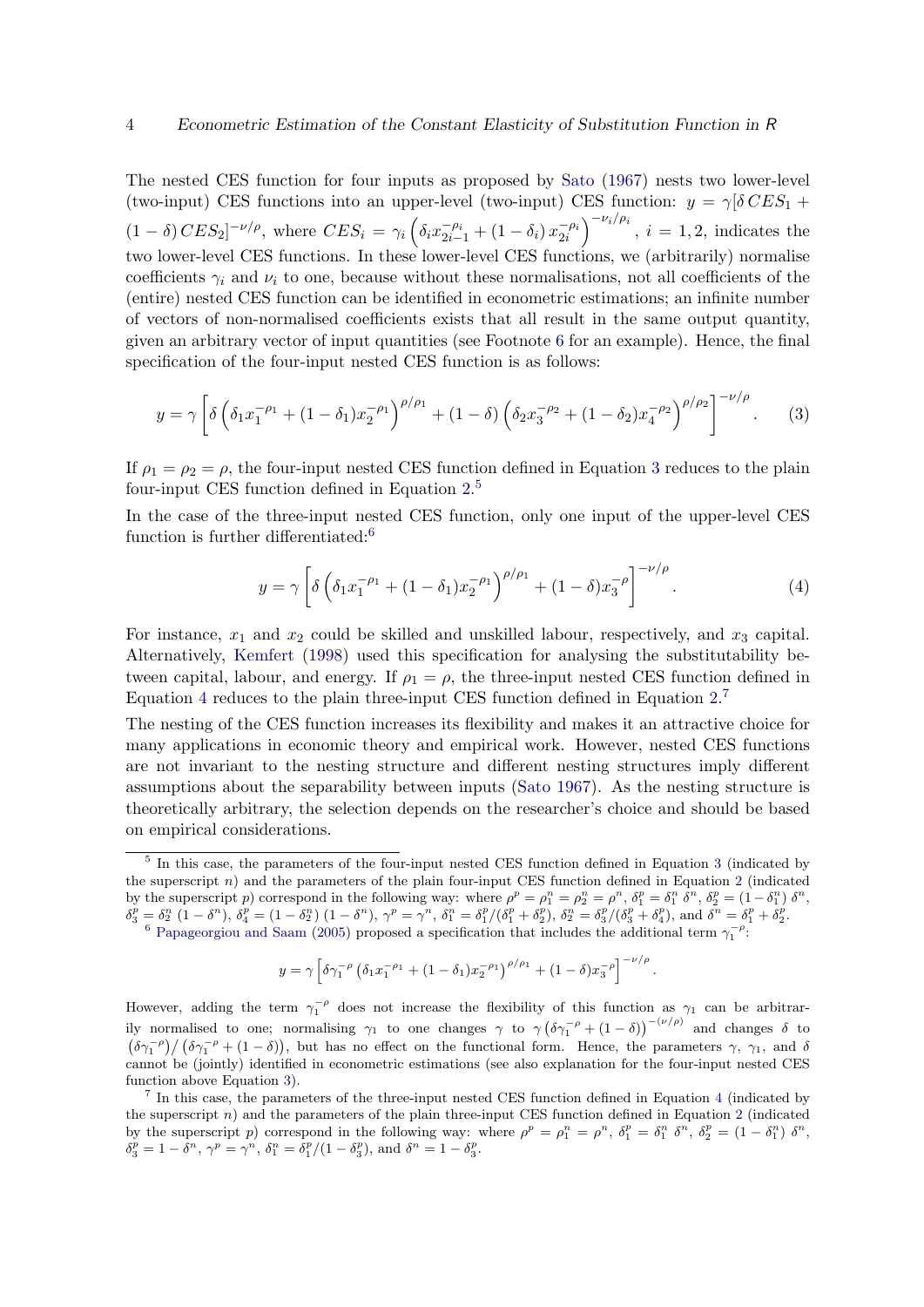The formulas for calculating the Hicks-McFadden and Allen-Uzawa elasticities of substitution for the three-input and four-input nested CES functions are given in Appendices [B.3](#page-79-0) and [C.3,](#page-88-0) respectively. [Anderson and Moroney](#page-104-7) [\(1994\)](#page-104-7) showed for n-input nested CES functions that the Hicks-McFadden and Allen-Uzawa elasticities of substitution are only identical if the nested technologies are all of the Cobb-Douglas form, i.e.,  $\rho_1 = \rho_2 = \rho = 0$  in the four-input nested CES function and  $\rho_1 = \rho = 0$  in the three-input nested CES function.

Like in the plain  $n$ -input case, nested CES functions cannot be easily linearised. Hence, they have to be estimated by applying non-linear optimisation methods. In the following section, we will present different approaches to estimate the classical two-input CES function as well as  $n$ -input nested CES functions using the R package micEconCES.

# 3. Estimation of the CES production function

<span id="page-4-0"></span>Tools for economic analysis with CES function are available in the R package micEconCES [\(Henningsen and Henningsen](#page-106-2) [2011b\)](#page-106-2). If this package is installed, it can be loaded with the command

R> library( "micEconCES" )

We demonstrate the usage of this package by estimating a classical two-input CES function as well as nested CES functions with three and four inputs. For this, we use an artificial data set cesData, because this avoids several problems that usually occur with real-world data.

```
R> set.seed( 123 )
R> cesData <- data.frame(x1 = rchisq(200, 10), x2 = rchisq(200, 10),
+ x3 = rchisq(200, 10), x4 = rchisq(200, 10) )
R cesData$y2 <- cesCalc( xNames = c( "x1", "x2" ), data = cesData,
+ \c{coeff} = c ( gamma = 1, delta = 0.6, rho = 0.5, nu = 1.1 ) )
R> cesData$y2 <- cesData$y2 + 2.5 * rnorm(200)
R> cesData$y3 <- cesCalc(xNames = c("x1", "x2", "x3"), data = cesData,
+ coef = c (gamma = 1, delta_1 = 0.7, delta = 0.6, rho_1 = 0.3, rho = 0.5,
+ nu = 1.1), nested = TRUE )
R> cesData$y3 <- cesData$y3 + 1.5 * rnorm(200)
R cesData$y4 <- cesCalc(xNames = c("x1", "x2", "x3", "x4"), data = cesData,
+ coef = c(gamma = 1, delta_1 = 0.7, delta_2 = 0.6, delta = 0.5,+ rho_1 = 0.3, rho_2 = 0.4, rho = 0.5, nu = 1.1), nested = TRUE )
R> cesData$y4 <- cesData$y4 + 1.5 * rnorm(200)
```
The first line sets the "seed" for the random number generator so that these examples can be replicated with exactly the same data set. The second line creates a data set with four input variables (called x1, x2, x3, and x4) that each have 200 observations and are generated from random  $\chi^2$  distributions with 10 degrees of freedom. The third, fifth, and seventh commands use the function cesCalc, which is included in the **micEconCES** package, to calculate the deterministic output variables for the CES functions with two, three, and four inputs (called y2, y3, and y4, respectively) given a CES production function. For the two-input CES function, we use the coefficients  $\gamma = 1$ ,  $\delta = 0.6$ ,  $\rho = 0.5$ , and  $\nu = 1.1$ ; for the three-input nested CES function, we use  $\gamma = 1$ ,  $\delta_1 = 0.7$ ,  $\delta = 0.6$ ,  $\rho_1 = 0.3$ ,  $\rho = 0.5$ , and  $\nu = 1.1$ ; and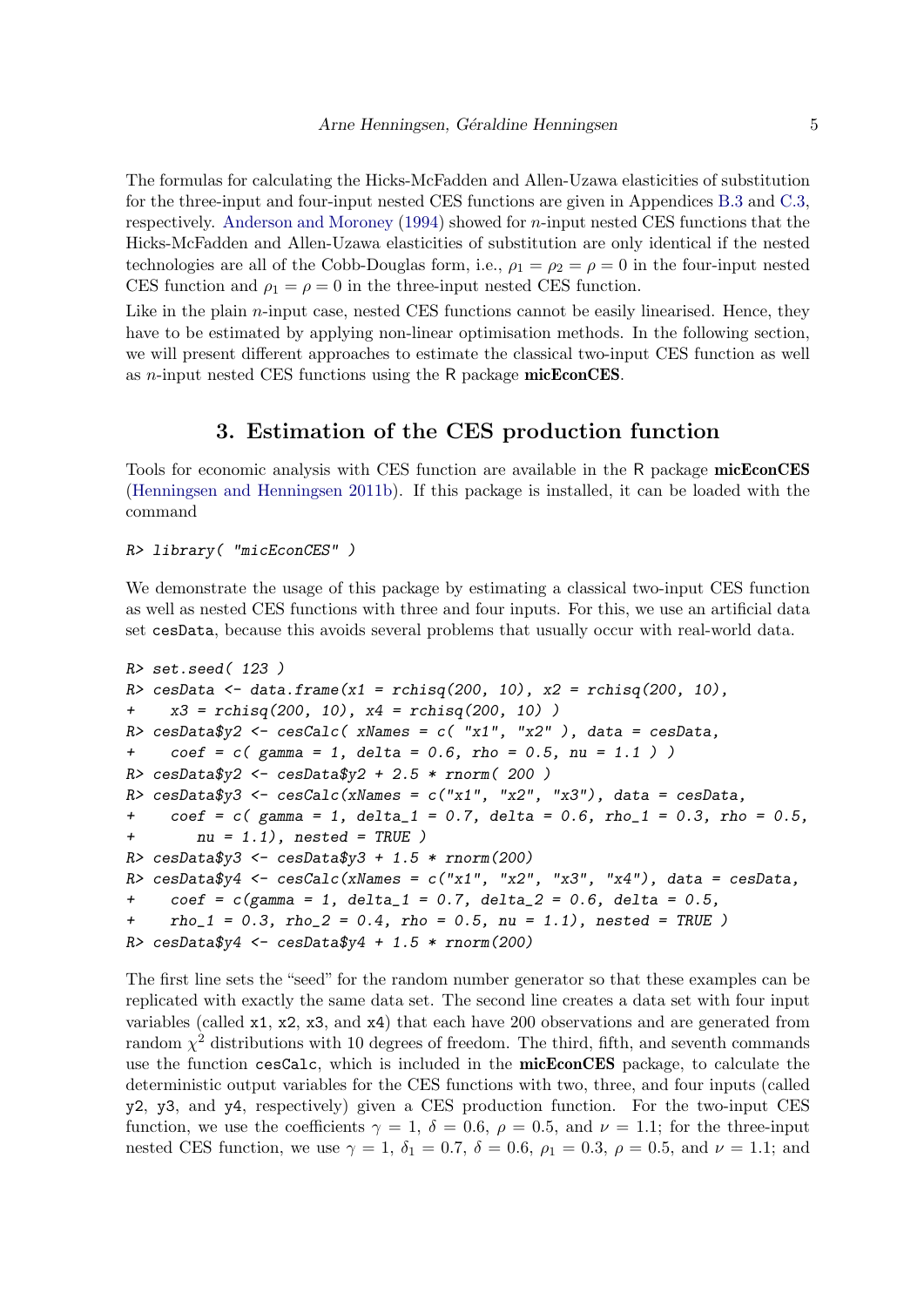for the four-input nested CES function, we use  $\gamma = 1$ ,  $\delta_1 = 0.7$ ,  $\delta_2 = 0.6$ ,  $\delta = 0.5$ ,  $\rho_1 = 0.3$ ,  $\rho_2 = 0.4$ ,  $\rho = 0.5$ , and  $\nu = 1.1$ . The fourth, sixth, and eighth commands generate the stochastic output variables by adding normally distributed random errors to the deterministic output variable.

As the CES function is non-linear in its parameters, the most straightforward way to estimate the CES function in R would be to use nls, which performs non-linear least-squares estimations.

```
R> cesNls <- nls( y2 \degree gamma * ( delta * x1^(-rho) + (1 - delta) * x2^(-rho) )^(-phi / rho
     data = cesData, start = c( gamma = 0.5, delta = 0.5, rho = 0.25, phi = 1))
R> print( cesNls )
Nonlinear regression model
  model: y2 \tilde{ } gamma * (delta * x1^(-rho) + (1 - delta) * x2^(-rho))^(-phi/rho)
   data: cesData
 gamma delta rho phi
1.0239 0.6222 0.5420 1.0858
 residual sum-of-squares: 1197
Number of iterations to convergence: 6
Achieved convergence tolerance: 8.217e-06
```
While the nls routine works well in this ideal artificial example, it does not perform well in many applications with real data, either because of non-convergence, convergence to a local minimum, or theoretically unreasonable parameter estimates. Therefore, we show alternative ways of estimating the CES function in the following sections.

#### 3.1. Kmenta approximation

Given that non-linear estimation methods are often troublesome—particularly during the 1960s and 1970s when computing power was very limited[—Kmenta](#page-106-3) [\(1967\)](#page-106-3) derived an approximation of the classical two-input CES production function that could be estimated by ordinary least-squares techniques.

<span id="page-5-1"></span><span id="page-5-0"></span>
$$
\ln y = \ln \gamma + \nu \, \delta \ln x_1 + \nu (1 - \delta) \ln x_2
$$
  
 
$$
- \frac{\rho \nu}{2} \, \delta (1 - \delta) (\ln x_1 - \ln x_2)^2
$$
 (5)

While [Kmenta](#page-106-3) [\(1967\)](#page-106-3) obtained this formula by logarithmising the CES function and applying a second-order Taylor series expansion to  $\ln \left( \delta x_1^{-\rho} + (1 - \delta) x_2^{-\rho} \right)$  $\begin{pmatrix} -\rho \\ 2 \end{pmatrix}$  at the point  $\rho = 0$ , the same formula can be obtained by applying a first-order Taylor series expansion to the entire logarithmised CES function at the point  $\rho = 0$  [\(Uebe](#page-108-1) [2000\)](#page-108-1). As the authors consider the latter approach to be more straight-forward, the Kmenta approximation is called—in contrast to [Kmenta](#page-106-3) [\(1967,](#page-106-3) p. 180)—first-order Taylor series expansion in the remainder of this paper.

The Kmenta approximation can also be written as a restricted translog function [\(Hoff](#page-106-4) [2004\)](#page-106-4):

$$
\ln y = \alpha_0 + \alpha_1 \ln x_1 + \alpha_2 \ln x_2 \tag{6}
$$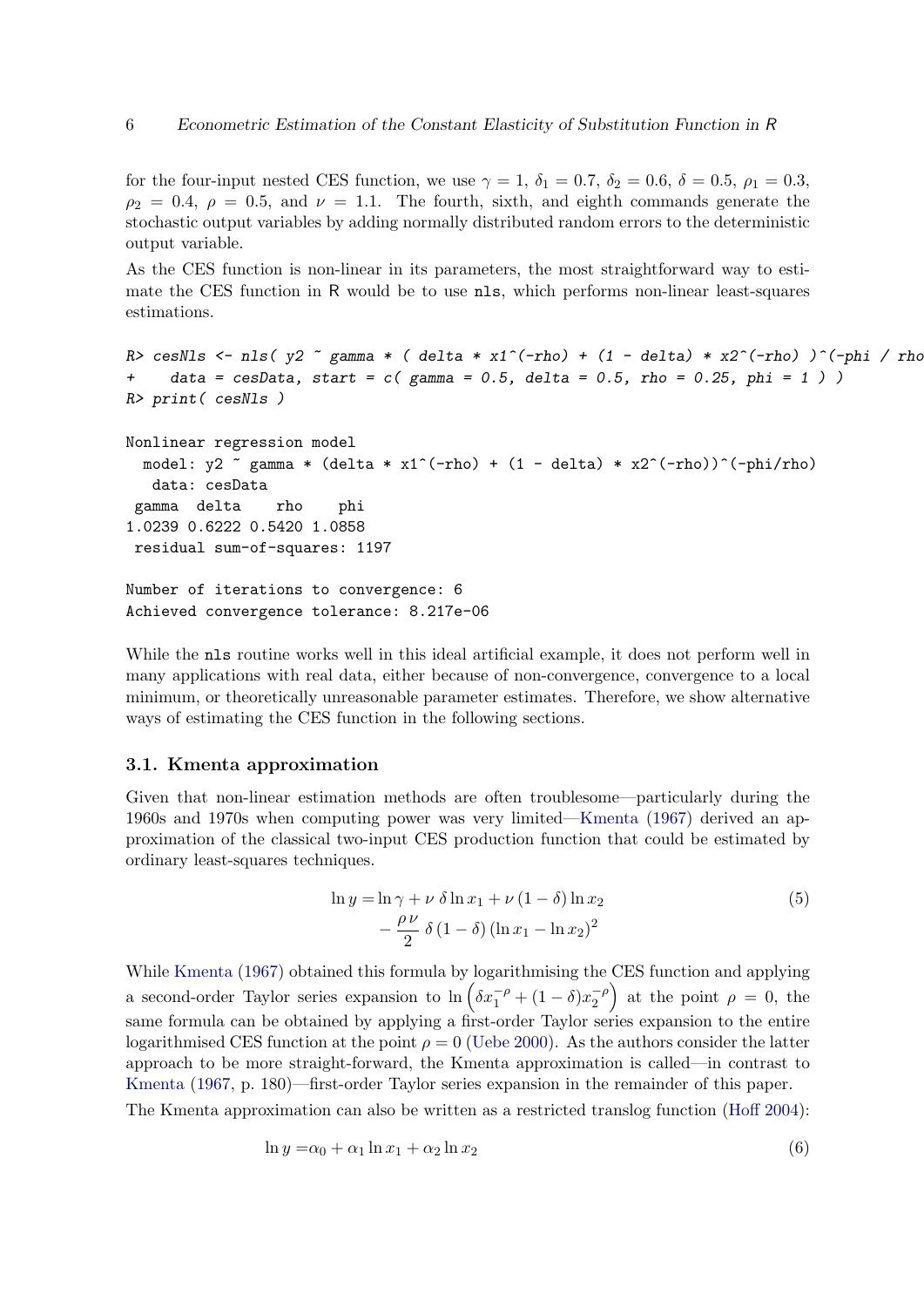+ 
$$
\frac{1}{2}
$$
  $\beta_{11} (\ln x_1)^2$  +  $\frac{1}{2}$   $\beta_{22} (\ln x_2)^2$  +  $\beta_{12} \ln x_1 \ln x_2$ ,

where the two restrictions are

<span id="page-6-2"></span>
$$
\beta_{12} = -\beta_{11} = -\beta_{22}.\tag{7}
$$

If constant returns to scale are to be imposed, a third restriction

<span id="page-6-3"></span>
$$
\alpha_1 + \alpha_2 = 1 \tag{8}
$$

must be enforced. These restrictions can be utilised to test whether the linear Kmenta approximation of the CES function [\(5\)](#page-5-0) is an acceptable simplification of the translog functional form.<sup>[8](#page-6-0)</sup> If this is the case, a simple t-test for the coefficient  $\beta_{12} = -\beta_{11} = -\beta_{22}$  can be used to check if the Cobb-Douglas functional form is an acceptable simplification of the Kmenta approximation of the CES function.[9](#page-6-1)

The parameters of the CES function can be calculated from the parameters of the restricted translog function by:

<span id="page-6-4"></span>
$$
\gamma = \exp(\alpha_0) \tag{9}
$$

$$
\nu = \alpha_1 + \alpha_2 \tag{10}
$$

$$
\delta = \frac{\alpha_1}{\alpha_1 + \alpha_2} \tag{11}
$$

<span id="page-6-5"></span>
$$
\rho = \frac{\beta_{12} \left( \alpha_1 + \alpha_2 \right)}{\alpha_1 \cdot \alpha_2} \tag{12}
$$

The Kmenta approximation of the CES function can be estimated by the function cesEst, which is included in the **micEconCES** package. If argument method of this function is set to "Kmenta", it (a) estimates an unrestricted translog function [\(6\)](#page-5-1), (b) carries out a Wald test of the parameter restrictions defined in Equation [7](#page-6-2) and eventually also in Equation [8](#page-6-3) using the (finite sample)  $F$ -statistic, (c) estimates the restricted translog function  $(6, 7)$  $(6, 7)$  $(6, 7)$ , and finally, (d) calculates the parameters of the CES function using Equations [9–](#page-6-4)[12](#page-6-5) as well as their covariance matrix using the delta method.

The following code estimates a CES function with the dependent variable y2 (specified in argument yName) and the two explanatory variables x1 and x2 (argument xNames), all taken from the artificial data set cesData that we generated above (argument data) using the Kmenta approximation (argument method) and allowing for variable returns to scale (argument vrs).

```
R> cesKmenta <- cesEst( yName = "y2", xNames = c( "x1", "x2" ), data = cesData,
+ method = "Kmenta", vrs = TRUE )
```
Summary results can be obtained by applying the summary method to the returned object.

#### R> summary( cesKmenta )

<span id="page-6-0"></span><sup>&</sup>lt;sup>8</sup>Note that this test does not check whether the non-linear CES function [\(1\)](#page-1-3) is an acceptable simplification of the translog functional form, or whether the non-linear CES function can be approximated by the Kmenta approximation.

<span id="page-6-1"></span><sup>&</sup>lt;sup>9</sup>Note that this test does not compare the Cobb-Douglas function with the (non-linear) CES function, but only with its linear approximation.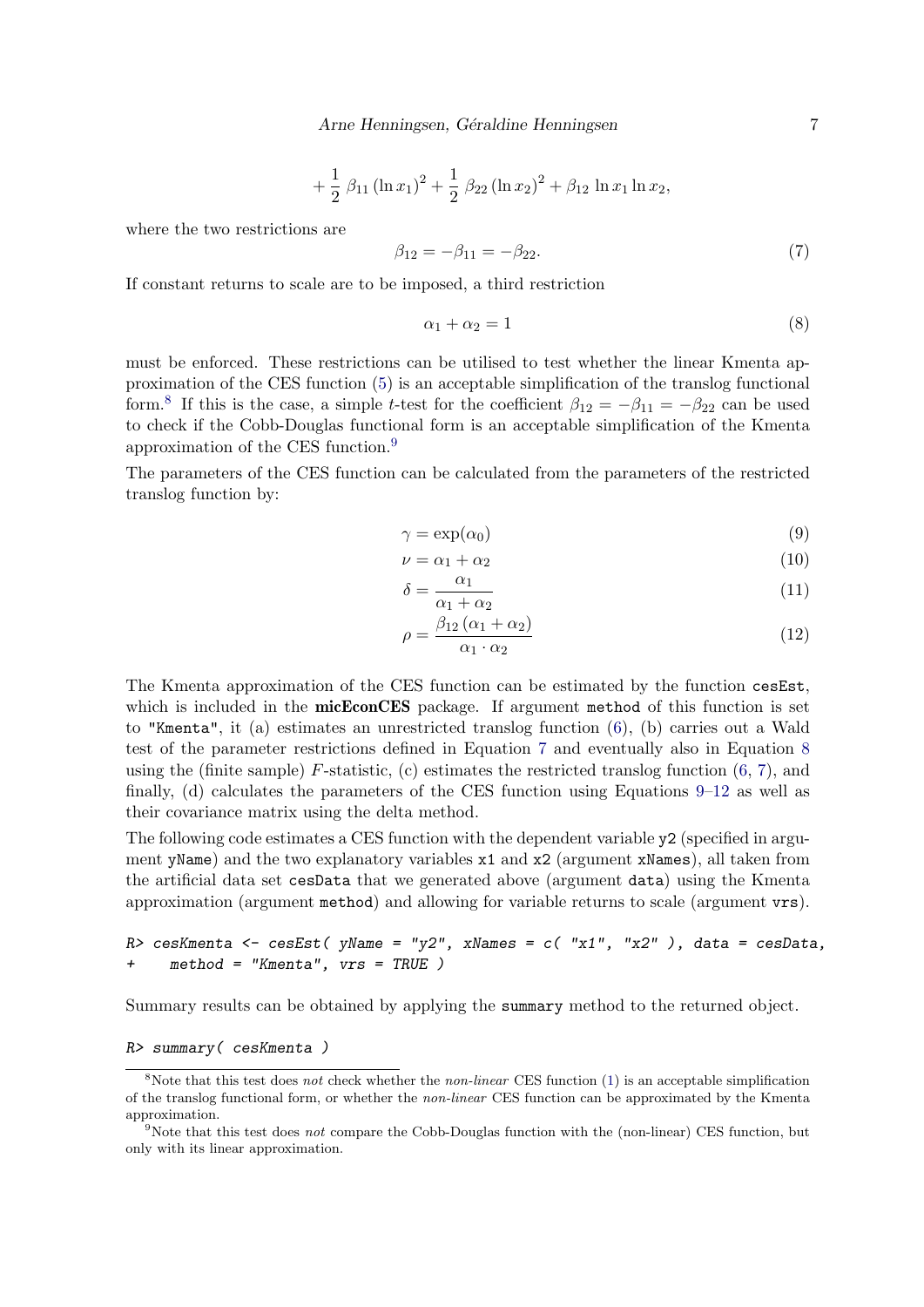```
Estimated CES function with variable returns to scale
Call:
cesEst(yName = "y2", xNames = c("x1", "x2"), data = cesData,vrs = TRUE, method = "Kmenta")
Estimation by the linear Kmenta approximation
Test of the null hypothesis that the restrictions of the Translog
function required by the Kmenta approximation are true:
P-value = 0.2269042Coefficients:
     Estimate Std. Error t value Pr(>|t|)
gamma 0.89834  0.14738  6.095  1.09e-09 ***
delta 0.68126 0.04029 16.910 < 2e-16 ***
rho 0.86321 0.41286 2.091 0.0365 *
nu 1.13442 0.07308 15.523 < 2e-16 ***
---
Signif. codes: 0 '***' 0.001 '**' 0.01 '*' 0.05 '.' 0.1 ' ' 1
Residual standard error: 2.498807
Multiple R-squared: 0.7548401
Elasticity of Substitution:
           Estimate Std. Error t value Pr(>|t|)
E_1_2 (all) 0.5367 0.1189 4.513 6.39e-06 ***
---
Signif. codes: 0 '***' 0.001 '**' 0.01 '*' 0.05 '.' 0.1 ' ' 1
```
The Wald test indicates that the restrictions on the Translog function implied by the Kmenta approximation cannot be rejected at any reasonable significance level.

To see whether the underlying technology is of the Cobb-Douglas form, we can check if the coefficient  $\beta_{12} = -\beta_{11} = -\beta_{22}$  significantly differs from zero. As the estimation of the Kmenta approximation is stored in component kmenta of the object returned by cesEst, we can obtain summary information on the estimated coefficients of the Kmenta approximation by:

R> coef( summary( cesKmenta\$kmenta ) )

|  | Estimate Std. Error t value $Pr(>\vert t \vert)$<br>eq1_(Intercept) -0.1072116 0.16406442 -0.6534723 5.142216e-01<br>0.7728315 0.05785460 13.3581693 0.000000e+00<br>0.3615885 0.05658941 6.3896839 1.195467e-09<br>$-0.2126387$ 0.09627881 -2.2085723 2.836951e-02<br>0.2126387 0.09627881 2.2085723 2.836951e-02<br>$-0.2126387$ 0.09627881 -2.2085723 2.836951e-02 |
|--|-----------------------------------------------------------------------------------------------------------------------------------------------------------------------------------------------------------------------------------------------------------------------------------------------------------------------------------------------------------------------|

Given that  $\beta_{12} = -\beta_{11} = -\beta_{22}$  significantly differs from zero at the 5% level, we can conclude that the underlying technology is not of the Cobb-Douglas form. Alternatively, we can check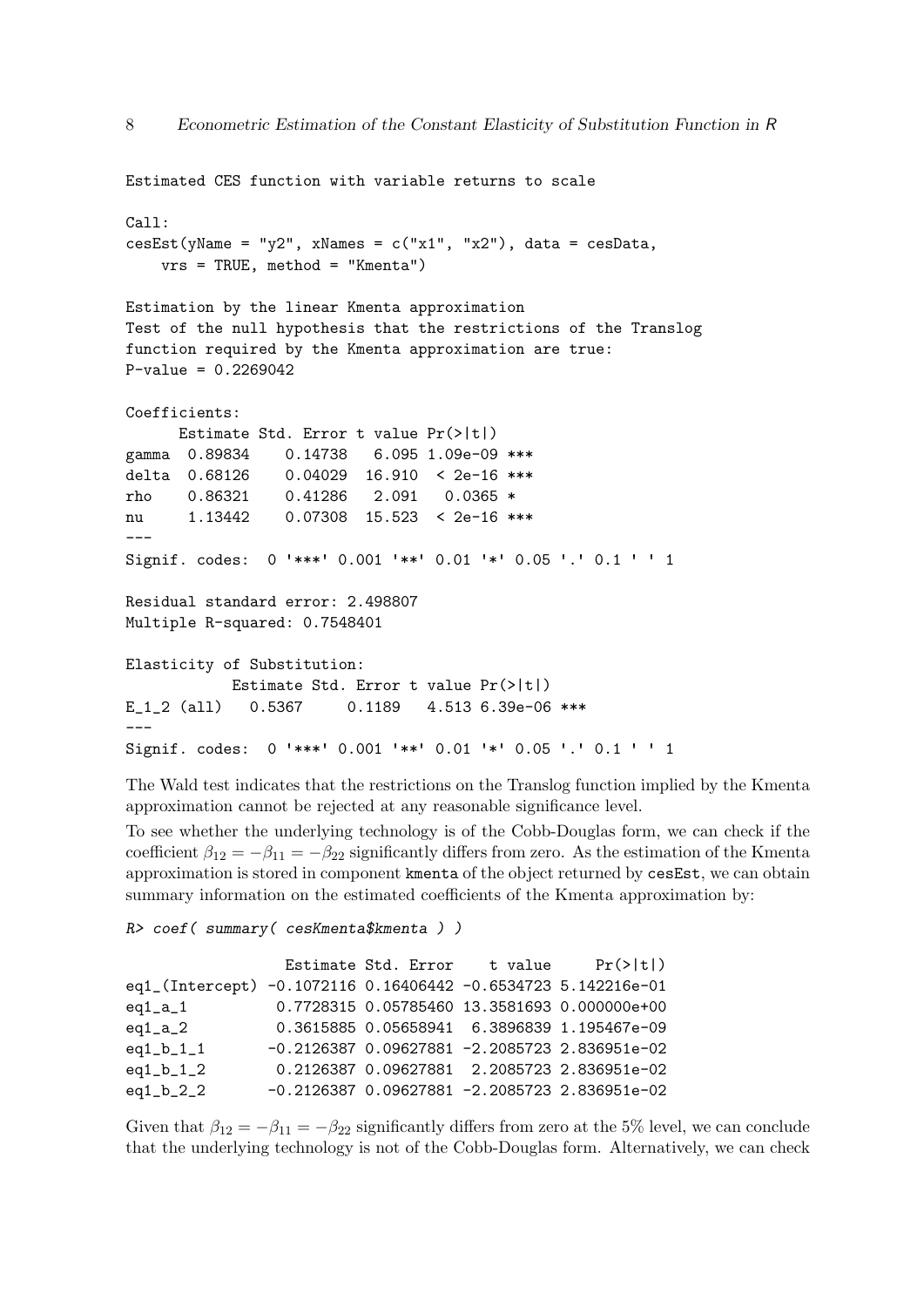if the parameter  $\rho$  of the CES function, which is calculated from the coefficients of the Kmenta approximation, significantly differs from zero. This should—as in our case—deliver similar results (see above).

Finally, we plot the fitted values against the actual dependent variable  $(y)$  to check whether the parameter estimates are reasonable.

```
R> library( "miscTools" )
R> compPlot ( cesData$y2, fitted( cesKmenta ), xlab = "actual values",
    ylab = "fitted values" )
```
Figure [1](#page-8-0) shows that the parameters produce reasonable fitted values.



<span id="page-8-0"></span>Figure 1: Fitted values from the Kmenta approximation against y.

However, the Kmenta approximation encounters several problems. First, it is a truncated Taylor series and the remainder term must be seen as an omitted variable. Second, the Kmenta approximation only converges to the underlying CES function in a region of convergence that is dependent on the true parameters of the CES function [\(Thursby and Lovell](#page-108-2) [1978\)](#page-108-2).

Although, [Maddala and Kadane](#page-106-7) [\(1967\)](#page-106-7) and [Thursby and Lovell](#page-108-2) [\(1978\)](#page-108-2) find estimates for  $\nu$ and  $\delta$  with small bias and mean squared error (MSE), results for  $\gamma$  and  $\rho$  are estimated with generally considerable bias and MSE [\(Thursby and Lovell](#page-108-2) [1978;](#page-108-2) [Thursby](#page-108-3) [1980\)](#page-108-3). More reliable results can only be obtained if  $\rho \to 0$ , and thus,  $\sigma \to 1$  which increases the convergence region, i.e., if the underlying CES function is of the Cobb-Douglas form. This is a major drawback of the Kmenta approximation as its purpose is to facilitate the estimation of functions with non-unitary  $\sigma$ .

# 3.2. Gradient-based optimisation algorithms

### Levenberg-Marquardt

Initially, the Levenberg-Marquardt algorithm [\(Marquardt](#page-107-4) [1963\)](#page-107-4) was most commonly used for estimating the parameters of the CES function by non-linear least-squares. This iterative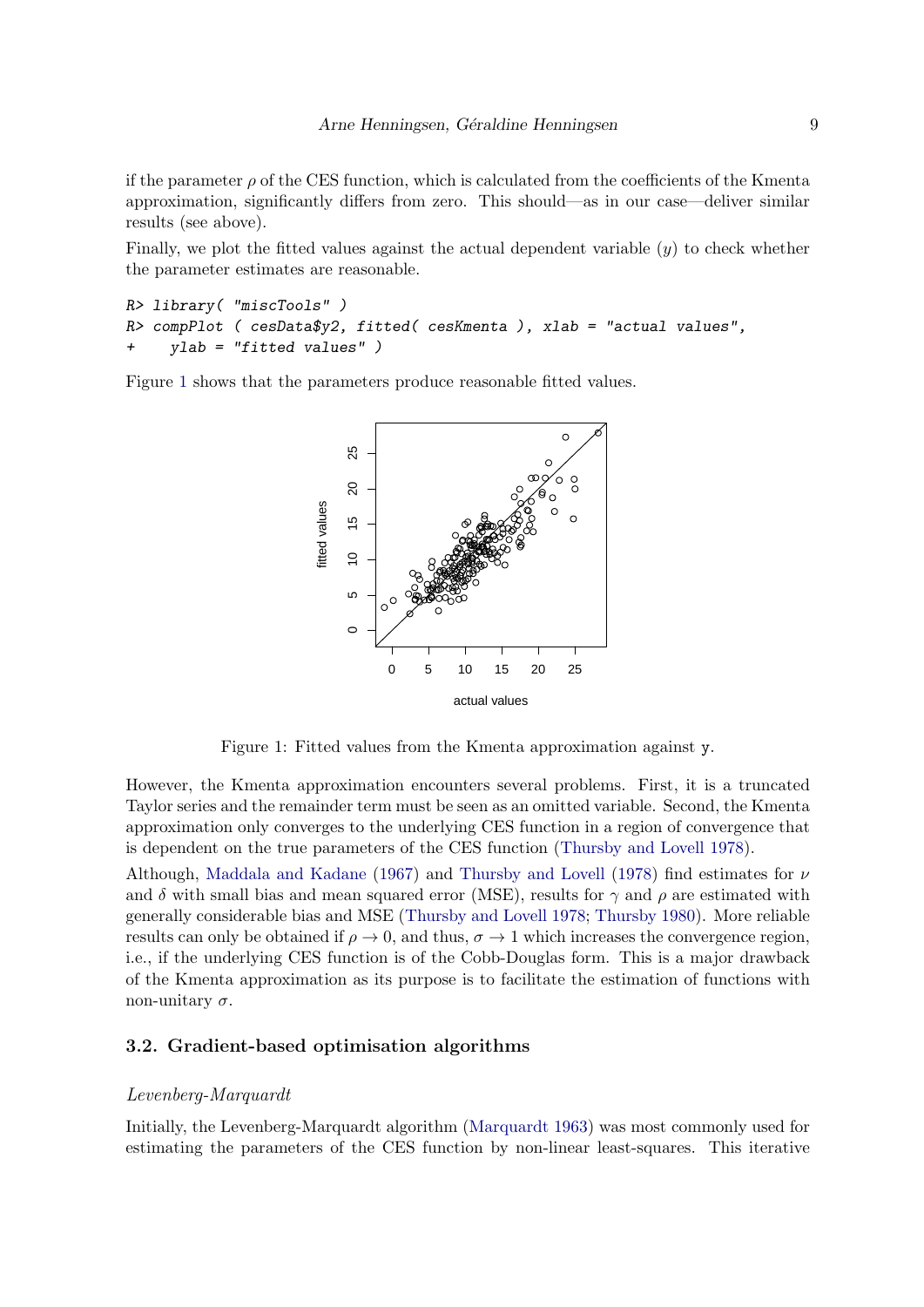algorithm can be seen as a maximum neighbourhood method which performs an optimum interpolation between a first-order Taylor series approximation (Gauss-Newton method) and a steepest-descend method (gradient method) [\(Marquardt](#page-107-4) [1963\)](#page-107-4). By combining these two nonlinear optimisation algorithms, the developers want to increase the convergence probability by reducing the weaknesses of each of the two methods.

In a Monte Carlo study by [Thursby](#page-108-3) [\(1980\)](#page-108-3), the Levenberg-Marquardt algorithm outperforms the other methods and gives the best estimates of the CES parameters. However, the Levenberg-Marquardt algorithm performs as poorly as the other methods in estimating the elasticity of substitution  $(\sigma)$ , which means that the estimated  $\sigma$  tends to be biased towards infinity, unity, or zero.

Although the Levenberg-Marquardt algorithm does not live up to modern standards, we include it for reasons of completeness, as it is has proven to be a standard method for estimating CES functions.

To estimate a CES function by non-linear least-squares using the Levenberg-Marquardt algorithm, one can call the cesEst function with argument method set to "LM" or without this argument, as the Levenberg-Marquardt algorithm is the default estimation method used by cesEst. The user can modify a few details of this algorithm (e.g., different criteria for convergence) by adding argument control as described in the documentation of the R function nls.lm.control. Argument start can be used to specify a vector of starting values, where the order must be  $\gamma$ ,  $\delta_1$ ,  $\delta_2$ ,  $\delta$ ,  $\rho_1$ ,  $\rho_2$ ,  $\rho$ , and  $\nu$  (of course, all coefficients that are not in the model must be omitted). If no starting values are provided, they are determined automatically (see Section [4.7\)](#page-37-0). For demonstrative purposes, we estimate all three (i.e., two-input, three-input nested, and four-input nested) CES functions with the Levenberg-Marquardt algorithm, but in order to reduce space, we will proceed with examples of the classical two-input CES function only.

```
R cesLm2 <- cesEst( "y2", c( "x1", "x2" ), cesData, vrs = TRUE )
R> summary( cesLm2 )
```
Estimated CES function with variable returns to scale

```
Call:
cesEst(yName = "y2", xNames = c("x1", "x2"), data = cesData,vrs = TRUE)
Estimation by non-linear least-squares using the 'LM' optimizer
assuming an additive error term
Convergence achieved after 4 iterations
Message: Relative error in the sum of squares is at most `ftol'.
Coefficients:
     Estimate Std. Error t value Pr(>|t|)
gamma 1.02385 0.11562 8.855 <2e-16 ***
delta 0.62220 0.02845 21.873 <2e-16 ***
rho 0.54192 0.29090 1.863 0.0625 .
nu 1.08582 0.04569 23.765 <2e-16 ***
```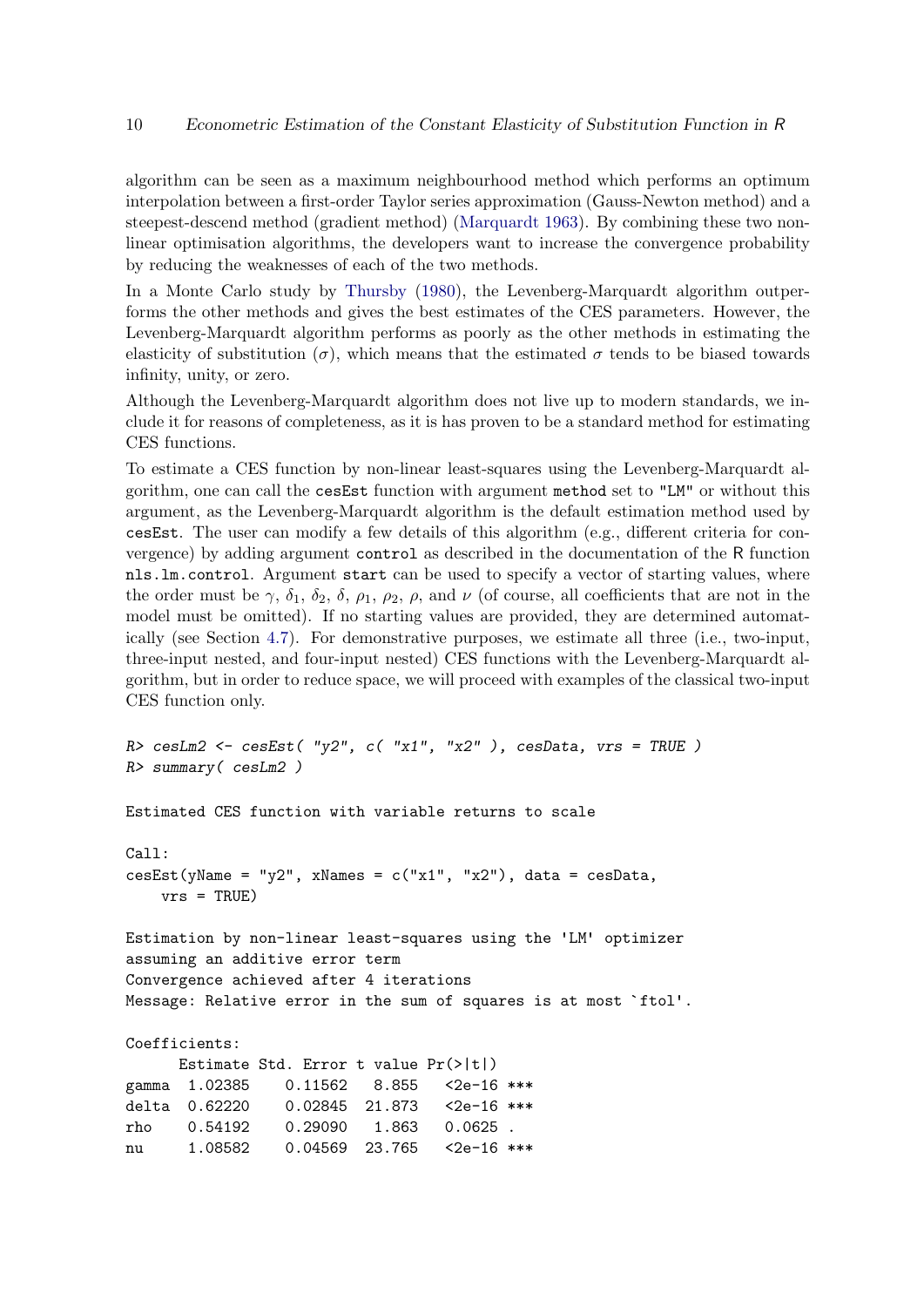```
---
Signif. codes: 0 '***' 0.001 '**' 0.01 '*' 0.05 '.' 0.1 ' ' 1
Residual standard error: 2.446577
Multiple R-squared: 0.7649817
Elasticity of Substitution:
           Estimate Std. Error t value Pr(>|t|)
E_1_2 (all) 0.6485 0.1224 5.3 1.16e-07 ***
---
Signif. codes: 0 '***' 0.001 '**' 0.01 '*' 0.05 '.' 0.1 ' ' 1
R> cesLm3 <- cesEst( "y3", c( "x1", "x2", "x3" ), cesData, vrs = TRUE )
R> summary( cesLm3 )
Estimated CES function with variable returns to scale
Call:
cesEst(yName = "y3", xNames = c("x1", "x2", "x3"), data = cesData,vrs = TRUF.Estimation by non-linear least-squares using the 'LM' optimizer
assuming an additive error term
Convergence achieved after 5 iterations
Message: Relative error in the sum of squares is at most `ftol'.
Coefficients:
       Estimate Std. Error t value Pr(>|t|)
gamma 0.94558 0.08279 11.421 < 2e-16 ***
delta_1 0.65861 0.02439 27.000 < 2e-16 ***
delta  0.60715  0.01456  41.691 < 2e-16 ***
rho_1 0.18799 0.26503 0.709 0.478132
rho 0.53071 0.15079 3.519 0.000432 ***
nu 1.12636 0.03683 30.582 < 2e-16 ***
---Signif. codes: 0 '***' 0.001 '**' 0.01 '*' 0.05 '.' 0.1 ' ' 1
Residual standard error: 1.409937
Multiple R-squared: 0.8531556
Elasticities of Substitution:
             Estimate Std. Error t value Pr(>|t|)
E_1_2 (HM) 0.84176 0.18779 4.483 7.38e-06 ***
E_(1,2)_3 (AU) 0.65329 0.06436 10.151 < 2e-16 ***
---
```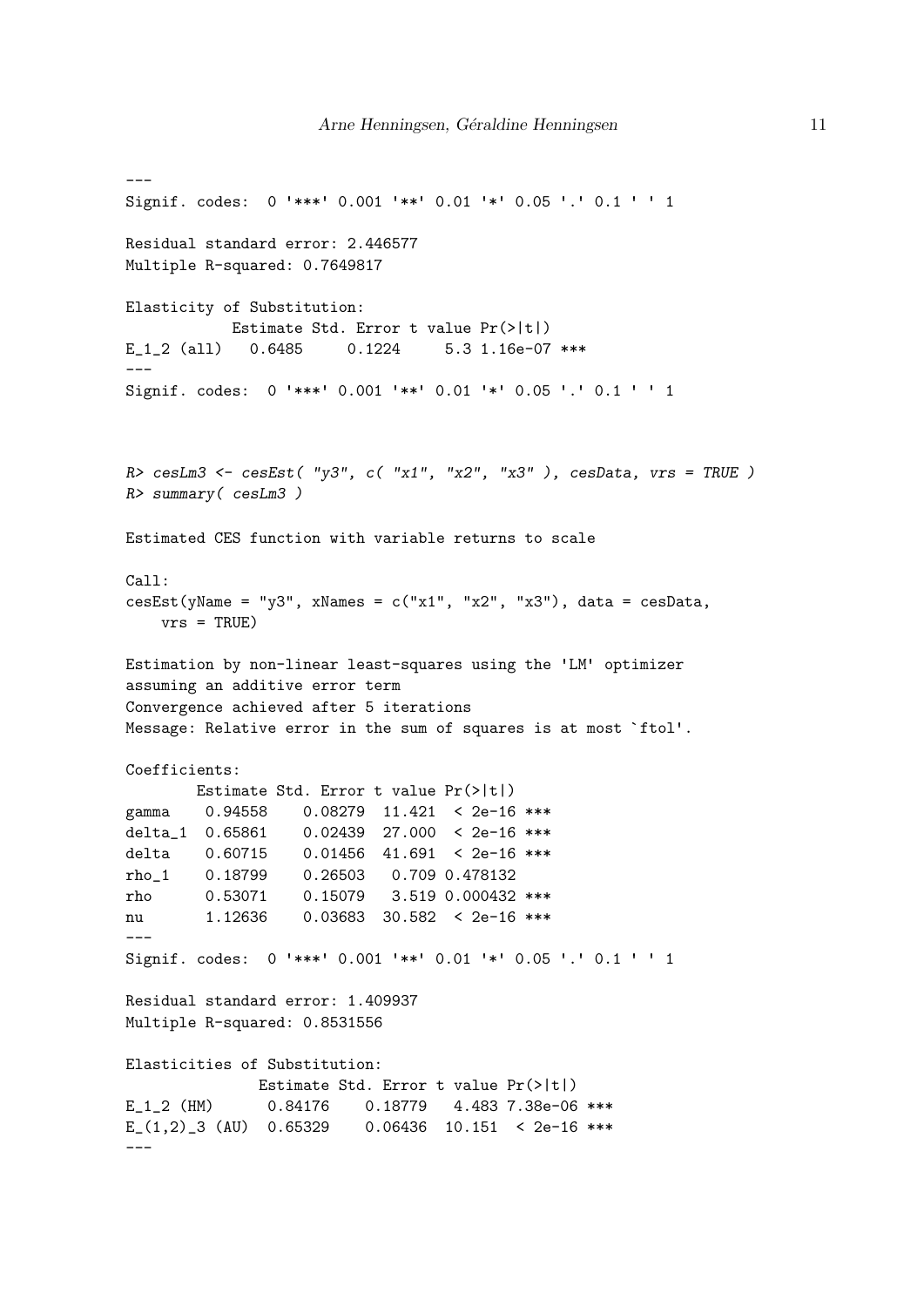```
Signif. codes: 0 '***' 0.001 '**' 0.01 '*' 0.05 '.' 0.1 ' ' 1
HM = Hicks-McFadden (direct) elasticity of substitution
AU = Allen-Uzawa (partial) elasticity of substitution
R> cesLm4 \leq cesEst( "y4", c( "x1", "x2", "x3", "x4"), cesData, vrs = TRUE)
R> summary( cesLm4 )
Estimated CES function with variable returns to scale
Call:
cesEst(yName = "y4", xNames = c("x1", "x2", "x3", "x4"), data = cesData,vrs = TRUF.Estimation by non-linear least-squares using the 'LM' optimizer
assuming an additive error term
Convergence achieved after 8 iterations
Message: Relative error in the sum of squares is at most `ftol'.
Coefficients:
       Estimate Std. Error t value Pr(>|t|)
gamma 1.22760 0.12515 9.809 < 2e-16 ***
delta_1 0.78093 0.03442 22.691 < 2e-16 ***
delta_2 0.60090 0.02530 23.753 < 2e-16 ***
delta 0.51154 0.02086 24.518 < 2e-16 ***
rho_1 0.37788 0.46295 0.816 0.414361
rho_2 0.33380 0.22616 1.476 0.139967
rho 0.91065 0.25115 3.626 0.000288 ***
nu 1.01872 0.04355 23.390 < 2e-16 ***
---
Signif. codes: 0 '***' 0.001 '**' 0.01 '*' 0.05 '.' 0.1 ' ' 1
Residual standard error: 1.424439
Multiple R-squared: 0.7890757
Elasticities of Substitution:
                 Estimate Std. Error t value Pr(>|t|)
E 1 2 (HM) 0.7258 0.2438 2.976 0.00292 **
E 3 4 (HM) 0.7497 0.1271 5.898 3.69e-09 ***
E_{-}(1,2)_{-}(3,4) (AU) 0.5234 0.0688 7.608 2.79e-14 ***
---
Signif. codes: 0 '***' 0.001 '**' 0.01 '*' 0.05 '.' 0.1 ' ' 1
HM = Hicks-McFadden (direct) elasticity of substitution
AU = Allen-Uzawa (partial) elasticity of substitution
```
Finally, we plot the fitted values against the actual values y to see whether the estimated parameters are reasonable. The results are presented in Figure [2.](#page-12-0)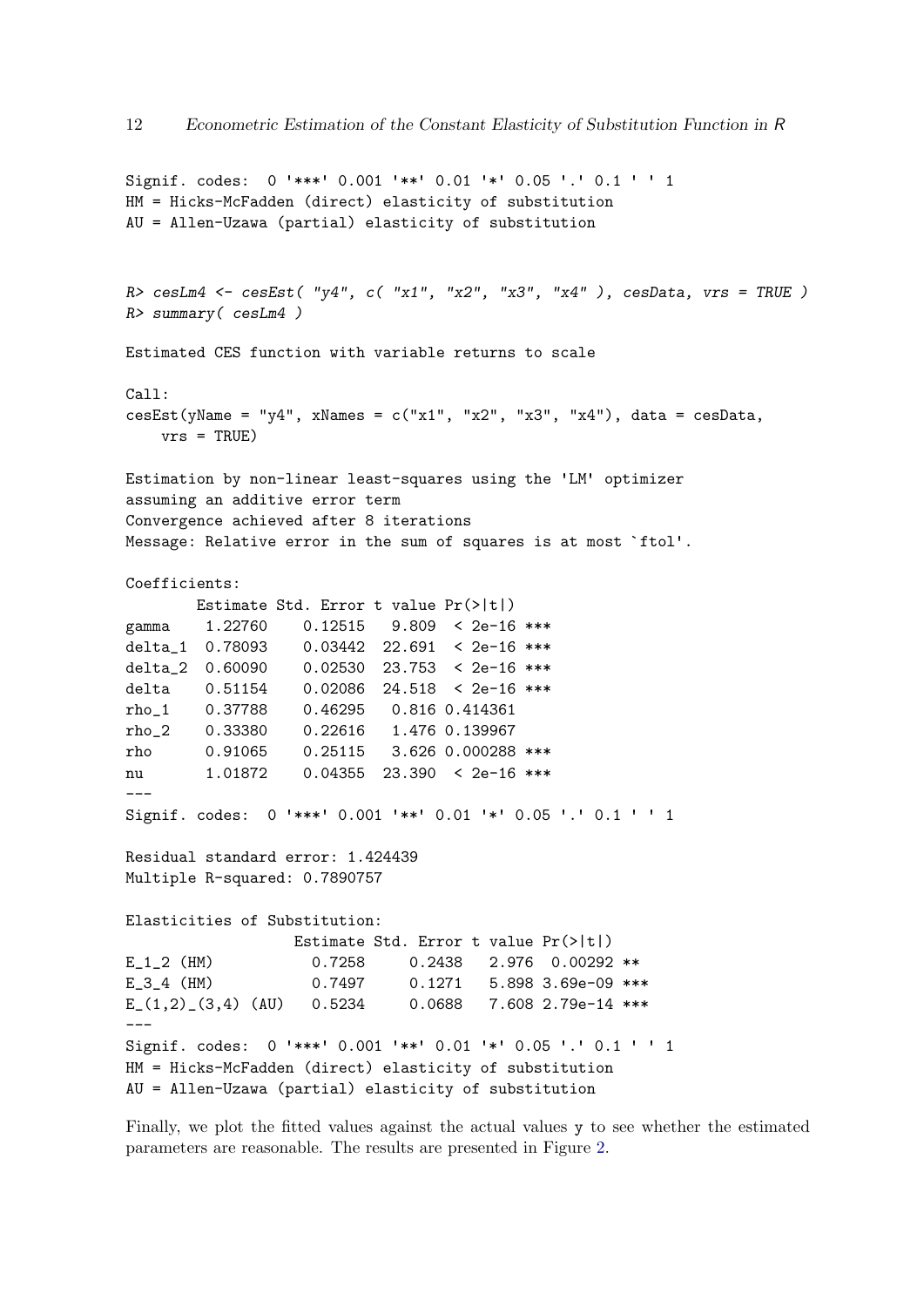```
R> compPlot ( cesData$y2, fitted( cesLm2 ), xlab = "actual values",
+ ylab = "fitted values", main = "two-input CES" )
R> compPlot ( cesData$y3, fitted( cesLm3 ), xlab = "actual values",
+ ylab = "fitted values", main = "three-input nested CES" )
R compPlot ( cesData$y4, fitted( cesLm4 ), xlab = "actual values",
    ylab = "fitted values", main = "four-input nested CES" )
```


<span id="page-12-0"></span>Figure 2: Fitted values from the LM algorithm against actual values.

Several further gradient-based optimisation algorithms that are suitable for non-linear leastsquares estimations are implemented in R. Function cesEst can use some of them to estimate a CES function by non-linear least-squares. As a proper application of these estimation methods requires the user to be familiar with the main characteristics of the different algorithms, we will briefly discuss some practical issues of the algorithms that will be used to estimate the CES function. However, it is not the aim of this paper to thoroughly discuss these algorithms. A detailed discussion of iterative optimisation algorithms is available, e.g., in [Kelley](#page-106-8) [\(1999\)](#page-106-8) or [Mishra](#page-107-5) [\(2007\)](#page-107-5).

#### Conjugate Gradients

One of the gradient-based optimisation algorithms that can be used by cesEst is the "Conjugate Gradients"method based on [Fletcher and Reeves](#page-105-4) [\(1964\)](#page-105-4). This iterative method is mostly applied to optimisation problems with many parameters and a large and possibly sparse Hessian matrix, because this algorithm does not require that the Hessian matrix is stored or inverted. The "Conjugated Gradient" method works best for objective functions that are approximately quadratic and it is sensitive to objective functions that are not well-behaved and have a non-positive semi-definite Hessian, i.e., convergence within the given number of iterations is less likely the more the level surface of the objective function differs from spherical [\(Kelley](#page-106-8) [1999\)](#page-106-8). Given that the CES function has only few parameters and the objective function is not approximately quadratic and shows a tendency to "flat surfaces" around the minimum, the "Conjugated Gradient" method is probably less suitable than other algorithms for estimating a CES function. Setting argument method of cesEst to "CG" selects the "Conjugate Gradients" method for estimating the CES function by non-linear least-squares. The user can modify this algorithm (e.g., replacing the update formula of [Fletcher and Reeves](#page-105-4)  $(1964)$  by the formula of Polak and Ribière  $(1969)$  or the one based on [Sorenson](#page-108-4)  $(1969)$  and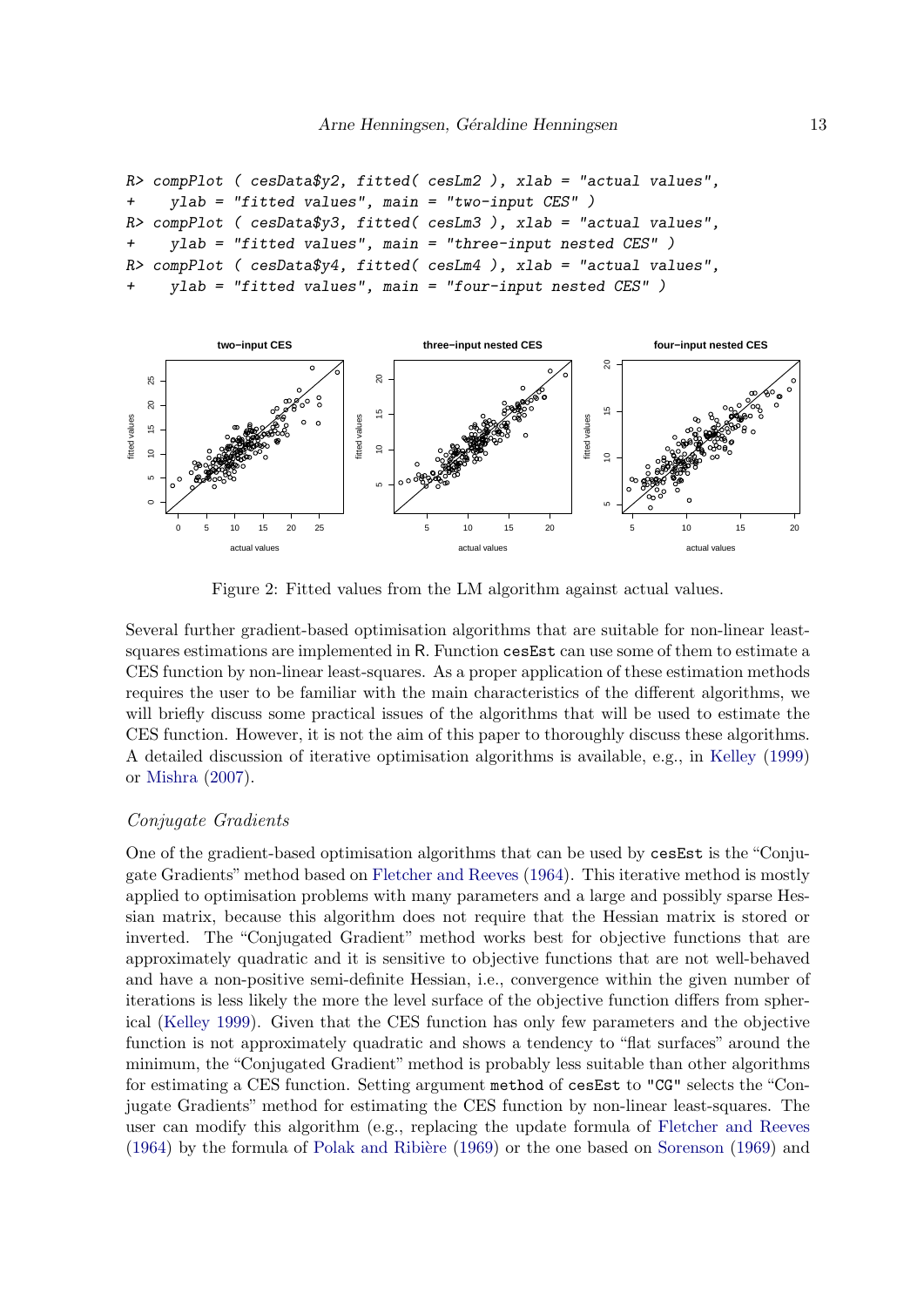[Beale](#page-104-8) [\(1972\)](#page-104-8)) or some other details (e.g., convergence tolerance level) by adding a further argument control as described in the "Details" section of the documentation of the R function optim.

```
R> cesCg <- cesEst( "y2", c( "x1", "x2" ), cesData, vrs = TRUE, method = "CG" )R> summary( cesCg )
Estimated CES function with variable returns to scale
Call:
cesEst(yName = "y2", xNames = c("x1", "x2"), data = cesData,vrs = TRUE, method = "CG")Estimation by non-linear least-squares using the 'CG' optimizer
assuming an additive error term
Convergence NOT achieved after 401 function and 101 gradient calls
Coefficients:
     Estimate Std. Error t value Pr(>|t|)
gamma 1.03581 0.11684 8.865 <2e-16 ***
delta 0.62081 0.02828 21.952 <2e-16 ***
rho 0.48769 0.28531 1.709 0.0874 .
nu 1.08043 0.04566 23.660 <2e-16 ***
---
Signif. codes: 0 '***' 0.001 '**' 0.01 '*' 0.05 '.' 0.1 ' ' 1
Residual standard error: 2.446998
Multiple R-squared: 0.7649009
Elasticity of Substitution:
           Estimate Std. Error t value Pr(>|t|)
E 1 2 (all) 0.6722 0.1289 5.214 1.84e-07 ***
---
Signif. codes: 0 '***' 0.001 '**' 0.01 '*' 0.05 '.' 0.1 ' ' 1
```
Although the estimated parameters are similar to the estimates from the Levenberg-Marquardt algorithm, the "Conjugated Gradient" algorithm reports that it did not converge. Increasing the maximum number of iterations and the tolerance level leads to convergence. This confirms a slow convergence of the "Conjugate Gradients" algorithm for estimating the CES function.

```
R> cesCg2 <- cesEst( "y2", c( "x1", "x2"), cesData, vrs = TRUE, method = "CG",
+ control = list( maxit = 1000, reltol = 1e-5))
R> summary( cesCg2 )
```
Estimated CES function with variable returns to scale

Call: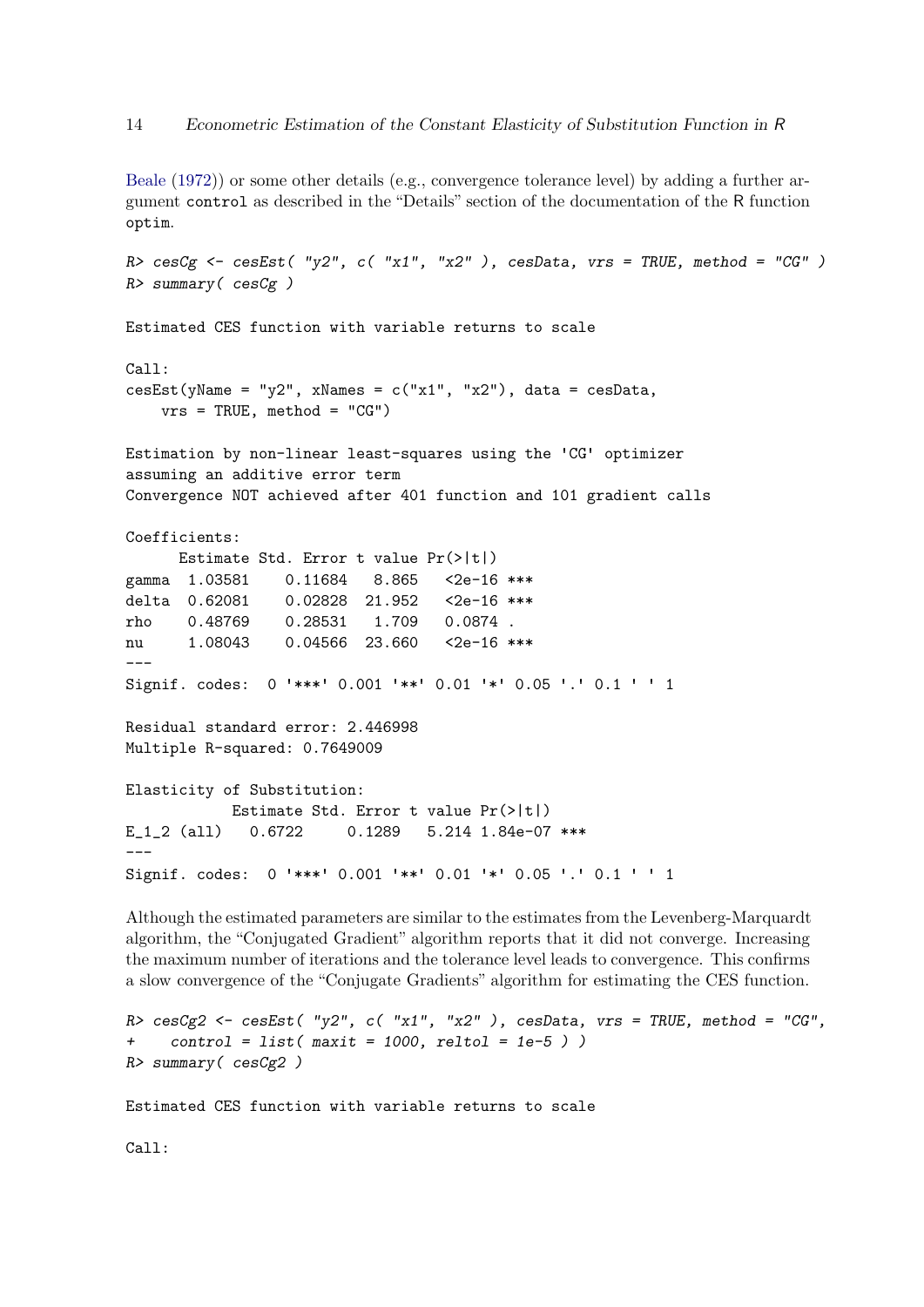```
cesEst(yName = "y2", xNames = c("x1", "x2"), data = cesData,vrs = TRUE, method = "CG", control = list(maxit = 1000, reltol = 1e-05))
Estimation by non-linear least-squares using the 'CG' optimizer
assuming an additive error term
Convergence achieved after 1375 function and 343 gradient calls
Coefficients:
     Estimate Std. Error t value Pr(>|t|)
gamma 1.02385 0.11562 8.855 <2e-16 ***
delta 0.62220 0.02845 21.873 <2e-16 ***
rho 0.54192 0.29090 1.863 0.0625 .
nu 1.08582 0.04569 23.765 <2e-16 ***
---
Signif. codes: 0 '***' 0.001 '**' 0.01 '*' 0.05 '.' 0.1 ' ' 1
Residual standard error: 2.446577
Multiple R-squared: 0.7649817
Elasticity of Substitution:
           Estimate Std. Error t value Pr(>|t|)
E 1 2 (all) 0.6485 0.1224 5.3 1.16e-07 ***
---
Signif. codes: 0 '***' 0.001 '**' 0.01 '*' 0.05 '.' 0.1 ' ' 1
```
# Newton

Another algorithm supported by cesEst that is probably more suitable for estimating a CES function is an improved Newton-type method. As with the original Newton method, this algorithm uses first and second derivatives of the objective function to determine the direction of the shift vector and searches for a stationary point until the gradients are (almost) zero. However, in contrast to the original Newton method, this algorithm does a line search at each iteration to determine the optimal length of the shift vector (step size) as described in [Dennis](#page-105-5) [and Schnabel](#page-105-5) [\(1983\)](#page-105-5) and [Schnabel, Koontz, and Weiss](#page-107-7) [\(1985\)](#page-107-7). Setting argument method of cesEst to "Newton" selects this improved Newton-type method. The user can modify a few details of this algorithm (e.g., the maximum step length) by adding further arguments that are described in the documentation of the R function nlm. The following commands estimate a CES function by non-linear least-squares using this algorithm and print summary results.

```
R> cesNewton <- cesEst( "y2", c( "x1", "x2"), cesData, vrs = TRUE,
+ method = "Newton" )
R> summary( cesNewton )
Estimated CES function with variable returns to scale
Call:
\text{cesEst}(y\text{Name} = "y2", x\text{Names} = c("x1", "x2"), data = cesData,
```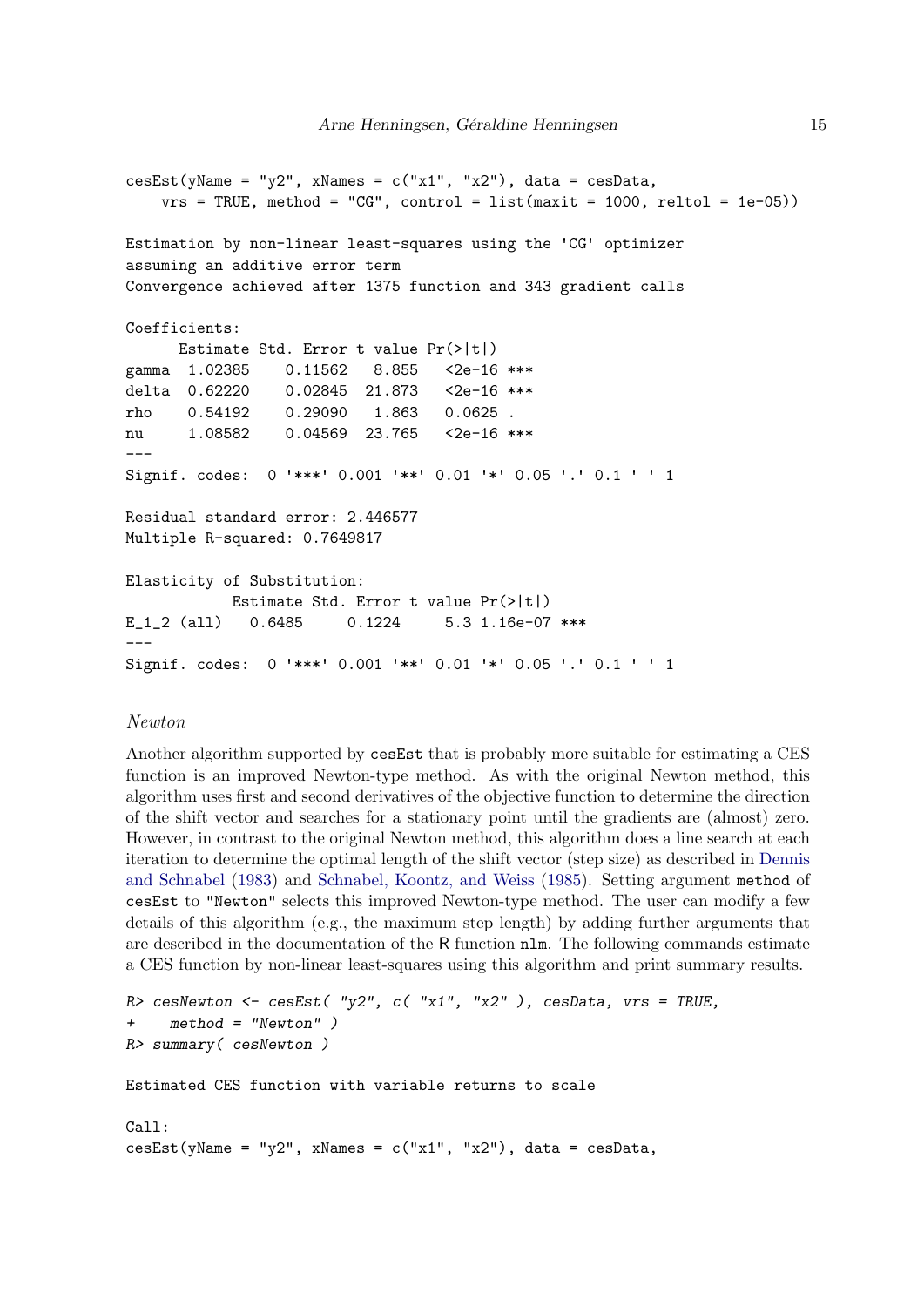```
vrs = TRUE, method = "Newton")
Estimation by non-linear least-squares using the 'Newton' optimizer
assuming an additive error term
Convergence achieved after 25 iterations
Coefficients:
     Estimate Std. Error t value Pr(>|t|)
gamma 1.02385  0.11562  8.855  <2e-16 ***
delta 0.62220 0.02845 21.873 <2e-16 ***
rho 0.54192 0.29091 1.863 0.0625 .
nu 1.08582 0.04569 23.765 <2e-16 ***
---
Signif. codes: 0 '***' 0.001 '**' 0.01 '*' 0.05 '.' 0.1 ' ' 1
Residual standard error: 2.446577
Multiple R-squared: 0.7649817
Elasticity of Substitution:
           Estimate Std. Error t value Pr(>|t|)
E_1_2 (all) 0.6485 0.1224 5.3 1.16e-07 ***
---
Signif. codes: 0 '***' 0.001 '**' 0.01 '*' 0.05 '.' 0.1 ' ' 1
```
# Broyden-Fletcher-Goldfarb-Shanno

Furthermore, a quasi-Newton method developed independently by [Broyden](#page-104-9) [\(1970\)](#page-104-9), [Fletcher](#page-105-6) [\(1970\)](#page-105-6), [Goldfarb](#page-105-7) [\(1970\)](#page-105-7), and [Shanno](#page-108-5) [\(1970\)](#page-108-5) can be used by cesEst. This so-called BFGS algorithm also uses first and second derivatives and searches for a stationary point of the objective function where the gradients are (almost) zero. In contrast to the original Newton method, the BFGS method does a line search for the best step size and uses a special procedure to approximate and update the Hessian matrix in every iteration. The problem with BFGS can be that although the current parameters are close to the minimum, the algorithm does not converge because the Hessian matrix at the current parameters is not close to the Hessian matrix at the minimum. However, in practice, BFGS proves robust convergence (often superlinear) [\(Kelley](#page-106-8) [1999\)](#page-106-8). If argument method of cesEst is "BFGS", the BFGS algorithm is used for the estimation. The user can modify a few details of the BFGS algorithm (e.g., the convergence tolerance level) by adding the further argument control as described in the "Details" section of the documentation of the R function optim.

```
R> cesBfgs <- cesEst( "y2", c( "x1", "x2" ), cesData, vrs = TRUE, method = "BFGS" )
R> summary( cesBfgs )
Estimated CES function with variable returns to scale
Call:
\text{cesEst}(y\text{Name} = "y2", x\text{Names} = c("x1", "x2"), data = cesData,
```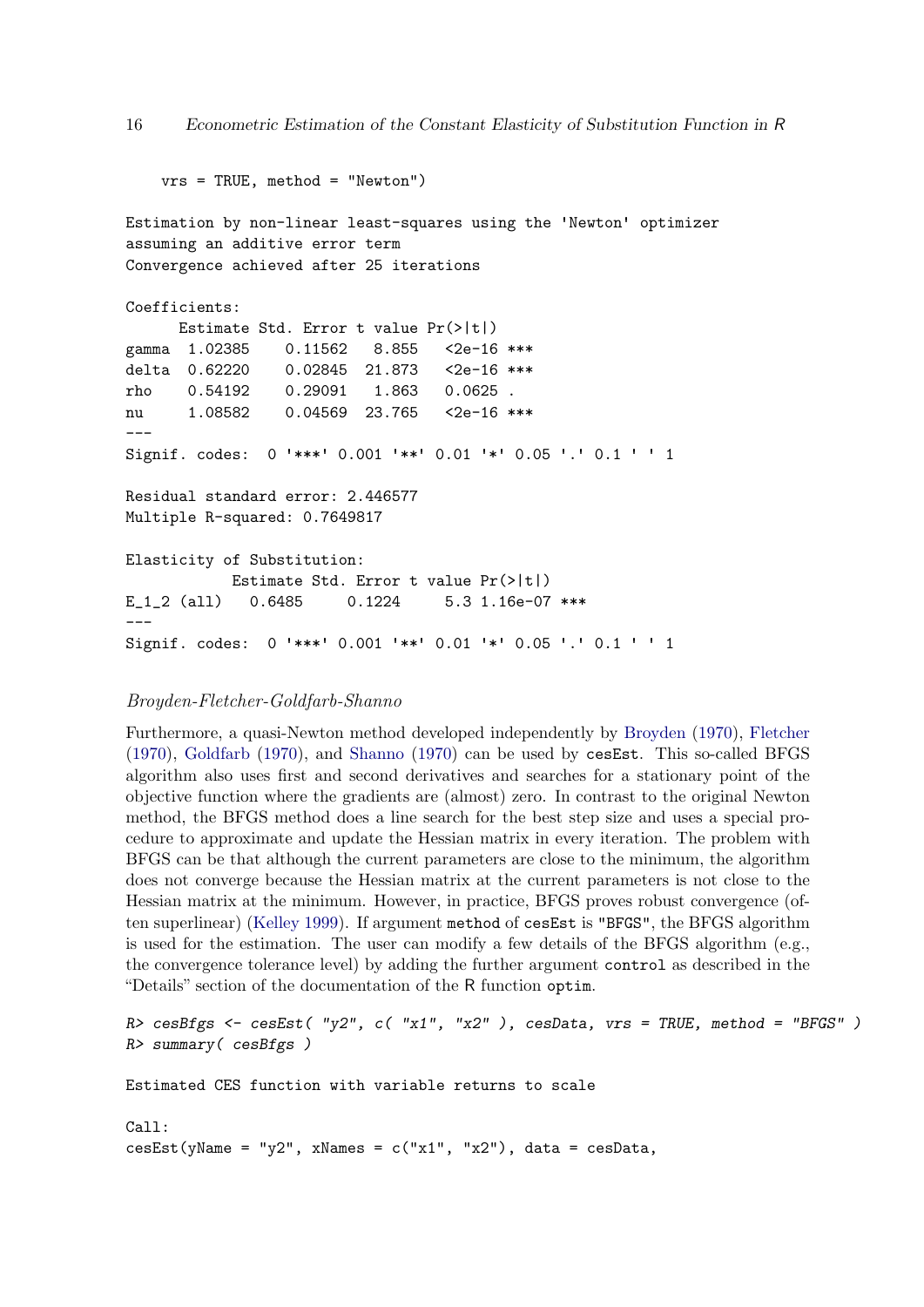```
vrs = TRUE, method = "BFGS")
Estimation by non-linear least-squares using the 'BFGS' optimizer
assuming an additive error term
Convergence achieved after 72 function and 15 gradient calls
Coefficients:
     Estimate Std. Error t value Pr(>|t|)
gamma 1.02385 0.11562 8.855 <2e-16 ***
delta 0.62220 0.02845 21.873 <2e-16 ***
rho 0.54192 0.29091 1.863 0.0625 .
nu 1.08582 0.04569 23.765 <2e-16 ***
---
Signif. codes: 0 '***' 0.001 '**' 0.01 '*' 0.05 '.' 0.1 ' ' 1
Residual standard error: 2.446577
Multiple R-squared: 0.7649817
Elasticity of Substitution:
           Estimate Std. Error t value Pr(>|t|)
E_1_2 (all) 0.6485 0.1224 5.3 1.16e-07 ***
---
Signif. codes: 0 '***' 0.001 '**' 0.01 '*' 0.05 '.' 0.1 ' ' 1
```
### 3.3. Global optimisation algorithms

#### Nelder-Mead

While the gradient-based (local) optimisation algorithms described above are designed to find local minima, global optimisation algorithms, which are also known as direct search methods, are designed to find the global minimum. These algorithms are more tolerant to objective functions which are not well-behaved, although they usually converge more slowly than the gradient-based methods. However, increasing computing power has made these algorithms suitable for day-to-day use.

One of these global optimisation routines is the so-called Nelder-Mead algorithm [\(Nelder and](#page-107-8) [Mead](#page-107-8) [1965\)](#page-107-8), which is a downhill simplex algorithm. In every iteration,  $n + 1$  vertices are defined in the n-dimensional parameter space. The algorithm converges by successively replacing the "worst" point by a new vertex in the multi-dimensional parameter space. The Nelder-Mead algorithm has the advantage of a simple and robust algorithm, and is especially suitable for residual problems with non-differentiable objective functions. However, the heuristic nature of the algorithm causes slow convergence, especially close to the minimum, and can lead to convergence to non-stationary points. As the CES function is easily twice differentiable, the advantage of the Nelder-Mead algorithm simply becomes its robustness. As a consequence of the heuristic optimisation technique, the results should be handled with care. However, the Nelder-Mead algorithm is much faster than the other global optimisation algorithms described below. Function cesEst estimates a CES function with the Nelder-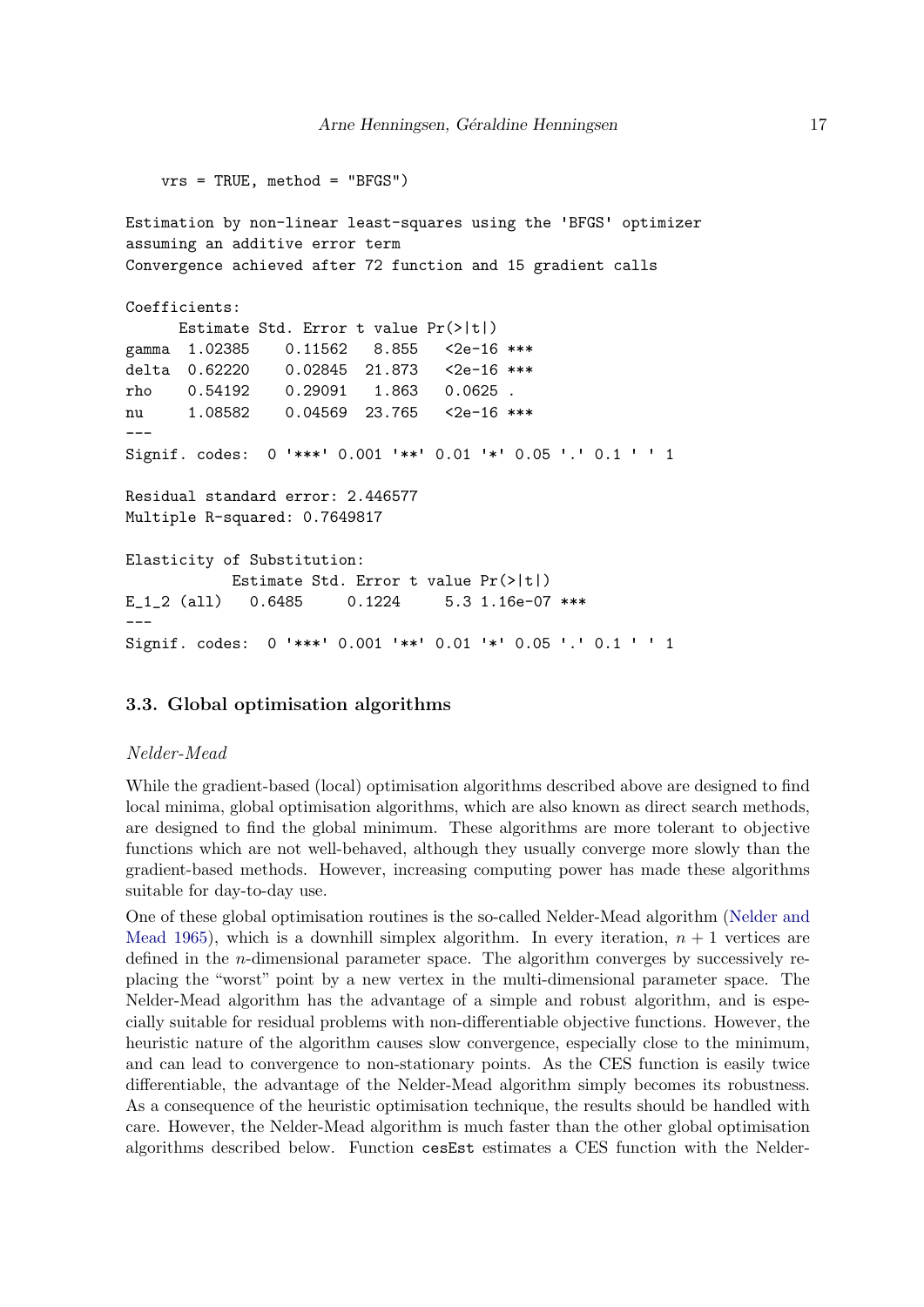Mead algorithm if argument method is set to "NM". The user can tweak this algorithm (e.g., the reflection factor, contraction factor, or expansion factor) or change some other details (e.g., convergence tolerance level) by adding a further argument control as described in the "Details" section of the documentation of the R function optim.

```
R> cesNm <- cesEst( "y2", c( "x1", "x2"), cesData, vrs = TRUE,
+ method = "NM" )
R> summary( cesNm )
Estimated CES function with variable returns to scale
Call:
\text{cesEst}(y\text{Name} = "y2", x\text{Names} = c("x1", "x2"), data = cesData,vrs = TRUE, method = "NM")Estimation by non-linear least-squares using the 'Nelder-Mead' optimizer
assuming an additive error term
Convergence achieved after 265 iterations
Coefficients:
     Estimate Std. Error t value Pr(>|t|)
gamma 1.02399  0.11564  8.855  <2e-16  ***
delta 0.62224 0.02845 21.872 <2e-16 ***
rho 0.54212 0.29095 1.863 0.0624 .
nu 1.08576 0.04569 23.763 <2e-16 ***
---
Signif. codes: 0 '***' 0.001 '**' 0.01 '*' 0.05 '.' 0.1 ' ' 1
Residual standard error: 2.446577
Multiple R-squared: 0.7649817
Elasticity of Substitution:
           Estimate Std. Error t value Pr(>|t|)
E_1_2 (all) 0.6485 0.1223 5.3 1.16e-07 ***
---
Signif. codes: 0 '***' 0.001 '**' 0.01 '*' 0.05 '.' 0.1 ' ' 1
```
#### Simulated Annealing

The Simulated Annealing algorithm was initially proposed by [Kirkpatrick, Gelatt, and Vecchi](#page-106-9) [\(1983\)](#page-106-9) and [Cerny](#page-105-8) [\(1985\)](#page-105-8) and is a modification of the Metropolis-Hastings algorithm. Every iteration chooses a random solution close to the current solution, while the probability of the choice is driven by a global parameter  $T$  which decreases as the algorithm moves on. Unlike other iterative optimisation algorithms, Simulated Annealing also allows  $T$  to increase which makes it possible to leave local minima. Therefore, Simulated Annealing is a robust global optimiser and it can be applied to a large search space, where it provides fast and reliable solutions. Setting argument method to "SANN" selects a variant of the "Simulated Annealing"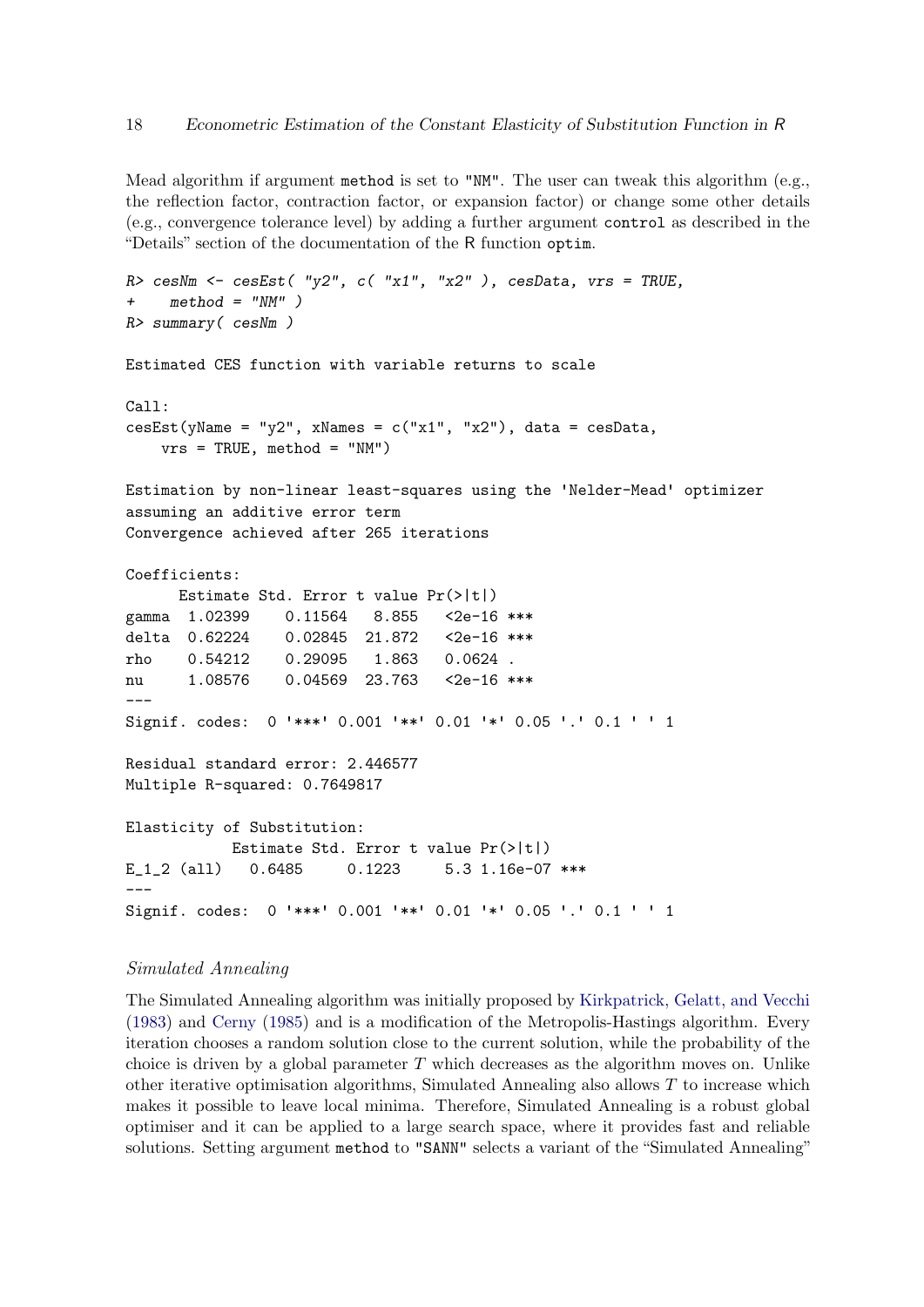algorithm given in Bélisle [\(1992\)](#page-104-10). The user can modify some details of the "Simulated Annealing" algorithm (e.g., the starting temperature  $T$  or the number of function evaluations at each temperature) by adding a further argument control as described in the "Details" section of the documentation of the R function optim. The only criterion for stopping this iterative process is the number of iterations and it does not indicate whether the algorithm converged or not.

```
R cesSann <- cesEst( "y2", c( "x1", "x2" ), cesData, vrs = TRUE, method = "SANN" )
R> summary( cesSann )
Estimated CES function with variable returns to scale
Call:
cesEst(yName = "y2", xNames = c("x1", "x2"), data = cesData,vrs = TRUE, method = "SANN")
Estimation by non-linear least-squares using the 'SANN' optimizer
assuming an additive error term
Coefficients:
      Estimate Std. Error t value Pr(>|t|)
gamma 1.01104  0.11477  8.809  < 2e-16 ***
delta 0.63414 0.02954 21.469 <2e-16 ***
rho 0.71252 0.31440 2.266 0.0234 *
nu 1.09179  0.04590  23.784  <2e-16 ***
---
Signif. codes: 0 '***' 0.001 '**' 0.01 '*' 0.05 '.' 0.1 ' ' 1
Residual standard error: 2.449907
Multiple R-squared: 0.7643416
Elasticity of Substitution:
           Estimate Std. Error t value Pr(>|t|)
E_1_2 (all) 0.5839 0.1072 5.447 5.12e-08 ***
---
Signif. codes: 0 '***' 0.001 '**' 0.01 '*' 0.05 '.' 0.1 ' ' 1
```
As the Simulated Annealing algorithm makes use of random numbers, the solution generally depends on the initial "state" of R's random number generator. To ensure replicability, cesEst "seeds" the random number generator before it starts the "Simulated Annealing" algorithm with the value of argument random.seed, which defaults to 123. Hence, the estimation of the same model using this algorithm always returns the same estimates as long as argument random.seed is not altered (at least using the same software and hardware components).

 $R$  cesSann2 <- cesEst( "y2", c( "x1", "x2" ), cesData, vrs = TRUE, method = "SANN" ) R> all.equal( cesSann, cesSann2 )

[1] TRUE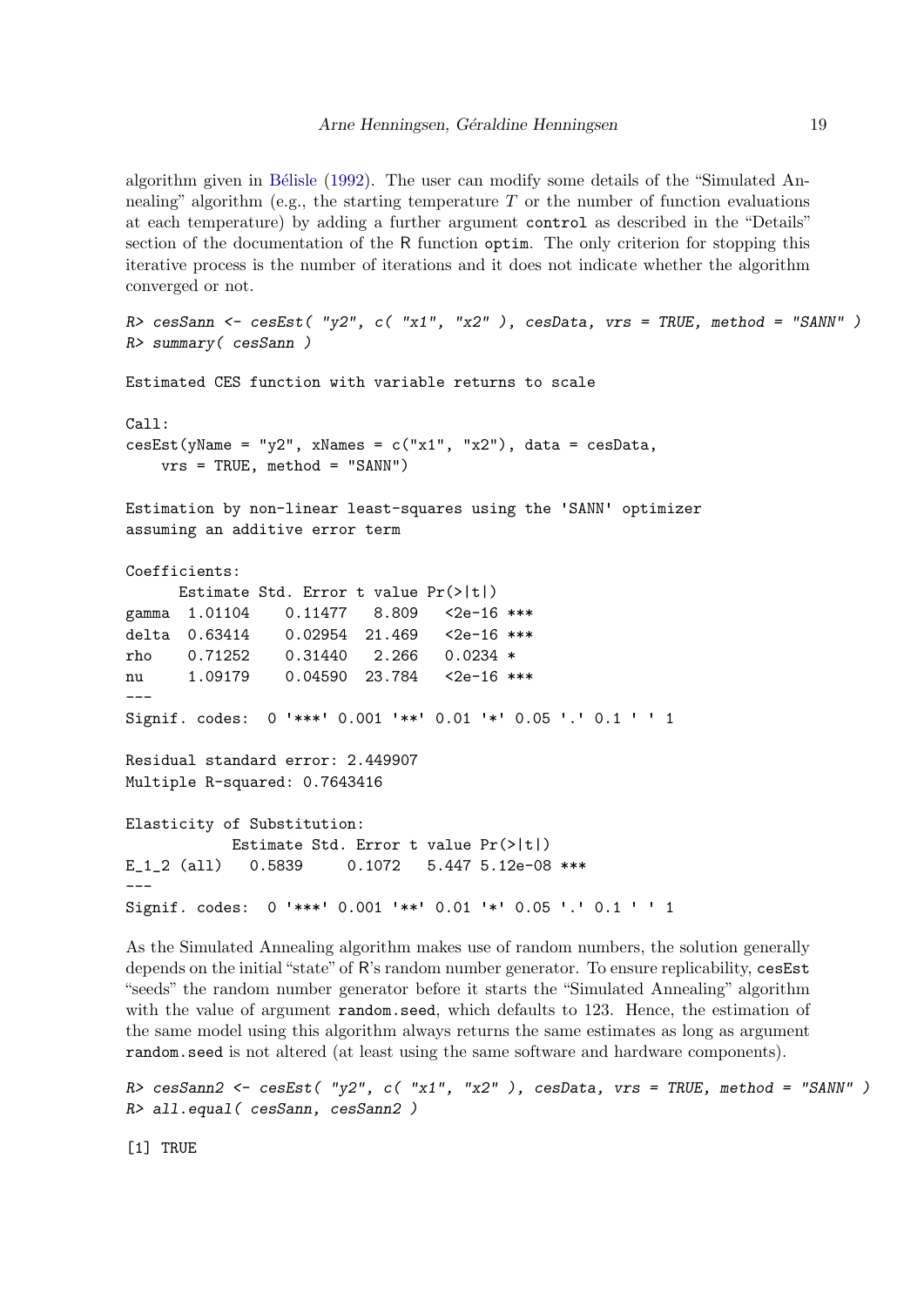It is recommended to start this algorithm with different values of argument random.seed and to check whether the estimates differ considerably.

```
R> cesSann3 <- cesEst( "y2", c( "x1", "x2"), cesData, vrs = TRUE, method = "SANN",
+ random.seed = 1234 )
R> cesSann4 <- cesEst( "y2", c( "x1", "x2"), cesData, vrs = TRUE, method = "SANN",
+ random.seed = 12345 )
R cesSann5 <- cesEst( "y2", c( "x1", "x2" ), cesData, vrs = TRUE, method = "SANN",
+ random.seed = 123456 )
R> m <- rbind( cesSann = coef( cesSann ), cesSann3 = coef( cesSann3 ),
+ cesSann4 = coef( cesSann4 ), cesSann5 = coef( cesSann5 ) )
R> rbind( m, stdDev = sd(m) )
```
gamma delta rho nu cesSann 1.0110416 0.6341353 0.7125172 1.0917877 cesSann3 1.0208154 0.6238302 0.4716324 1.0827909 cesSann4 1.0220481 0.6381545 0.5632106 1.0868685 cesSann5 1.0101985 0.6149628 0.5284805 1.0936468 stdDev 0.2414348 0.2414348 0.2414348 0.2414348

If the estimates differ remarkably, the user can try increasing the number of iterations, which is 10,000 by default. Now we will re-estimate the model a few times with 100,000 iterations each.

```
R cesSannB \leq cesEst( "y2", c( "x1", "x2"), cesData, vrs = TRUE, method = "SANN",
+ control = list( maxit = 100000 ) )
R cesSannB3 <- cesEst( "y2", c( "x1", "x2" ), cesData, vrs = TRUE, method = "SANN",
+ random.seed = 1234, control = list( maxit = 100000 ) )
R> cesSannB4 <- cesEst( "y2", c( "x1", "x2"), cesData, vrs = TRUE, method = "SANN",
+ random.seed = 12345, control = list( maxit = 100000 ) )
R> cesSannB5 <- cesEst( "y2", c( "x1", "x2"), cesData, vrs = TRUE, method = "SANN",
    random.\,seed = 123456, \,control = list(\,maxit = 100000) )R > m <- rbind( cesSannB = coef( cesSannB ), cesSannB3 = coef( cesSannB3 ),
    + cesSannB4 = coef( cesSannB4 ), cesSannB5 = coef( cesSannB5 ) )
R> rbind( m, stdDev = sd( m ) )
```
gamma delta rho nu cesSannB 1.0337633 0.6260139 0.5623429 1.0820884 cesSannB3 1.0386186 0.6206622 0.5745630 1.0797618 cesSannB4 1.0344585 0.6204874 0.5759035 1.0813484 cesSannB5 1.0232862 0.6225271 0.5259158 1.0868674 stdDev 0.2429077 0.2429077 0.2429077 0.2429077

Now the estimates are much more similar—only the estimates of  $\rho$  still differ somewhat.

### Differential Evolution

In contrary to the other algorithms described in this paper, the Differential Evolution algorithm [\(Storn and Price](#page-108-6) [1997;](#page-108-6) [Price, Storn, and Lampinen](#page-107-9) [2006\)](#page-107-9) belongs to the class of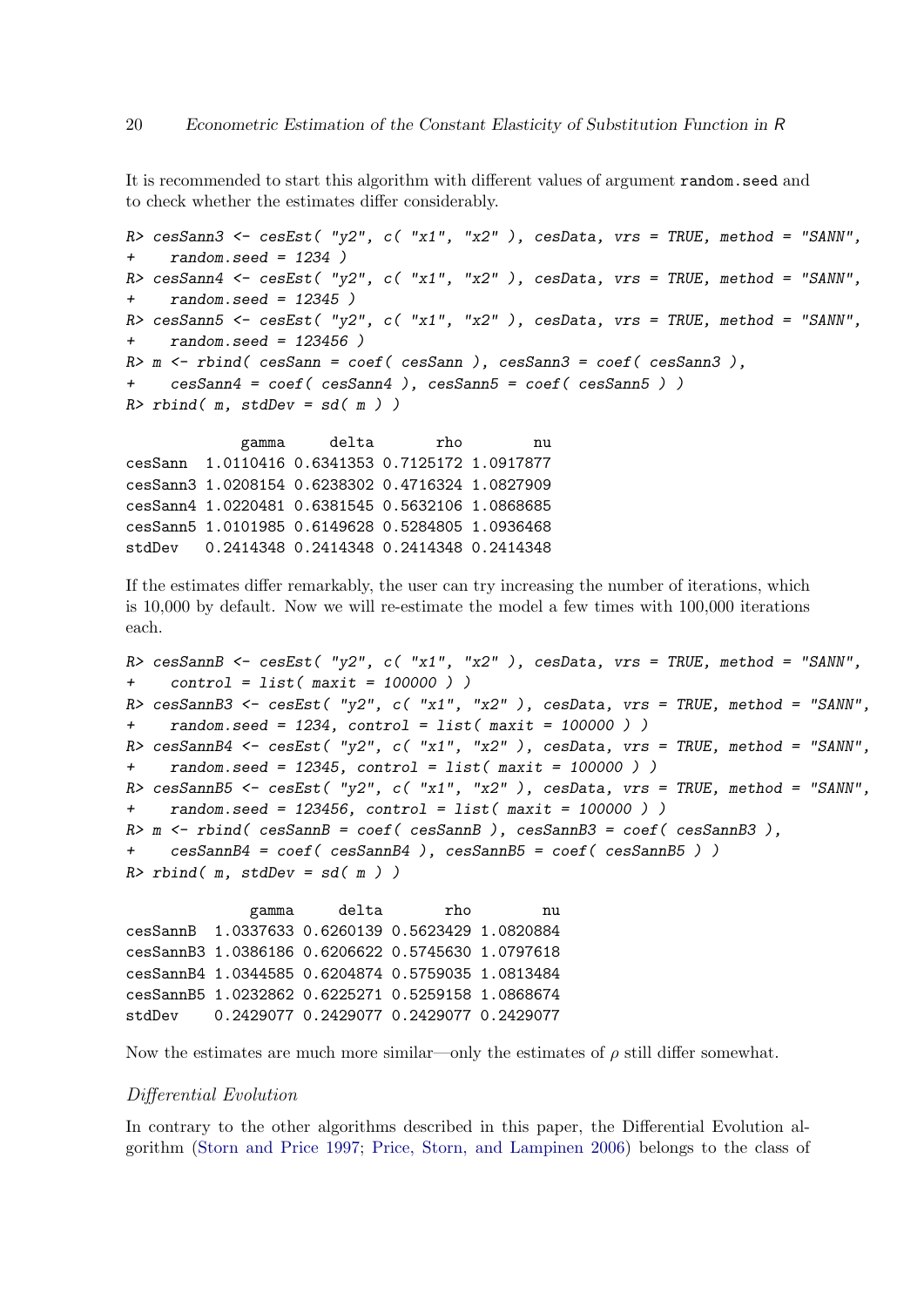evolution strategy optimisers and convergence cannot be proven analytically. However, the algorithm has proven to be effective and accurate on a large range of optimisation problems, inter alia the CES function [\(Mishra](#page-107-5) [2007\)](#page-107-5). For some problems, it has proven to be more accurate and more efficient than Simulated Annealing, Quasi-Newton, or other genetic algorithms [\(Storn and Price](#page-108-6) [1997;](#page-108-6) Ali and Törn [2004;](#page-104-11) [Mishra](#page-107-5) [2007\)](#page-107-5). Function cesEst uses a Differential Evolution optimiser for the non-linear least-squares estimation of the CES function, if argument method is set to "DE". The user can modify the Differential Evolution algorithm (e.g., the differential evolution strategy or selection method) or change some details (e.g., the number of population members) by adding a further argument control as described in the documentation of the R function DEoptim.control. In contrary to the other optimisation algorithms, the Differential Evolution method requires finite boundaries for the parameters. By default, the bounds are  $0 \leq \gamma \leq 10^{10}$ ;  $0 \leq \delta_1, \delta_2, \delta \leq 1$ ;  $-1 \leq \rho_1, \rho_2, \rho \leq 10$ ; and  $0 \leq \nu \leq 10$ . Of course, the user can specify own lower and upper bounds by setting arguments lower and upper to numeric vectors.

```
R> cesDe <- cesEst( "y2", c( "x1", "x2" ), cesData, vrs = TRUE, method = "DE",
+ control = list( trace = FALSE ) )
R> summary( cesDe )
```
Estimated CES function with variable returns to scale

```
Call:
cesEst(yName = "y2", xNames = c("x1", "x2"), data = cesData,vrs = TRUE, method = "DE", control = list(trace = FALSE))
Estimation by non-linear least-squares using the 'DE' optimizer
assuming an additive error term
Coefficients:
     Estimate Std. Error t value Pr(>|t|)
gamma 1.0233 0.1156 8.853 <2e-16 ***
delta 0.6212 0.0284 21.873 <2e-16 ***
rho 0.5358 0.2901 1.847 0.0648 .
nu 1.0859 0.0457 23.761 <2e-16 ***
---
Signif. codes: 0 '***' 0.001 '**' 0.01 '*' 0.05 '.' 0.1 ' ' 1
```

```
Residual standard error: 2.446587
Multiple R-squared: 0.7649799
```

```
Elasticity of Substitution:
           Estimate Std. Error t value Pr(>|t|)
E_1_2 (all)  0.6511  0.1230  5.293  1.2e-07 ***
---
Signif. codes: 0 '***' 0.001 '**' 0.01 '*' 0.05 '.' 0.1 ' ' 1
```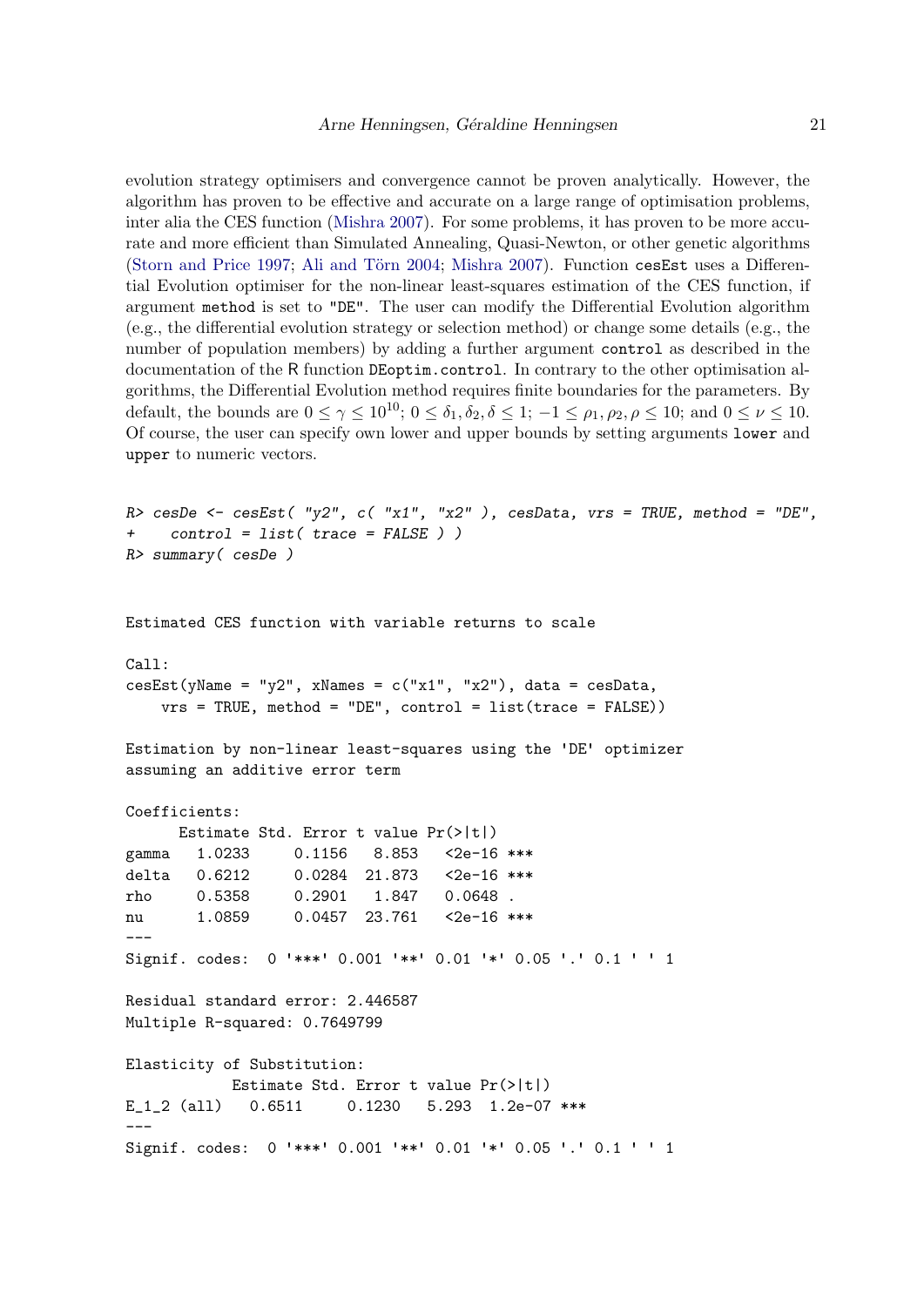Like the "Simulated Annealing" algorithm, the Differential Evolution algorithm makes use of random numbers and cesEst "seeds" the random number generator with the value of argument random.seed before it starts this algorithm to ensure replicability.

```
R> cesDe2 <- cesEst( "y2", c( "x1", "x2" ), cesData, vrs = TRUE, method = "DE",
+ control = list( trace = FALSE ) )
R> all.equal( cesDe, cesDe2 )
```
[1] TRUE

When using this algorithm, it is also recommended to check whether different values of argument random.seed result in considerably different estimates.

```
R> cesDe3 <- cesEst( "y2", c( "x1", "x2"), cesData, vrs = TRUE, method = "DE",
+ random.seed = 1234, control = list( trace = FALSE ) )
R> cesDe4 <- cesEst( "y2", c( "x1", "x2"), cesData, vrs = TRUE, method = "DE",
+ random.seed = 12345, control = list( trace = FALSE ) )
R> cesDe5 <- cesEst( "y2", c( "x1", "x2"), cesData, vrs = TRUE, method = "DE",
     random.\,seed = 123456, \, control = list(\, trace = FALSE \, ))
R> m \le - \text{rbind}(\text{cesDe} = \text{coef}(\text{cesDe}), \text{cesDe3} = \text{coef}(\text{cesDe3}),cesDe4 = coef(cesDe4), cesDe5 = coef( cesDe5 )R> rbind( m, stdDev = sd( m ) )
```
gamma delta rho nu cesDe 1.0233453 0.6212100 0.5358122 1.0858811 cesDe3 1.0488844 0.6216175 0.5736423 1.0760523 cesDe4 1.0096730 0.6217174 0.5019560 1.0913477 cesDe5 1.0135793 0.6212958 0.5457970 1.0902370 stdDev 0.2483916 0.2483916 0.2483916 0.2483916

These estimates are rather similar, which generally indicates that all estimates are close to the optimum (minimum of the sum of squared residuals). However, if the user wants to obtain more precise estimates than those derived from the default settings of this algorithm, e.g., if the estimates differ considerably, the user can try to increase the maximum number of population generations (iterations) using control parameter itermax, which is 200 by default. Now we will re-estimate this model a few times with 1,000 population generations each.

```
R> cesDeB <- cesEst( "y2", c( "x1", "x2" ), cesData, vrs = TRUE, method = "DE",
+ control = list( trace = FALSE, itermax = 1000 ) )
R cesDeB3 <- cesEst( "y2", c( "x1", "x2" ), cesData, vrs = TRUE, method = "DE",
+ random.seed = 1234, control = list( trace = FALSE, itermax = 1000 ) )
R> cesDeB4 <- cesEst( "y2", c( "x1", "x2"), cesData, vrs = TRUE, method = "DE",
    random.seed = 12345, control = list(trace = FALSE, itermax = 1000) )R> cesDeB5 <- cesEst( "y2", c( "x1", "x2"), cesData, vrs = TRUE, method = "DE",
    random.seed = 123456, control = list(trace = FALSE, itermax = 1000) )R> rbind( cesDeB = coef( cesDeB ), cesDeB3 = coef( cesDeB3 ),
    cesDeB4 = coef(cesDeB4), cesDeB5 = coef(cesDeB5))
```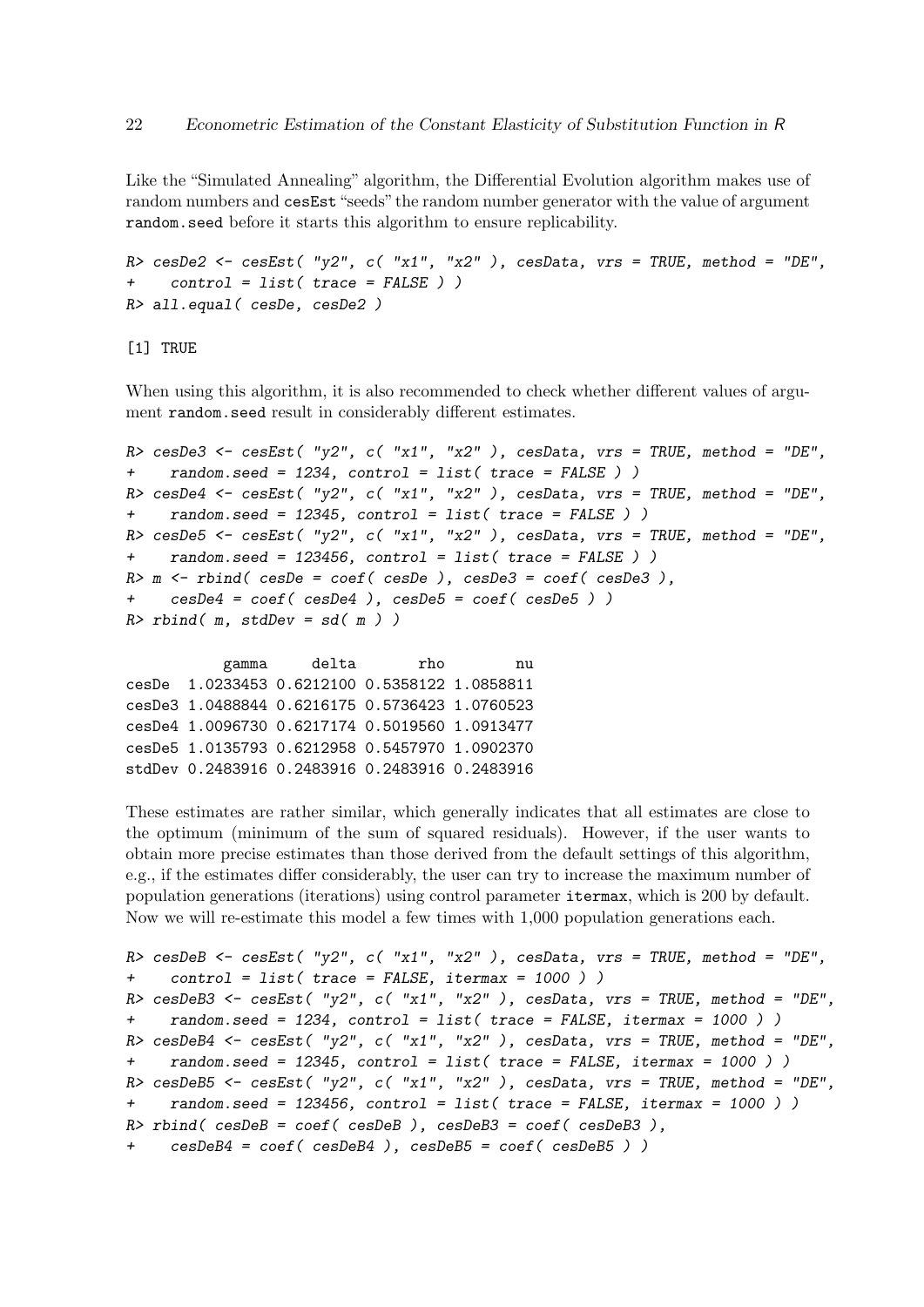gamma delta rho nu cesDeB 1.023853 0.6221982 0.5419226 1.08582 cesDeB3 1.023853 0.6221982 0.5419226 1.08582 cesDeB4 1.023853 0.6221982 0.5419226 1.08582 cesDeB5 1.023853 0.6221982 0.5419226 1.08582

The estimates are now virtually identical.

The user can further increase the likelihood of finding the global optimum by increasing the number of population members using control parameter NP, which is 10 times the number of parameters by default and should not have a smaller value than this default value (see documentation of the R function DEoptim.control).

#### 3.4. Constraint parameters

As a meaningful analysis based on a CES function requires that the function is consistent with economic theory, it is often desirable to constrain the parameter space to the economically meaningful region. This can be done by the Differential Evolution (DE) algorithm as described above. Moreover, function cesEst can use two gradient-based optimisation algorithms for estimating a CES function under parameter constraints.

L-BFGS-B

One of these methods is a modification of the BFGS algorithm suggested by [Byrd, Lu, No](#page-104-12)[cedal, and Zhu](#page-104-12) [\(1995\)](#page-104-12). In contrast to the ordinary BFGS algorithm summarised above, the so-called L-BFGS-B algorithm allows for box-constraints on the parameters and also does not explicitly form or store the Hessian matrix, but instead relies on the past (often less than 10) values of the parameters and the gradient vector. Therefore, the L-BFGS-B algorithm is especially suitable for high dimensional optimisation problems, but—of course—it can also be used for optimisation problems with only a few parameters (as the CES function). Function cesEst estimates a CES function with parameter constraints using the L-BFGS-B algorithm if argument method is set to "L-BFGS-B". The user can tweak some details of this algorithm (e.g., the number of BFGS updates) by adding a further argument control as described in the "Details" section of the documentation of the R function optim. By default, the restrictions on the parameters are  $0 \leq \gamma < \infty$ ;  $0 \leq \delta_1, \delta_2, \delta \leq 1$ ;  $-1 \leq \rho_1, \rho_2, \rho < \infty$ ; and  $0 \leq \nu < \infty$ . The user can specify own lower and upper bounds by setting arguments lower and upper to numeric vectors.

```
R> cesLbfgsb <- cesEst( "y2", c( "x1", "x2"), cesData, vrs = TRUE,
+ method = "L-BFGS-B" )
R> summary( cesLbfgsb )
```
Estimated CES function with variable returns to scale

```
Call:
cesEst(yName = "y2", xNames = c("x1", "x2"), data = cesData,vrs = TRUE, method = "L-BFGS-B")
```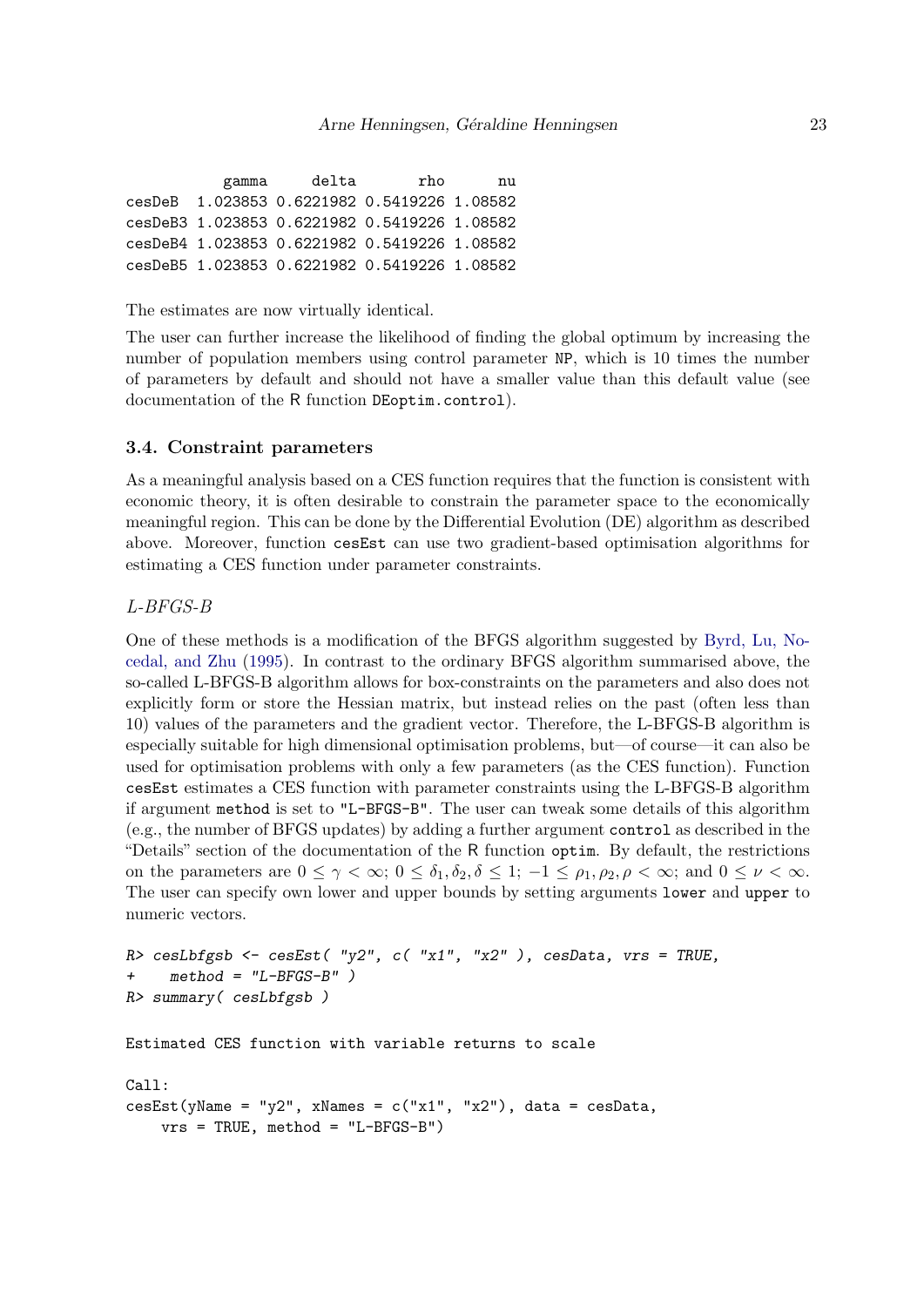```
Estimation by non-linear least-squares using the 'L-BFGS-B' optimizer
assuming an additive error term
Convergence achieved after 35 function and 35 gradient calls
Message: CONVERGENCE: REL_REDUCTION_OF_F <= FACTR*EPSMCH
Coefficients:
     Estimate Std. Error t value Pr(>|t|)
gamma 1.02385 0.11562 8.855 <2e-16 ***
delta 0.62220 0.02845 21.873 <2e-16 ***
rho 0.54192 0.29090 1.863 0.0625 .
nu 1.08582 0.04569 23.765 <2e-16 ***
---
Signif. codes: 0 '***' 0.001 '**' 0.01 '*' 0.05 '.' 0.1 ' ' 1
Residual standard error: 2.446577
Multiple R-squared: 0.7649817
Elasticity of Substitution:
           Estimate Std. Error t value Pr(>|t|)
E_1_2 (all) 0.6485 0.1224 5.3 1.16e-07 ***
---
Signif. codes: 0 '***' 0.001 '**' 0.01 '*' 0.05 '.' 0.1 ' ' 1
```
# PORT routines

The so-called PORT routines [\(Gay](#page-105-9) [1990\)](#page-105-9) include a quasi-Newton optimisation algorithm that allows for box constraints on the parameters and has several advantages over traditional Newton routines, e.g., trust regions and reverse communication. Setting argument method to "PORT" selects the optimisation algorithm of the PORT routines. The user can modify a few details of the Newton algorithm (e.g., the minimum step size) by adding a further argument control as described in section "Control parameters" of the documentation of R function nlminb. The lower and upper bounds of the parameters have the same default values as for the L-BFGS-B method.

```
R> cesPort <- cesEst("y2", c('x1", "x2"), cesData, vrs = TRUE,
+ method = "PORT" )
R> summary( cesPort )
Estimated CES function with variable returns to scale
Call:
cesEst(yName = "y2", xNames = c("x1", "x2"), data = cesData,vrs = TRUE, method = "PORT")Estimation by non-linear least-squares using the 'PORT' optimizer
assuming an additive error term
Convergence achieved after 27 iterations
```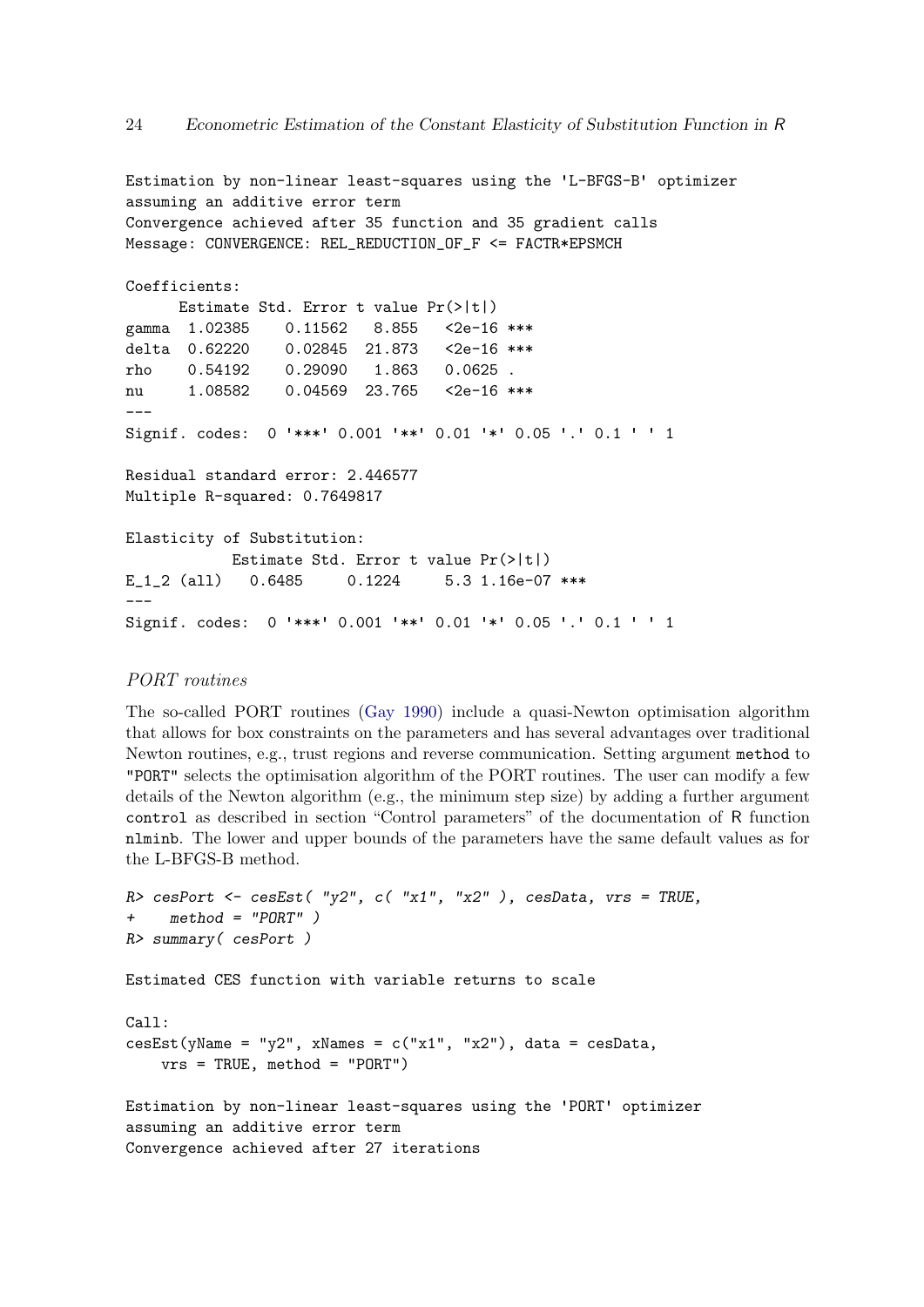```
Message: relative convergence (4)
Coefficients:
     Estimate Std. Error t value Pr(>|t|)
gamma 1.02385 0.11562 8.855 <2e-16 ***
delta 0.62220 0.02845 21.873 <2e-16 ***
rho 0.54192 0.29091 1.863 0.0625 .
nu 1.08582 0.04569 23.765 <2e-16 ***
---
Signif. codes: 0 '***' 0.001 '**' 0.01 '*' 0.05 '.' 0.1 ' ' 1
Residual standard error: 2.446577
Multiple R-squared: 0.7649817
Elasticity of Substitution:
           Estimate Std. Error t value Pr(>|t|)
E_1_2 (all) 0.6485 0.1224 5.3 1.16e-07 ***
---
Signif. codes: 0 '***' 0.001 '**' 0.01 '*' 0.05 '.' 0.1 ' ' 1
```
### 3.5. Technological change

Estimating the CES function with time series data usually requires an extension of the CES functional form in order to account for technological change (progress). So far, accounting for technological change in CES functions basically boils down to two approaches:

Hicks-neutral technological change

$$
y = \gamma e^{\lambda t} \left( \delta x_1^{-\rho} + (1 - \delta) x_2^{-\rho} \right)^{-\frac{\nu}{\rho}}, \tag{13}
$$

where  $\gamma$  is (as before) an efficiency parameter,  $\lambda$  is the rate of technological change, and t is a time variable.

factor augmenting (non-neutral) technological change

$$
y = \gamma \left( \left( x_1 \, e^{\lambda_1 \, t} \right)^{-\rho} + \left( x_2 \, e^{\lambda_2 \, t} \right)^{-\rho} \right)^{-\frac{\nu}{\rho}},\tag{14}
$$

where  $\lambda_1$  and  $\lambda_2$  measure input-specific technological change.

There is a lively ongoing discussion about the proper way to estimate CES functions with factor augmenting technological progress (e.g., [Klump, McAdam, and Willman](#page-106-10) [2007;](#page-106-10) [Luoma](#page-106-11) [and Luoto](#page-106-11) [2010;](#page-106-11) León-Ledesma, McAdam, and Willman [2010\)](#page-106-12). Although many approaches seem to be promising, we decided to wait until a state-of-the-art approach emerges before including factor augmenting technological change into micEconCES. Therefore, micEconCES only includes Hicks-neutral technological change at the moment.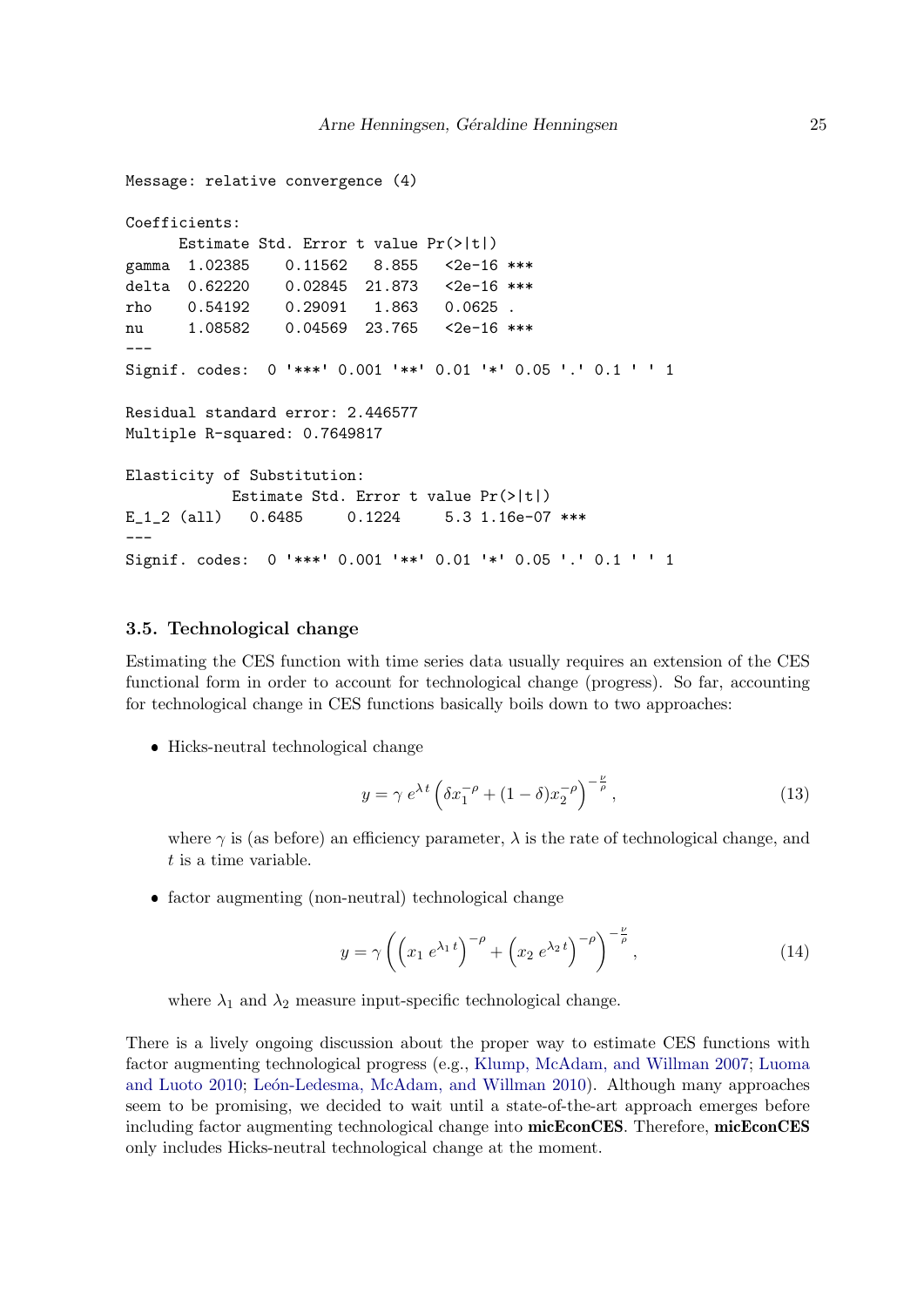When calculating the output variable of the CES function using cesCalc or when estimating the parameters of the CES function using  $\mathsf{cesEst},$  the name of time variable  $(t)$  can be specified by argument tName, where the corresponding coefficient  $(\lambda)$  is labelled lambda.<sup>[10](#page-25-0)</sup> The following commands (i) generate an (artificial) time variable  $t$ , (ii) calculate the (deterministic) output variable of a CES function with 1% Hicks-neutral technological progress in each time period, (iii) add noise to obtain the stochastic "observed" output variable, (iv) estimate the model, and (v) print the summary results.

```
R> cesData$t <- c( 1:200 )
R cesData$yt <- cesCalc( xNames = c( "x1", "x2" ), data = cesData, tName = "t",
+ coef = c (gamma = 1, delta = 0.6, rho = 0.5, nu = 1.1, lambda = 0.01))
R> cesData$yt <- cesData$yt + 2.5 * rnorm( 200 )
R> cesTech <- cesEst( "yt", c( "x1", "x2" ), data = cesData, tName = "t",
+ vrs = TRUE, method = "LM" )
R> summary( cesTech )
Estimated CES function with variable returns to scale
C_{2}11cesEst(yName = "yt", xNames = c("x1", "x2"), data = cesData,tName = "t", vrs = TRUE, method = "LM")Estimation by non-linear least-squares using the 'LM' optimizer
assuming an additive error term
Convergence achieved after 5 iterations
Message: Relative error in the sum of squares is at most `ftol'.
Coefficients:
       Estimate Std. Error t value Pr(>|t|)
gamma 0.9932082 0.0362520 27.397 < 2e-16 ***
lambda 0.0100173 0.0001007 99.506 < 2e-16 ***
delta 0.5971397 0.0073754 80.964 < 2e-16 ***
rho 0.5268406 0.0696036 7.569 3.76e-14 ***
nu 1.1024537 0.0130233 84.653 < 2e-16 ***
---
Signif. codes: 0 '***' 0.001 '**' 0.01 '*' 0.05 '.' 0.1 ' ' 1
Residual standard error: 2.550677
Multiple R-squared: 0.9899389
Elasticity of Substitution:
           Estimate Std. Error t value Pr(>|t|)
E_1_2 (all) 0.65495 0.02986 21.94 <2e-16 ***
```
<span id="page-25-0"></span><sup>&</sup>lt;sup>10</sup> If the Differential Evolution (DE) algorithm is used, parameter  $\lambda$  is by default restricted to the interval [−0.5, 0.5], as this algorithm requires finite lower and upper bounds of all parameters. The user can use arguments lower and upper to modify these bounds.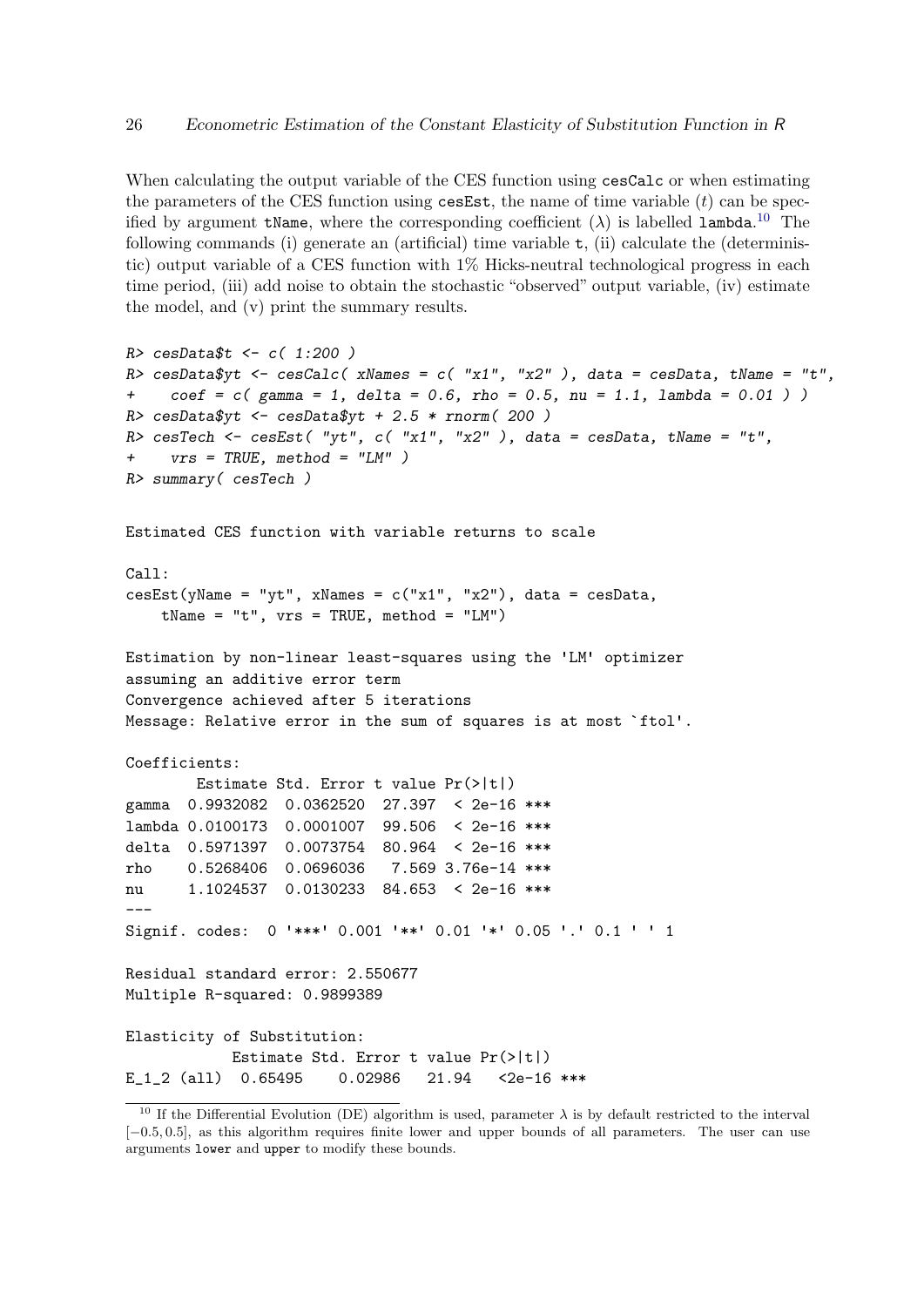```
---
Signif. codes: 0 '***' 0.001 '**' 0.01 '*' 0.05 '.' 0.1 ' ' 1
```
Above, we have demonstrated how Hicks-neutral technological change can be modelled in the two-input CES function. In case of more than two inputs—regardless of whether the CES function is "plain" or "nested"—Hicks-neutral technological change can be accounted for in the same way, i.e., by multiplying the CES function with  $e^{\lambda t}$ . Functions cesCalc and cesEst can account for Hicks-neutral technological change in all CES specifications that are generally supported by these functions.

# 3.6. Grid search for  $\rho$

The objective function for estimating CES functions by non-linear least-squares often shows a tendency to "flat surfaces" around the minimum—in particular for a wide range of values for the substitution parameters  $(\rho_1, \rho_2, \rho)$ . Therefore, many optimisation algorithms have problems in finding the minimum of the objective function, particularly in case of n-input nested CES functions.

However, this problem can be alleviated by performing a grid search, where a grid of values for the substitution parameters  $(\rho_1, \rho_2, \rho)$  is pre-selected and the remaining parameters are estimated by non-linear least-squares holding the substitution parameters fixed at each combination of the pre-defined values. As the (nested) CES functions defined above can have up to three substitution parameters, the grid search over the substitution parameters can be either one-, two-, or three-dimensional. The estimates with the values of the substitution parameters that result in the smallest sum of squared residuals are chosen as the final estimation result.

The function cesEst carries out this grid search procedure, if argument rho1, rho2, or rho is set to a numeric vector. The values of these vectors are used to specify the grid points for the substitution parameters  $\rho_1$ ,  $\rho_2$ , and  $\rho$ , respectively. The estimation of the other parameters during the grid search can be performed by all the non-linear optimisation algorithms described above. Since the "best" values of the substitution parameters  $(\rho_1, \rho_2, \rho)$  that are found in the grid search are not known, but estimated (as the other parameters, but with a different estimation method), the covariance matrix of the estimated parameters also includes the substitution parameters and is calculated as if the substitution parameters were estimated as usual. The following command estimates the two-input CES function by a one-dimensional grid search for  $\rho$ , where the pre-selected values for  $\rho$  are the values from  $-0.3$  to 1.5 with an increment of 0.1 and the default optimisation method, the Levenberg-Marquardt algorithm, is used to estimate the remaining parameters.

```
R> cesGrid <- cesEst( "y2", c( "x1", "x2"), data = cesData, vrs = TRUE,
+ \text{rho} = \text{seq}(\text{from} = -0.3, \text{to} = 1.5, \text{by} = 0.1))
R> summary( cesGrid )
```
Estimated CES function with variable returns to scale

```
Call:
\text{cesEst}(y\text{Name} = "y2", x\text{Names} = c("x1", "x2"), data = cesData,vrs = TRUE, rho = seq(from = -0.3, to = 1.5, by = 0.1)
```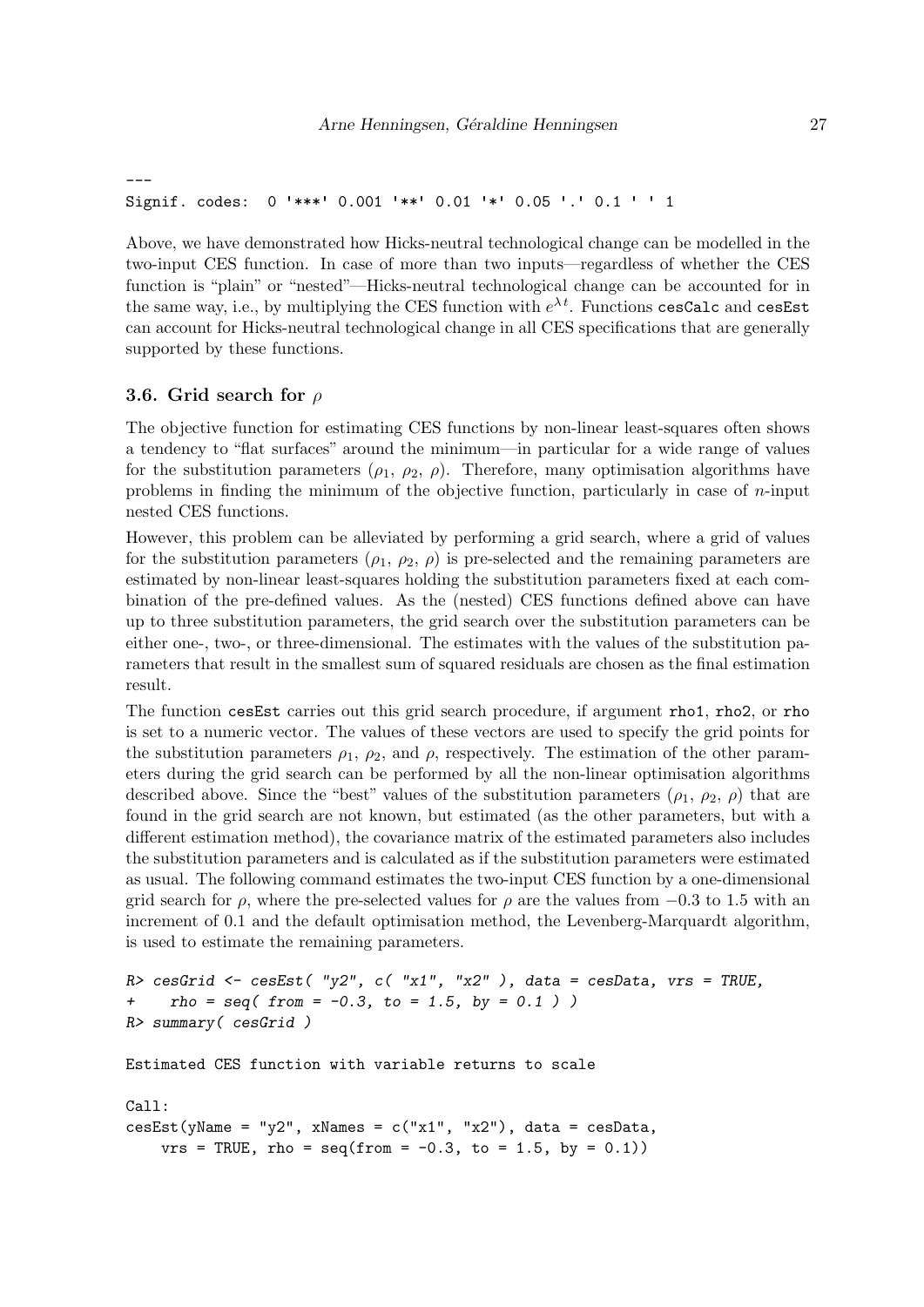```
Estimation by non-linear least-squares using the 'LM' optimizer
and a one-dimensional grid search for coefficient 'rho'
assuming an additive error term
Convergence achieved after 4 iterations
Message: Relative error in the sum of squares is at most `ftol'.
Coefficients:
     Estimate Std. Error t value Pr(>|t|)
gamma 1.01851 0.11506 8.852 <2e-16 ***
delta 0.62072 0.02819 22.022 <2e-16 ***
rho 0.50000 0.28543 1.752 0.0798 .
nu 1.08746 0.04570 23.794 <2e-16 ***
---
Signif. codes: 0 '***' 0.001 '**' 0.01 '*' 0.05 '.' 0.1 ' ' 1
Residual standard error: 2.44672
Multiple R-squared: 0.7649542
Elasticity of Substitution:
           Estimate Std. Error t value Pr(>|t|)
E 1 2 (all) 0.6667 0.1269 5.255 1.48e-07 ***
---
Signif. codes: 0 '***' 0.001 '**' 0.01 '*' 0.05 '.' 0.1 ' ' 1
```
A graphical illustration of the relationship between the pre-selected values of the substitution parameters and the corresponding sums of the squared residuals can be obtained by applying the plot method. $^{11}$  $^{11}$  $^{11}$ 

R> plot( cesGrid )

This graphical illustration is shown in Figure [3.](#page-28-0)

As a further example, we estimate a four-input nested CES function by a three-dimensional grid search for  $\rho_1$ ,  $\rho_2$ , and  $\rho$ . Preselected values are  $-0.6$  to 0.9 with an increment of 0.3 for  $\rho_1$ ,  $-0.4$  to 0.8 with an increment of 0.2 for  $\rho_2$ , and  $-0.3$  to 1.7 with an increment of 0.2 for  $\rho$ . Again, we apply the default optimisation method, the Levenberg-Marquardt algorithm.

R> ces4Grid  $\leq$  cesEst( yName = "y4", xNames = c( "x1", "x2", "x3", "x4"), + data = cesData, method = "LM", +  $rho1 = seq( from = -0.6, to = 0.9, by = 0.3),$ +  $rho2 = seq(from = -0.4, to = 0.8, by = 0.2)$ , +  $\text{rho} = \text{seq}(\text{from} = -0.3, \text{to} = 1.7, \text{by} = 0.2)$ ) R> summary( ces4Grid )

Estimated CES function with constant returns to scale

<span id="page-27-0"></span> $11$ This plot method can only be applied if the model was estimated by grid search.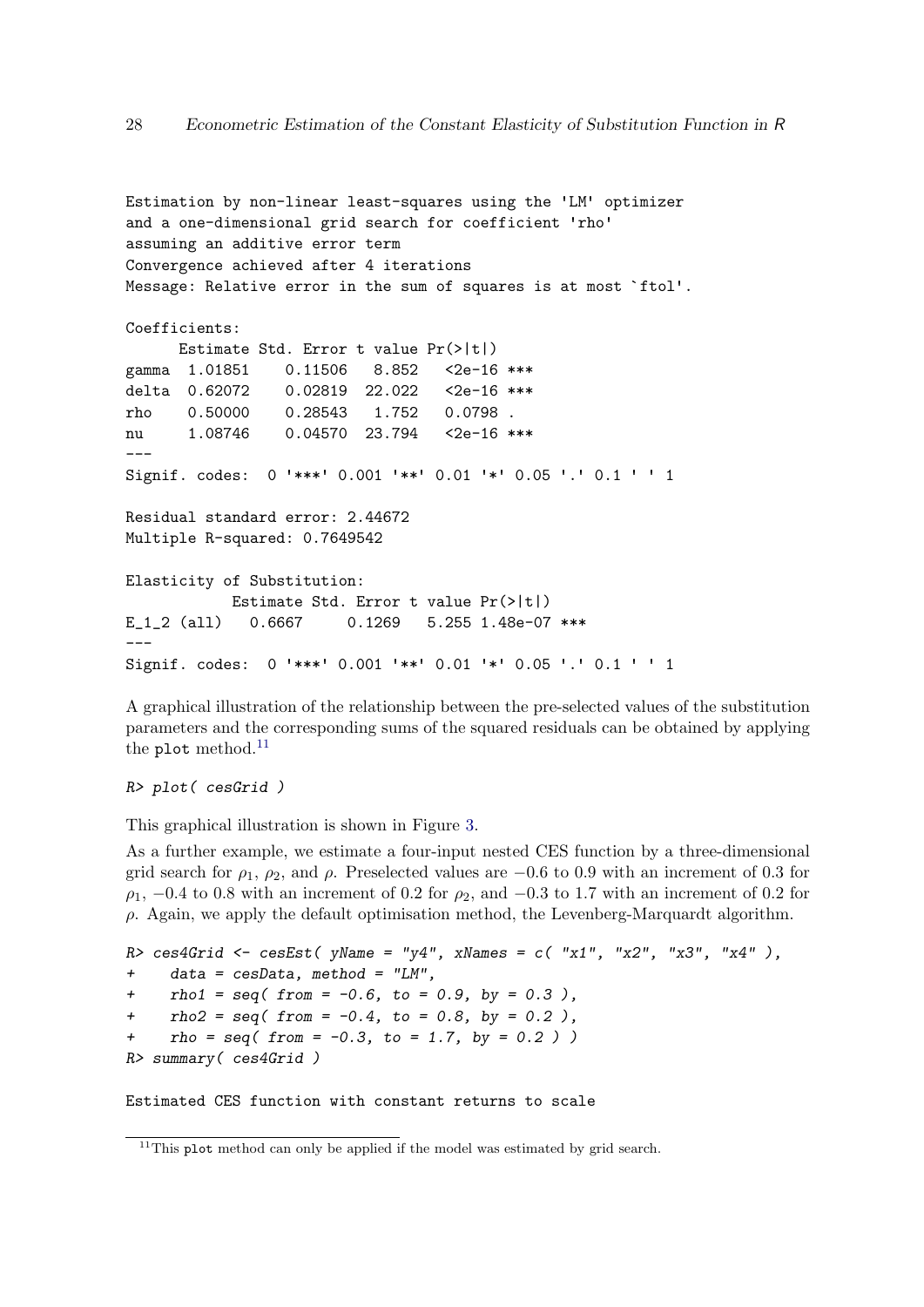

<span id="page-28-0"></span>Figure 3: Sum of squared residuals depending on  $\rho$ .

```
Call:
cesEst(yName = "y4", xNames = c("x1", "x2", "x3", "x4"), data = cesData,
   method = "LM", rho1 = seq(from = -0.6, to = 0.9, by = 0.3).
   rho2 = seq(from = -0.4, to = 0.8, by = 0.2), rho = seq(from = -0.3,
       to = 1.7, by = 0.2)Estimation by non-linear least-squares using the 'LM' optimizer
and a three-dimensional grid search for coefficients 'rho_1', 'rho_2', 'rho'
assuming an additive error term
Convergence achieved after 4 iterations
Message: Relative error in the sum of squares is at most `ftol'.
Coefficients:
       Estimate Std. Error t value Pr(>|t|)
gamma 1.28086 0.01632 78.482 < 2e-16 ***
delta_1 0.78337 0.03237 24.197 < 2e-16 ***
delta_2 0.60272 0.02608 23.111 < 2e-16 ***
delta 0.51498 0.02119 24.302 < 2e-16 ***
rho_1 0.30000 0.45684 0.657 0.511382
rho_2 0.40000 0.23500 1.702 0.088727 .
rho 0.90000 0.24714 3.642 0.000271 ***
---
Signif. codes: 0 '***' 0.001 '**' 0.01 '*' 0.05 '.' 0.1 ' ' 1
Residual standard error: 1.425583
Multiple R-squared: 0.7887368
Elasticities of Substitution:
```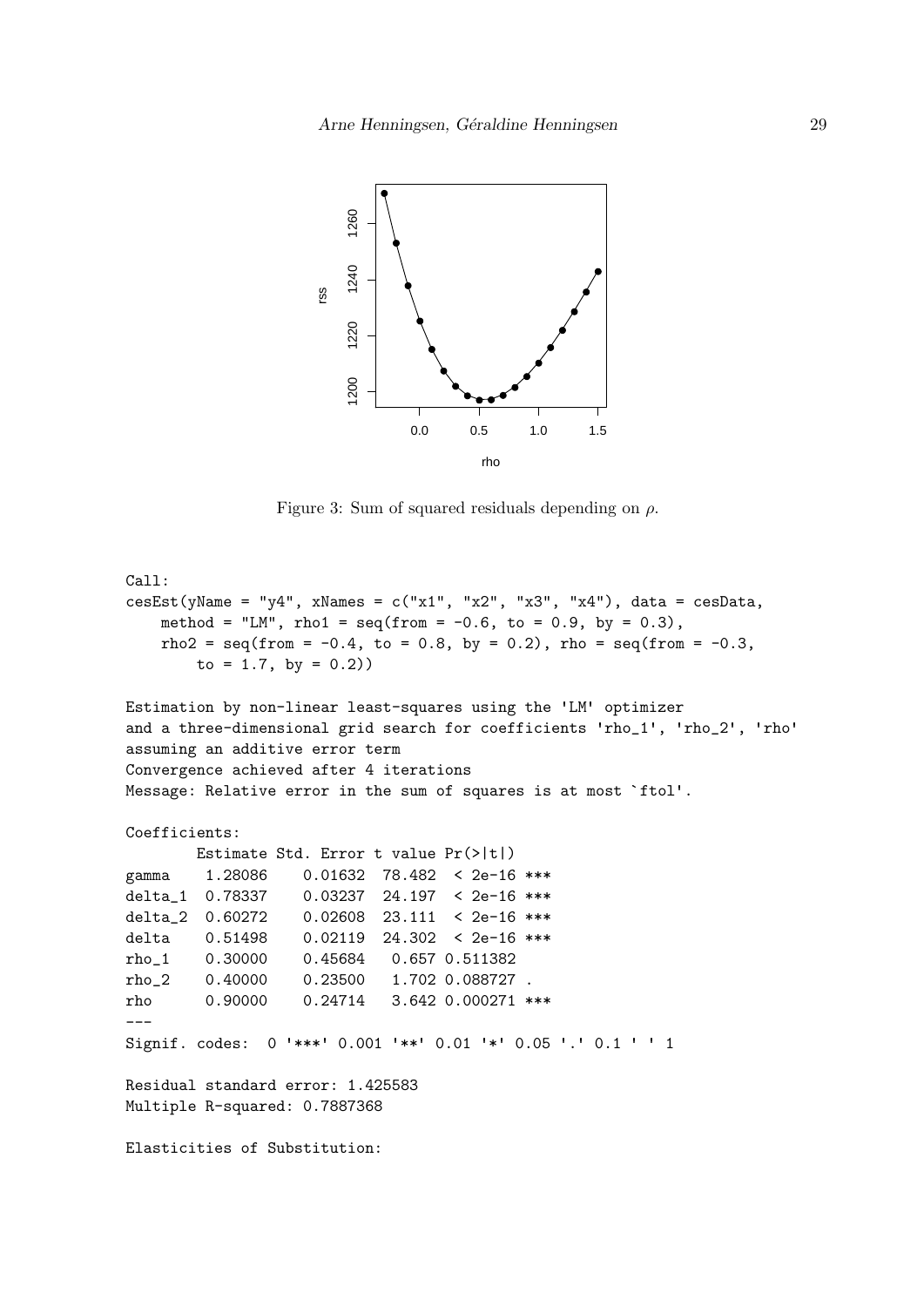Estimate Std. Error t value Pr(>|t|) E\_1\_2 (HM) 0.76923 0.27032 2.846 0.00443 \*\* E\_3\_4 (HM)  $0.71429$  0.11990 5.958 2.56e-09 \*\*\* E\_(1,2)\_(3,4) (AU) 0.52632 0.06846 7.688 1.49e-14 \*\*\*  $---$ Signif. codes: 0 '\*\*\*' 0.001 '\*\*' 0.01 '\*' 0.05 '.' 0.1 ' ' <sup>1</sup> HM = Hicks-McFadden (direct) elasticity of substitution AU = Allen-Uzawa (partial) elasticity of substitution

Naturally, for a three-dimensional grid search, plotting the sums of the squared residuals against the corresponding (pre-selected) values of  $\rho_1$ ,  $\rho_2$ , and  $\rho$ , would require a four-dimensional graph. As it is (currently) not possible to account for more than three dimensions in a graph, the plot method generates three three-dimensional graphs, where each of the three substitution parameters  $(\rho_1, \rho_2, \rho)$  in turn is kept fixed at its optimal value. An example is shown in Figure [4.](#page-30-0)

R> plot( ces4Grid )

The results of the grid search algorithm can be used either directly, or as starting values for a new non-linear least-squares estimation. In the latter case, the values of the substitution parameters that are between the grid points can also be estimated. Starting values can be set by argument start.

```
R> cesStartGrid <- cesEst( "y2", c( "x1", "x2"), data = cesData, vrs = TRUE,
+ start = coef( cesGrid ) )
R> summary( cesStartGrid )
Estimated CES function with variable returns to scale
Call:
\text{cesEst}(y\text{Name} = "y2", x\text{Names} = c("x1", "x2"), data = cesData,vrs = TRUE, start = coef(cesGrid))
Estimation by non-linear least-squares using the 'LM' optimizer
assuming an additive error term
Convergence achieved after 4 iterations
Message: Relative error in the sum of squares is at most `ftol'.
Coefficients:
      Estimate Std. Error t value Pr(>|t|)
gamma 1.02385 0.11562 8.855 <2e-16 ***
delta 0.62220 0.02845 21.873 <2e-16 ***
rho 0.54192 0.29090 1.863 0.0625 .
nu 1.08582 0.04569 23.765 <2e-16 ***
---
Signif. codes: 0 '***' 0.001 '**' 0.01 '*' 0.05 '.' 0.1 ' ' 1
```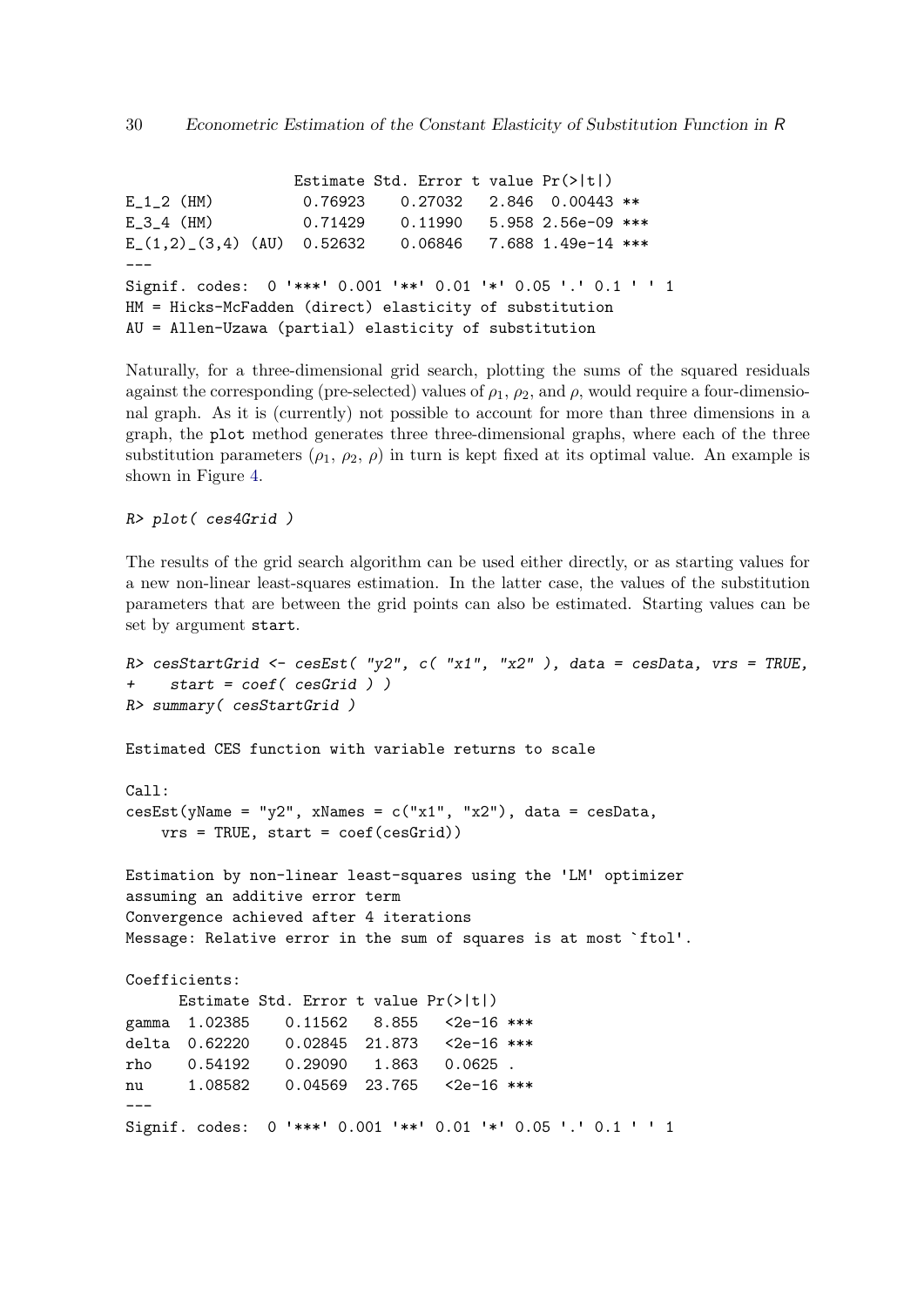

<span id="page-30-0"></span>Figure 4: Sum of squared residuals depending on  $\rho_1$ ,  $\rho_2$ , and  $\rho$ .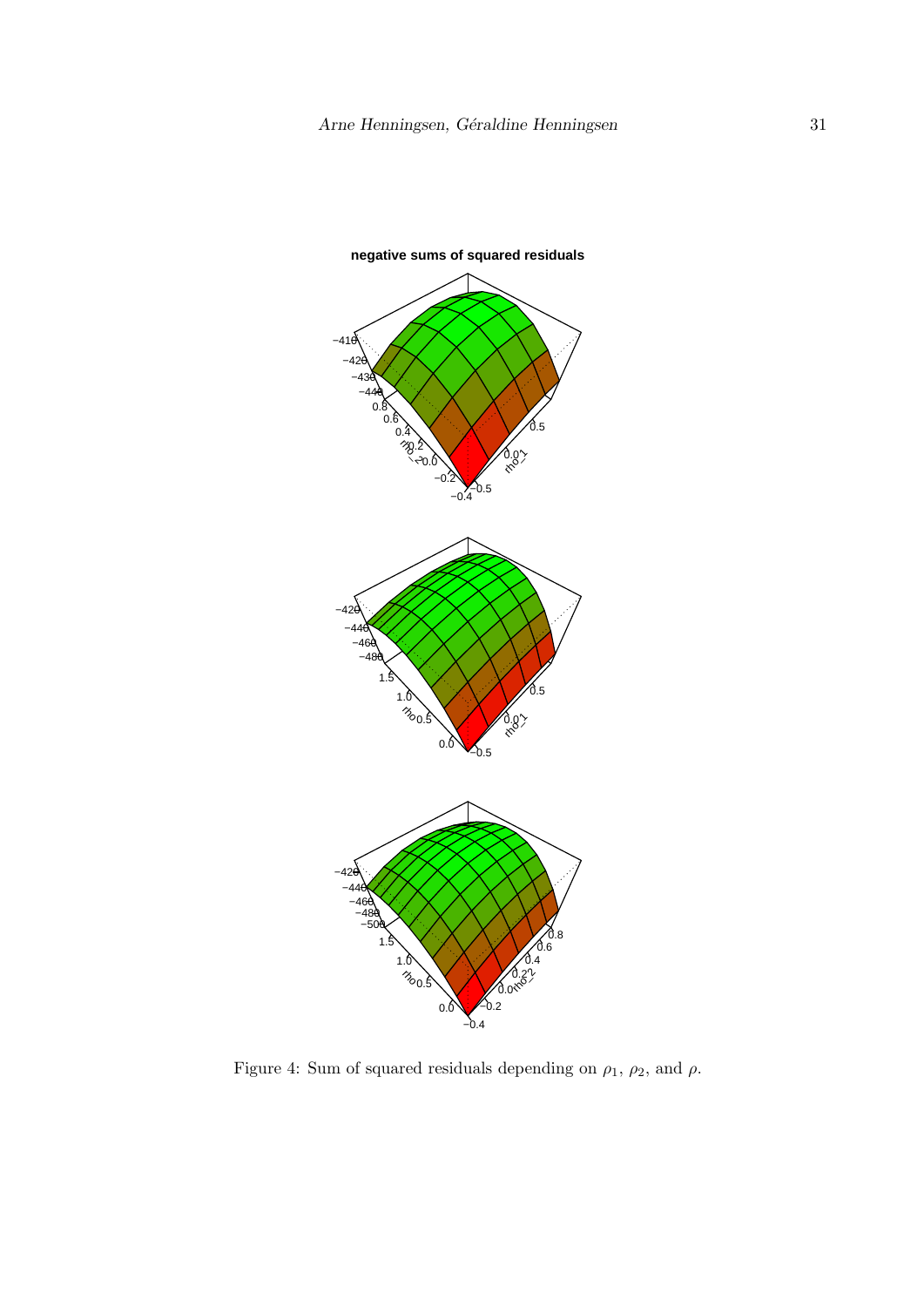```
Residual standard error: 2.446577
Multiple R-squared: 0.7649817
Elasticity of Substitution:
           Estimate Std. Error t value Pr(>|t|)
E_1_2 (all) 0.6485 0.1224 5.3 1.16e-07 ***
---
Signif. codes: 0 '***' 0.001 '**' 0.01 '*' 0.05 '.' 0.1 ' ' 1
R> ces4StartGrid <- cesEst( "y4", c( "x1", "x2", "x3", "x4" ), data = cesData,
+ start = coef( ces4Grid ) )
R> summary( ces4StartGrid )
Estimated CES function with constant returns to scale
Ca11:cesEst(yName = "y4", xNames = c("x1", "x2", "x3", "x4"), data = cesData,start = coef(ces4Grid))
Estimation by non-linear least-squares using the 'LM' optimizer
assuming an additive error term
Convergence achieved after 6 iterations
Message: Relative error in the sum of squares is at most `ftol'.
Coefficients:
      Estimate Std. Error t value Pr(>|t|)
gamma 1.28212 0.01634 78.442 < 2e-16 ***
delta_1 0.78554 0.03303 23.783 < 2e-16 ***
delta_2 0.60130 0.02573 23.374 < 2e-16 ***
delta 0.51224 0.02130 24.049 < 2e-16 ***
rho_1 0.41742 0.46878 0.890 0.373239
rho_2 0.34464 0.22922 1.504 0.132696
rho 0.93762 0.25067 3.741 0.000184 ***
---Signif. codes: 0 '***' 0.001 '**' 0.01 '*' 0.05 '.' 0.1 ' ' 1
Residual standard error: 1.425085
Multiple R-squared: 0.7888844
Elasticities of Substitution:
                 Estimate Std. Error t value Pr(>|t|)
E_1_2 (HM) 0.70551 0.23333 3.024 0.0025 **
E_3_4 (HM) 0.74369 0.12678 5.866 4.46e-09 ***
E_-(1,2)_{(3,4) (AU) 0.51610 0.06677 7.730 1.08e-14 ***
---
Signif. codes: 0 '***' 0.001 '**' 0.01 '*' 0.05 '.' 0.1 ' ' 1
```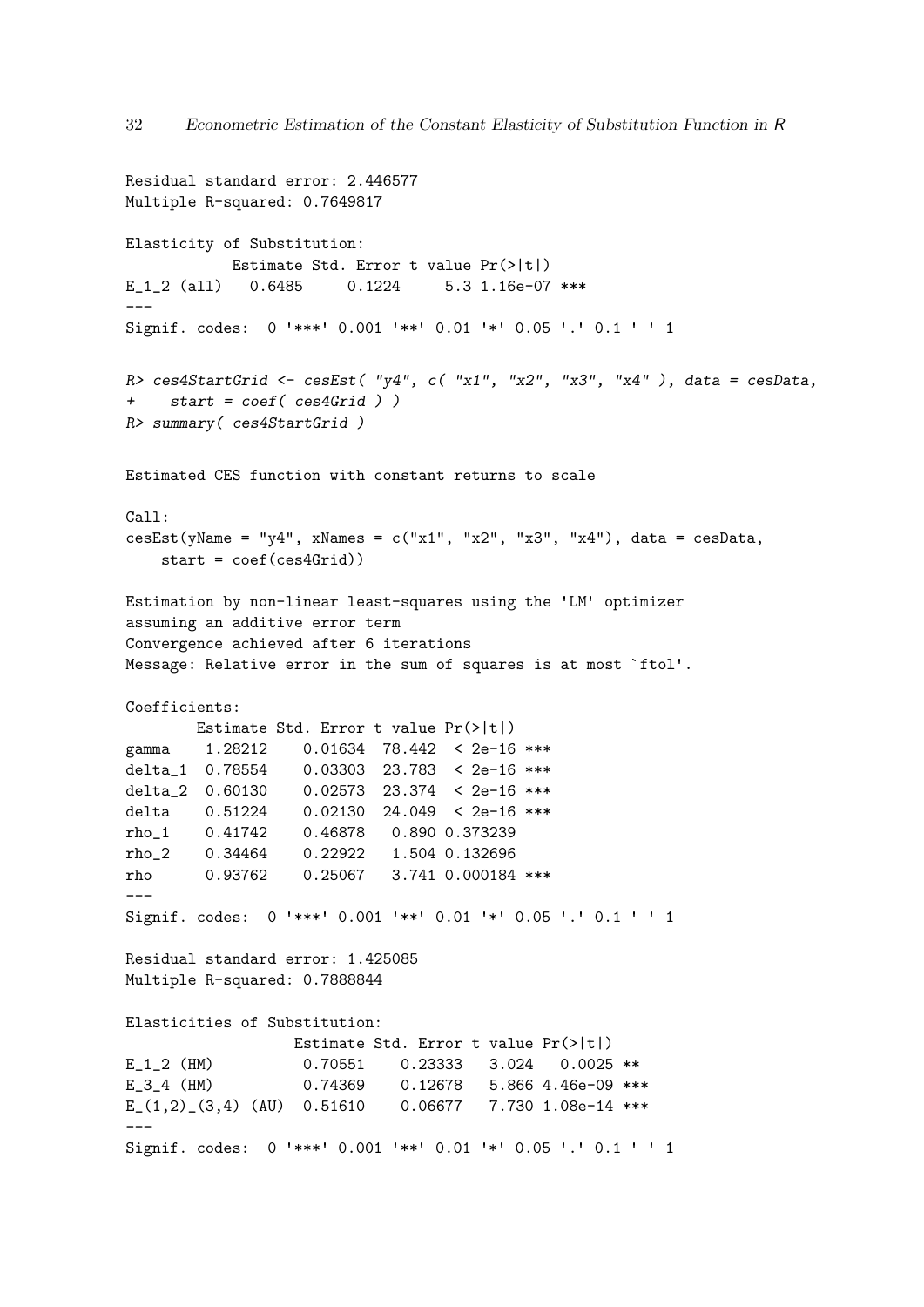```
HM = Hicks-McFadden (direct) elasticity of substitution
AU = Allen-Uzawa (partial) elasticity of substitution
```
# 4. Implementation

The function cesEst is the primary user interface of the **micEconCES** package [\(Henningsen](#page-106-2) [and Henningsen](#page-106-2) [2011b\)](#page-106-2). However, the actual estimations are carried out by internal helper functions, or functions from other packages.

#### 4.1. Kmenta approximation

The estimation of the Kmenta approximation [\(5\)](#page-5-0) is implemented in the internal function cesEstKmenta. This function uses translogEst from the micEcon package [\(Henningsen](#page-105-10) [2010\)](#page-105-10) to estimate the unrestricted translog function [\(6\)](#page-5-1). The test of the parameter restrictions defined in Equation [7](#page-6-2) is performed by the function linear.hypothesis of the car package [\(Fox](#page-105-11) [2009\)](#page-105-11). The restricted translog model  $(6, 7)$  $(6, 7)$  $(6, 7)$  is estimated with function systemfit from the systemfit package [\(Henningsen and Hamann](#page-106-13) [2007\)](#page-106-13).

#### 4.2. Non-linear least-squares estimation

The non-linear least-squares estimations are carried out by various optimisers from other packages. Estimations with the Levenberg-Marquardt algorithm are performed by function nls.lm of the minpack.lm package [\(Elzhov and Mullen](#page-105-12) [2009\)](#page-105-12), which is an R interface to the Fortran package MINPACK (Moré, Garbow, and Hillstrom [1980\)](#page-107-10). Estimations with the "Conjugate Gradients" (CG), BFGS, Nelder-Mead (NM), Simulated Annealing (SANN), and L-BFGS-B algorithms use the function optim from the stats package (R [Development Core](#page-107-11) [Team](#page-107-11) [2011\)](#page-107-11). Estimations with the Newton-type algorithm are performed by function nlm from the stats package (R [Development Core Team](#page-107-11) [2011\)](#page-107-11), which uses the Fortran library UNCMIN [\(Schnabel](#page-107-7) et al. [1985\)](#page-107-7) with a line search as the step selection strategy. Estimations with the Differential Evolution (DE) algorithm are performed by function DEoptim from the **DEoptim** package [\(Mullen, Ardia, Gil, Windover, and Cline](#page-107-12) [2011\)](#page-107-12). Estimations with the PORT routines use function nlminb from the stats package (R [Development Core Team](#page-107-11) [2011\)](#page-107-11), which uses the Fortran library PORT [\(Gay](#page-105-9) [1990\)](#page-105-9).

#### 4.3. Grid search

If the user calls cesEst with at least one of the arguments rho1, rho2, or rho being a vector, cesEst calls the internal function cesEstGridRho, which implements the actual grid search procedure. For each combination (grid point) of the pre-selected values of the substitution parameters  $(\rho_1, \rho_2, \rho)$ , on which the grid search should be performed, the function cesEstGridRho consecutively calls cesEst. In each of these internal calls of cesEst, the parameters on which no grid search should be performed (and which are not fixed by the user), are estimated given the particular combination of substitution parameters, on which the grid search should be performed. This is done by setting the arguments of cesEst, for which the user has specified vectors of pre-selected values of the substitution parameters (rho1, rho2, and/or rho), to the particular elements of these vectors. As cesEst is called with arguments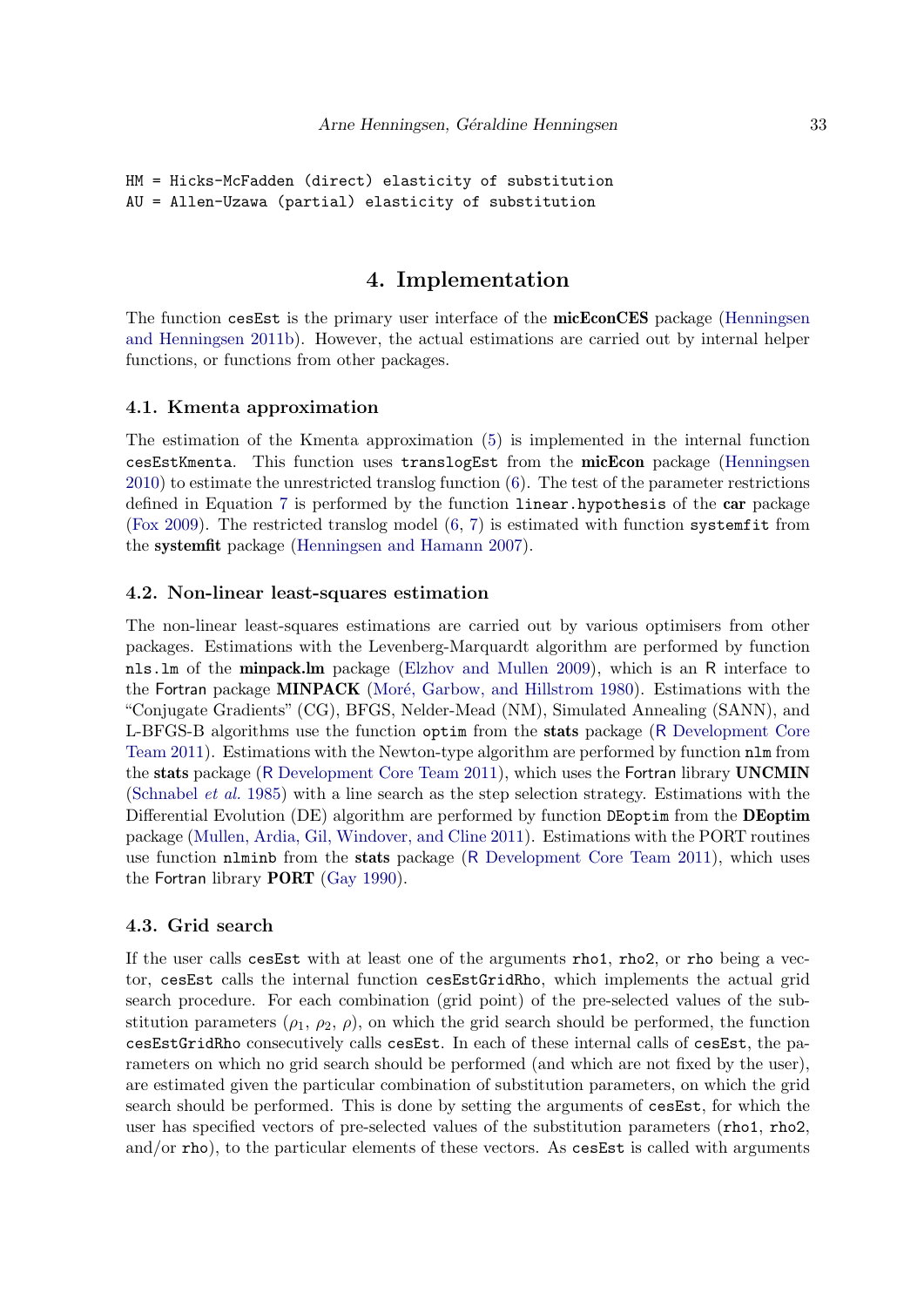rho1, rho2, and rho being all single scalars (or NULL if the corresponding substitution parameter is neither included in the grid search nor fixed at a pre-defined value), it estimates the CES function by non-linear least-squares with the corresponding substitution parameters  $(\rho_1, \rho_2, \text{and/or } \rho)$  fixed at the values specified in the corresponding arguments.

#### <span id="page-33-2"></span>4.4. Calculating output and the sum of squared residuals

Function cesCalc can be used to calculate the output quantity of the CES function given input quantities and coefficients. A few examples of using cesCalc are shown in the beginning of Section [3,](#page-4-0) where this function is applied to generate the output variables of an artificial data set for demonstrating the usage of cesEst. Furthermore, the cesCalc function is called by the internal function cesRss that calculates and returns the sum of squared residuals, which is the objective function in the non-linear least-squares estimations. If at least one substitution parameter  $(\rho_1, \rho_2, \rho)$  is equal to zero, the CES functions are not defined. In this case, cesCalc returns the limit of the output quantity for  $\rho_1$ ,  $\rho_2$ , and/or  $\rho$  approaching zero.<sup>[12](#page-33-0)</sup> In case of nested CES functions with three or four inputs, function cesCalc calls the internal functions cesCalcN3 or cesCalcN4 for the actual calculations.

We noticed that the calculations with cesCalc using Equations [1,](#page-1-3) [3,](#page-3-1) or [4](#page-3-3) are imprecise if at least one of the substitution parameters  $(\rho_1, \rho_2, \rho)$  is close to 0. This is caused by rounding errors that are unavoidable on digital computers, but are usually negligible. However, rounding errors can become large in specific circumstances, e.g., in CES functions with very small (in absolute terms) substitution parameters, when first very small (in absolute terms) exponents (e.g.,  $-\rho_1$ ,  $-\rho_2$ , or  $-\rho$ ) and then very large (in absolute terms) exponents (e.g.,  $\rho/\rho_1$ ,  $\rho/\rho_2$ , or  $-\nu/\rho$ ) are applied. Therefore, for the traditional two-input CES function [\(1\)](#page-1-3), cesCalc uses a first-order Taylor series approximation at the point  $\rho = 0$  for calculating the output, if the absolute value of  $\rho$  is smaller than, or equal to, argument rhoApprox, which is 5 · 10−<sup>6</sup> by default. This first-order Taylor series approximation is the Kmenta approximation defined in Equation [5.](#page-5-0)<sup>[13](#page-33-1)</sup> We illustrate the rounding errors in the left panel of Figure [5,](#page-34-0) which has been created by following commands.

```
R> rhoData \leq data.frame( rho = seq( -2e-6, 2e-6, 5e-9),
+ yCES = NA, yLin = NA)
R> # calculate dependent variables
R> for( i in 1:nrow( rhoData ) ) {
+ # vector of coefficients
+ cesCoef <- c( gamma = 1, delta = 0.6, rho = rhoData$rho[ i ], nu = 1.1 )
+ rhoData$yLin[ i ] <- cesCalc( xNames = c( "x1", "x2" ), data = cesData[1,],
+ coef = cesCoef, rhoApprox = Inf )
+ rhoData$yCES[ i ] <- cesCalc( xNames = c( "x1", "x2" ), data = cesData[1,],
+ coef = cesCoef, rhoApprox = 0 )
+ }
```
<span id="page-33-0"></span><sup>&</sup>lt;sup>12</sup>The limit of the traditional two-input CES function [\(1\)](#page-1-3) for  $\rho$  approaching zero is equal to the exponential function of the Kmenta approximation [\(5\)](#page-5-0) calculated with  $\rho = 0$ . The limits of the three-input [\(4\)](#page-3-3) and four-input [\(3\)](#page-3-1) nested CES functions for  $\rho_1$ ,  $\rho_2$ , and/or  $\rho$  approaching zero are presented in Appendices [B.1](#page-77-0) and [C.1,](#page-81-0) respectively.

<span id="page-33-1"></span><sup>&</sup>lt;sup>13</sup> The derivation of the first-order Taylor series approximations based on [Uebe](#page-108-1) [\(2000\)](#page-108-1) is presented in Appendix [A.1.](#page-56-0)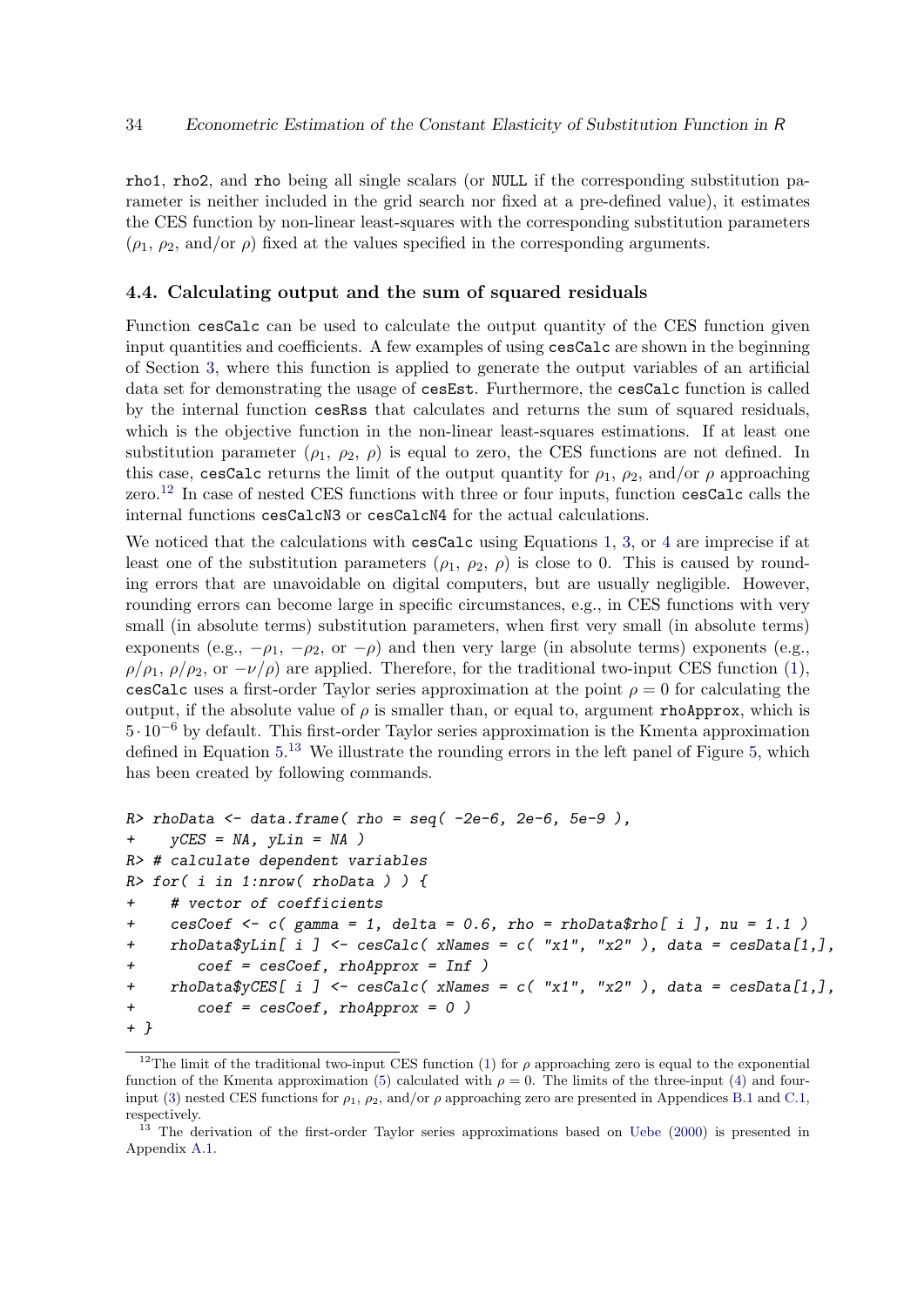```
R> # normalise output variables
R> rhoData$yCES <- rhoData$yCES - rhoData$yLin[ rhoData$rho == 0 ]
R> rhoData$yLin <- rhoData$yLin - rhoData$yLin[ rhoData$rho == 0 ]
R> plot( rhoData$rho, rhoData$yCES, type = "l", col = "red",
+ xlab = "rho", ylab = "y (normalised, red = CES, black = linearised)" )
R> lines( rhoData$rho, rhoData$yLin )
```


<span id="page-34-0"></span>Figure 5: Calculated output for different values of  $\rho$ .

The right panel of Figure [5](#page-34-0) shows that the relationship between  $\rho$  and the output y can be rather precisely approximated by a linear function, because it is nearly linear for a wide range of  $\rho$  values.<sup>[14](#page-34-1)</sup>

In case of nested CES functions, if at least one substitution parameter  $(\rho_1, \rho_2, \rho)$  is close to zero, cesCalc uses linear interpolation in order to avoid rounding errors. In this case, cesCalc calculates the output quantities for two different values of each substitution parameter that is close to zero, i.e., zero (using the formula for the limit for this parameter approaching zero) and the positive or negative value of argument rhoApprox (using the same sign as this parameter). Depending on the number of substitution parameters  $(\rho_1, \rho_2, \rho)$  that are close to zero, a one-, two-, or three-dimensional linear interpolation is applied. These interpolations are performed by the internal functions cesInterN3 and cesInterN4.<sup>[15](#page-34-2)</sup>

When estimating a CES function with function cesEst, the user can use argument rhoApprox to modify the threshold to calculate the dependent variable by the Taylor series approximation or linear interpolation. Argument rhoApprox of cesEst must be a numeric vector, where the first element is passed to cesCalc (partly through cesRss). This might not only affect the fitted values and residuals returned by cesEst (if at least one of the estimated substitu-

<span id="page-34-1"></span><sup>&</sup>lt;sup>14</sup>The commands for creating the right panel of Figure [5](#page-34-0) are not shown here, because they are the same as the commands for the left panel of this figure except for the command for creating the vector of  $\rho$  values.

<span id="page-34-2"></span><sup>&</sup>lt;sup>15</sup>We use a different approach for the nested CES functions than for the traditional two-input CES function, because calculating Taylor series approximations of nested CES functions (and their derivatives with respect to coefficients, see the following section) is very laborious and has no advantages over using linear interpolation.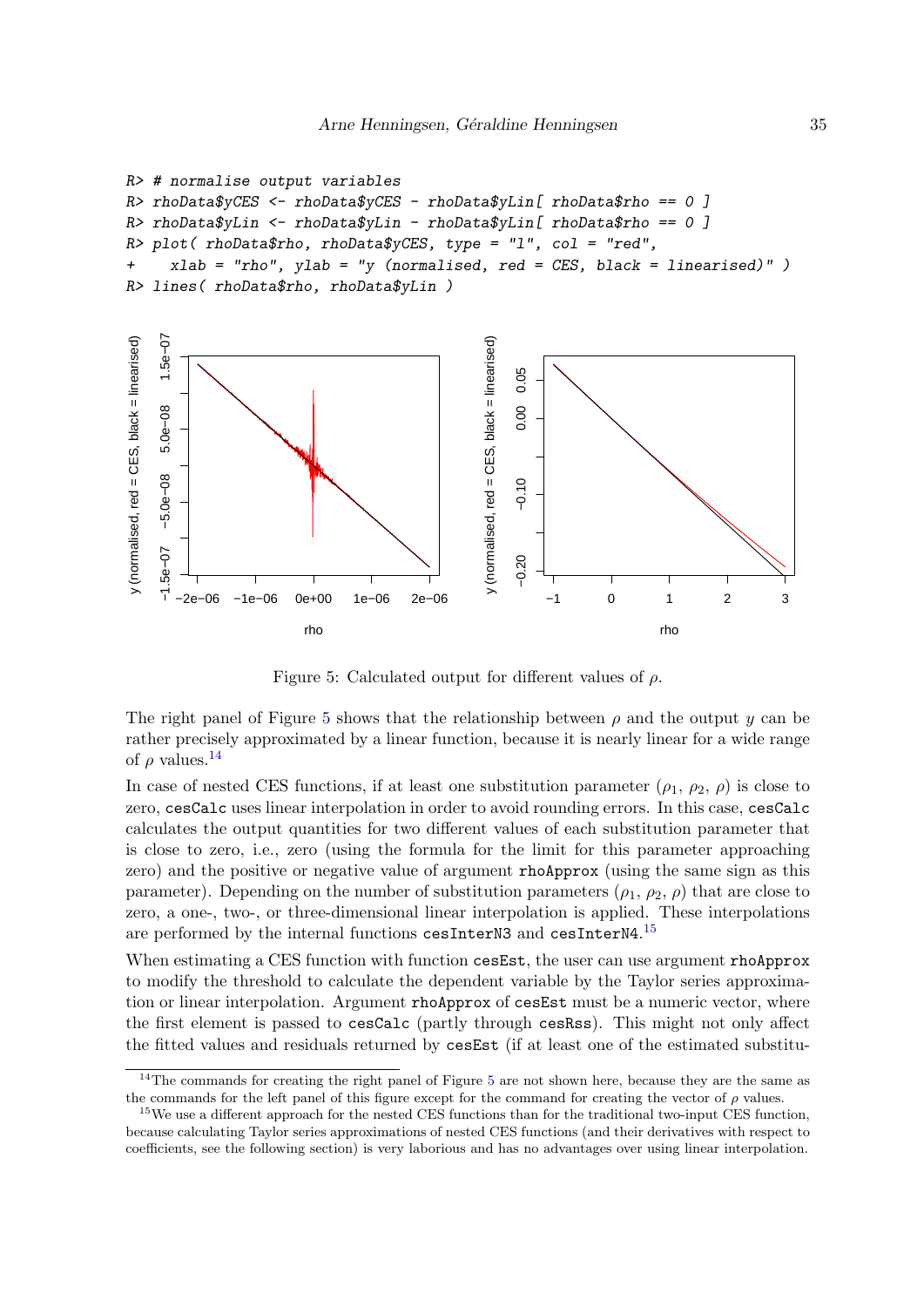tion parameters is close to zero), but also the estimation results (if one of the substitution parameters was close to zero in one of the steps of the iterative optimisation routines).

#### 4.5. Partial derivatives with respect to coefficients

The internal function cesDerivCoef returns the partial derivatives of the CES function with respect to all coefficients at all provided data points. For the traditional two-input CES function, these partial derivatives are:

<span id="page-35-3"></span>
$$
\frac{\partial y}{\partial \gamma} = e^{\lambda t} \left( \delta x_1^{-\rho} + (1 - \delta) x_2^{-\rho} \right)^{-\frac{\nu}{\rho}}
$$
(15)

<span id="page-35-1"></span>
$$
\frac{\partial y}{\partial \lambda} = \gamma \, t \, \frac{\partial y}{\partial \gamma} \tag{16}
$$

$$
\frac{\partial y}{\partial \delta} = -\gamma e^{\lambda t} \frac{\nu}{\rho} \left( x_1^{-\rho} - x_2^{-\rho} \right) \left( \delta x_1^{-\rho} + (1 - \delta) x_2^{-\rho} \right)^{-\frac{\nu}{\rho} - 1} \tag{17}
$$

$$
\frac{\partial y}{\partial \rho} = \gamma e^{\lambda t} \frac{\nu}{\rho^2} \ln \left( \delta x_1^{-\rho} + (1 - \delta) x_2^{-\rho} \right) \left( \delta x_1^{-\rho} + (1 - \delta) x_2^{-\rho} \right)^{-\frac{\nu}{\rho}}
$$
(18)

$$
+\gamma e^{\lambda t} \frac{\nu}{\rho} \left( \delta \ln(x_1) x_1^{-\rho} + (1 - \delta) \ln(x_2) x_2^{-\rho} \right) \left( \delta x_1^{-\rho} + (1 - \delta) x_2^{-\rho} \right)^{-\frac{\nu}{\rho} - 1}
$$
  

$$
\frac{\partial y}{\partial \nu} = -\gamma e^{\lambda t} \frac{1}{\rho} \ln \left( \delta x_1^{-\rho} + (1 - \delta) x_2^{-\rho} \right) \left( \delta x_1^{-\rho} + (1 - \delta) x_2^{-\rho} \right)^{-\frac{\nu}{\rho}}
$$
(19)

These derivatives are not defined for  $\rho = 0$  and are imprecise if  $\rho$  is close to zero (similar to the output variable of the CES function, see Section [4.4\)](#page-33-2). Therefore, if  $\rho$  is zero or close to zero, we calculate these derivatives by first-order Taylor series approximations at the point  $\rho = 0$  using the limits for  $\rho$  approaching zero:<sup>[16](#page-35-0)</sup>

<span id="page-35-2"></span>
$$
\frac{\partial y}{\partial \gamma} = e^{\lambda t} x_1^{\nu \delta} x_2^{\nu (1-\delta)} \exp\left(-\frac{\rho}{2} \nu \delta (1-\delta) (\ln x_1 - \ln x_2)^2\right)
$$
(20)

$$
\frac{\partial y}{\partial \delta} = \gamma e^{\lambda t} \nu \left( \ln x_1 - \ln x_2 \right) x_1^{\nu \delta} x_2^{\nu (1 - \delta)} \tag{21}
$$
\n
$$
\left( 1 - \frac{\rho}{2} \left[ 1 - 2\delta + \nu \delta (1 - \delta) \left( \ln x_1 - \ln x_2 \right) \right] \left( \ln x_1 - \ln x_2 \right) \right)
$$

$$
\left(1 - \frac{\rho}{2} \left[1 - 2 \delta + \nu \delta(1 - \delta) \left(\ln x_1 - \ln x_2\right)\right] \left(\ln x_1 - \ln x_2\right)\right)
$$
  
\n
$$
\frac{\partial y}{\partial \rho} = \gamma e^{\lambda t} \nu \delta \left(1 - \delta\right) x_1^{\nu \delta} x_2^{\nu (1 - \delta)} \left(-\frac{1}{2} \left(\ln x_1 - \ln x_2\right)^2 + \frac{\rho}{3} \left(1 - 2 \delta\right) \left(\ln x_1 - \ln x_2\right)^3 + \frac{\rho}{4} \nu \delta \left(1 - \delta\right) \left(\ln x_1 - \ln x_2\right)^4\right)
$$
  
\n
$$
\frac{\partial y}{\partial \nu} = \gamma e^{\lambda t} x_1^{\nu \delta} x_2^{\nu (1 - \delta)} \left(\delta \ln x_1 + (1 - \delta) \ln x_2 - \frac{\rho}{2} \delta \left(1 - \delta\right) \left(\ln x_1 - \ln x_2\right)^2 \left[1 + \nu \left(\delta \ln x_1 + (1 - \delta) \ln x_2\right)\right]\right)
$$
\n(23)

If  $\rho$  is zero or close to zero, the partial derivatives with respect to  $\lambda$  are calculated also with Equation [16,](#page-35-1) but now  $\partial y/\partial \gamma$  is calculated with Equation [20](#page-35-2) instead of Equation [15.](#page-35-3) The partial derivatives of the nested CES functions with three and four inputs with respect to the coefficients are presented in Appendices [B.2](#page-77-1) and [C.2,](#page-81-1) respectively. If at least one

<span id="page-35-0"></span> $16$  The derivations of these formulas are presented in Appendix [A.2.](#page-58-0)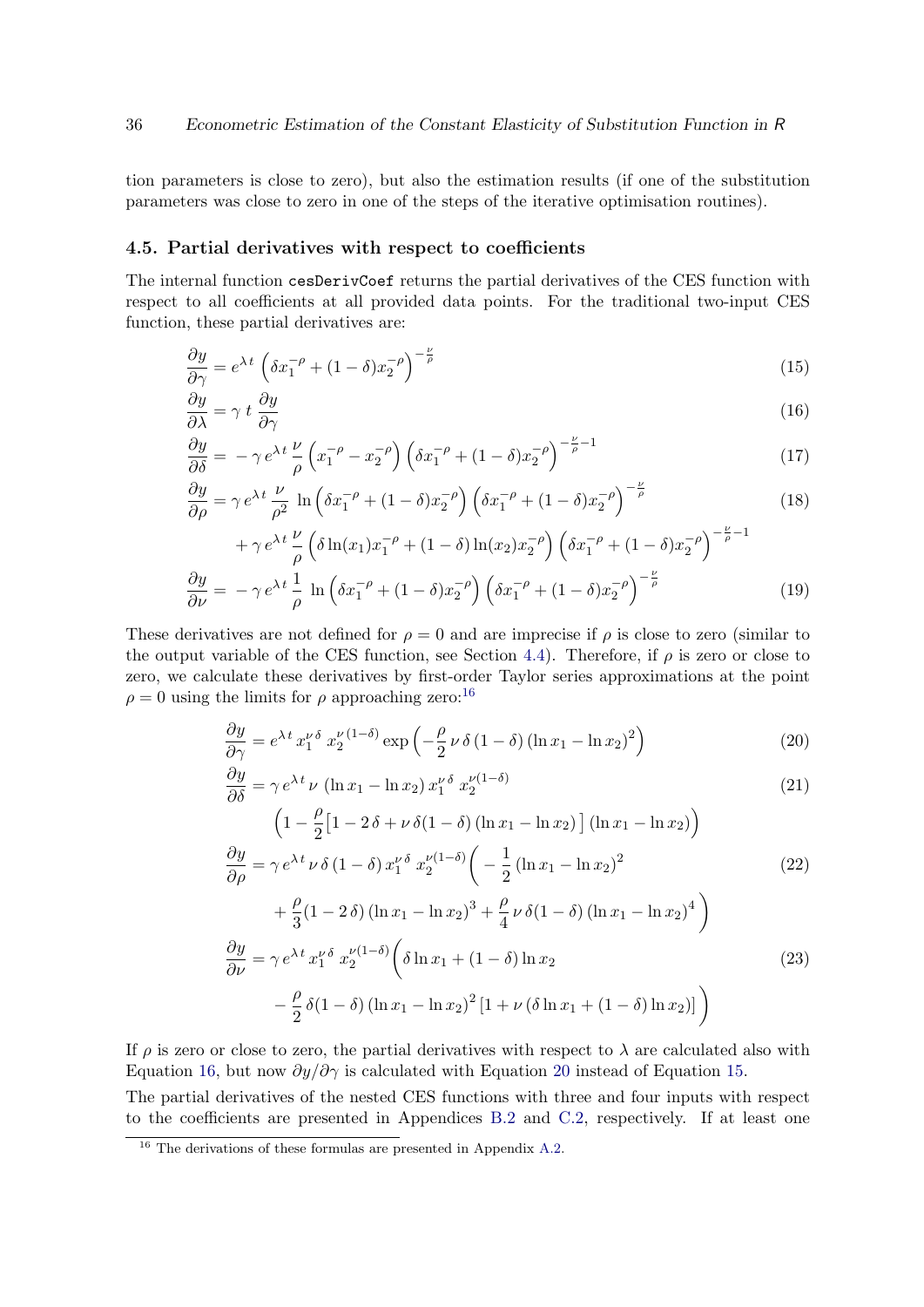substitution parameter  $(\rho_1, \rho_2, \rho)$  is exactly zero or close to zero, cesDerivCoef uses the same approach as cesCalc to avoid large rounding errors, i.e., using the limit for these parameters approaching zero and potentially a one-, two-, or three-dimensional linear interpolation. The limits of the partial derivatives of the nested CES functions for one or more substitution parameters approaching zero are also presented in Appendices [B.2](#page-77-0) and [C.2.](#page-81-0) The calculation of the partial derivatives and their limits are performed by several internal functions with names starting with cesDerivCoefN3 and cesDerivCoefN4.<sup>[17](#page-36-0)</sup> The one- or more-dimensional linear interpolations are (again) performed by the internal functions cesInterN3 and cesInterN4.

Function cesDerivCoef has an argument rhoApprox that can be used to specify the threshold levels for defining when  $\rho_1$ ,  $\rho_2$ , and  $\rho$  are "close" to zero. This argument must be a numeric vector with exactly four elements: the first element defines the threshold for  $\partial y/\partial \gamma$  (default value  $5 \cdot 10^{-6}$ ), the second element defines the threshold for  $\partial y/\partial \delta_1$ ,  $\partial y/\partial \delta_2$ , and  $\partial y/\partial \delta$ (default value  $5 \cdot 10^{-6}$ ), the third element defines the threshold for  $\partial y/\partial \rho_1$ ,  $\partial y/\partial \rho_2$ , and  $\partial y/\partial \rho$  (default value 10<sup>-3</sup>), and the fourth element defines the threshold for  $\partial y/\partial \nu$  (default value  $5 \cdot 10^{-6}$ ).

Function cesDerivCoef is used to provide argument jac (which should be set to a function that returns the Jacobian of the residuals) to function nls.lm so that the Levenberg-Marquardt algorithm can use analytical derivatives of each residual with respect to all coefficients. Furthermore, function cesDerivCoef is used by the internal function cesRssDeriv, which calculates the partial derivatives of the sum of squared residuals (RSS) with respect to all coefficients by:

$$
\frac{\partial \text{RSS}}{\partial \theta} = -2 \sum_{i=1}^{N} \left( u_i \frac{\partial y_i}{\partial \theta} \right),\tag{24}
$$

where N is the number of observations,  $u_i$  is the residual of the *i*th observation,  $\theta \in \{\gamma, \delta_1, \delta_2,$ δ, ρ1, ρ2, ρ, ν} is a coefficient of the CES function, and ∂yi/∂θ is the partial derivative of the CES function with respect to coefficient  $\theta$  evaluated at the *i*th observation as returned by function cesDerivCoef. Function cesRssDeriv is used to provide analytical gradients for the other gradient-based optimisation algorithms, i.e., Conjugate Gradients, Newton-type, BFGS, L-BFGS-B, and PORT. Finally, function cesDerivCoef is used to obtain the gradient matrix for calculating the asymptotic covariance matrix of the non-linear least-squares estimator (see Section [4.6\)](#page-37-0).

When estimating a CES function with function cesEst, the user can use argument rhoApprox to specify the thresholds below which the derivatives with respect to the coefficients are approximated by Taylor series approximations or linear interpolations. Argument rhoApprox of cesEst must be a numeric vector of five elements, where the second to the fifth element of

<span id="page-36-0"></span> $17$  The partial derivatives of the nested CES function with three inputs are calculated by: cesDerivCoefN3Gamma  $(\partial y/\partial \gamma)$ , cesDerivCoefN3Lambda  $(\partial y/\partial \lambda)$ , cesDerivCoefN3Delta1  $(\partial y/\partial \delta_1)$ , cesDerivCoefN3Delta  $(\partial y/\partial \delta)$ , cesDerivCoefN3Rho1  $(\partial y/\partial \rho_1)$ , cesDerivCoefN3Rho  $(\partial y/\partial \rho)$ , and cesDerivCoefN3Nu  $(\partial y/\partial \nu)$  with helper functions cesDerivCoefN3B1 (returning  $B_1 = \delta_1 x_1^{-\rho_1} + (1-\delta_1) x_2^{-\rho_1}$ ), cesDerivCoefN3L1 (returning  $L_1 = \delta_1 \ln x_1 + (1 - \delta_1) \ln x_2$ ), and cesDerivCoefN3B (returning  $B = \delta B_1^{\rho/\rho_1} + (1-\delta)x_3^{-\rho}$ . The partial derivatives of the nested CES function with four inputs are calculated by: cesDerivCoefN4Gamma  $(\partial y/\partial \gamma)$ , cesDerivCoefN4Lambda  $(\partial y/\partial \lambda)$ , cesDerivCoefN4Delta1  $(\partial y/\partial \delta_1)$ , cesDerivCoefN4Delta2  $(\partial y/\partial \delta_2)$ , cesDerivCoefN4Delta  $(\partial y/\partial \delta)$ , cesDerivCoefN4Rho1  $(\partial y/\partial \rho_1)$ , cesDerivCoefN4Rho2  $(\partial y/\partial \rho_2)$ , cesDerivCoefN4Rho  $(\partial y/\partial \rho)$ , and cesDerivCoefN4Nu  $(\partial y/\partial \nu)$  with helper functions cesDerivCoefN4B1 (returning  $B_1 = \delta_1 x_1^{-\rho_1} + (1-\delta_1) x_2^{-\rho_1}$ ), cesDerivCoefN4L1 (returning  $L_1=\delta_1\ln x_1+(1-\delta_1)\ln x_2),$  cesDerivCoefN4B2 (returning  $B_2=\delta_2 x_3^{-\rho_2}+(1-\delta_2)x_4^{-\rho_2}),$  cesDerivCoefN4L2 (returning  $L_2 = \delta_2 \ln x_3 + (1 - \delta_2) \ln x_4$ ), and cesDerivCoefN4B (returning  $B = \delta B_1^{\rho/\rho_1} + (1 - \delta) B_2^{\rho/\rho_2}$ ).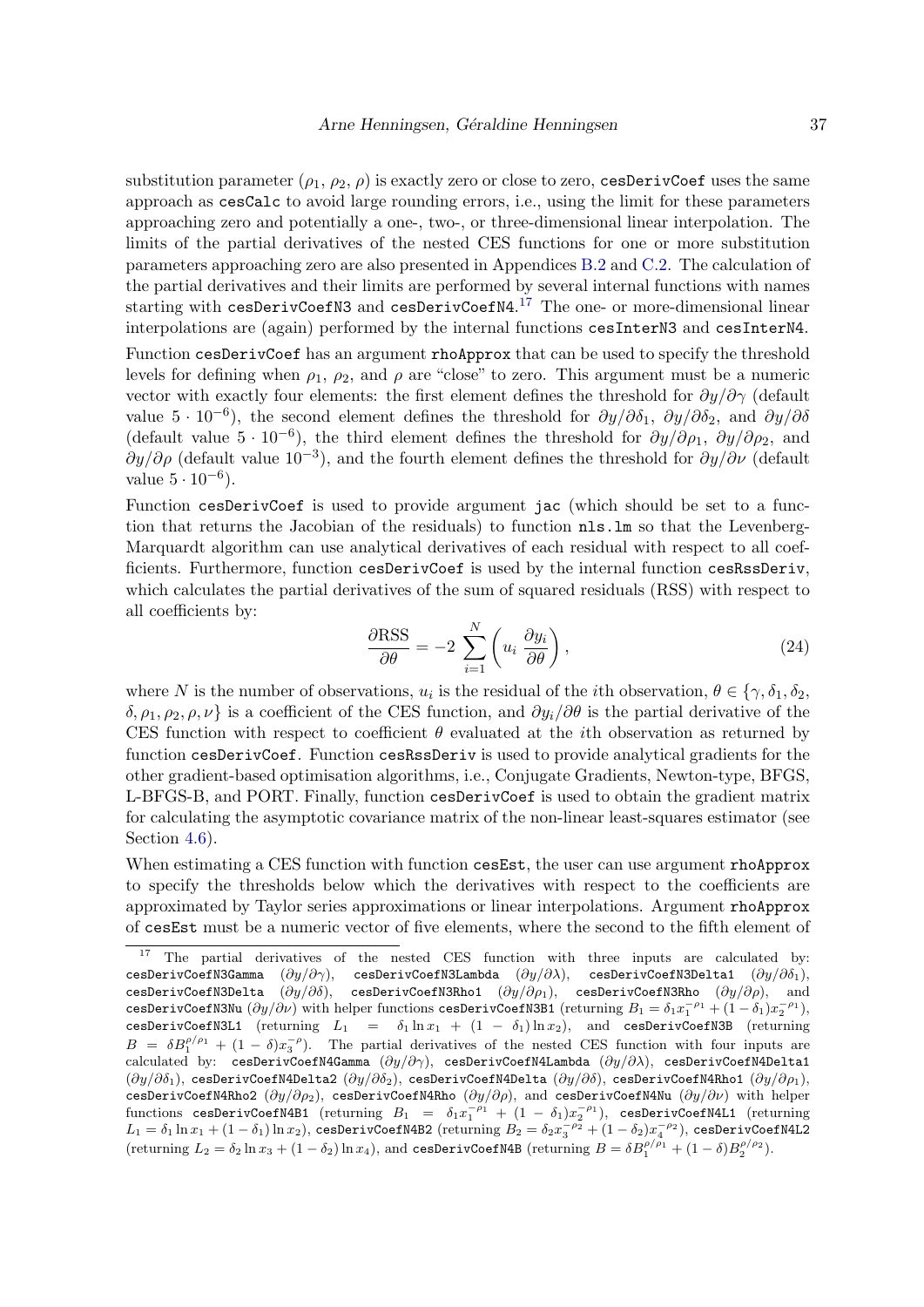this vector are passed to cesDerivCoef. The choice of the threshold might not only affect the covariance matrix of the estimates (if at least one of the estimated substitution parameters is close to zero), but also the estimation results obtained by a gradient-based optimisation algorithm (if one of the substitution parameters is close to zero in one of the steps of the iterative optimisation routines).

#### <span id="page-37-0"></span>4.6. Covariance matrix

The asymptotic covariance matrix of the non-linear least-squares estimator obtained by the various iterative optimisation methods is calculated by:

<span id="page-37-1"></span>
$$
\hat{\sigma}^2 \left( \left( \frac{\partial y}{\partial \theta} \right)^{\top} \frac{\partial y}{\partial \theta} \right)^{-1} \tag{25}
$$

[\(Greene](#page-105-0) [2008,](#page-105-0) p. 292), where  $\partial y/\partial \theta$  denotes the  $N \times k$  gradient matrix (defined in Equations [15](#page-35-0) to [19](#page-35-1) for the traditional two-input CES function and in Appendices [B.2](#page-77-0) and [C.2](#page-81-0) for the nested CES functions), N is the number of observations, k is the number of coefficients, and  $\hat{\sigma}^2$ denotes the estimated variance of the residuals. As Equation [25](#page-37-1) is only valid asymptotically, we calculate the estimated variance of the residuals by

$$
\hat{\sigma}^2 = \frac{1}{N} \sum_{i=1}^{N} u_i^2,
$$
\n(26)

i.e., without correcting for degrees of freedom.

#### 4.7. Starting values

If the user calls cesEst with argument start set to a vector of starting values, the internal function cesEstStart checks if the number of starting values is correct and if the individual starting values are in the appropriate range of the corresponding parameters. If no starting values are provided by the user, function cesEstStart determines the starting values automatically. The starting values of  $\delta_1$ ,  $\delta_2$ , and  $\delta$  are set to 0.5. If the coefficients  $\rho_1$ ,  $\rho_2$ , and  $\rho$  are estimated (not fixed as, e.g., during grid search), their starting values are set to 0.25, which generally corresponds to an elasticity of substitution of 0.8. The starting value of  $\nu$  is set to 1, which corresponds to constant returns to scale. If the CES function includes a time variable, the starting value of  $\lambda$  is set to 0.015, which corresponds to a technological progress of 1.5% per time period. Finally, the starting value of  $\gamma$  is set to a value so that the mean of the residuals is equal to zero, i.e.

$$
\gamma = \frac{\sum_{i=1}^{N} y_i}{\sum_{i=1}^{N} CES_i},\tag{27}
$$

where  $CES_i$  indicates the (nested) CES function evaluated at the input quantities of the *i*th observation and with coefficient  $\gamma$  equal to one, all "fixed" coefficients (e.g.,  $\rho_1$ ,  $\rho_2$ , or  $\rho$ ) equal to their pre-selected values, and all other coefficients equal to the above-described starting values.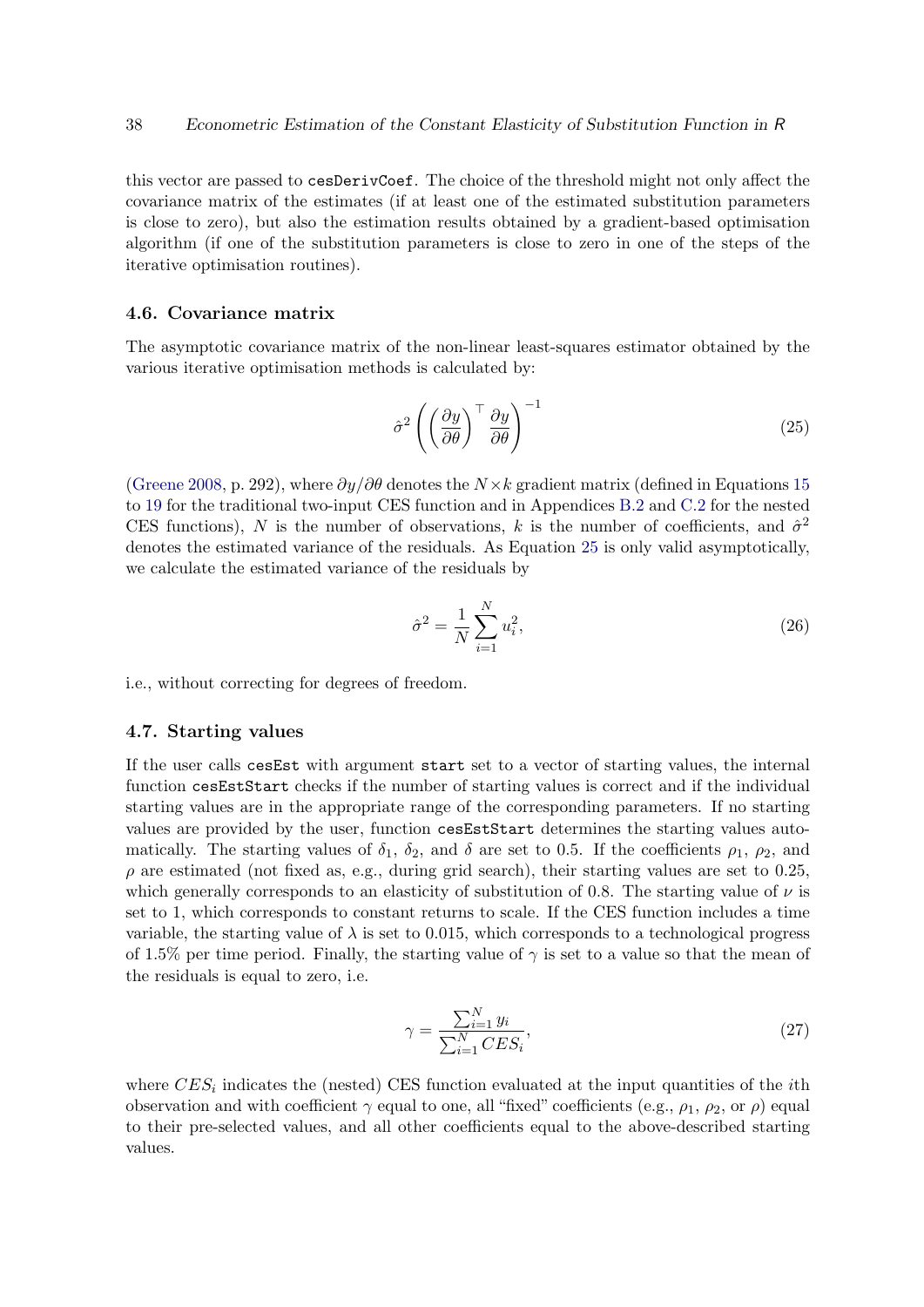## 4.8. Other internal functions

The internal function cesCoefAddRho is used to add the values of  $\rho_1$ ,  $\rho_2$ , and  $\rho$  to the vector of coefficients, if these coefficients are fixed (e.g., during grid search for  $\rho$ ) and hence, are not included in the vector of estimated coefficients.

If the user selects the optimisation algorithm Differential Evolution, L-BFGS-B, or PORT, but does not specify lower or upper bounds of the coefficients, the internal function cesCoefBounds creates and returns the default bounds depending on the optimisation algorithm as described in Sections [3.3](#page-16-0) and [3.4.](#page-22-0)

The internal function cesCoefNames returns a vector of character strings, which are the names of the coefficients of the CES function.

The internal function cesCheckRhoApprox checks argument rhoApprox of functions cesEst, cesDerivCoef, cesRss, and cesRssDeriv.

#### 4.9. Methods

The micEconCES package makes use of the "S3" class system of the R language introduced in [Chambers and Hastie](#page-105-1) [\(1992\)](#page-105-1). Objects returned by function cesEst are of class "cesEst" and the micEconCES package includes several methods for objects of this class. The print method prints the call, the estimated coefficients, and the estimated elasticities of substitution. The coef, vcov, fitted, and residuals methods extract and return the estimated coefficients, their covariance matrix, the fitted values, and the residuals, respectively.

The plot method can only be applied if the model is estimated by grid search (see Sec-tion [3.6\)](#page-26-0). If the model is estimated by a one-dimensional grid search for  $\rho_1$ ,  $\rho_2$ , or  $\rho$ , this method plots a simple scatter plot of the pre-selected values against the corresponding sums of the squared residuals by using the commands plot.default and points of the graphics package (R [Development Core Team](#page-107-0) [2011\)](#page-107-0). In case of a two-dimensional grid search, the plot method draws a perspective plot by using the command persp of the graphics package (R [Development Core Team](#page-107-0) [2011\)](#page-107-0) and the command colorRampPalette of the grDevices package (R [Development Core Team](#page-107-0) [2011\)](#page-107-0) (for generating a colour gradient). In case of a three-dimensional grid search, the plot method plots three perspective plots by holding one of the three coefficients  $\rho_1$ ,  $\rho_2$ , and  $\rho$  constant in each of the three plots.

The summary method calculates the estimated standard error of the residuals  $(\hat{\sigma})$ , the covariance matrix of the estimated coefficients and elasticities of substitution, the  $R^2$  value as well as the standard errors,  $t$ -values, and marginal significance levels  $(P$ -values) of the estimated parameters and elasticities of substitution. The object returned by the summary method is of class "summary.cesEst". The print method for objects of class "summary.cesEst" prints the call, the estimated coefficients and elasticities of substitution, their standard errors, t-values, and marginal significance levels as well as some information on the estimation procedure (e.g., algorithm, convergence). The coef method for objects of class "summary.cesEst" returns a matrix with four columns containing the estimated coefficients, their standard errors, t-values, and marginal significance levels, respectively.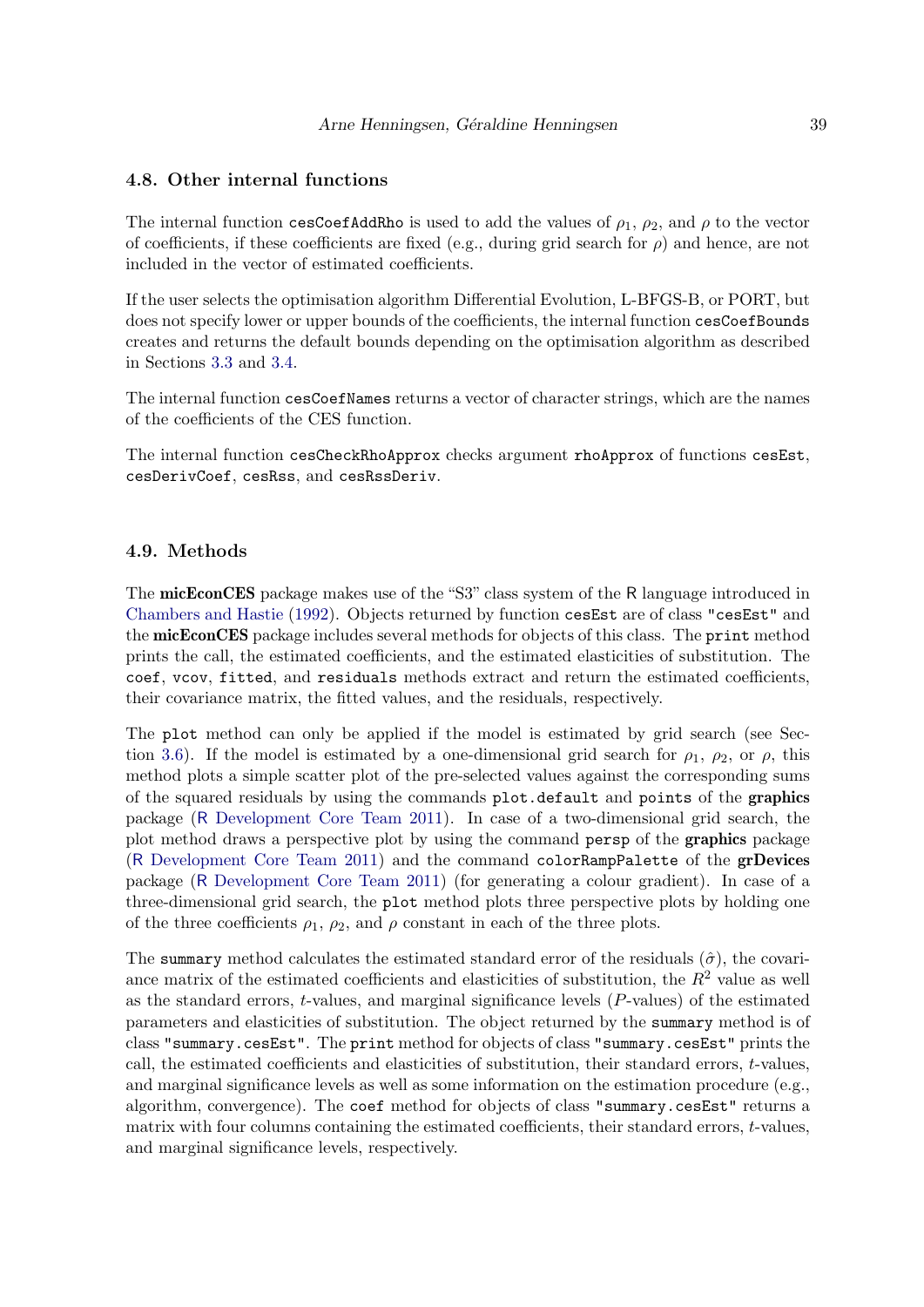# 5. Replication studies

In this section, we aim at replicating estimations of CES functions published in two journal articles. This section has three objectives: first, to highlight and discuss the problems that occur when using real-world data by basing the econometric estimations in this section on realworld data, which is in contrast to the previous sections; second, to confirm the reliability of the micEconCES package by comparing cesEst's results with results published in the literature. Third, to encourage reproducible research, which should be afforded higher priority in scientific economic research (e.g. [Buckheit and Donoho](#page-104-0) [1995;](#page-104-0) [Schwab, Karrenbach, and](#page-108-0) [Claerbout](#page-108-0) [2000;](#page-108-0) [McCullough, McGeary, and Harrison](#page-107-1) [2008;](#page-107-1) [Anderson, Greene, McCullough,](#page-104-1) [and Vinod](#page-104-1) [2008;](#page-104-1) [McCullough](#page-107-2) [2009\)](#page-107-2).

## 5.1. Sun, Henderson, and Kumbhakar (2011)

Our first replication study aims to replicate some of the estimations published in [Sun, Hen](#page-108-1)[derson, and Kumbhakar](#page-108-1) [\(2011\)](#page-108-1). This article is itself a replication study of [Masanjala and](#page-107-3) [Papageorgiou](#page-107-3) [\(2004\)](#page-107-3). We will re-estimate a Solow growth model based on an aggregate CES production function with capital and "augmented labour" (i.e., the quantity of labour multiplied by the efficiency of labour) as inputs. This model is given in [Masanjala and Papageorgiou](#page-107-3)  $(2004, \text{ eq. } 3)^{18}$  $(2004, \text{ eq. } 3)^{18}$  $(2004, \text{ eq. } 3)^{18}$  $(2004, \text{ eq. } 3)^{18}$ 

$$
y_i = A \left[ \frac{1}{1 - \alpha} - \frac{\alpha}{1 - \alpha} \left( \frac{s_{ik}}{n_i + g + \delta} \right)^{\frac{\sigma - 1}{\sigma}} \right]^{-\frac{\sigma}{\sigma - 1}} \tag{28}
$$

Here,  $y_i$  is the steady-state aggregate output (Gross Domestic Product, GDP) per unit of labour,  $s_{ik}$  is the ratio of investment to aggregate output,  $n_i$  is the population growth rate, subscript i indicates the country, g is the technology growth rate,  $\delta$  is the depreciation rate of capital goods, A is the efficiency of labour (with growth rate g),  $\alpha$  is the distribution parameter of capital, and  $\sigma$  is the elasticity of substitution. We can re-define the parameters and variables in the above function in order to obtain the standard two-input CES function [\(1\)](#page-1-0), where:  $\gamma = A, \delta = \frac{1}{1-\alpha}, x_1 = 1, x_2 = (n_i + g + \delta)/s_{ik}, \rho = (\sigma - 1)/\sigma$ , and  $\nu = 1$ . Please note that the relationship between the coefficient  $\rho$  and the elasticity of substitution is slightly different from this relationship in the original two-input CES function: in this case, the elasticity of substitution is  $\sigma = 1/(1-\rho)$ , i.e., the coefficient  $\rho$  has the opposite sign. Hence, the estimated  $ρ$  must lie between minus infinity and (plus) one. Furthermore, the distribution parameter  $α$ should lie between zero and one, so that the estimated parameter  $\delta$  must have—in contrast to the standard CES function—a value larger than or equal to one.

The data used in Sun [et al.](#page-108-1) [\(2011\)](#page-108-1) and [Masanjala and Papageorgiou](#page-107-3) [\(2004\)](#page-107-3) are actually from [Mankiw, Romer, and Weil](#page-106-0) [\(1992\)](#page-106-0) and [Durlauf and Johnson](#page-105-2) [\(1995\)](#page-105-2) and comprise crosssectional data on the country level. This data set is available in the R package **AER** [\(Kleiber](#page-106-1) [and Zeileis](#page-106-1) [2009\)](#page-106-1) and includes, amongst others, the variables gdp85 (per capita GDP in 1985), invest (average ratio of investment (including government investment) to GDP from 1960 to 1985 in percent), and popgrowth (average growth rate of working-age population 1960 to 1985

<span id="page-39-0"></span><sup>&</sup>lt;sup>18</sup>In contrast to Equation 3 in [Masanjala and Papageorgiou](#page-107-3) [\(2004\)](#page-107-3), we decomposed the (unobservable) steady-state output per unit of *augmented* labour in country  $i (y_i^* = Y_i/(A L_i))$  with  $Y_i$  being aggregate output,  $L_i$  being aggregate labour, and A being the efficiency of labour) into the (observable) steady-state output per unit of labour  $(y_i = Y_i/L_i)$  and the (unobservable) efficiency component (A) to obtain the equation that is actually estimated.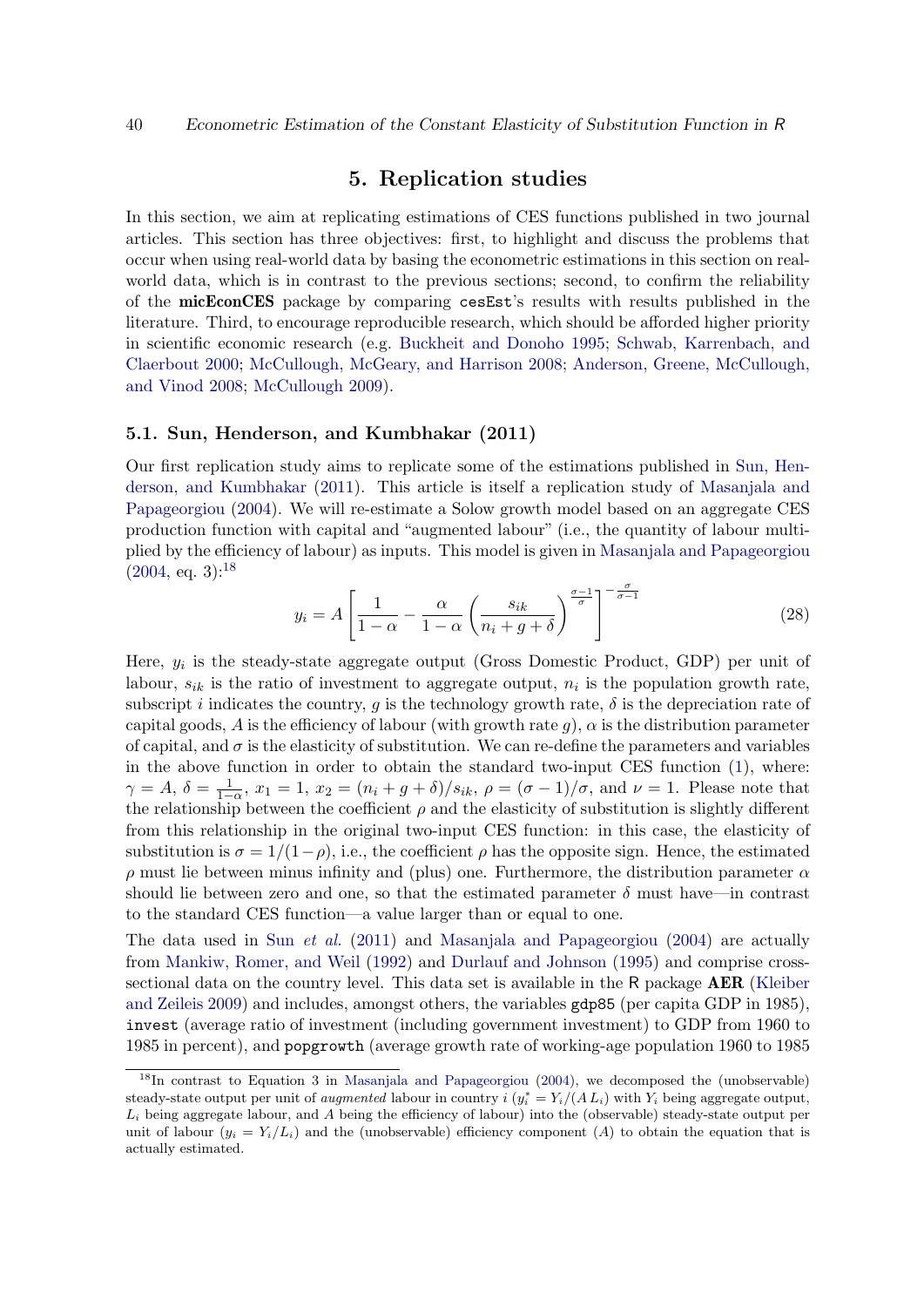in percent). The following commands load this data set and remove data from oil producing countries in order to obtain the same subset of 98 countries that is used by [Masanjala and](#page-107-3) [Papageorgiou](#page-107-3) [\(2004\)](#page-107-3) and Sun *[et al.](#page-108-1)* [\(2011\)](#page-108-1).

```
R> data( "GrowthDJ", package = "AER" )
R> GrowthDJ <- subset( GrowthDJ, oil == "no" )
```
Now we will calculate the two "input" variables for the Solow growth model as described above and in [Masanjala and Papageorgiou](#page-107-3) [\(2004\)](#page-107-3) (following the assumption of [Mankiw](#page-106-0) et al. [\(1992\)](#page-106-0) that  $q + \delta$  is equal to 5%):

```
R> GrowthDJ$x1 <- 1
R> GrowthDJ$x2 <- ( GrowthDJ$popgrowth + 5 ) / GrowthDJ$invest
```
The following commands estimate the Solow growth model based on the CES function by nonlinear least-squares (NLS) and print the summary results, where we suppress the presentation of the elasticity of substitution  $(\sigma)$ , because it has to be calculated with a non-standard formula in this model.

```
R cesNls <- cesEst( "gdp85", c( "x1", "x2"), data = GrowthDJ)
R> summary( cesNls, ela = FALSE)
Estimated CES function with constant returns to scale
Call:
cesEst(yName = "gdp85", xNames = c("x1", "x2"), data = GrowthDJ)Estimation by non-linear least-squares using the 'LM' optimizer
assuming an additive error term
Convergence achieved after 23 iterations
Message: Relative error in the sum of squares is at most `ftol'.
Coefficients:
     Estimate Std. Error t value Pr(>|t|)
gamma 646.141 549.993 1.175 0.2401
delta 3.977 2.239 1.776 0.0757 .
rho -0.197 0.166 -1.187 0.2354
---
Signif. codes: 0 '***' 0.001 '**' 0.01 '*' 0.05 '.' 0.1 ' ' 1
Residual standard error: 3313.748
Multiple R-squared: 0.6016277
```
Now, we will calculate the distribution parameter of capital  $(\alpha)$  and the elasticity of substitution  $(\sigma)$  manually.

R> cat( "alpha =", ( coef( cesNls )[ "delta" ] - 1 ) / coef( cesNls )[ "delta" ], "\n" )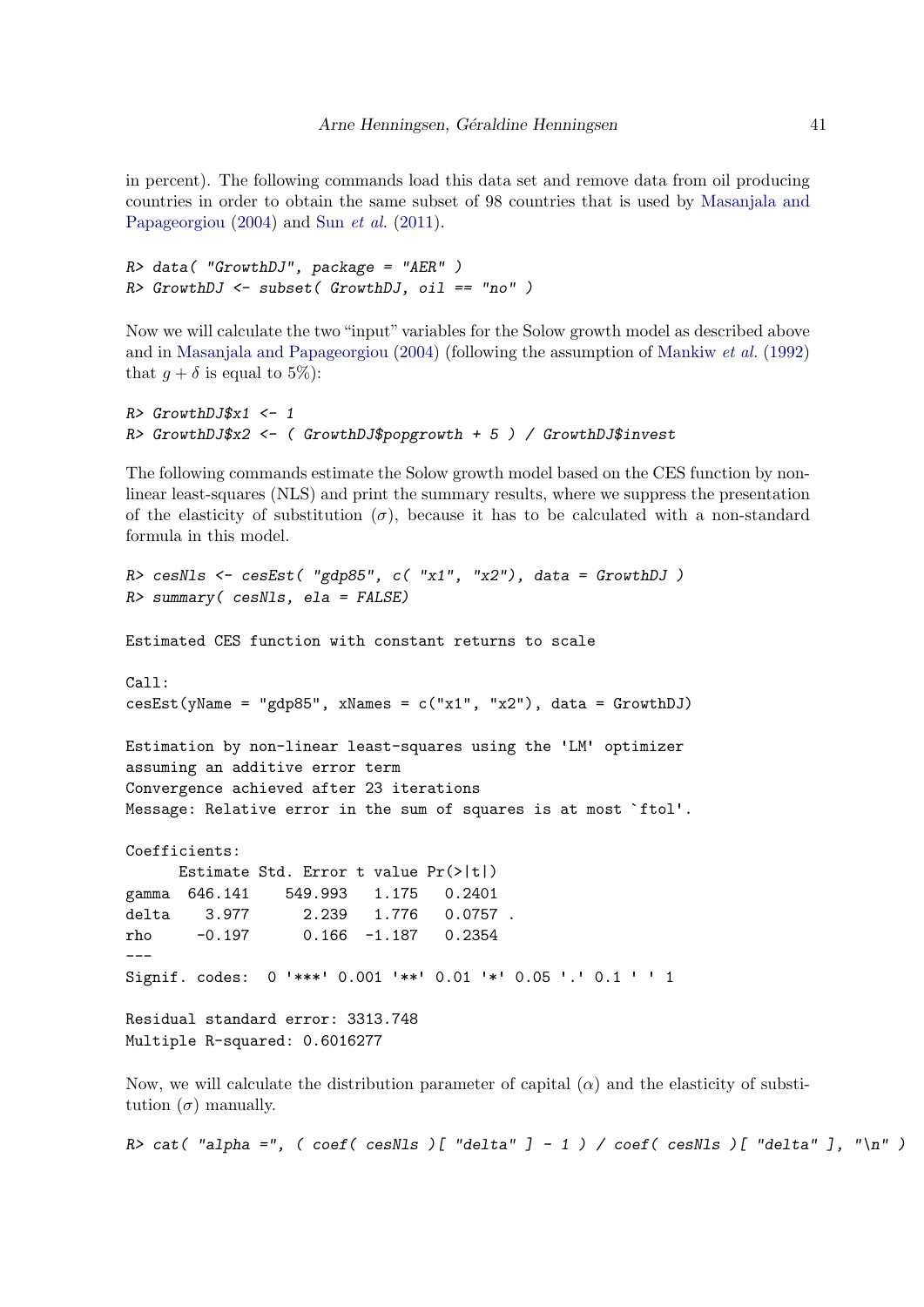```
alpha = 0.7485641R> cat( "sigma =", 1 / ( 1 - coeff(cesNls) [ "rho" ] ), " \n'")
sigma = 0.835429
```
These calculations show that we can successfully replicate the estimation results shown in Sun *[et al.](#page-108-1)* [\(2011,](#page-108-1) Table 1:  $\alpha = 0.7486$ ,  $\sigma = 0.8354$ ).

As the CES function approaches a Cobb-Douglas function if the coefficient  $\rho$  approaches zero and cesEst internally uses the limit for  $\rho$  approaching zero if  $\rho$  equals zero, we can use function cesEst to estimate Cobb-Douglas functions by non-linear least-squares (NLS), if we restrict coefficient  $\rho$  to zero:

```
R> cdNls <- cesEst( "gdp85", c( "x1", "x2"), data = GrowthDJ, rho = 0)
R> summary( cdNls, ela = FALSE )
Estimated CES function with constant returns to scale
Call:
\text{cesEst}(y\text{Name} = "gdp85", x\text{Names} = c("x1", "x2"), data = GrowthDJ,rho = 0)Estimation by non-linear least-squares using the 'LM' optimizer
assuming an additive error term
Coefficient 'rho' was fixed at 0
Convergence achieved after 7 iterations
Message: Relative error in the sum of squares is at most `ftol'.
Coefficients:
       Estimate Std. Error t value Pr(>|t|)
gamma 1288.0797 543.1772 2.371 0.017722 *
delta 2.4425 0.6955 3.512 0.000445 ***
rho 0.0000 0.1609 0.000 1.000000
---
Signif. codes: 0 '***' 0.001 '**' 0.01 '*' 0.05 '.' 0.1 ' ' 1
Residual standard error: 3342.308
Multiple R-squared: 0.5947313
R> cat( "alpha =", (\text{coeff}( \text{cdNls })[ \text{ "delta" } ] - 1 ) / \text{coeff}( \text{cdNls })[ \text{ "delta" } ], "\n" )
alpha = 0.590591
```
As the deviation between our calculated  $\alpha$  and the corresponding value published in [Sun](#page-108-1) [et al.](#page-108-1) [\(2011,](#page-108-1) Table 1:  $\alpha = 0.5907$ ) is very small, we also consider this replication exercise to be successful.

If we restrict  $\rho$  to zero and assume a multiplicative error term, the estimation is in fact equivalent to an OLS estimation of the logarithmised version of the Cobb-Douglas function: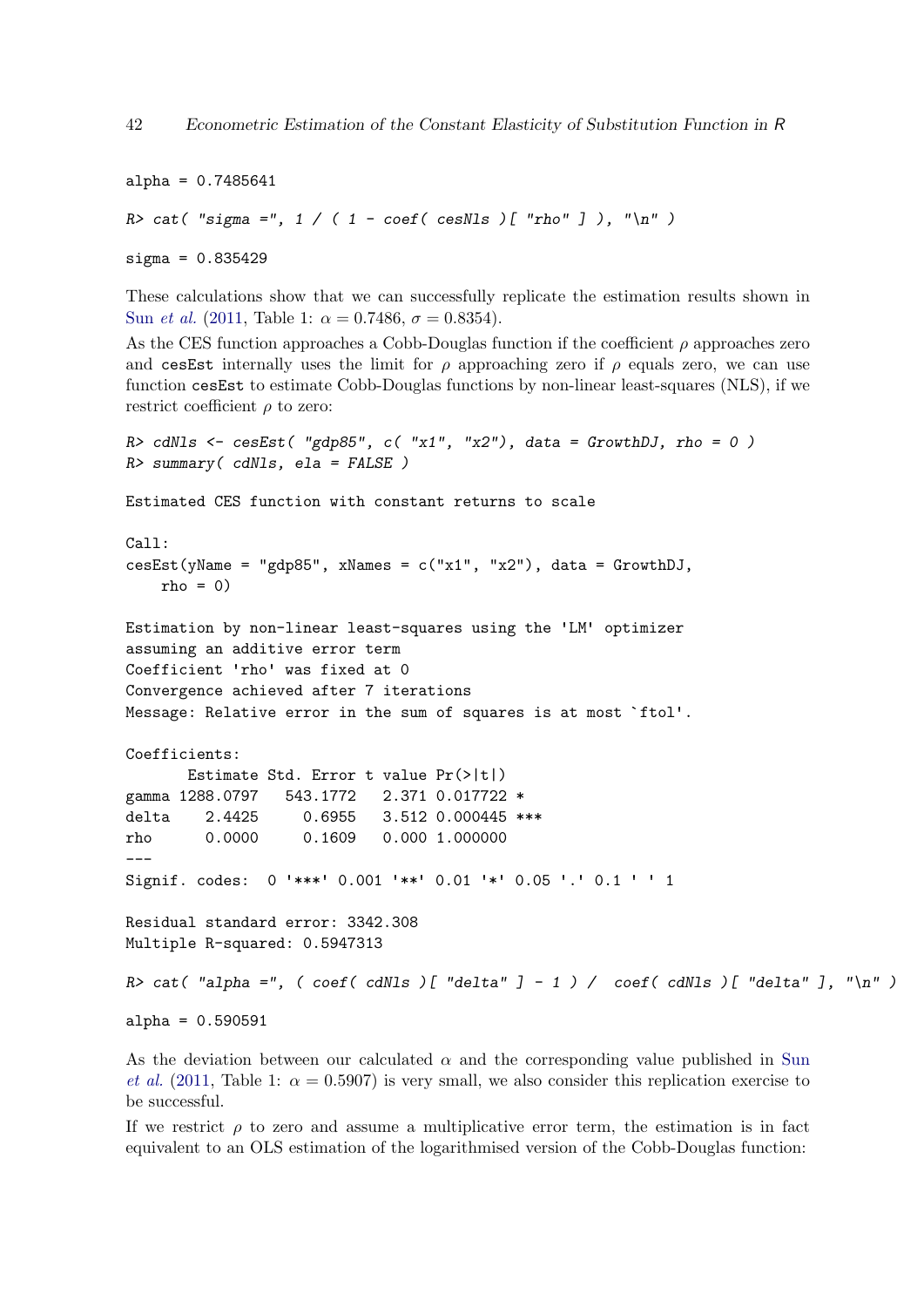```
R> cdLog <- cesEst( "gdp85", c( "x1", "x2"), data = GrowthDJ, rho = 0, multErr = TRUE )
R> summary( cdLog, ela = FALSE )
Estimated CES function with constant returns to scale
Call:
cesEst(yName = "gdp85", xNames = c("x1", "x2"), data = GrowthDJ,multErr = TRUE, rho = 0)Estimation by non-linear least-squares using the 'LM' optimizer
assuming a multiplicative error term
Coefficient 'rho' was fixed at 0
Convergence achieved after 8 iterations
Message: Relative error in the sum of squares is at most `ftol'.
Coefficients:
      Estimate Std. Error t value Pr(>|t|)
gamma 965.2337 120.4003 8.017 1.08e-15 ***
delta 2.4880 0.3036 8.195 2.51e-16 ***
rho 0.0000 0.1056 0.000 1
---
Signif. codes: 0 '***' 0.001 '**' 0.01 '*' 0.05 '.' 0.1 ' ' 1
Residual standard error: 0.6814132
Multiple R-squared: 0.5973597
R> cat( "alpha =", ( coef( cdLog )[ "delta" ] - 1 ) / coef( cdLog )[ "delta" ], "\n" )
alpha = 0.5980698
```
Again, we can successfully replicate the  $\alpha$  shown in Sun *[et al.](#page-108-1)* [\(2011,](#page-108-1) Table 1:  $\alpha = 0.5981$ ).<sup>[19](#page-42-0)</sup> As all of our above replication exercises were successful, we conclude that the micEconCES package has no problems with replicating the estimations of the two-input CES functions presented in Sun [et al.](#page-108-1) [\(2011\)](#page-108-1).

#### <span id="page-42-1"></span>5.2. Kemfert (1998)

Our second replication study aims to replicate the estimation results published in [Kemfert](#page-106-2) [\(1998\)](#page-106-2). She estimates nested CES production functions for the German industrial sector in order to analyse the substitutability between the three aggregate inputs capital, energy, and labour. As nested CES functions are not invariant to the nesting structure, [Kemfert](#page-106-2) [\(1998\)](#page-106-2) estimates nested CES functions with all three possible nesting structures. [Kemfert'](#page-106-2)s CES functions basically have the same specification as our three-input nested CES function

<span id="page-42-0"></span><sup>&</sup>lt;sup>19</sup>This is indeed a rather complex way of estimating a simple linear model by least squares. We do this just to test the reliability of cesEst and for the sake of curiosity, but generally, we recommend using simple linear regression tools to estimate this model.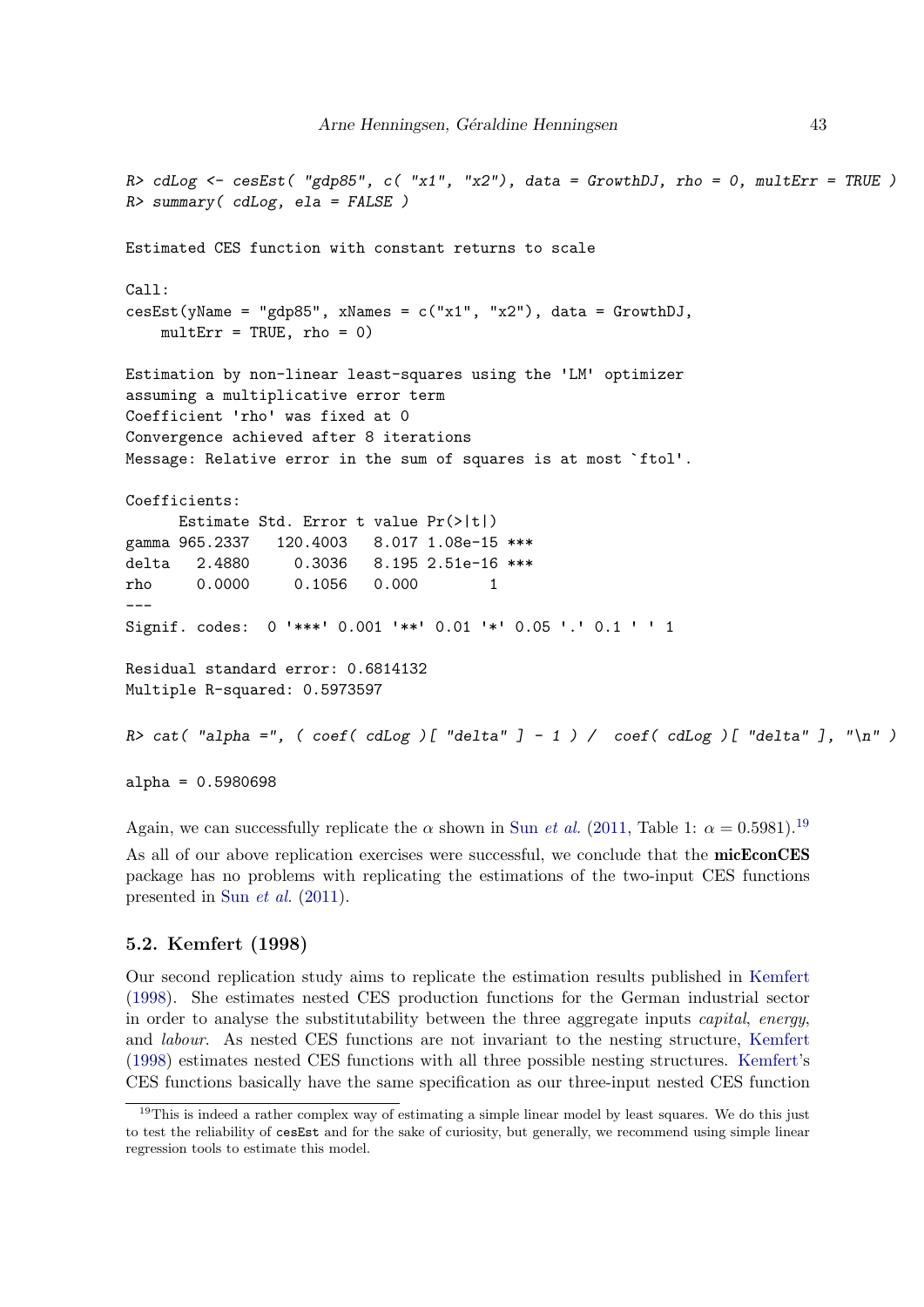defined in Equation [4](#page-3-0) and allow for Hicks-neutral technological change as in Equation [13.](#page-24-0) However, [Kemfert](#page-106-2) [\(1998\)](#page-106-2) does not allow for increasing or decreasing returns to scale and the naming of the parameters is different with:  $\gamma = A_s$ ,  $\lambda = m_s$ ,  $\delta_1 = b_s$ ,  $\delta = a_s$ ,  $\rho_1 = \alpha_s$ ,  $\rho = \beta_s$ , and  $\nu = 1$ , where the subscript  $s = 1, 2, 3$  of the parameters in [Kemfert](#page-106-2) [\(1998\)](#page-106-2) indicates the nesting structure. In the first nesting structure  $(s = 1)$ , the three inputs  $x_1, x_2$ , and  $x_3$  are capital, energy, and labour, respectively; in the second nesting structure  $(s = 2)$ , they are capital, labour, and energy; and in the third nesting structure  $(s = 3)$ , they are energy, labour, and capital, where—according to the specification of the three-input nested CES function (see Equation [4\)](#page-3-0)—the first and second input  $(x_1 \text{ and } x_2)$  are nested together so that the (constant) Allen-Uzawa elasticities of substitution between  $x_1$  and  $x_3$  ( $\sigma_{13}$ ) and between  $x_2$  and  $x_3$  ( $\sigma_{23}$ ) are equal.

The data used by [Kemfert](#page-106-2) [\(1998\)](#page-106-2) are available in the R package **micEconCES**. Indeed, these data were taken from the appendix of [Kemfert](#page-106-2) [\(1998\)](#page-106-2) to ensure that we used exactly the same data. The data are annual aggregated time series data of the entire German industry for the period 1960 to 1993, which were originally published by the German statistical office. Output (Y) is given by gross value added of the West German industrial sector (in billion Deutsche Mark at 1991 prices); capital input (K) is given by gross stock of fixed assets of the West German industrial sector (in billion Deutsche Mark at 1991 prices); labour input (A) is the total number of persons employed in the West German industrial sector (in million); and energy input (E) is determined by the final energy consumption of the West German industrial sector (in GWh).

The following commands load the data set, add a linear time trend (starting at zero in 1960), and remove the years of economic disruption during the oil crisis (1973 to 1975) in order to obtain the same subset as used by [Kemfert](#page-106-2) [\(1998\)](#page-106-2).

```
R> data( "GermanIndustry" )
R> GermanIndustry$time <- GermanIndustry$year - 1960
R> GermanIndustry <- subset( GermanIndustry, year < 1973 | year > 1975, )
```
First, we try to estimate the first model specification using the standard function for non-linear least-squares estimations in R (nls).

```
R> cesNls1 <- try( nls( Y \tilde{ } gamma * exp( lambda * time ) *
+ ( delta2 * ( delta1 * K \hat{(-rho1)} +
+ ( 1 - delta1 ) * E^(-rho1) ) ^(  rho / rho1 ) +
     ( 1 - delta2 ) * A^(-rho) )^(- 1 / rho),+ start = c (gamma = 1, lambda = 0.015, delta1 = 0.5,
+ delta2 = 0.5, rho1= 0.2, rho = 0.2 ),
+ data = GermanIndustry ) )
R> cat( cesNls1 )
Error in numericDeriv(form[[3L]], names(ind), env) :
```
Missing value or an infinity produced when evaluating the model

However, as in many estimations of nested CES functions with real-world data, nls terminates with an error message. In contrast, the estimation with cesEst using, e.g., the Levenberg-Marquardt algorithm, usually returns parameter estimates.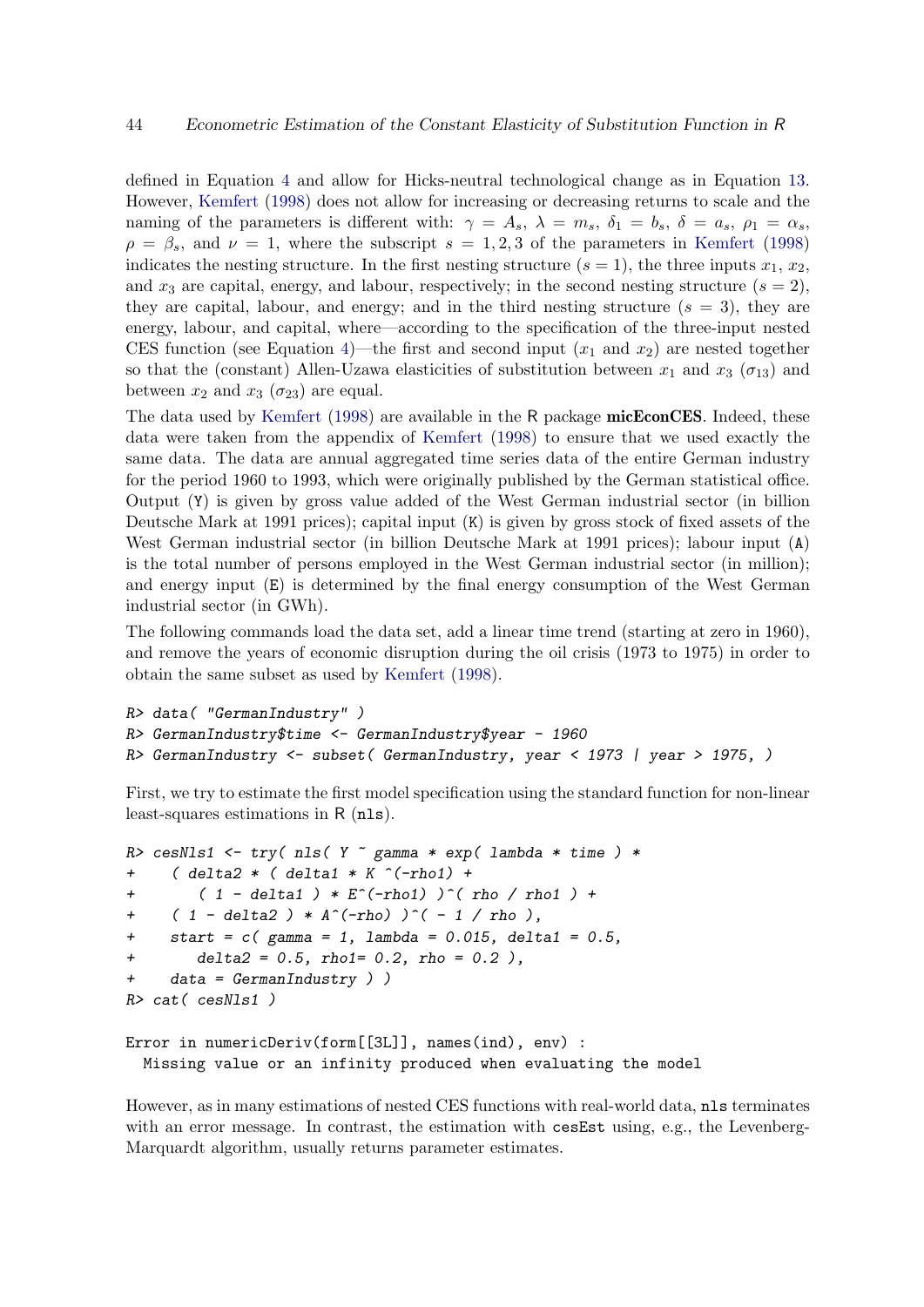```
R> cesLm1 <- cesEst( "Y", c( "K", "E", "A" ), tName = "time",
+ data = GermanIndustry,
    control = nls.lm.control(maxiter = 1024, maxfer = 2000 ))
R> summary( cesLm1 )
Estimated CES function with constant returns to scale
Call:
\text{cesEst}(\text{yName = "Y", xNames = c("K", "E", "A"), data = German Industry,tName = "time", control = nls.lm.control(maxiter = 1024,
       maxfev = 2000)Estimation by non-linear least-squares using the 'LM' optimizer
assuming an additive error term
Convergence NOT achieved after 1024 iterations
Message: Number of iterations has reached `maxiter' == 1024.
Coefficients:
         Estimate Std. Error t value Pr(>|t|)
gamma 2.900e+01 5.795e+00 5.005 5.59e-07 ***
lambda 2.100e-02 4.581e-04 45.842 < 2e-16 ***
delta_1 2.139e-68 5.927e-66 0.004 0.997
delta 7.641e-05 4.112e-04 0.186 0.853
rho_1 5.300e+01 9.444e+01 0.561 0.575
rho -2.549e+00 1.376e+00 -1.852 0.064 .
---
Signif. codes: 0 '***' 0.001 '**' 0.01 '*' 0.05 '.' 0.1 ' ' 1
Residual standard error: 10.25944
Multiple R-squared: 0.9958804
Elasticities of Substitution:
              Estimate Std. Error t value Pr(>|t|)
E_1_2 (HM) 0.01852 0.03239 0.572 0.567
E_(1,2)_3 (AU) NA NA NA NA
HM = Hicks-McFadden (direct) elasticity of substitution
AU = Allen-Uzawa (partial) elasticity of substitution
```
Although we set the maximum number of iterations to the maximum possible value (1024), the default convergence criteria are not fulfilled after this number of iterations.[20](#page-44-0) While our estimated coefficient  $\lambda$  is not too far away from the corresponding coefficient in [Kemfert](#page-106-2) [\(1998\)](#page-106-2)  $(m_1 = 0.222)$ , this is not the case for the estimated coefficients  $\rho_1$  and  $\rho$  [\(Kemfert](#page-106-2) [1998,](#page-106-2)  $\rho_1 = \alpha_1 = 0.5300$ ,  $\rho = \beta_1 = 0.1813$  in). Consequently, our Hicks-McFadden elasticity of substitution between capital and energy considerably deviates from the corresponding elastic-ity published in [Kemfert](#page-106-2) [\(1998\)](#page-106-2) ( $\sigma_{\alpha_1} = 0.653$ ). Moreover, coefficient  $\rho$  estimated by cesEst

<span id="page-44-0"></span><sup>&</sup>lt;sup>20</sup>Of course, we can achieve "successful convergence" by increasing the tolerance levels for convergence.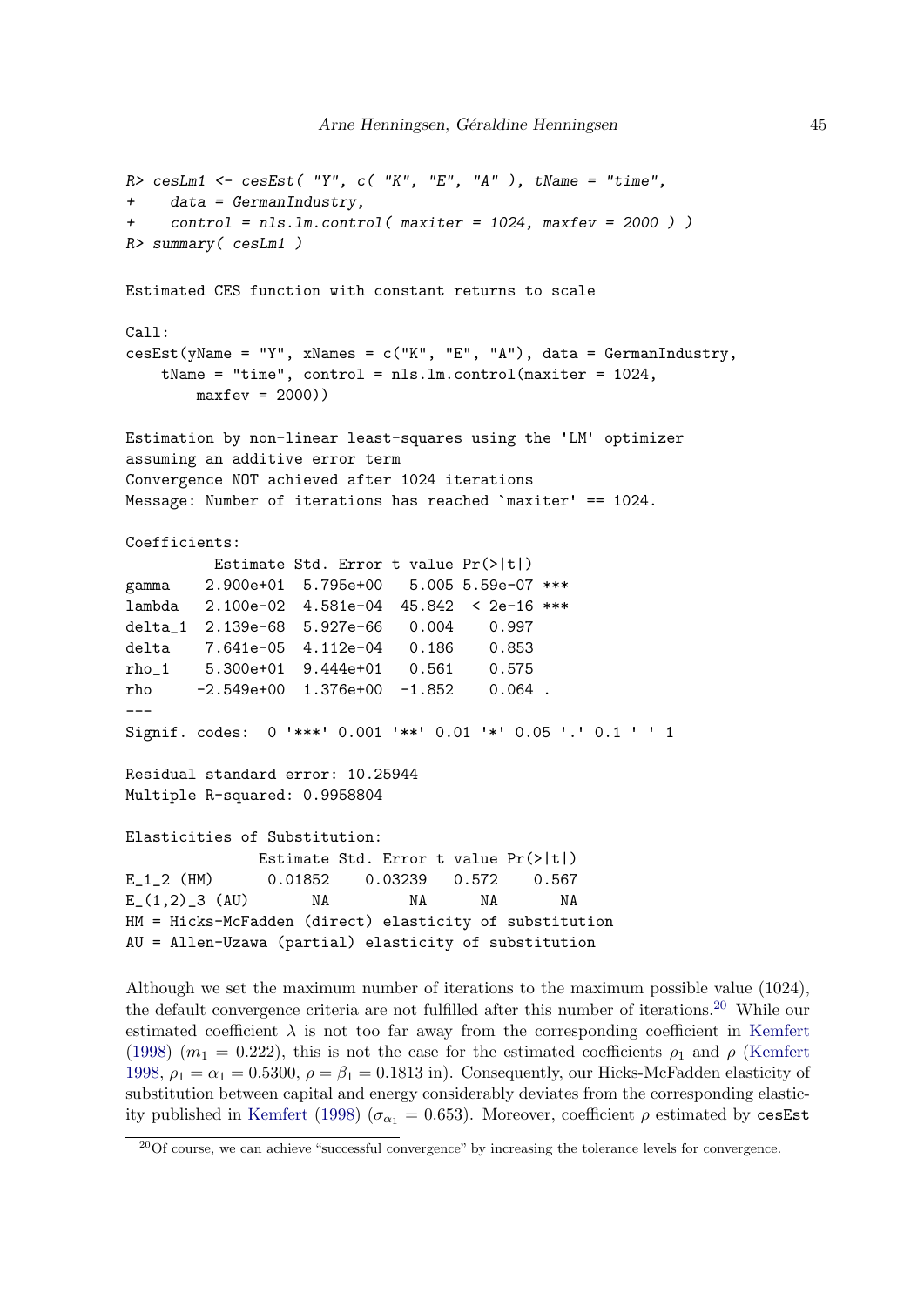is not in the economically meaningful range, i.e., contradicts economic theory, so that the elasticities of substitution between capital/energy and labour are not defined. Unfortunately, [Kemfert](#page-106-2) [\(1998\)](#page-106-2) does not report the estimates of the other coefficients.

For the two other nesting structures, cesEst using the Levenberg-Marquardt algorithm reaches a successful convergence, but again the estimated  $\rho_1$  and  $\rho$  parameters are far from the estimates reported in [Kemfert](#page-106-2) [\(1998\)](#page-106-2) and are not in the economically meaningful range.

In order to avoid the problem of economically meaningless estimates, we re-estimate the model with cesEst using the PORT algorithm, which allows for box constraints on the parameters. If cesEst is called with argument method equal to "PORT", the coefficients are constrained to be in the economically meaningful region by default.

```
R cesPort1 <- cesEst( "Y", c( "K", "E", "A" ), tName = "time",
+ data = GermanIndustry, method = "PORT",
+ control = list( iter.max = 1000, eval.max = 2000) )
R> summary( cesPort1 )
Estimated CES function with constant returns to scale
Call:
cesEst(yName = "Y", xNames = c("K", "E", "A"), data = GermanIndustry,tName = "time", method = "PORT", control = list(iter.max = 1000,
       eval.max = 2000)Estimation by non-linear least-squares using the 'PORT' optimizer
assuming an additive error term
Convergence NOT achieved after 464 iterations
Message: false convergence (8)
Coefficients:
        Estimate Std. Error t value Pr(>|t|)
gamma 1.533e+00 2.914e+00 0.526 0.5989
lambda 2.075e-02 5.287e-04 39.251 <2e-16 ***
delta_1 1.158e-13 1.909e-12 0.061 0.9516
delta 9.476e-01 4.905e-01 1.932 0.0534 .
rho_1 9.736e+00 5.633e+00 1.729 0.0839 .
rho 5.311e-01 2.453e+00 0.217 0.8286
---
Signif. codes: 0 '***' 0.001 '**' 0.01 '*' 0.05 '.' 0.1 ' ' 1
Residual standard error: 10.68322
Multiple R-squared: 0.995533
Elasticities of Substitution:
              Estimate Std. Error t value Pr(>|t|)
E_1_2 (HM) 0.09314 0.04886 1.906 0.0566 .
E_(1,2)_3 (AU) 0.65314 1.04623 0.624 0.5324
---
```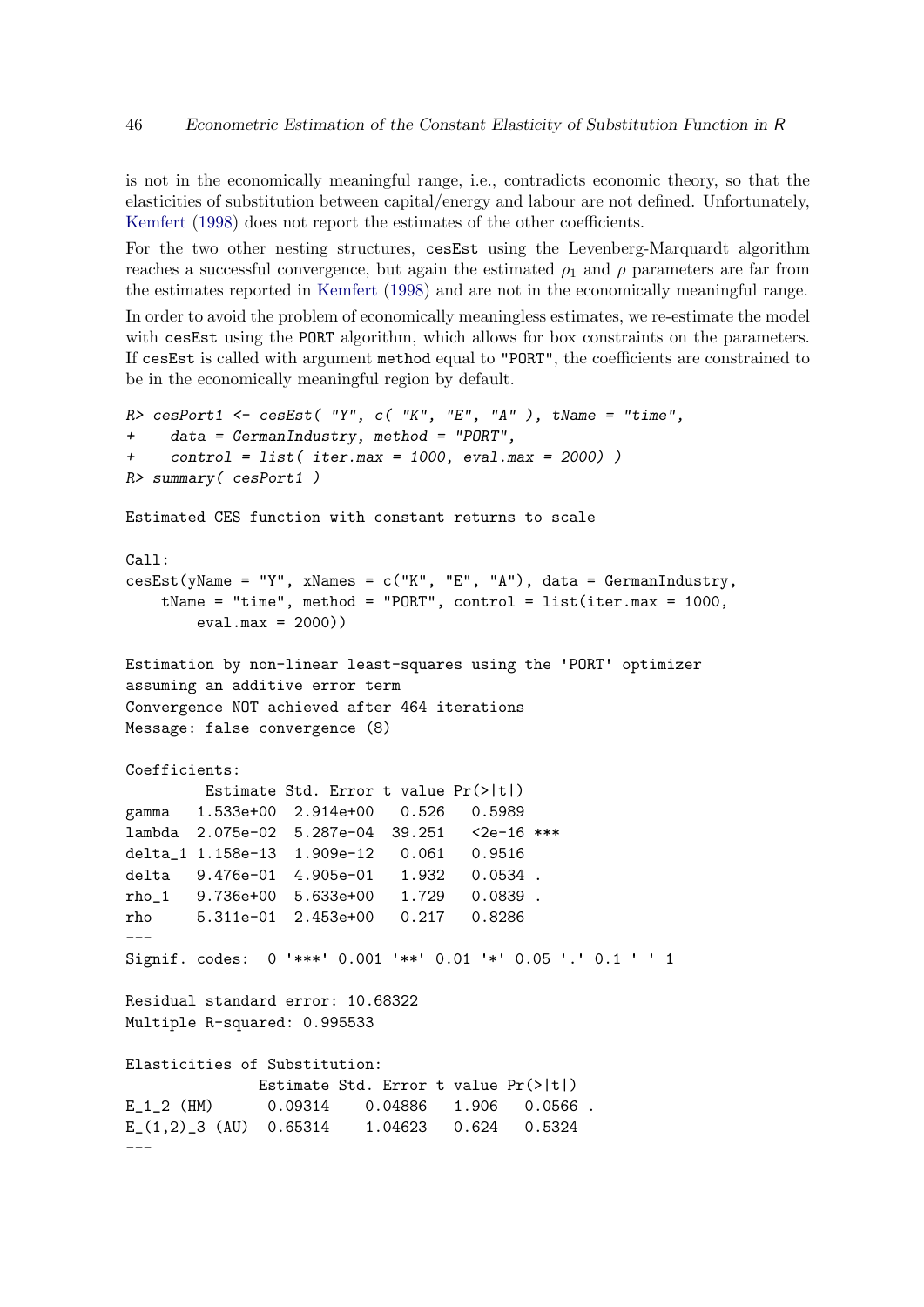```
Signif. codes: 0 '***' 0.001 '**' 0.01 '*' 0.05 '.' 0.1 ' ' 1
HM = Hicks-McFadden (direct) elasticity of substitution
AU = Allen-Uzawa (partial) elasticity of substitution
```
As expected, these estimated coefficients are in the economically meaningful region and the fit of the model is worse than for the unrestricted estimation using the Levenberg-Marquardt algorithm (larger standard deviation of the residuals). However, the optimisation algorithm reports an unsuccessful convergence and estimates of the coefficients and elasticities of sub-stitution are still not close to the estimates reported in [Kemfert](#page-106-2)  $(1998).^{21}$  $(1998).^{21}$  $(1998).^{21}$  $(1998).^{21}$ 

In the following, we restrict the coefficients  $\lambda$ ,  $\rho_1$ , and  $\rho$  to the estimates reported in [Kemfert](#page-106-2) [\(1998\)](#page-106-2) and only estimate the coefficients that are not reported, i.e.,  $\gamma$ ,  $\delta_1$ , and  $\delta$ . While  $\rho_1$ and  $\rho_2$  can be restricted automatically by arguments rho1 and rho of cesEst, we have to impose the restriction on  $\lambda$  manually. As the model estimated by [Kemfert](#page-106-2) [\(1998\)](#page-106-2) is restricted to have constant returns to scale (i.e., the output is linearly homogeneous in all three inputs), we can simply multiply all inputs by  $e^{\lambda t}$ . The following commands adjust the three input variables and re-estimate the model with coefficients  $\lambda$ ,  $\rho_1$ , and  $\rho$  restricted to be equal to the estimates reported in [Kemfert](#page-106-2) [\(1998\)](#page-106-2).

```
R> GermanIndustry$K1 <- GermanIndustry$K * exp( 0.0222 * GermanIndustry$time )
R> GermanIndustry$E1 <- GermanIndustry$E * exp( 0.0222 * GermanIndustry$time )
R> GermanIndustry$A1 <- GermanIndustry$A * exp( 0.0222 * GermanIndustry$time )
R> cesLmFixed1 <- cesEst( "Y", c( "K1", "E1", "A1" ), data = GermanIndustry,
     rho1 = 0.5300, rho = 0.1813,
     control = nls.lm.control( maxiter = 1000, maxfer = 2000 )R> summary( cesLmFixed1 )
Estimated CES function with constant returns to scale
Call:
cesEst(yName = "Y", xNames = c("K1", "E1", "A1"), data = GermanIndustry,rho1 = 0.53, rho = 0.1813, control = nls.lm.control(maxiter = 1000,
       maxfev = 2000)Estimation by non-linear least-squares using the 'LM' optimizer
assuming an additive error term
Coefficient 'rho_1' was fixed at 0.53
Coefficient 'rho' was fixed at 0.1813
Convergence achieved after 22 iterations
Message: Relative error between `par' and the solution is at most `ptol'.
Coefficients:
```
Estimate Std. Error t value Pr(>|t|)

<span id="page-46-0"></span><sup>&</sup>lt;sup>21</sup> As we were unable to replicate the results of [Kemfert](#page-106-2) [\(1998\)](#page-106-2) by assuming an additive error term, we re-estimated the models assuming that the error term was multiplicative (i.e., by setting argument multErr of function cesEst to TRUE), because we thought that [Kemfert](#page-106-2) [\(1998\)](#page-106-2) could have estimated the model in logarithms without reporting this in the paper. However, even when using this method, we could not replicate the estimates reported in [Kemfert](#page-106-2) [\(1998\)](#page-106-2).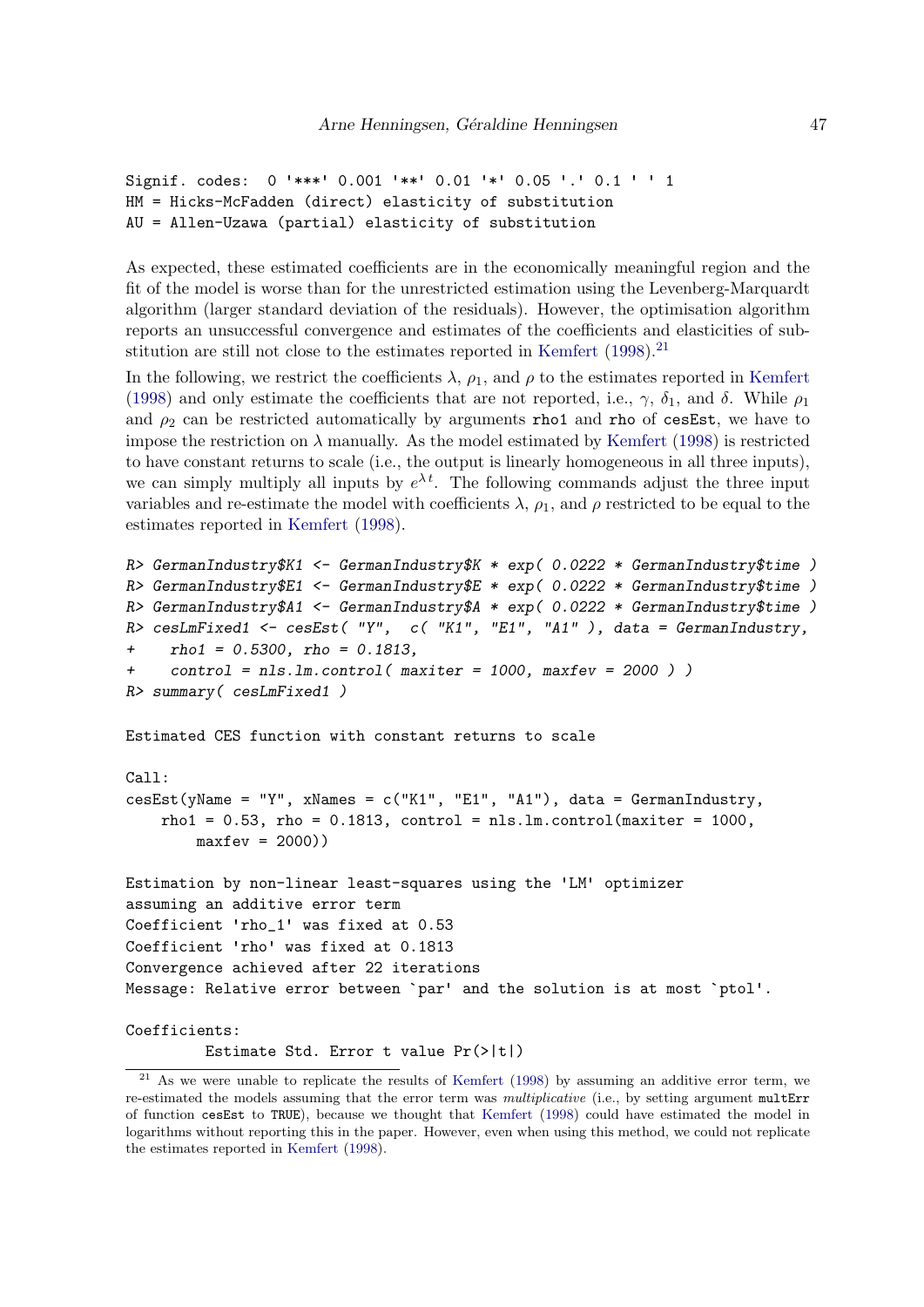gamma 1.494895 6.092737 0.245 0.806 delta\_1 -0.003031 0.035786 -0.085 0.933 delta 0.884490 1.680111 0.526 0.599 rho\_1 0.530000 5.165851 0.103 0.918 rho 0.181300 4.075280 0.044 0.965 Residual standard error: 12.72876 Multiple R-squared: 0.9936586 Elasticities of Substitution: Estimate Std. Error t value Pr(>|t|) E\_1\_2 (HM) 0.6536 2.2068 0.296 0.767 E\_(1,2)\_3 (AU) 0.8465 2.9204 0.290 0.772 HM = Hicks-McFadden (direct) elasticity of substitution AU = Allen-Uzawa (partial) elasticity of substitution

The fit of this model is—of course—even worse than the fit of the two previous models. Given that  $\rho_1$  and  $\rho$  are identical to the corresponding parameters published in [Kemfert](#page-106-2) [\(1998\)](#page-106-2), the reported elasticities of substitution are also equal to the values published in [Kemfert](#page-106-2) [\(1998\)](#page-106-2). Surprisingly, the  $R^2$  value of our restricted estimation is not equal to the  $R^2$  value reported in [Kemfert](#page-106-2) [\(1998\)](#page-106-2), although the coefficients  $\lambda$ ,  $\rho_1$ , and  $\rho$  are exactly the same. Moreover, the coefficient  $\delta_1$  is not in the economically meaningful range. For the two other nesting structures, the  $R^2$  values strongly deviate from the values reported in [Kemfert](#page-106-2) [\(1998\)](#page-106-2), as our  $R<sup>2</sup>$  value is much larger for one nesting structure, whilst it is considerably smaller for the other.

Given our unsuccessful attempts to reproduce the results of [Kemfert](#page-106-2) [\(1998\)](#page-106-2) and the convergence problems in our estimations above, we systematically re-estimated the models of [Kemfert](#page-106-2) [\(1998\)](#page-106-2) using cesEst with many different estimation methods:

- all gradient-based algorithms for unrestricted optimisation (Newton, BFGS, LM)
- all gradient-based algorithms for restricted optimisation (L-BFGS-B, PORT)
- all global algorithms (NM, SANN, DE)
- one gradient-based algorithms for unrestricted optimisation (LM) with starting values equal to the estimates from the global algorithms
- one gradient-based algorithms for restricted optimisation (PORT) with starting values equal to the estimates from the global algorithms
- two-dimensional grid search for  $\rho_1$  and  $\rho$  using all gradient-based algorithms (Newton, BFGS, L-BFGS-B, LM, PORT)<sup>[22](#page-47-0)</sup>

<span id="page-47-0"></span><sup>&</sup>lt;sup>22</sup> The two-dimensional grid search included 61 different values for  $\rho_1$  and  $\rho$ : -1.0, -0.9, -0.8, -0.7, -0.6, -0.5, -0.4, -0.3, -0.2, -0.1, 0.0, 0.1, 0.2, 0.3, 0.4, 0.5, 0.6, 0.7, 0.8, 0.9, 1.0, 1.2, 1.4, 1.6, 1.8, 2.0, 2.2, 2.4, 2.6, 2.8, 3.0, 3.2, 3.4, 3.6, 3.8, 4.0, 4.4, 4.8, 5.2, 5.6, 6.0, 6.4, 6.8, 7.2, 7.6, 8.0, 8.4, 8.8, 9.2, 9.6, 10.0, 10.4, 10.8, 11.2, 11.6, 12.0, 12.4, 12.8, 13.2, 13.6, and 14.0. Hence, each grid search included  $61^2 = 3721$  estimations.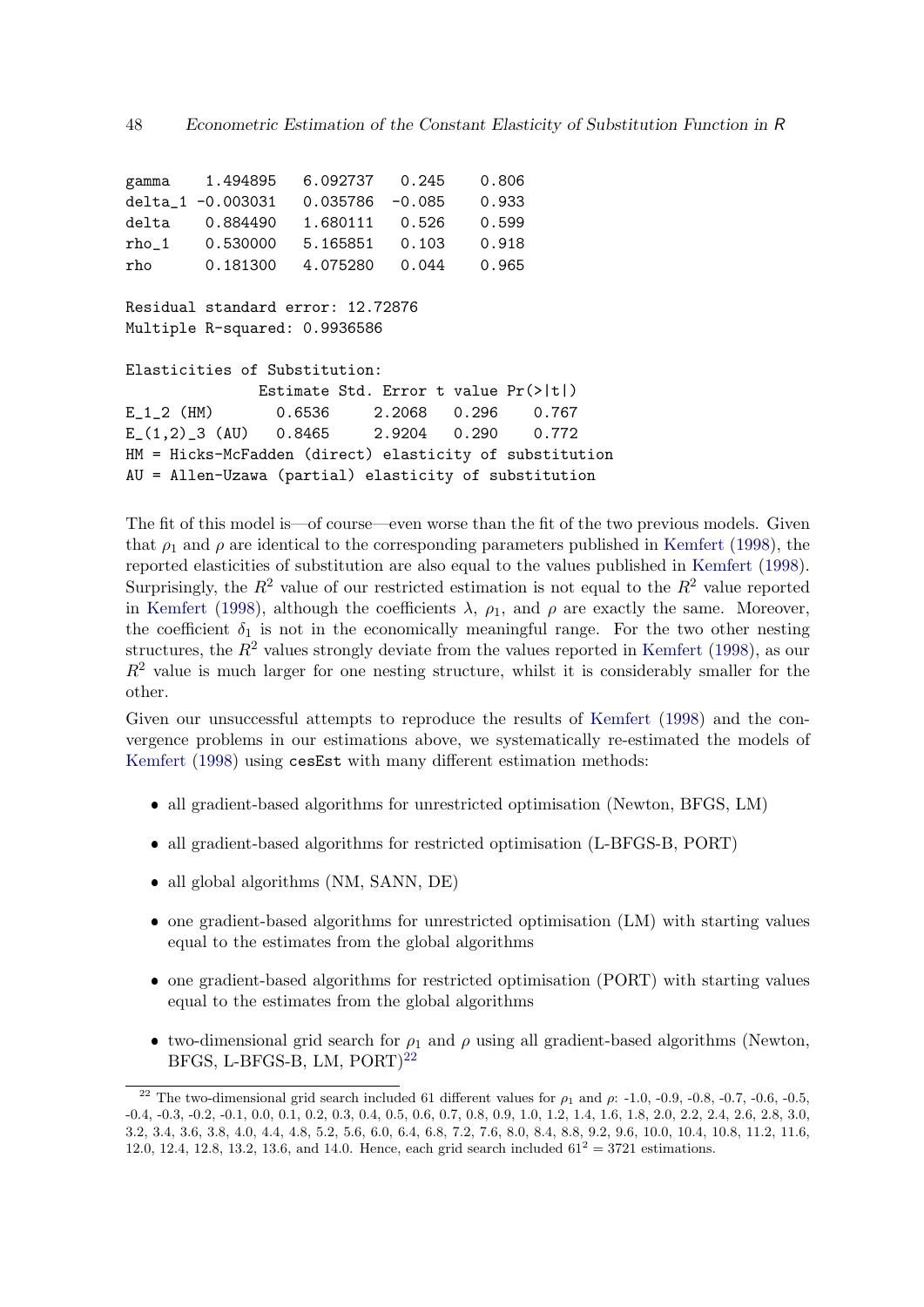• all gradient-based algorithms (Newton, BFGS, L-BFGS-B, LM, PORT) with starting values equal to the estimates from the corresponding grid searches.

For these estimations, we changed the following control parameters of the optimisation algorithms:

- Newton:  $iterlim = 500 (max. 500 iterations)$
- $\bullet$  BFGS: maxit = 5000 (max. 5,000 iterations)
- $\bullet$  L-BFGS-B: maxit = 5000 (max. 5,000 iterations)
- Levenberg-Marquardt: maxiter = 1000 (max. 1,000 iterations), maxfev = 2000 (max. 2,000 function evaluations)
- PORT: iter.max = 1000 (max. 1,000 iterations), eval.max = 1000 (max. 1,000 function evaluations)
- Nelder-Nead:  $\text{maxit} = 5000 \text{ (max. } 5{,}000 \text{ iterations)}$
- SANN:  $\texttt{maxit} = 2e6 (2,000,000 \text{ iterations})$
- DE: NP = 500 (500 population members), itermax = 1e4 (max. 10,000 population generations)

The results of all these estimation approaches for the three different nesting structures are summarised in Tables [1,](#page-49-0) [2,](#page-50-0) and [3,](#page-51-0) respectively. $23$ 

The models with the best fit, i.e., with the smallest sums of squared residuals, are always obtained by the Levenberg-Marquardt algorithm—either with the standard starting values (third nesting structure), or with starting values taken from global algorithms (second and third nesting structure) or grid search (first and third nesting structure). However, all estimates that give the best fit are economically meaningless, because either coefficient  $\rho_1$  or coefficient  $\rho$  is less than than minus one. Assuming that the basic assumptions of economic production theory are satisfied in reality, these results suggest that the three-input nested CES production technology is a poor approximation of the true production technology, or that the data are not reasonably constructed (e.g., problems with aggregation or deflation).

If we only consider estimates that are economically meaningful, the models with the best fit are obtained by grid-search with the Levenberg-Marquardt algorithm (first and second nesting structure), grid-search with the PORT or BFGS algorithm (second nesting structure), the PORT algorithm with default starting values (second nesting structure), or the PORT algorithm with starting values taken from global algorithms or grid search (second and third nesting structure).

Hence, we can conclude that the Levenberg-Marquardt and the PORT algorithms are—at least in this study—most likely to find the coefficients that give the best fit to the model, where the PORT algorithm can be used to restrict the estimates to the economically meaningful region.[24](#page-48-1)

<span id="page-48-1"></span><span id="page-48-0"></span> $^{23}$ The R script that we used to conduct the estimations and to create these tables is available in Appendix [D.](#page-90-0)

<sup>&</sup>lt;sup>24</sup> Please note that the grid-search with an algorithm for unrestricted optimisation (e.g., Levenberg-Marquardt) can be used to guarantee economically meaningful values for  $\rho_1$  and  $\rho$ , but not for  $\gamma$ ,  $\delta_1$ ,  $\delta$ , and  $\nu$ .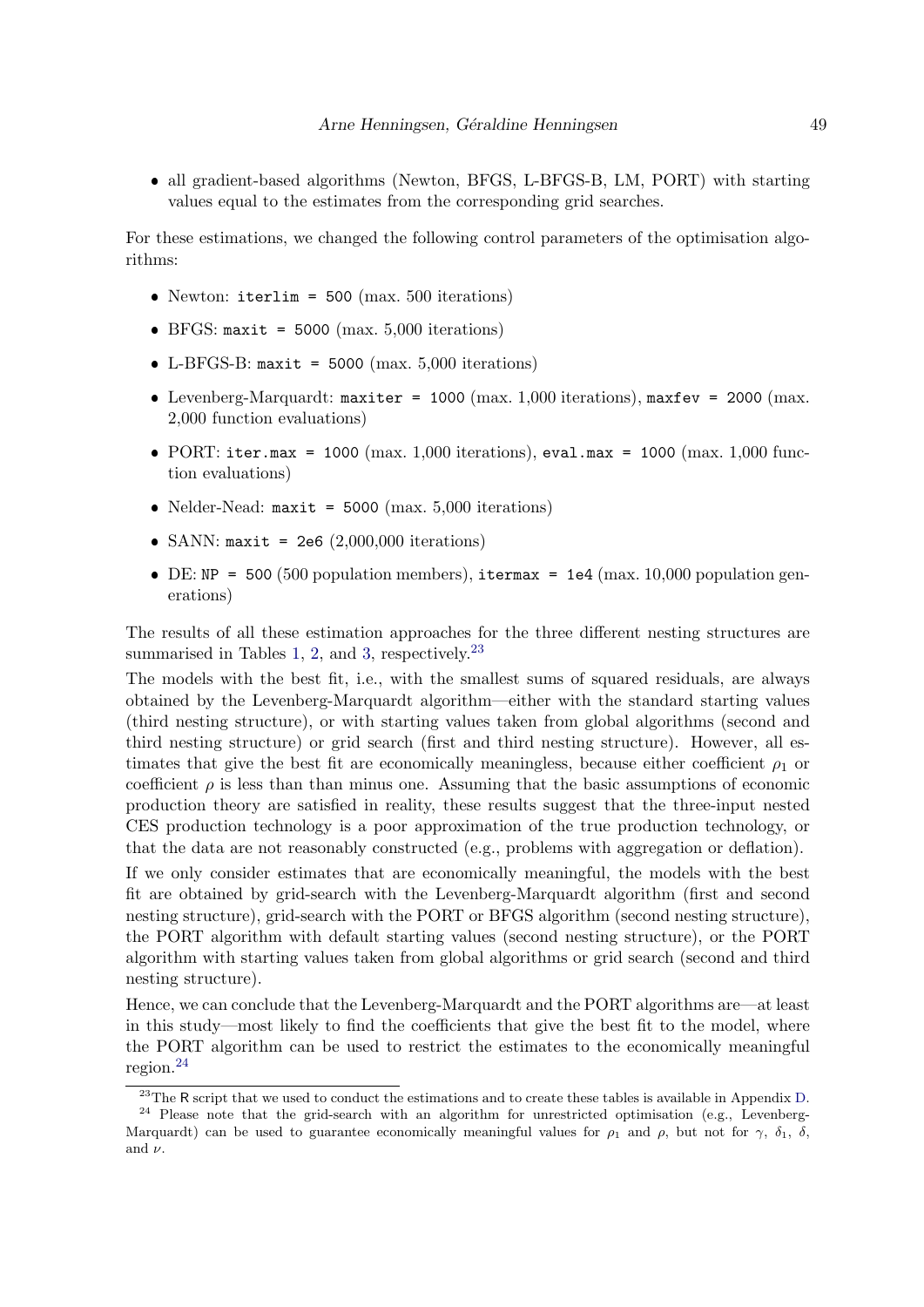|                             | $\gamma$   | $\lambda$ | $\delta_1$ | $\delta$ | $\rho_1$  | $\rho$    | $\mathbf c$    | <b>RSS</b> | $\overline{R^2}$ |
|-----------------------------|------------|-----------|------------|----------|-----------|-----------|----------------|------------|------------------|
| Kemfert (1998)              |            | 0.0222    |            |          | 0.5300    | 0.1813    |                |            | 0.9996           |
| fixed                       | 1.4949     | 0.0222    | $-0.0030$  | 0.8845   | 0.5300    | 0.1813    | 1              | 5023       | 0.9937           |
| Newton                      | 14.0920    | 0.0150    | 0.0210     | 0.9872   | 10.6204   | 3.2078    | 1              | 14969      | 0.9811           |
| <b>BFGS</b>                 | 2.2192     | 0.0206    | 0.0000     | 0.8245   | 7.2704    | 0.2045    | 1              | 3608       | 0.9954           |
| L-BFGS-B                    | 14.1386    | 0.0150    | 0.0236     | 0.9870   | 10.3934   | 3.2078    | 1              | 14969      | 0.9811           |
| <b>PORT</b>                 | 1.3720     | 0.0207    | 0.0000     | 0.9728   | 8.8728    | 0.7022    | $\theta$       | 3566       | 0.9955           |
| LM                          | 28.9700    | 0.0210    | 0.0000     | 0.0001   | 51.9850   | $-2.5421$ | $\theta$       | 3264       | 0.9959           |
| NM                          | 3.3841     | 0.0203    | 0.0000     | 0.5940   | 3.4882    | $-0.1233$ | 1              | 4043       | 0.9949           |
| $\text{NM}$ - $\text{PORT}$ | 3.9731     | 0.0207    | 0.0000     | 0.5373   | 8.6487    | $-0.1470$ | $\theta$       | 3542       | 0.9955           |
| $NM$ - $LM$                 | 28.2138    | 0.0210    | 0.0000     | 0.0002   | 52.9656   | $-2.3677$ | $\theta$       | 3266       | 0.9959           |
| <b>SANN</b>                 | 16.3982    | 0.0126    | 0.8310     | 0.9508   | 0.4582    | 2.3205    |                | 16029      | 0.9798           |
| SANN - PORT                 | 3.6382     | 0.0120    | 0.7807     | 1.0000   | $-0.9135$ | 9.4234    | $\theta$       | 9162       | 0.9884           |
| SANN - LM                   | 6.3870     | 0.0118    | 0.9576     | 1.0000   | $-1.4668$ | 7.1791    | 1              | 10794      | 0.9864           |
| DE                          | 13.8379    | 0.0143    | 0.9780     | 0.9955   | $-0.9528$ | 3.8727    |                | 14075      | 0.9822           |
| DE - PORT                   | 3.9423     | 0.0119    | 0.8187     | 1.0000   | $-0.9901$ | 9.2479    | $\theta$       | 9299       | 0.9883           |
| $DE$ - $LM$                 | 6.0900     | 0.0118    | 0.9517     | 1.0000   | $-1.4400$ | 7.5447    | 1              | 10611      | 0.9866           |
| Newton grid                 | 2.5797     | 0.0206    | 0.0000     | 0.7565   | 6.8000    | 0.1000    | 1              | 3637       | 0.9954           |
| Newton grid start           | 2.5797     | 0.0206    | 0.0000     | 0.7565   | 6.8000    | 0.1000    | $\theta$       | 3637       | 0.9954           |
| BFGS grid                   | 11.1502    | 0.0208    | 0.0000     | 0.1078   | 11.6000   | $-0.7000$ | 1              | 3465       | 0.9956           |
| BFGS grid start             | 11.1502    | 0.0208    | 0.0000     | 0.1078   | 11.6000   | $-0.7000$ | 1              | 3465       | 0.9956           |
| PORT grid                   | $4.3205\,$ | 0.0208    | 0.0000     | 0.4887   | 11.6000   | $-0.2000$ | 1              | 3469       | 0.9956           |
| PORT grid start             | 4.3205     | 0.0208    | 0.0000     | 0.4887   | 11.6000   | $-0.2000$ | $\theta$       | 3469       | 0.9956           |
| LM grid                     | 15.1241    | 0.0209    | 0.0000     | 0.0370   | 14.0000   | $-1.0000$ | 1              | 3416       | 0.9957           |
| LM grid start               | 28.8340    | 0.0210    | 0.0000     | 0.0001   | 63.9347   | $-2.4969$ | $\overline{0}$ | 3259       | 0.9959           |

<span id="page-49-0"></span>Table 1: Estimation results with first nesting structure: in the column titled "c", a "1" indicates that the optimisation algorithm reports a successful convergence, whereas a "0" indicates that the optimisation algorithm reports non-convergence. The row entitled "fixed" presents the results when  $\lambda$ ,  $\rho_1$ , and  $\rho$  are restricted to have exactly the same values that are published in [Kemfert](#page-106-2) [\(1998\)](#page-106-2). The rows titled " $\langle \text{globAlg} \rangle$  -  $\langle \text{gradAlg} \rangle$ " present the results when the model is first estimated by the global algorithm "<globAlg>" and then estimated by the gradient-based algorithm "<gradAlg>" using the estimates of the first step as starting values. The rows entitled "<gradAlg> grid" present the results when a two-dimensional grid search for  $\rho_1$  and  $\rho$  was performed using the gradient-based algorithm " $\langle \text{gradAlg} \rangle$ " at each grid point. The rows entitled "<gradAlg> grid start" present the results when the gradient-based algorithm "<gradAlg>"was used with starting values equal to the results of a two-dimensional grid search for  $\rho_1$  and  $\rho$  using the same gradient-based algorithm at each grid point. The rows highlighted with in red include estimates that are economically meaningless.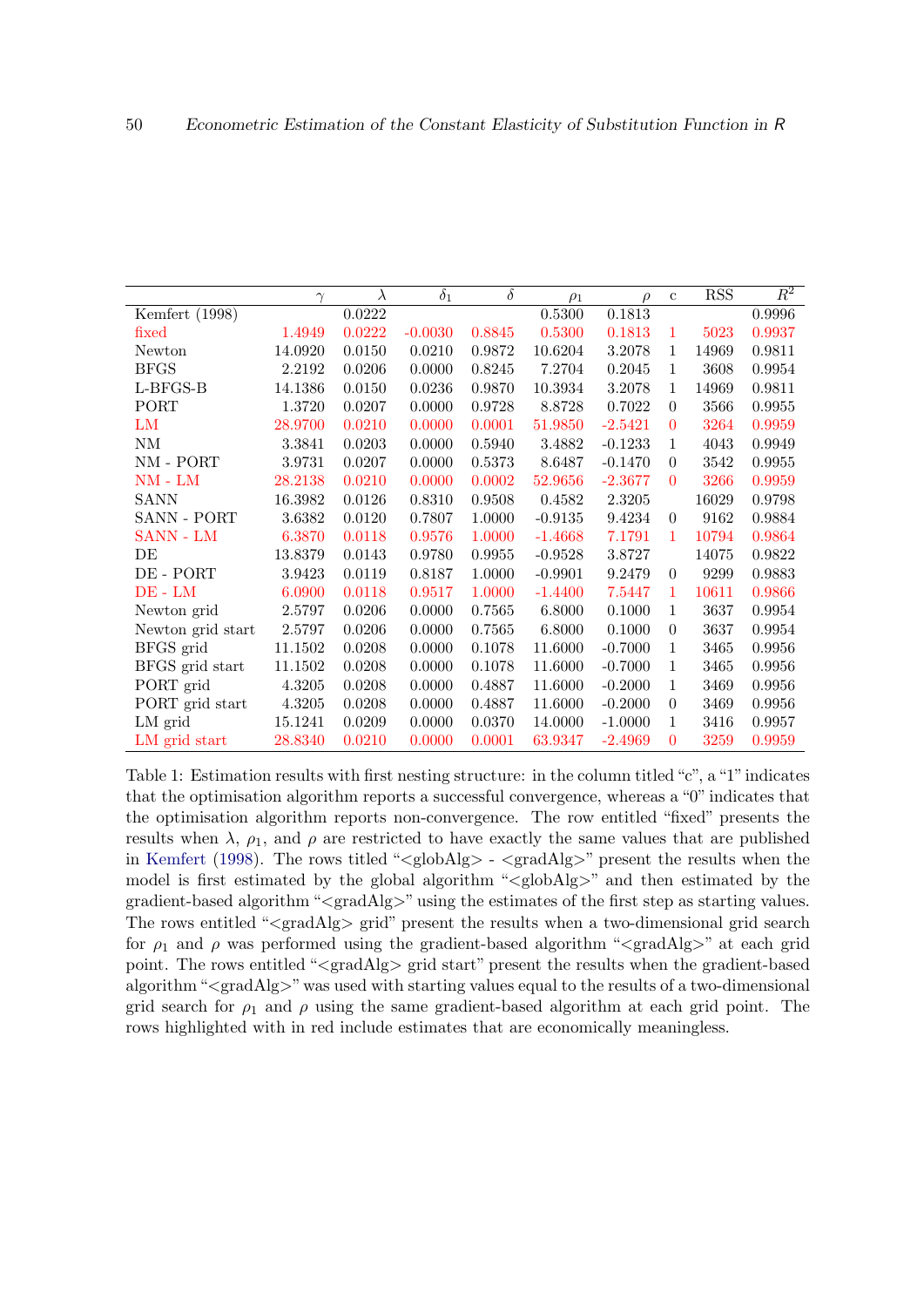|                   | $\gamma$ | $\lambda$ | $\overline{\delta_1}$ | $\overline{\delta}$ | $\rho_1$ | $\rho$    | $\mathbf{c}$ | <b>RSS</b> | $\overline{R^2}$ |
|-------------------|----------|-----------|-----------------------|---------------------|----------|-----------|--------------|------------|------------------|
| Kemfert (1998)    |          | 0.0069    |                       |                     | 0.2155   | 1.1816    |              |            | 0.7860           |
| fixed             | 1.7211   | 0.0069    | 0.6826                | 0.0249              | 0.2155   | 1.1816    | 1            | 14146      | 0.9821           |
| Newton            | 6.0780   | 0.0207    | 0.9910                | 0.8613              | 5.5056   | $-0.7743$ | 1            | 3858       | 0.9951           |
| <b>BFGS</b>       | 12.3334  | 0.0207    | 0.9919                | 0.9984              | 5.6353   | $-2.2167$ | 1            | 3778       | 0.9952           |
| L-BFGS-B          | 6.2382   | 0.0208    | 0.9940                | 0.8741              | 5.9278   | $-0.8120$ | 1            | 3857       | 0.9951           |
| PORT              | 7.5015   | 0.0207    | 0.9892                | 0.9291              | 5.3101   | $-1.0000$ | 1            | 3844       | $\,0.9951\,$     |
| LM                | 16.1034  | 0.0208    | 0.9942                | 1.0000              | 6.0167   | $-5.0997$ | 1            | 3646       | 0.9954           |
| NM                | 9.9466   | 0.0182    | 0.4188                | 0.9219              | 0.6891   | $-0.8530$ | 1            | 5342       | 0.9933           |
| NM - PORT         | 7.5015   | 0.0207    | 0.9892                | 0.9291              | 5.3101   | $-1.0000$ | $\mathbf{1}$ | 3844       | 0.9951           |
| $NM$ - $LM$       | 16.2841  | 0.0208    | 0.9942                | 1.0000              | 6.0026   | $-5.3761$ | $\mathbf{1}$ | 3636       | 0.9954           |
| <b>SANN</b>       | 5.6749   | 0.0194    | 0.3052                | 0.7889              | 0.5208   | $-0.6612$ |              | 4740       | 0.9940           |
| SANN - PORT       | 7.5243   | 0.0207    | 0.9886                | 0.9293              | 5.2543   | $-1.0000$ | $\mathbf{1}$ | 3844       | 0.9951           |
| SANN - LM         | 16.2545  | 0.0208    | 0.9942                | 1.0000              | 6.0065   | $-5.3299$ | 1            | 3638       | 0.9954           |
| DE                | 5.8315   | 0.0206    | 0.9798                | 0.8427              | 4.6806   | $-0.7330$ |              | 3875       | 0.9951           |
| DE - PORT         | 7.5015   | 0.0207    | 0.9892                | 0.9291              | 5.3101   | $-1.0000$ | 1            | 3844       | 0.9951           |
| $DE$ - $LM$       | 16.2132  | 0.0208    | 0.9942                | 1.0000              | 6.0133   | $-5.2680$ | 1            | 3640       | 0.9954           |
| Newton grid       | 2.3534   | 0.0203    | 0.9555                | 0.2895              | 3.8000   | 0.1000    | 1            | 3925       | 0.9950           |
| Newton grid start | 9.2995   | 0.0207    | 0.9885                | 0.9748              | 5.2412   | $-1.3350$ | $\Omega$     | 3826       | 0.9952           |
| BFGS grid         | 7.5434   | 0.0207    | 0.9880                | 0.9296              | 5.2000   | $-1.0000$ | $\mathbf{1}$ | 3844       | $\,0.9951\,$     |
| BFGS grid start   | 7.5434   | 0.0207    | 0.9880                | 0.9296              | 5.2000   | $-1.0000$ | 1            | 3844       | 0.9951           |
| PORT grid         | 7.5434   | 0.0207    | 0.9880                | 0.9296              | 5.2000   | $-1.0000$ | 1            | 3844       | 0.9951           |
| PORT grid start   | 7.5015   | 0.0207    | 0.9892                | 0.9291              | 5.3101   | $-1.0000$ | 1            | 3844       | 0.9951           |
| LM grid           | 7.5434   | 0.0207    | 0.9880                | 0.9296              | 5.2000   | $-1.0000$ | $\mathbf{1}$ | 3844       | 0.9951           |
| LM grid start     | 16.1869  | 0.0208    | 0.9942                | 1.0000              | 6.0112   | $-5.2248$ | 1            | 3642       | 0.9954           |

<span id="page-50-0"></span>Table 2: Estimation results with second nesting structure: see note below Table [1.](#page-49-0)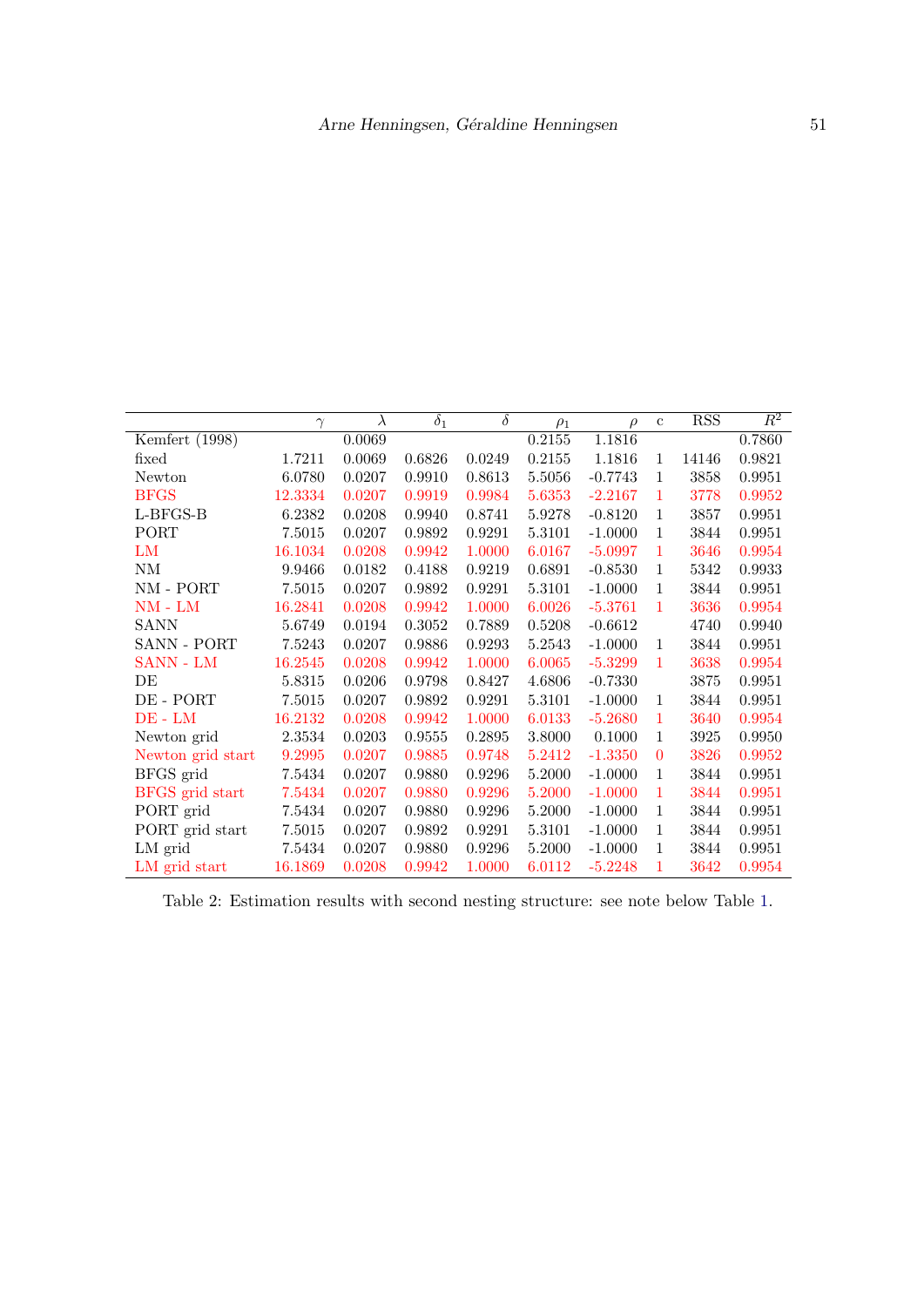|                   | $\gamma$ | $\lambda$ | $\overline{\delta_1}$ | $\overline{\delta}$ | $\rho_1$  | $\rho$    | $\mathbf c$    | <b>RSS</b> | $\overline{R^2}$ |
|-------------------|----------|-----------|-----------------------|---------------------|-----------|-----------|----------------|------------|------------------|
| Kemfert (1998)    |          | 0.0064    |                       |                     | 1.3654    | 5.8327    |                |            | 0.9986           |
| fixed             | 17.5964  | 0.0064    | $-30.8482$            | 0.0000              | 1.3654    | 5.8327    | $\overline{0}$ | 72628      | 0.9083           |
| Newton            | 9.6767   | 0.0196    | 0.1058                | 0.9534              | $-0.7944$ | 1.2220    | 1              | 4516       | 0.9943           |
| <b>BFGS</b>       | 5.5155   | 0.0220    | 0.2490                | 1.0068              | $-0.5898$ | $-1.7305$ | 1              | 4955       | 0.9937           |
| L-BFGS-B          | 9.6353   | 0.0208    | 0.1487                | 0.9967              | $-0.6131$ | 7.6653    | 1              | 3537       | 0.9955           |
| PORT              | 13.8498  | 0.0208    | 0.0555                | 0.9437              | $-0.8789$ | 7.5285    | $\theta$       | 3518       | 0.9956           |
| LM                | 19.7167  | 0.0207    | 0.0000                | 0.0085              | $-6.0497$ | 6.9686    | 1              | 3357       | 0.9958           |
| $\mathrm{NM}$     | 3.5709   | 0.0209    | 0.5834                | 1.0000              | $-0.1072$ | 8.7042    | 1              | 3582       | 0.9955           |
| NM - PORT         | 15.5533  | 0.0208    | 0.0345                | 0.8632              | $-1.0000$ | 7.4646    | $\mathbf{1}$   | 3510       | 0.9956           |
| $NM$ - $LM$       | 19.7167  | 0.0207    | 0.0000                | 0.0085              | $-6.0497$ | 6.9686    | 1              | 3357       | 0.9958           |
| <b>SANN</b>       | 9.3619   | 0.0192    | 0.1286                | 0.9440              | $-0.7174$ | 1.2177    |                | 4596       | 0.9942           |
| SANN - PORT       | 15.5533  | 0.0208    | 0.0345                | 0.8632              | $-1.0000$ | 7.4646    | $\mathbf{1}$   | 3510       | 0.9956           |
| SANN - LM         | 19.7198  | 0.0207    | 0.0000                | 0.0086              | $-6.0156$ | 6.9714    | $\theta$       | 3357       | 0.9958           |
| DE                | 15.3492  | 0.0206    | 0.0480                | 0.8617              | $-0.8745$ | 6.7038    |                | 3588       | 0.9955           |
| DE - PORT         | 15.5533  | 0.0208    | 0.0345                | 0.8632              | $-1.0000$ | 7.4646    | 1              | 3510       | 0.9956           |
| $DE$ - $LM$       | 19.7169  | 0.0207    | 0.0000                | 0.0085              | $-6.0482$ | 6.9687    | 1              | 3357       | 0.9958           |
| Newton grid       | 7.5286   | 0.0209    | 0.2264                | 0.9997              | $-0.5000$ | 8.4000    | 1              | 3553       | 0.9955           |
| Newton grid start | 7.5303   | 0.0209    | 0.2316                | 0.9997              | $-0.4859$ | 8.3998    | $\mathbf{1}$   | 3551       | 0.9955           |
| BFGS grid         | 10.9258  | 0.0208    | 0.1100                | 0.9924              | $-0.7000$ | 8.0000    | 1              | 3532       | 0.9955           |
| BFGS grid start   | 10.9258  | 0.0208    | 0.1100                | 0.9924              | $-0.7000$ | 8.0000    | $\mathbf{1}$   | 3532       | 0.9955           |
| PORT grid         | 11.0898  | 0.0208    | 0.1082                | 0.9899              | $-0.7000$ | 7.6000    | 1              | 3531       | 0.9955           |
| PORT grid start   | 15.5533  | 0.0208    | 0.0345                | 0.8632              | $-1.0000$ | 7.4646    | $\mathbf{1}$   | 3510       | 0.9956           |
| LM grid           | 12.9917  | 0.0207    | 0.0724                | 0.9580              | $-0.8000$ | 6.8000    | $\mathbf{1}$   | 3528       | 0.9955           |
| LM grid start     | 19.7169  | 0.0207    | 0.0000                | 0.0085              | $-6.0485$ | 6.9687    | 1              | 3357       | 0.9958           |

<span id="page-51-0"></span>Table 3: Estimation results with third nesting structure: see note below Table [1.](#page-49-0)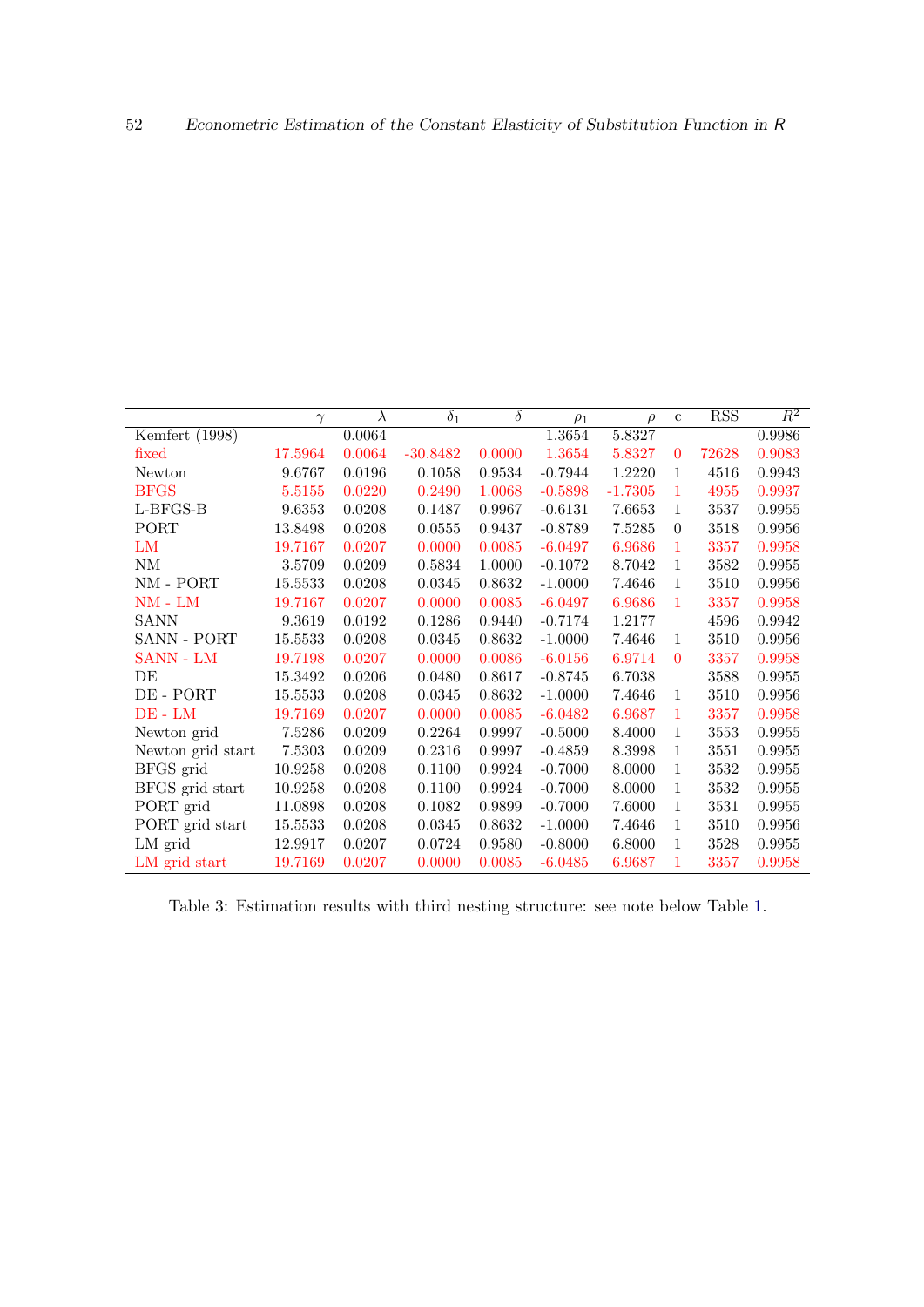Given the considerable variation of the estimation results, we will examine the results of the grid searches for  $\rho_1$  and  $\rho$ , as this will help us to understand the problems that the optimisation algorithms have when finding the minimum of the sum of squared residuals. We demonstrate this with the first nesting structure and the Levenberg-Marquardt algorithm using the same values for  $\rho_1$  and  $\rho$  and the same control parameters as before. Hence, we get the same results as shown in Table [1:](#page-49-0) [25](#page-52-0)

```
R> rhoVec <- c(seq(-1, 1, 0.1), seq(1.2, 4, 0.2), seq(4.4, 14, 0.4))
R> cesLmGridRho1 <- cesEst("Y", c("K", "E", "A"), tName = "time",
+ data = GermanIndustry,
+ control = nls.lm.control(maxiter = 1000, maxfev = 2000),
+ rho1 = rhoVec, rho = rhoVec)
R> print(cesLmGridRho1)
Estimated CES function
Call:
\text{cesEst}(\text{yName} = "Y", \text{ xNames} = c("K", "E", "A"), tName = "time",data = GermanIndustry, control = nls.lm.control(maxiter = 1000,
       maxfev = 2000, rho1 = rhoVec, rho = rhoVec)
Coefficients:
     gamma lambda delta_1 delta rho_1 rho
 1.512e+01 2.087e-02 6.045e-19 3.696e-02 1.400e+01 -1.000e+00
Elasticities of Substitution:
   E_1_2 (HM) E_1_2_2 (AU)
       0.06667 Inf
AU = Allen-Uzawa (partial) elasticity of substitution
HM = Hicks-McFadden (direct) elasticity of substitution
```
We start our analysis of the results from the grid search by applying the standard plot method.

R> plot( cesLmGridRho1 )

As it is much easier to spot the summit of a hill than the deepest part of a valley (e.g., because the deepest part could be hidden behind a ridge), the plot method plots the negative sum of squared residuals against  $\rho_1$  and  $\rho$ . This is shown in Figure [6.](#page-53-0) This figure indicates that the surface is not always smooth. The fit of the model is best (small sum of squared residuals,

<span id="page-52-0"></span> $^{25}$ As this grid search procedure is computationally burdensome, we have—for the reader's convenience included the resultant object in the micEconCES package. The object cesLmGridRho1 can be loaded with the command load(system.file("Kemfert98Nest1GridLm.RData", package = "micEconCES")) so that the reader can obtain the estimation result more quickly. The idea of including results from computationally burdensome calculations in the corresponding R package is taken from [Hayfield and Racine](#page-105-3) [\(2008,](#page-105-3) p. 15).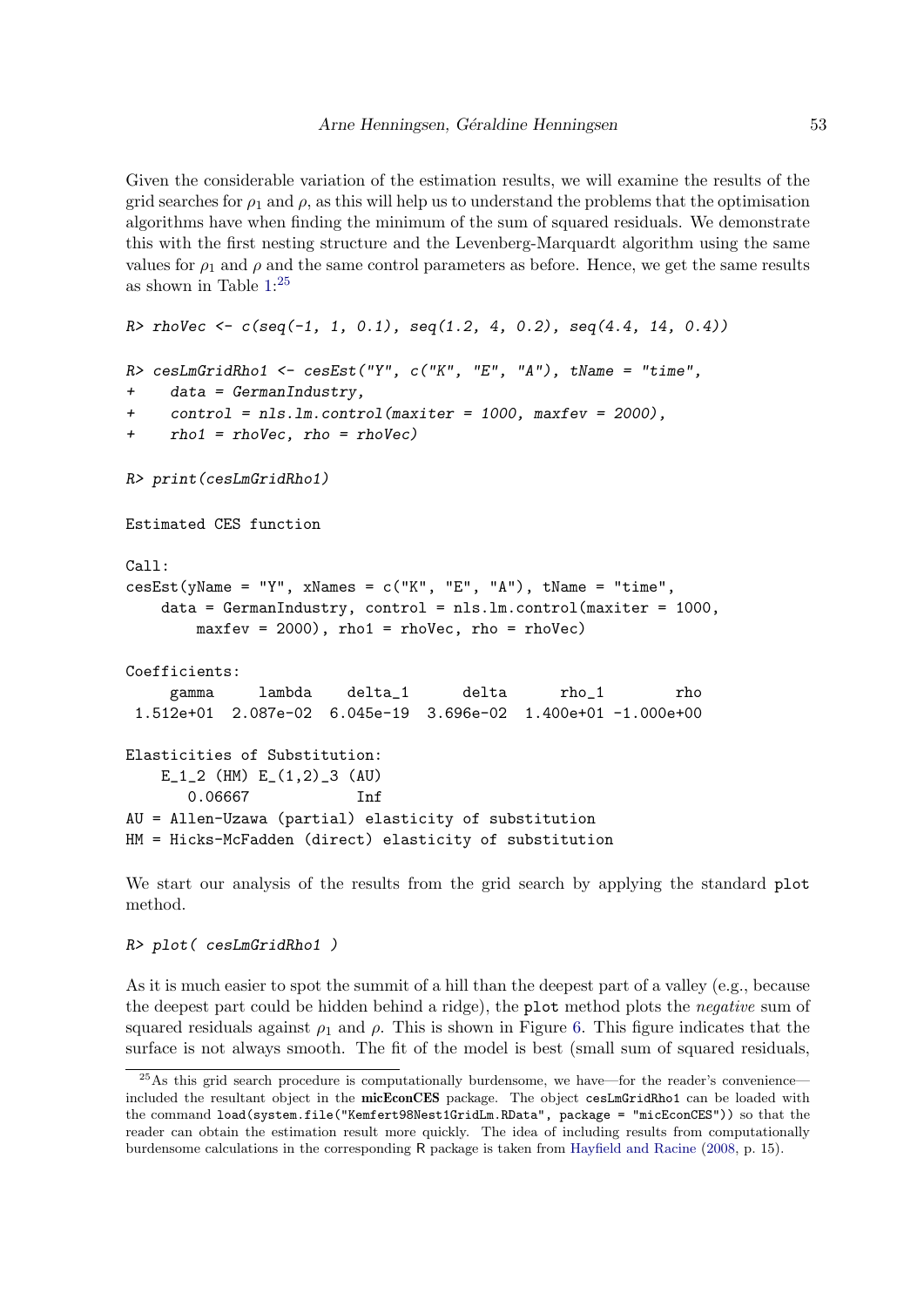

<span id="page-53-0"></span>Figure 6: Goodness of fit for different values of  $\rho_1$  and  $\rho.$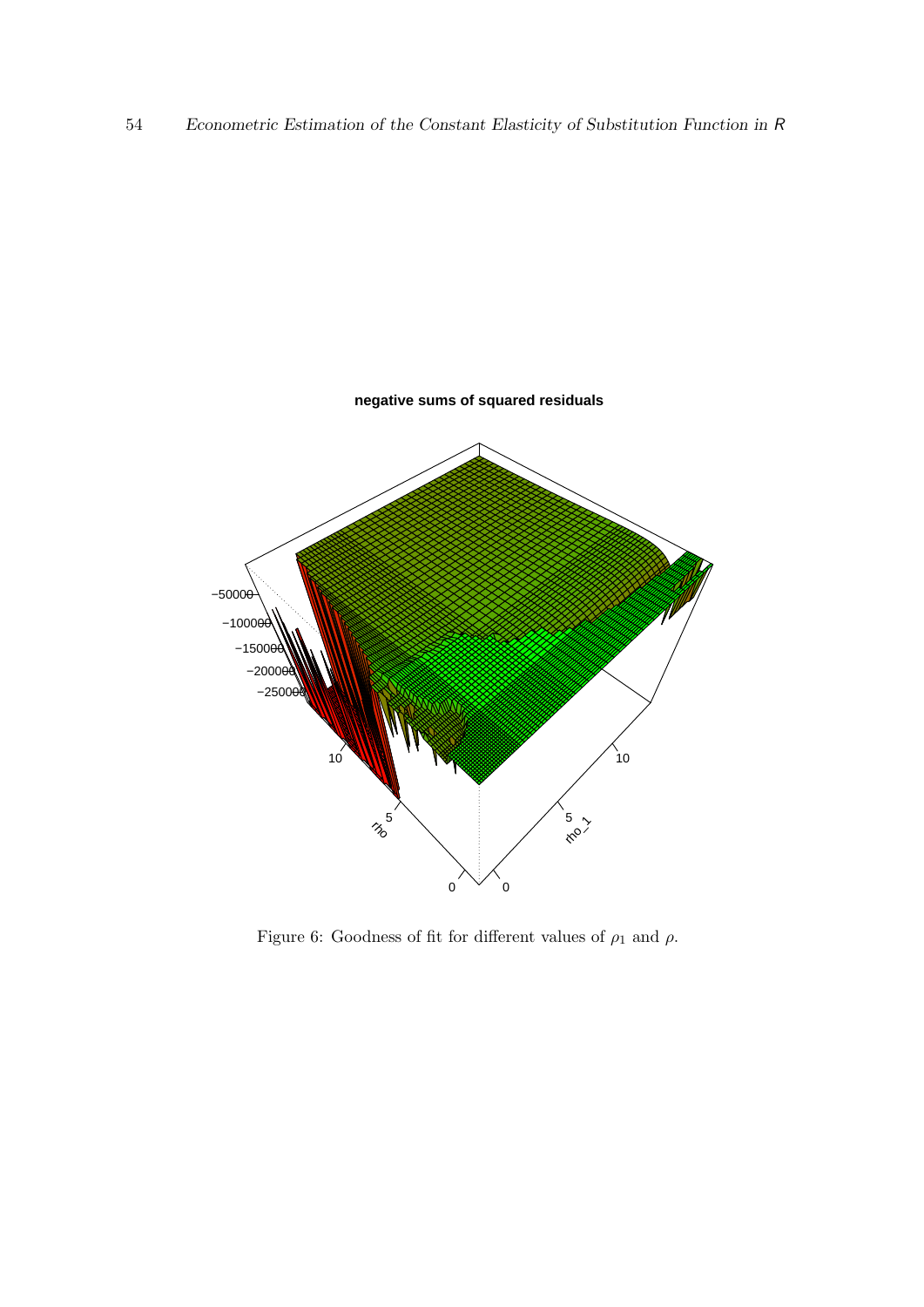light green colour) if  $\rho$  is approximately in the interval [−1, 1] (no matter the value of  $\rho_1$ ) or if  $\rho_1$  is approximately in the interval [2,7] and  $\rho$  is smaller than 7. Furthermore, the fit is worst (large sum of squared residuals, red colour) if  $\rho$  is larger than 5 and  $\rho_1$  has a low value (the upper limit is between  $-0.8$  and 2 depending the value of  $\rho$ ).

In order to get a more detailed insight into the best-fitting region, we re-plot Figure [6](#page-53-0) with only sums of squared residuals that are smaller than 5,000.

```
R> cesLmGridRho1a <- cesLmGridRho1
R> cesLmGridRho1a$rssArray[ cesLmGridRho1a$rssArray >= 5000 ] <- NA
R> plot( cesLmGridRho1a )
```
**negative sums of squared residuals**



<span id="page-54-0"></span>Figure 7: Goodness of fit (best-fitting region only).

The resulting Figure [7](#page-54-0) shows that the fit of the model clearly improves with increasing  $\rho_1$  and decreasing  $\rho$ . At the estimates of [Kemfert](#page-106-2) [\(1998\)](#page-106-2), i.e.,  $\rho_1 = 0.53$  and  $\rho = 0.1813$ , the sum of the squared residuals is clearly not at its minimum. We obtained similar results for the other two nesting structures. We also replicated the estimations for seven industrial sectors,  $26$  but again, we could not reproduce any of the estimates published in [Kemfert](#page-106-2) [\(1998\)](#page-106-2). We contacted

<span id="page-54-1"></span><sup>&</sup>lt;sup>26</sup>The R commands for conducting these estimations are included in the R script that is available in Appendix [D.](#page-90-0)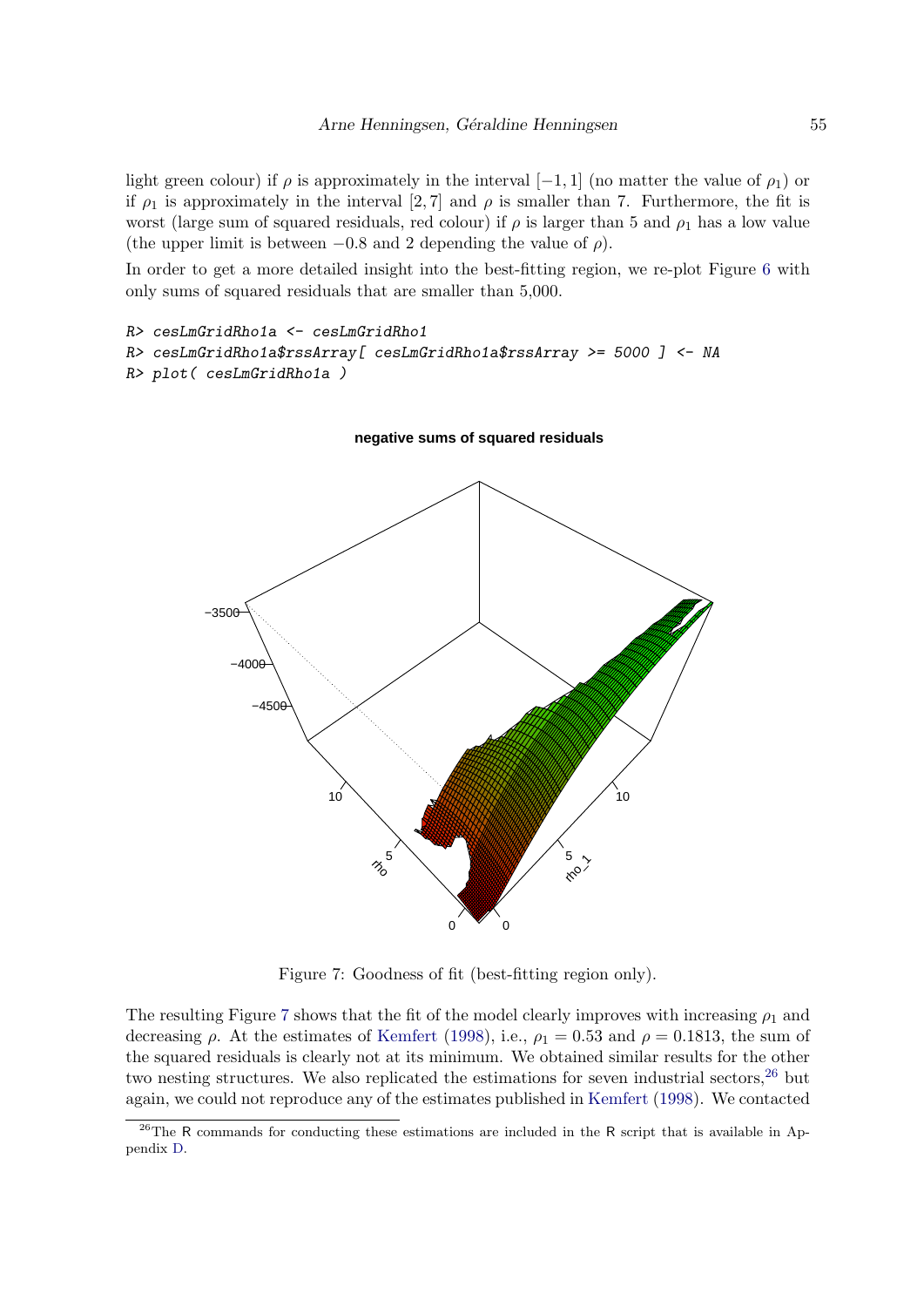the author and asked her to help us to identify the reasons for the differences between her results and ours. Unfortunately, both the Shazam scripts used for the estimations and the corresponding output files have been lost. Hence, we were unable to find the reason for the large deviations in the estimates. However, we are confident that the results obtained by cesEst are correct, i.e., correspond to the smallest sums of squared residuals.

# 6. Conclusion

In recent years, the CES function has gained in popularity in macroeconomics and especially growth theory, as it is clearly more flexible than the classical Cobb-Douglas function. As the CES function is not easy to estimate, given an objective function that is seldom well-behaved, a software solution to estimate the CES function may further increase its popularity.

The micEconCES package provides such a solution. Its function cesEst can not only estimate the traditional two-input CES function, but also all major extensions, i.e., technological change and three-input and four-input nested CES functions. Furthermore, the **micEconCES** package provides the user with a multitude of estimation and optimisation procedures, which include the linear approximation suggested by [Kmenta](#page-106-3) [\(1967\)](#page-106-3), gradient-based and global optimisation algorithms, and an extended grid-search procedure that returns stable results and alleviates convergence problems. Additionally, the user can impose restrictions on the parameters to enforce economically meaningful parameter estimates.

The function cesEst is constructed in a way that allows the user to switch easily between different estimation and optimisation procedures. Hence, the user can easily use several different methods and compare the results. The grid search procedure, in particular, increases the probability of finding a global optimum. Additionally, the grid search allows one to plot the objective function for different values of the substitution parameters  $(\rho_1, \rho_2, \rho)$ . In doing so, the user can visualise the surface of the objective function to be minimised and, hence, check the extent to which the objective function is well behaved and which parameter ranges of the substitution parameters give the best fit to the model. This option is a further control instrument to ensure that the global optimum has been reached. Section [5.2](#page-42-1) demonstrates how these control instruments support the identification of the global optimum when a simple non-linear estimation, in contrast, fails.

The micEconCES package is open-source software and modularly programmed, which makes it easy for the user to extend and modify (e.g., including factor augmented technological change). However, even if some readers choose not to use the **micEconCES** package for estimating a CES function, they will definitely benefit from this paper, as it provides a multitude of insights and practical hints regarding the estimation of CES functions.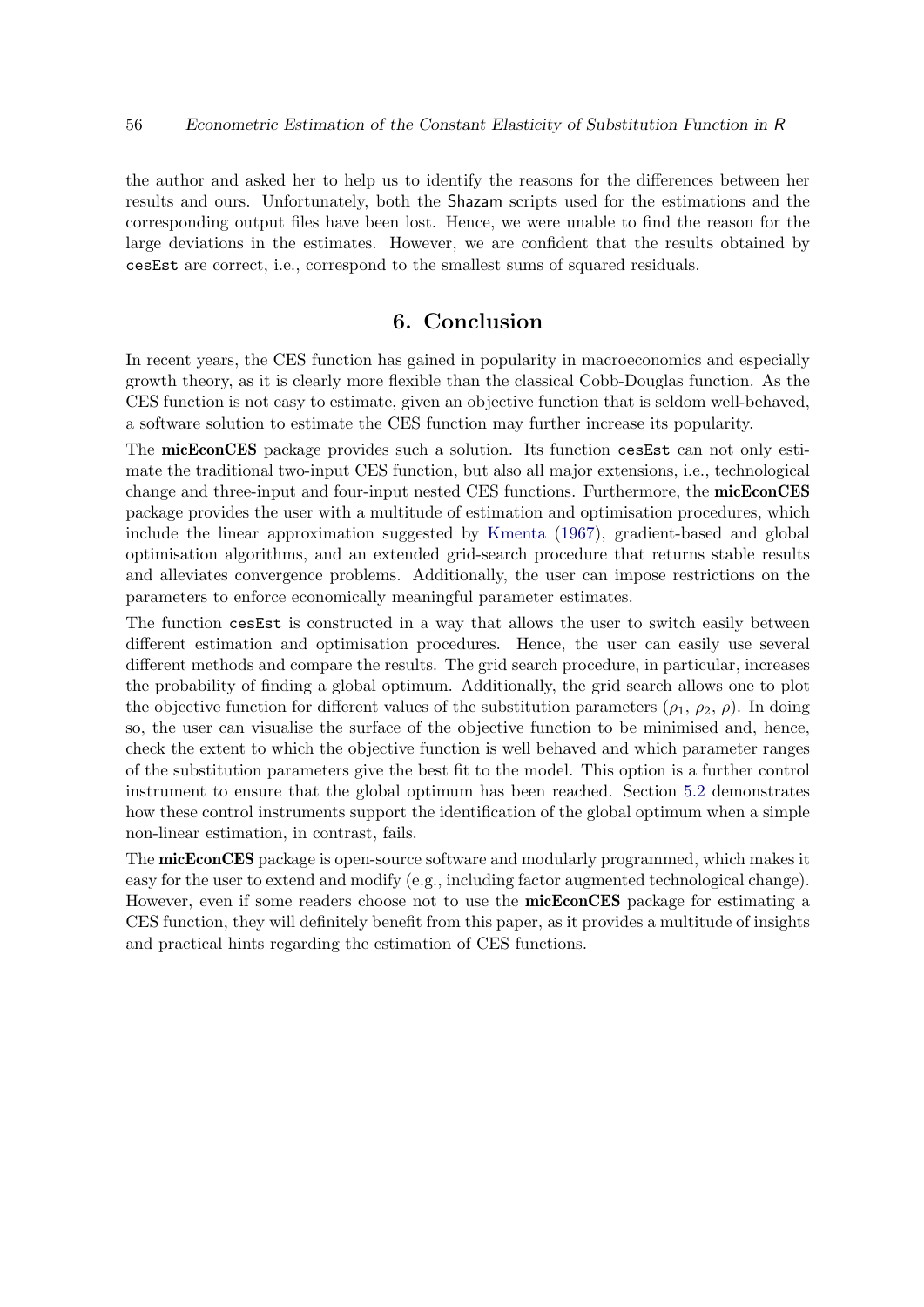# A. Traditional two-input CES function

## A.1. Derivation of the Kmenta approximation

This derivation of the first-order Taylor series (Kmenta) approximation of the traditional two-input CES function is based on [Uebe](#page-108-2) [\(2000\)](#page-108-2).

Traditional two-input CES function:

$$
y = \gamma e^{\lambda t} \left( \delta x_1^{-\rho} + (1 - \delta) x_2^{-\rho} \right)^{-\frac{\nu}{\rho}}
$$
 (29)

Logarithmized CES function:

$$
\ln y = \ln \gamma + \lambda t - \frac{\nu}{\rho} \ln \left( \delta x_1^{-\rho} + (1 - \delta) x_2^{-\rho} \right) \tag{30}
$$

Define function

<span id="page-56-0"></span>
$$
f(\rho) \equiv -\frac{\nu}{\rho} \ln \left( \delta x_1^{-\rho} + (1 - \delta) x_2^{-\rho} \right) \tag{31}
$$

so that

$$
\ln y = \ln \gamma + \lambda t + f(\rho). \tag{32}
$$

Now we can approximate the logarithm of the CES function by a first-order Taylor series approximation around  $\rho = 0$ :

$$
\ln y \approx \ln \gamma + \lambda t + f(0) + \rho f'(0)
$$
\n(33)

We define function

<span id="page-56-1"></span>
$$
g(\rho) \equiv \delta x_1^{-\rho} + (1 - \delta) x_2^{-\rho} \tag{34}
$$

so that

$$
f(\rho) = -\frac{\nu}{\rho} \ln \left( g(\rho) \right). \tag{35}
$$

Now we can calculate the first partial derivative of  $f(\rho)$ :

$$
f'(\rho) = \frac{\nu}{\rho^2} \ln(g(\rho)) - \frac{\nu}{\rho} \frac{g'(\rho)}{g(\rho)}
$$
\n(36)

and the first three derivatives of  $g(\rho)$ 

$$
g'(\rho) = -\delta x_1^{-\rho} \ln x_1 - (1 - \delta) x_2^{-\rho} \ln x_2 \tag{37}
$$

$$
g''(\rho) = \delta x_1^{-\rho} (\ln x_1)^2 + (1 - \delta) x_2^{-\rho} (\ln x_2)^2 \tag{38}
$$

$$
g'''(\rho) = -\delta x_1^{-\rho} (\ln x_1)^3 - (1 - \delta) x_2^{-\rho} (\ln x_2)^3.
$$
 (39)

At the point of approximation  $\rho = 0$  we have

$$
g(0) = 1 \tag{40}
$$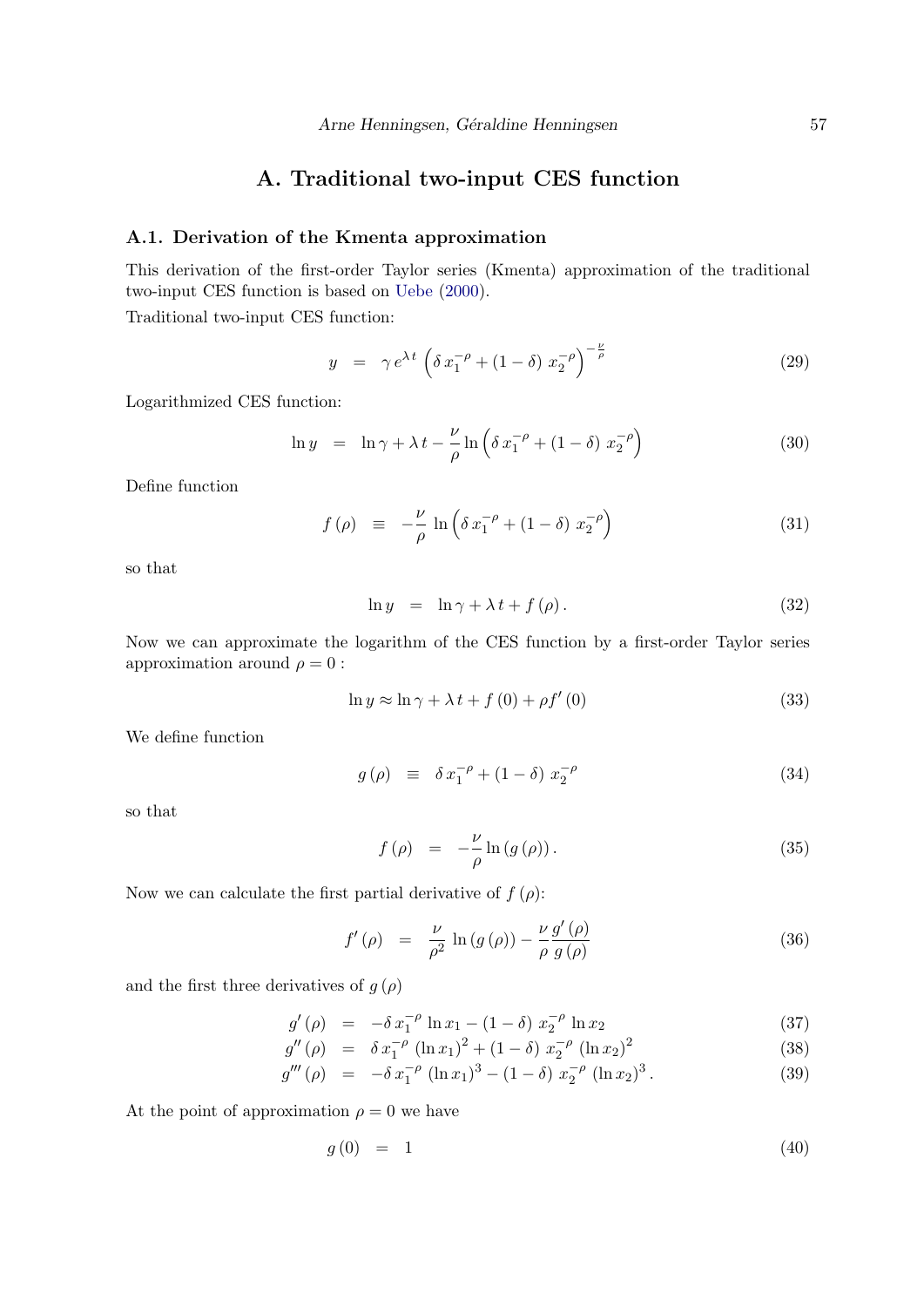$$
g'(0) = -\delta \ln x_1 - (1 - \delta) \ln x_2 \tag{41}
$$
\n
$$
g'(0) = \delta (1 - \delta)^2 + (1 - \delta)^2 \tag{42}
$$

$$
g''(0) = \delta (\ln x_1)^2 + (1 - \delta) (\ln x_2)^2 \tag{42}
$$

$$
g'''(0) = -\delta (\ln x_1)^3 - (1 - \delta) (\ln x_2)^3 \tag{43}
$$

Now we calculate the limit of  $f(\rho)$  for  $\rho \to 0$ :

$$
f(0) = \lim_{\rho \to 0} f(\rho) \tag{44}
$$

$$
= \lim_{\rho \to 0} \frac{-\nu \ln \left( g \left( \rho \right) \right)}{\rho} \tag{45}
$$

$$
= \lim_{\rho \to 0} \frac{-\nu \frac{g'(\rho)}{g(\rho)}}{1} \tag{46}
$$

$$
= \nu \left( \delta \ln x_1 + (1 - \delta) \ln x_2 \right) \tag{47}
$$

and the limit of  $f'(\rho)$  for  $\rho \to 0$ :

$$
f'(0) = \lim_{\rho \to 0} f'(\rho) \tag{48}
$$

$$
= \lim_{\rho \to 0} \left( \frac{\nu}{\rho^2} \ln \left( g \left( \rho \right) \right) - \frac{\nu}{\rho} \frac{g' \left( \rho \right)}{g \left( \rho \right)} \right) \tag{49}
$$

$$
= \lim_{\rho \to 0} \frac{\nu \ln \left( g \left( \rho \right) \right) - \nu \rho \frac{g \left( \rho \right)}{g \left( \rho \right)}}{\rho^2} \tag{50}
$$

$$
= \lim_{\rho \to 0} \frac{\nu \frac{g'(\rho)}{g(\rho)} - \nu \frac{g'(\rho)}{g(\rho)} - \nu \rho \frac{g''(\rho)g(\rho) - (g'(\rho))^2}{(g(\rho))^2}}{2\rho} \tag{51}
$$

$$
= \lim_{\rho \to 0} -\frac{\nu}{2} \frac{g''(\rho) g(\rho) - (g'(\rho))^2}{(g(\rho))^2}
$$
\n(52)

$$
= -\frac{\nu}{2} \frac{g''(0) g(0) - (g'(0))^2}{(g(0))^2}
$$
\n(53)

$$
= -\frac{\nu}{2} \left( \delta \left( (\ln x_1)^2 + (1 - \delta) (\ln x_2)^2 - (-\delta \ln x_1 - (1 - \delta) \ln x_2)^2 \right) \right) \tag{54}
$$

$$
= -\frac{\nu}{2} \left( \delta \left( \ln x_1 \right)^2 + (1 - \delta) \left( \ln x_2 \right)^2 - \delta^2 \left( \ln x_1 \right)^2 \right)
$$
(55)

$$
-2\delta (1 - \delta) \ln x_1 \ln x_2 - (1 - \delta)^2 (\ln x_2)^2
$$
  
= 
$$
-\frac{\nu}{2} \left( (\delta - \delta^2) (\ln x_1)^2 + ((1 - \delta) - (1 - \delta)^2) (\ln x_2)^2 -2\delta (1 - \delta) \ln x_1 \ln x_2 \right)
$$
 (56)

$$
= -\frac{\nu}{2} \left( \delta \left( 1 - \delta \right) \left( \ln x_1 \right)^2 + \left( 1 - \delta \right) \left( 1 - \left( 1 - \delta \right) \right) \left( \ln x_2 \right)^2 \right)
$$
(57)

$$
-2\delta (1 - \delta) \ln x_1 \ln x_2
$$
  
= 
$$
-\frac{\nu \delta (1 - \delta)}{2} ((\ln x_1)^2 - 2 \ln x_1 \ln x_2 + (\ln x_2)^2)
$$
 (58)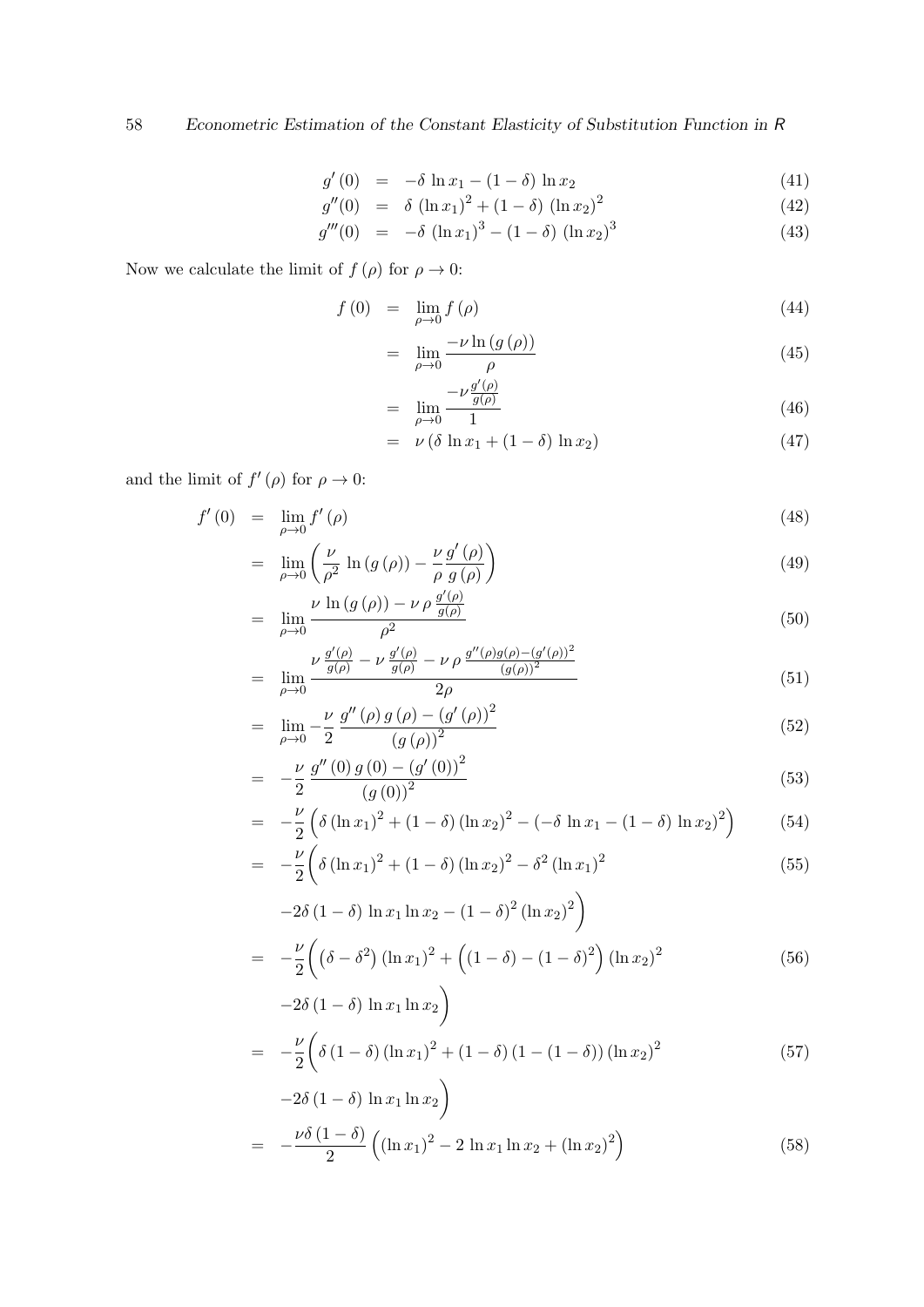Arne Henningsen, Géraldine Henningsen 59

$$
= -\frac{\nu \delta (1 - \delta)}{2} (\ln x_1 - \ln x_2)^2 \tag{59}
$$

so that we get following first-order Taylor series approximation around  $\rho = 0$ :

$$
\ln y \approx \ln \gamma + \lambda t + \nu \delta \ln x_1 + \nu (1 - \delta) \ln x_2 - \nu \rho \delta (1 - \delta) (\ln x_1 - \ln x_2)^2 \tag{60}
$$

### A.2. Derivatives with respect to coefficients

The partial derivatives of the two-input CES function with respect to all coefficients are shown in the main paper in Equations [15](#page-35-0) to [19.](#page-35-1) The first-order Taylor series approximations of these derivatives at the point  $\rho = 0$  are shown in the main paper in Equations [20](#page-35-2) to [23.](#page-35-3) The derivations of these Taylor series approximations are shown in the following. These calculations are inspired by [Uebe](#page-108-2) [\(2000\)](#page-108-2). Functions  $f(\rho)$  and  $g(\rho)$  are defined as in the previous section (in Equations [31](#page-56-0) and [34,](#page-56-1) respectively).

Derivatives with respect to Gamma

$$
\frac{\partial y}{\partial \gamma} = e^{\lambda t} \left( \delta x_1^{-\rho} + (1 - \delta) x_2^{-\rho} \right)^{-\frac{\nu}{\rho}}
$$
(61)

$$
= e^{\lambda t} \exp\left(-\frac{\nu}{\rho} \ln\left(\delta x_1^{-\rho} + (1-\delta) x_2^{-\rho}\right)\right) \tag{62}
$$

$$
= e^{\lambda t} \exp(f(\rho)) \tag{63}
$$

$$
\approx e^{\lambda t} \exp\left(f(0) + \rho f'(0)\right) \tag{64}
$$

$$
= e^{\lambda t} \exp\left(\nu \delta \ln x_1 + \nu (1 - \delta) \ln x_2 - \frac{1}{2} \nu \rho \delta (1 - \delta) (\ln x_1 - \ln x_2)^2\right) \tag{65}
$$

$$
= e^{\lambda t} x_1^{\nu \delta} x_2^{\nu (1-\delta)} \exp\left(-\frac{1}{2}\nu \rho \delta (1-\delta) (\ln x_1 - \ln x_2)^2\right)
$$
(66)

Derivatives with respect to Delta

$$
\frac{\partial y}{\partial \delta} = -\gamma e^{\lambda t} \frac{\nu}{\rho} \left( \delta x_1^{-\rho} + (1 - \delta) x_2^{-\rho} \right)^{-\frac{\nu}{\rho} - 1} \left( x_1^{-\rho} - x_2^{-\rho} \right) \tag{67}
$$

$$
= -\gamma e^{\lambda t} \nu \frac{x_1^{-\rho} - x_2^{-\rho}}{\rho} \left( \delta x_1^{-\rho} + (1 - \delta) x_2^{-\rho} \right)^{-\frac{\nu}{\rho} - 1}
$$
(68)

Now we define the function  $f_{\delta}(\rho)$ 

$$
f_{\delta}(\rho) = \frac{x_1^{-\rho} - x_2^{-\rho}}{\rho} \left( \delta x_1^{-\rho} + (1 - \delta) x_2^{-\rho} \right)^{-\frac{\nu}{\rho} - 1} \tag{69}
$$

$$
= \frac{x_1^{-\rho} - x_2^{-\rho}}{\rho} \exp\left(-\left(\frac{\nu}{\rho} + 1\right) \ln\left(\delta x_1^{-\rho} + (1 - \delta) x_2^{-\rho}\right)\right) \tag{70}
$$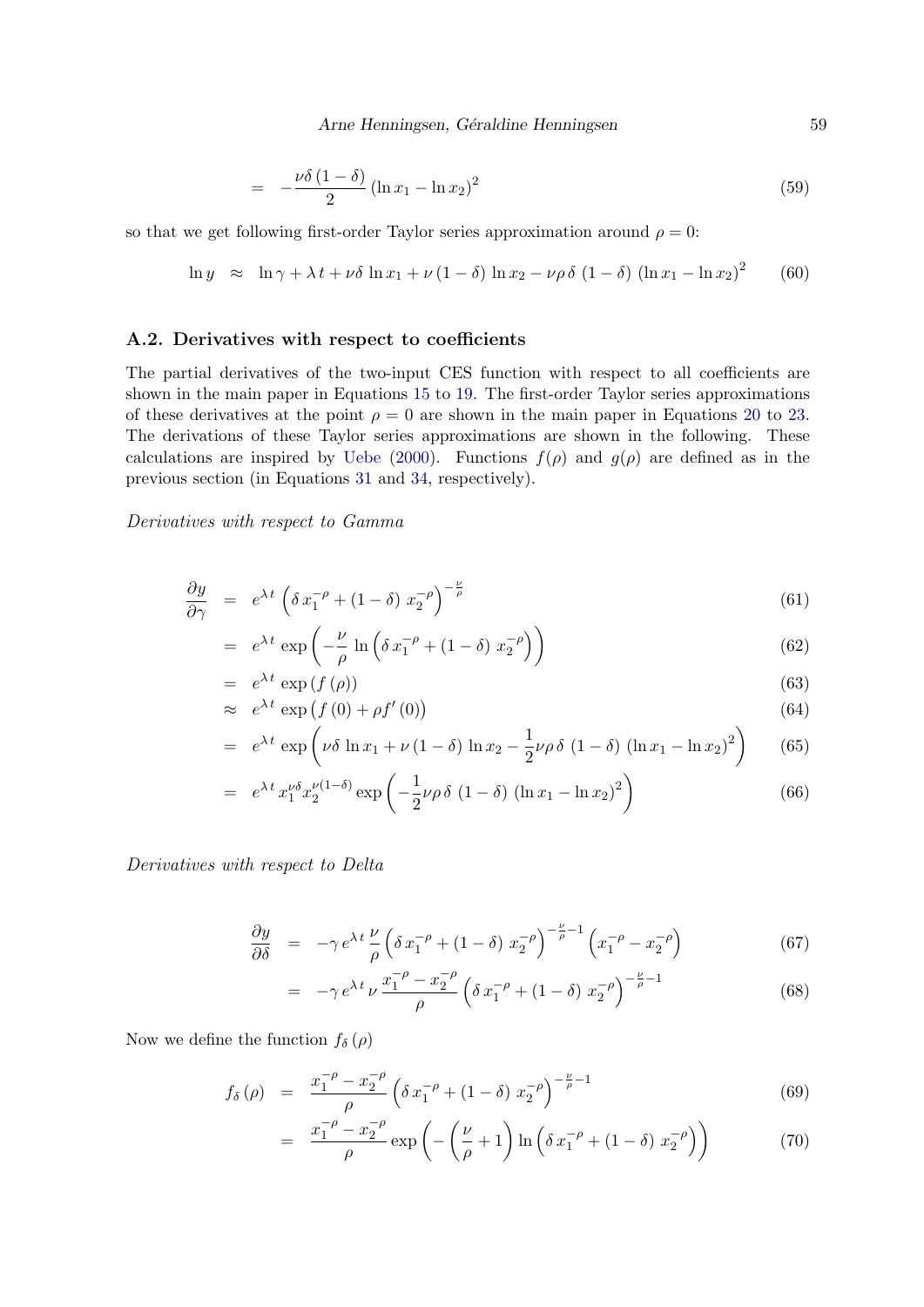so that we can approximate  $\partial y/\partial \delta$  by using the first-order Taylor series approximation of  $f_{\delta}\left( \rho\right)$ 

$$
\frac{\partial y}{\partial \delta} = -\gamma e^{\lambda t} \nu f_{\delta}(\rho) \tag{71}
$$

$$
\approx -\gamma e^{\lambda t} \nu \left( f_{\delta} \left( 0 \right) + \rho f'_{\delta} \left( 0 \right) \right) \tag{72}
$$

Now we define the helper functions  $g_{\delta}\left( \rho\right)$  and  $h_{\delta}\left( \rho\right)$ 

$$
g_{\delta}(\rho) = \left(\frac{\nu}{\rho} + 1\right) \ln\left(\delta x_1^{-\rho} + (1 - \delta) x_2^{-\rho}\right) \tag{73}
$$

$$
= \left(\frac{\nu}{\rho} + 1\right) \ln\left(g\left(\rho\right)\right) \tag{74}
$$

$$
h_{\delta}\left(\rho\right) = \frac{x_1^{-\rho} - x_2^{-\rho}}{\rho} \tag{75}
$$

with first derivatives

$$
g'_{\delta}(\rho) = -\frac{\nu}{\rho^2} \ln \left( g(\rho) \right) + \left( \frac{\nu}{\rho} + 1 \right) \frac{g'(\rho)}{g(\rho)} \tag{76}
$$

$$
h'_{\delta}(\rho) = \frac{-\rho \left( \ln x_1 x_1^{-\rho} - \ln x_2 x_2^{-\rho} \right) - x_1^{-\rho} + x_2^{-\rho}}{\rho^2}
$$
(77)

so that

$$
f_{\delta}(\rho) = h_{\delta}(\rho) \exp(-g_{\delta}(\rho))
$$
\n(78)

and

$$
f'_{\delta}(\rho) = h'_{\delta}(\rho) \exp(-g_{\delta}(\rho)) - h_{\delta}(\rho) \exp(-g_{\delta}(\rho)) g'_{\delta}(\rho)
$$
\n(79)

Now we can calculate the limits of  $g_{\delta}(\rho)$ ,  $g'_{\delta}(\rho)$ ,  $h_{\delta}(\rho)$ , and  $h'_{\delta}(\rho)$  for  $\rho \to 0$  by

$$
g_{\delta}(0) = \lim_{\rho \to 0} g_{\delta}(\rho) \tag{80}
$$

$$
= \lim_{\rho \to 0} \left( \left( \frac{\nu}{\rho} + 1 \right) \ln \left( g \left( \rho \right) \right) \right) \tag{81}
$$

$$
= \lim_{\rho \to 0} \frac{(\nu + \rho) \ln (g(\rho))}{\rho} \tag{82}
$$

$$
= \lim_{\rho \to 0} \frac{\ln (g(\rho)) + (\nu + \rho) \frac{g'(\rho)}{g(\rho)}}{1}
$$
 (83)

$$
= \ln(g(0)) + \nu \frac{g'(0)}{g(0)}
$$
\n(84)

$$
= -\nu \delta \ln x_1 - \nu (1 - \delta) \ln x_2 \tag{85}
$$

$$
g'_{\delta}(0) = \lim_{\rho \to 0} \frac{-\nu \ln (g(\rho)) + \rho (\nu + \rho) \frac{g'(\rho)}{g(\rho)}}{\rho^2}
$$
(86)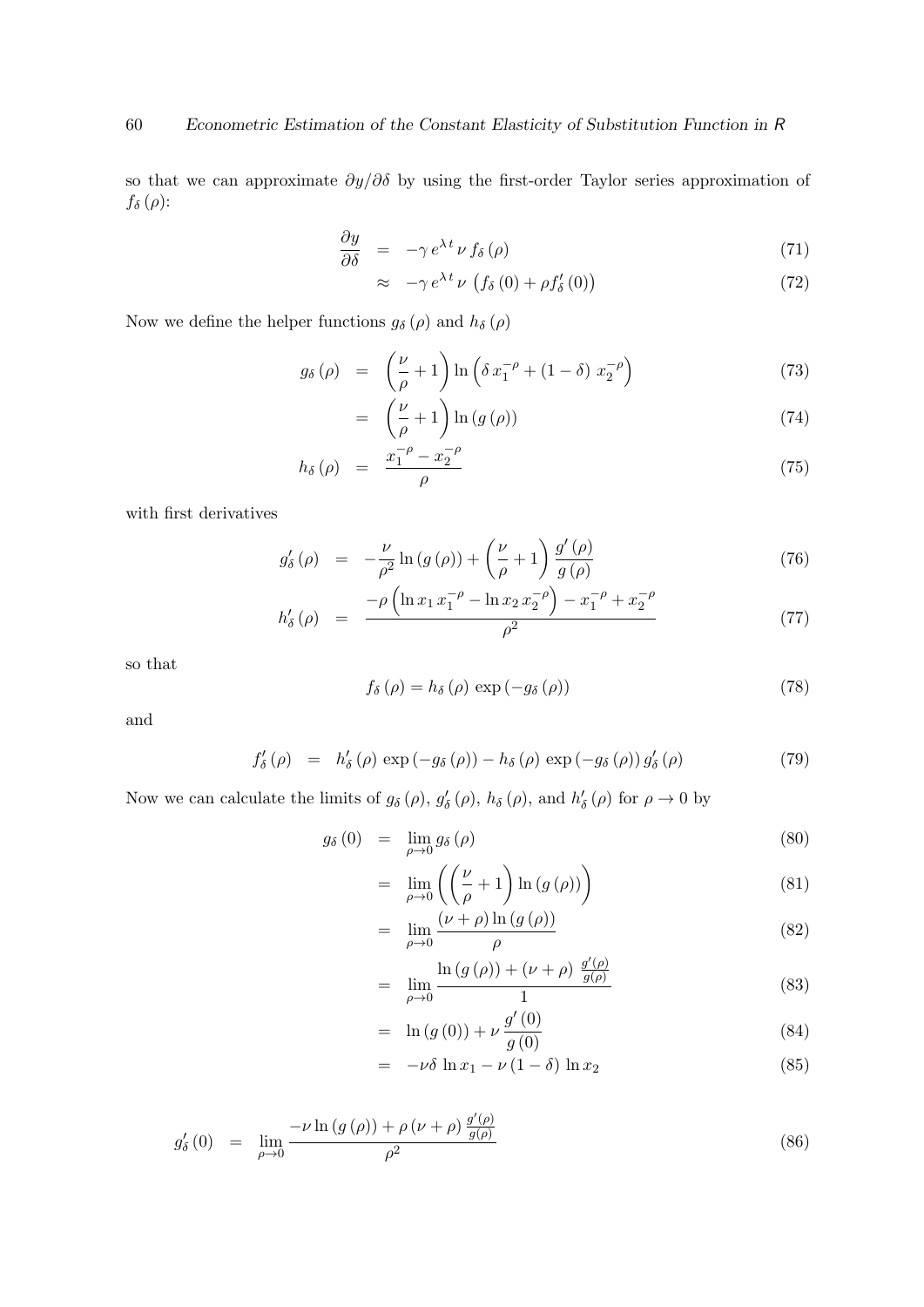$$
= \lim_{\rho \to 0} \frac{-\nu \frac{g'(\rho)}{g(\rho)} + (\nu + \rho) \frac{g'(\rho)}{g(\rho)} + \rho \frac{g'(\rho)}{g(\rho)} + \rho (\nu + \rho) \frac{g''(\rho)g(\rho) - (g'(\rho))^2}{(g(\rho))^2}}{2\rho} \tag{87}
$$

$$
= \lim_{\rho \to 0} \left( \frac{-\nu \frac{g'(\rho)}{g(\rho)} + \nu \frac{g'(\rho)}{g(\rho)} + \rho \frac{g'(\rho)}{g(\rho)} + \rho \frac{g'(\rho)}{g(\rho)} + \rho (\nu + \rho) \frac{g''(\rho)g(\rho) - (g'(\rho))^2}{(g(\rho))^2}}{2\rho} \right) \tag{88}
$$

$$
= \lim_{\rho \to 0} \left( \frac{g'(\rho)}{g(\rho)} + \frac{1}{2} (\nu + \rho) \frac{g''(\rho) g(\rho) - (g'(\rho))^2}{(g(\rho))^2} \right)
$$
(89)

$$
= \frac{g'(0)}{g(0)} + \frac{1}{2}\nu \frac{g''(0) g(0) - (g'(0))^2}{(g(0))^2}
$$
\n(90)

$$
= -\delta \ln x_1 - (1 - \delta) \ln x_2 + \frac{\nu \delta (1 - \delta)}{2} (\ln x_1 - \ln x_2)^2 \tag{91}
$$

$$
h_{\delta}(0) = \lim_{\rho \to 0} \frac{x_1^{-\rho} - x_2^{-\rho}}{\rho} \tag{92}
$$

$$
= \lim_{\rho \to 0} \frac{-\ln x_1 x_1^{-\rho} + \ln x_2 x_2^{-\rho}}{1} \tag{93}
$$

$$
= -\ln x_1 + \ln x_2 \tag{94}
$$

$$
h'_{\delta}(0) = \lim_{\rho \to 0} \frac{-\rho \left( \ln x_1 x_1^{-\rho} - \ln x_2 x_2^{-\rho} \right) - x_1^{-\rho} + x_2^{-\rho}}{\rho^2}
$$
(95)

$$
= \lim_{\rho \to 0} \left( \frac{-\left( \ln x_1 x_1^{-\rho} - \ln x_2 x_2^{-\rho} \right) + \rho \left( (\ln x_1)^2 x_1^{-\rho} - (\ln x_2)^2 x_2^{-\rho} \right)}{2\rho} \right)
$$
(96)

$$
+\frac{\ln x_1 x_1^{-\rho} - \ln x_2 x_2^{-\rho}}{2\rho}
$$
  
= 
$$
\lim_{\rho \to 0} \frac{1}{2} \left( (\ln x_1)^2 x_1^{-\rho} - (\ln x_2)^2 x_2^{-\rho} \right)
$$
 (97)

$$
= \frac{1}{2} ((\ln x_1)^2 - (\ln x_2)^2)
$$
\n(98)

so that we can calculate the limit of  $f_\delta(\rho)$  and  $f'_\delta(\rho)$  for  $\rho \to 0$  by

$$
f_{\delta}(0) = \lim_{\rho \to 0} f_{\delta}(\rho) \tag{99}
$$

$$
= \lim_{\rho \to 0} \left( h_{\delta} \left( \rho \right) \exp \left( -g_{\delta} \left( \rho \right) \right) \right) \tag{100}
$$

$$
= \lim_{\rho \to 0} h_{\delta}(\rho) \lim_{\rho \to 0} \exp(-g_{\delta}(\rho)) \tag{101}
$$

$$
= \lim_{\rho \to 0} h_{\delta}(\rho) \exp\left(-\lim_{\rho \to 0} g_{\delta}(\rho)\right) \tag{102}
$$

$$
= h_{\delta}(0) \exp(-g_{\delta}(0)) \tag{103}
$$

$$
= (-\ln x_1 + \ln x_2) \exp(\nu \delta \ln x_1 + \nu (1 - \delta) \ln x_2)
$$
 (104)

$$
= (-\ln x_1 + \ln x_2) x_1^{\nu \delta} x_2^{\nu (1-\delta)} \tag{105}
$$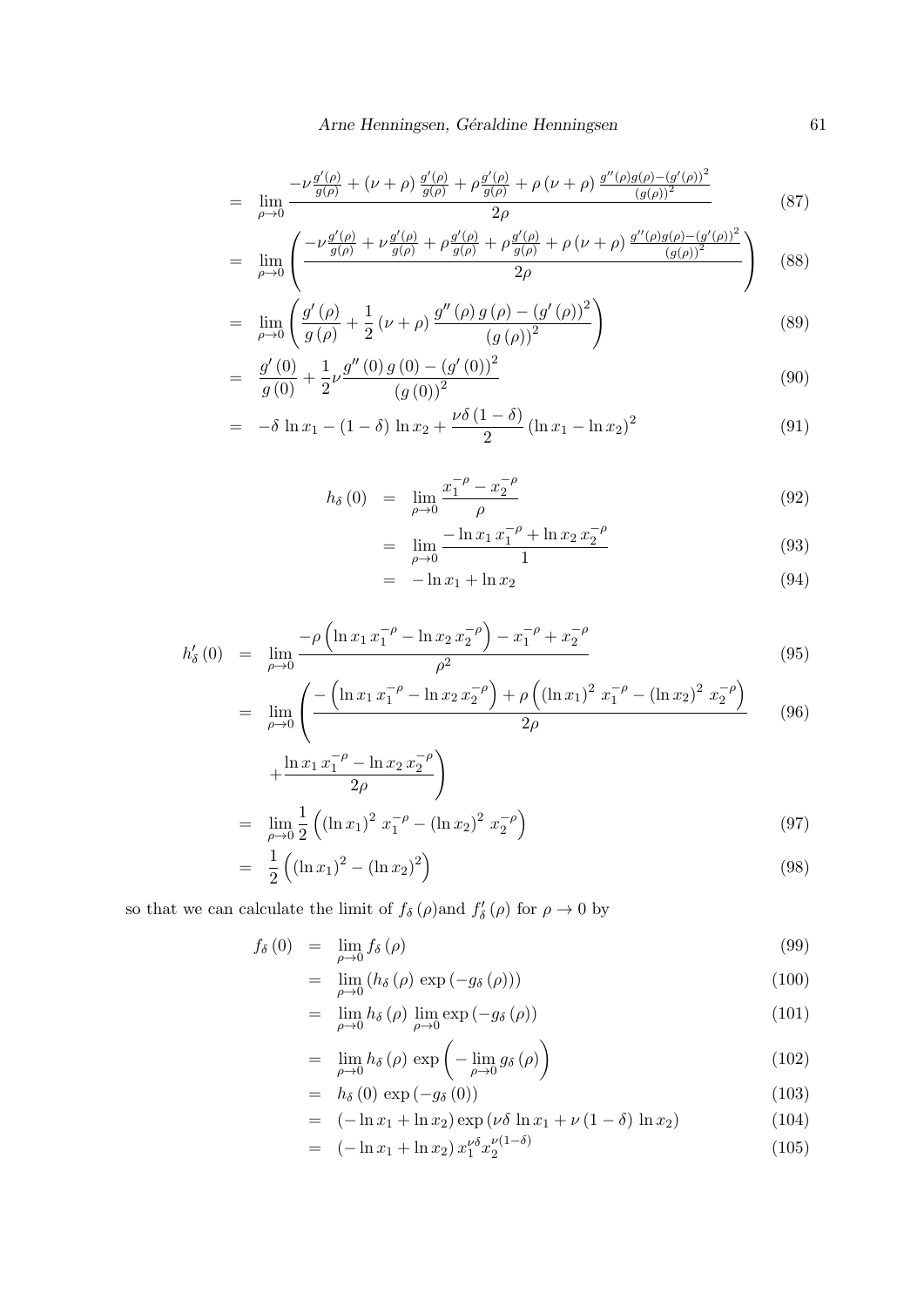62 Econometric Estimation of the Constant Elasticity of Substitution Function in R

$$
f'_{\delta}(0) = \lim_{\rho \to 0} f'_{\delta}(\rho) \tag{106}
$$

$$
= \lim_{\rho \to 0} \left( h_{\delta}^{\prime}(\rho) \exp\left(-g_{\delta}(\rho)\right) - h_{\delta}(\rho) \exp\left(-g_{\delta}(\rho)\right) g_{\delta}^{\prime}(\rho)\right) \tag{107}
$$

$$
= \lim_{\rho \to 0} h'_{\delta}(\rho) \lim_{\rho \to 0} \exp(-g_{\delta}(\rho))
$$
\n
$$
= \lim_{\rho \to 0} h_{\delta}(\rho) \lim_{\rho \to 0} \exp(-g_{\delta}(\rho)) \lim_{\rho' \to 0} g'_{\delta}(\rho)
$$
\n(108)

$$
-\lim_{\rho\to 0}h_{\delta}\left(\rho\right)\lim_{\rho\to 0}\exp\left(-g_{\delta}\left(\rho\right)\right)\lim_{\rho\to 0}g_{\delta}'\left(\rho\right)
$$

$$
= \lim_{\rho \to 0} h'_{\delta}(\rho) \exp\left(-\lim_{\rho \to 0} g_{\delta}(\rho)\right)
$$
\n(109)

$$
-\lim_{\rho \to 0} h_{\delta}(\rho) \exp\left(-\lim_{\rho \to 0} g_{\delta}(\rho)\right) \lim_{\rho \to 0} g'_{\delta}(\rho)
$$
  
=  $h'_{\delta}(0) \exp(-g_{\delta}(0)) - h_{\delta}(0) \exp(-g_{\delta}(0)) g'_{\delta}(0)$  (110)

$$
= \exp(-g_{\delta}(0)) (h'_{\delta}(0) - h_{\delta}(0) g'_{\delta}(0)) \tag{111}
$$

$$
= \exp(\nu \delta \ln x_1 + \nu (1 - \delta) \ln x_2) \left(\frac{1}{2} \left( (\ln x_1)^2 - (\ln x_2)^2 \right) - (-\ln x_1 + \ln x_2) \right)
$$
(112)

$$
\left(-\delta \ln x_1 - (1 - \delta) \ln x_2 + \frac{\nu \delta (1 - \delta)}{2} (\ln x_1 - \ln x_2)^2\right)\right)
$$
  
=  $x_1^{\nu \delta} x_2^{\nu (1 - \delta)} \left(\frac{1}{2} (\ln x_1)^2 - \frac{1}{2} (\ln x_2)^2 + \ln x_1 - \ln x_2\right)$  (113)  

$$
\left(-\delta \ln x_1 - (1 - \delta) \ln x_2 + \frac{\nu \delta (1 - \delta)}{2} (\ln x_1 - \ln x_2)^2\right)\right)
$$
  
=  $x_1^{\nu \delta} x_2^{\nu (1 - \delta)} \left(\frac{1}{2} (\ln x_1)^2 - \frac{1}{2} (\ln x_2)^2 - \delta (\ln x_1)^2\right)$  (114)  

$$
-(1 - \delta) \ln x_1 \ln x_2 + \frac{\nu \delta (1 - \delta)}{2} \ln x_1 (\ln x_1 - \ln x_2)^2
$$

$$
+\delta \ln x_1 \ln x_2 + (1 - \delta) (\ln x_2)^2 - \frac{\nu \delta (1 - \delta)}{2} \ln x_2 (\ln x_1 - \ln x_2)^2
$$

$$
= x_1^{\nu \delta} x_2^{\nu (1-\delta)} \left( \left( \frac{1}{2} - \delta \right) (\ln x_1)^2 + \left( \frac{1}{2} - \delta \right) (\ln x_2)^2 \right)
$$
  
-2\left( \frac{1}{2} - \delta \right) \ln x\_1 \ln x\_2 + \frac{\nu \delta (1-\delta)}{2} (\ln x\_1 - \ln x\_2) (\ln x\_1 - \ln x\_2)^2 \right) (115)

$$
= x_1^{\nu \delta} x_2^{\nu (1-\delta)} \left( \left( \frac{1}{2} - \delta \right) (\ln x_1 - \ln x_2)^2 \right)
$$
  

$$
\nu \delta (1-\delta) \left( \ln x_1 - \ln x_2 \right)
$$
 (116)

$$
+\frac{\nu o (1 - o)}{2} (\ln x_1 - \ln x_2) (\ln x_1 - \ln x_2)^2)
$$
  
=  $x_1^{\nu \delta} x_2^{\nu (1 - \delta)} \left(\frac{1}{2} - \delta + \frac{\nu \delta (1 - \delta)}{2} (\ln x_1 - \ln x_2) \right) (\ln x_1 - \ln x_2)^2$  (117)

$$
= \frac{1 - 2\delta + \nu\delta \left(1 - \delta\right) (\ln x_1 - \ln x_2)}{2} x_1^{\nu\delta} x_2^{\nu(1-\delta)} (\ln x_1 - \ln x_2)^2 \tag{118}
$$

and approximate  $\partial y/\partial \delta$  by

$$
\frac{\partial y}{\partial \delta} \quad \approx \quad -\gamma \, e^{\lambda \, t} \, \nu \, \left( f_{\delta} \left( 0 \right) + \rho f'_{\delta} \left( 0 \right) \right) \tag{119}
$$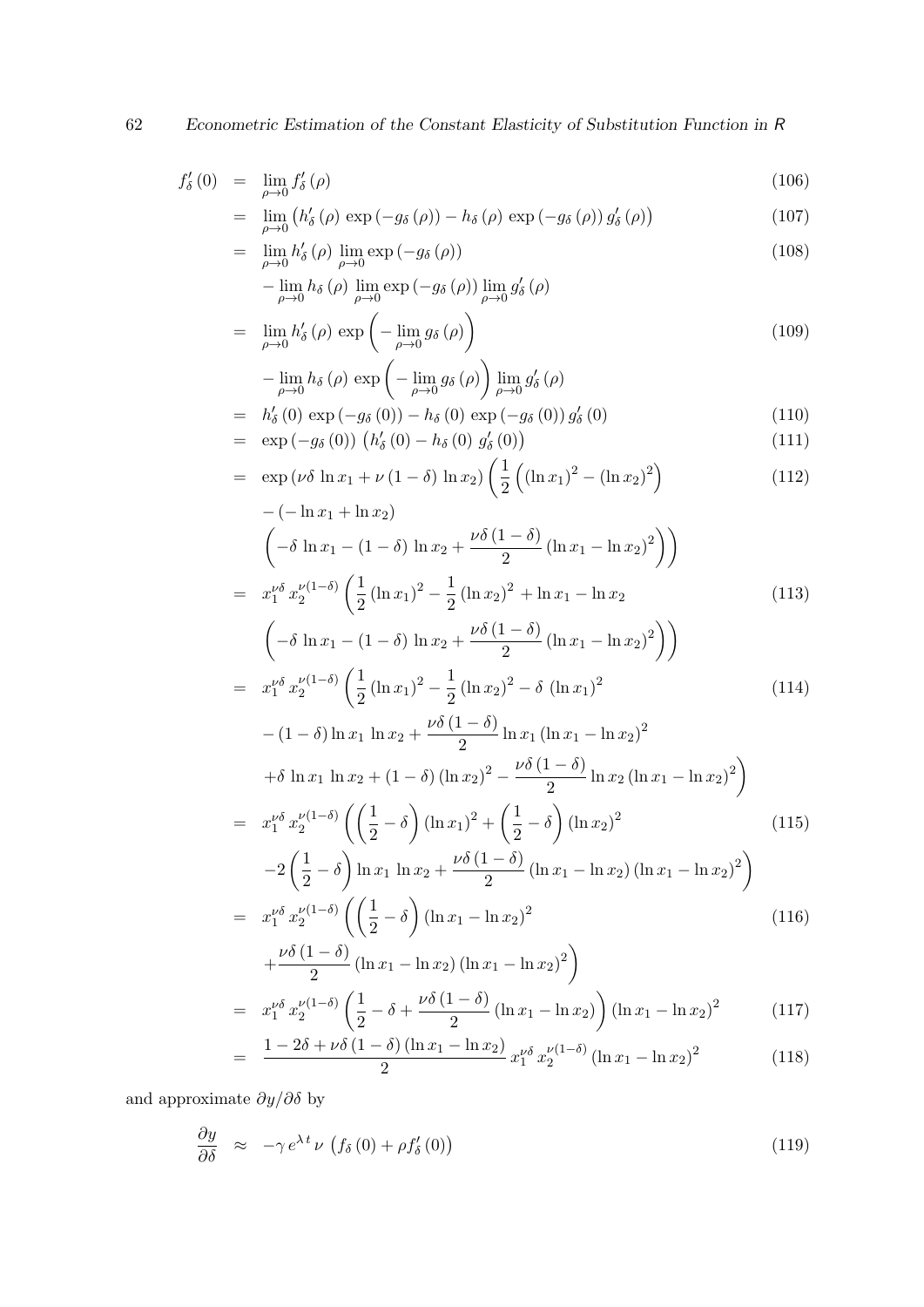Arne Henningsen, Géraldine Henningsen 63

$$
= -\gamma e^{\lambda t} \nu \left( \left( -\ln x_1 + \ln x_2 \right) x_1^{\nu \delta} x_2^{\nu (1-\delta)} + \rho \frac{1 - 2\delta + \nu \delta \left( 1 - \delta \right) \left( \ln x_1 - \ln x_2 \right)}{2} x_1^{\nu \delta} x_2^{\nu (1-\delta)} \left( \ln x_1 - \ln x_2 \right)^2 \right)
$$
\n(120)

$$
= \gamma e^{\lambda t} \nu \left( (\ln x_1 - \ln x_2) x_1^{\nu \delta} x_2^{\nu (1 - \delta)} \right)
$$
\n(121)

$$
-\rho \frac{1 - 2\delta + \nu \delta (1 - \delta) (\ln x_1 - \ln x_2)}{2} x_1^{\nu \delta} x_2^{\nu (1 - \delta)} (\ln x_1 - \ln x_2)^2)
$$
  
=  $\gamma e^{\lambda t} \nu (\ln x_1 - \ln x_2) x_1^{\nu \delta} x_2^{\nu (1 - \delta)}$   

$$
\left(1 - \rho \frac{1 - 2\delta + \nu \delta (1 - \delta) (\ln x_1 - \ln x_2)}{2} (\ln x_1 - \ln x_2)\right)
$$
 (122)

Derivatives with respect to Nu

$$
\frac{\partial y}{\partial \nu} = -\gamma e^{\lambda t} \frac{1}{\rho} \ln \left( \delta x_1^{-\rho} + (1 - \delta) x_2^{-\rho} \right) \left( \delta x_1^{-\rho} + (1 - \delta) x_2^{-\rho} \right)^{-\frac{\nu}{\rho}}
$$
(123)

Now we define the function  $f_{\nu}(\rho)$ 

$$
f_{\nu}(\rho) = \frac{1}{\rho} \ln \left( \delta x_1^{-\rho} + (1 - \delta) x_2^{-\rho} \right) \left( \delta x_1^{-\rho} + (1 - \delta) x_2^{-\rho} \right)^{-\frac{\nu}{\rho}}
$$
(124)

$$
= \frac{1}{\rho} \ln \left( \delta x_1^{-\rho} + (1 - \delta) x_2^{-\rho} \right) \exp \left( -\frac{\nu}{\rho} \ln \left( \delta x_1^{-\rho} + (1 - \delta) x_2^{-\rho} \right) \right) \tag{125}
$$

so that we can approximate  $\partial y/\partial \nu$  by using the first-order Taylor series approximation of  $f_{\nu}(\rho)$ :

$$
\frac{\partial y}{\partial \nu} = -\gamma e^{\lambda t} f_{\nu}(\rho) \tag{126}
$$

$$
\approx -\gamma e^{\lambda t} \left( f_{\nu} \left( 0 \right) + \rho f_{\nu}' \left( 0 \right) \right) \tag{127}
$$

Now we define the helper function  $g_{\nu}(\rho)$ 

$$
g_{\nu}(\rho) = \frac{1}{\rho} \ln \left( \delta x_1^{-\rho} + (1 - \delta) x_2^{-\rho} \right) \tag{128}
$$

$$
= \frac{1}{\rho} \ln \left( g \left( \rho \right) \right) \tag{129}
$$

with first and second derivative

$$
g'_{\nu}(\rho) = \frac{\rho \frac{g'(\rho)}{g(\rho)} - \ln\left(g\left(\rho\right)\right)}{\rho^2} \tag{130}
$$

$$
= \frac{1}{\rho} \frac{g'(\rho)}{g(\rho)} - \frac{\ln\left(g(\rho)\right)}{\rho^2} \tag{131}
$$

$$
g_{\nu}''(\rho) = -\frac{1}{\rho^2} \frac{g'(\rho)}{g(\rho)} + \frac{1}{\rho} \frac{g''(\rho)}{g(\rho)} - \frac{1}{\rho} \frac{(g'(\rho))^2}{(g(\rho))^2} + 2 \frac{\ln(g(\rho))}{\rho^3} - \frac{1}{\rho^2} \frac{g'(\rho)}{g(\rho)}
$$
(132)

$$
= \frac{-2\rho \frac{g'(\rho)}{g(\rho)} + \rho^2 \frac{g''(\rho)}{g(\rho)} - \rho^2 \frac{(g'(\rho))^2}{(g(\rho))^2} + 2\ln\left(g(\rho)\right)}{\rho^3} \tag{133}
$$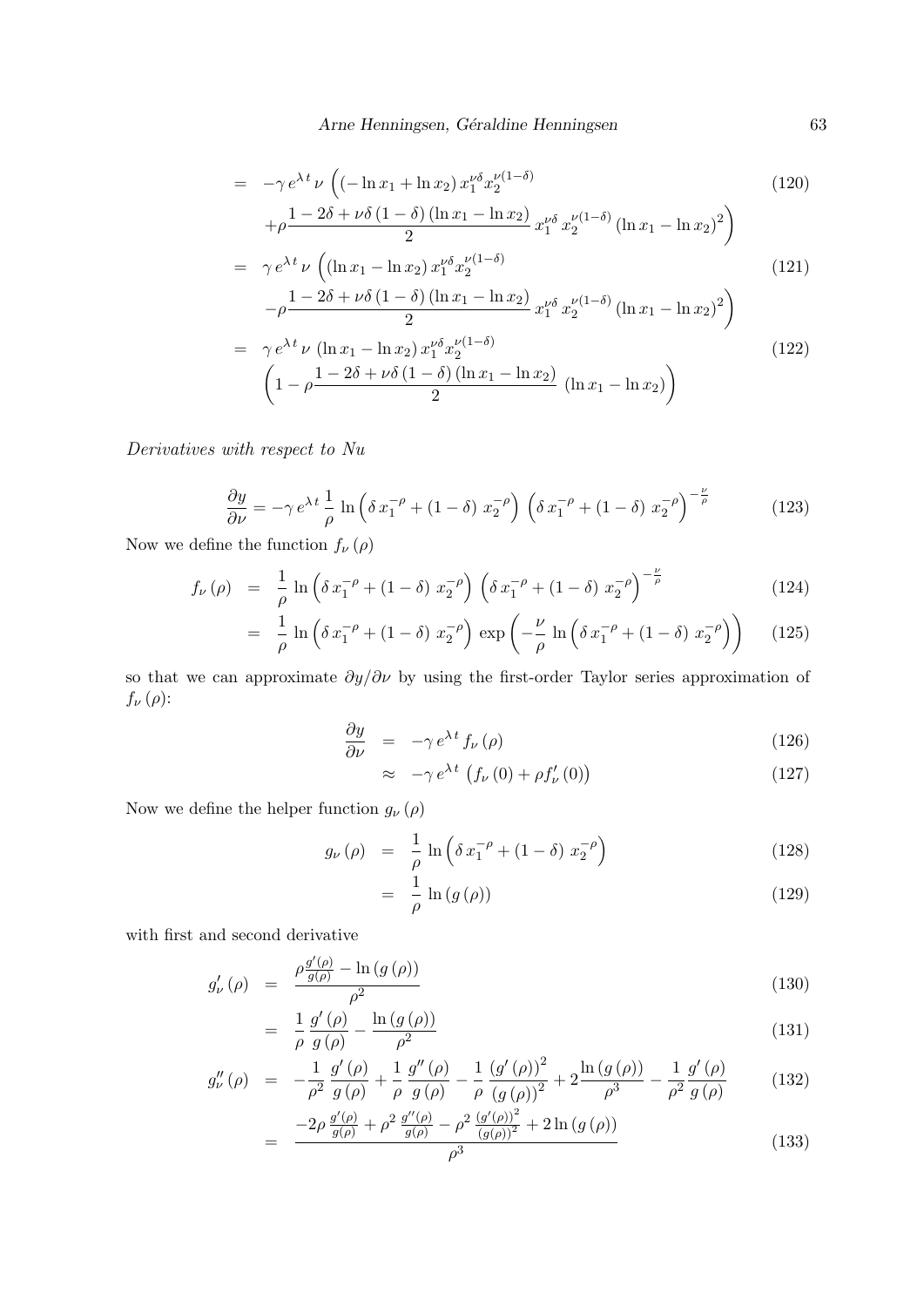and use the function  $f(\rho)$  defined above so that

$$
f_{\nu}(\rho) = g_{\nu}(\rho) \exp\left(f(\rho)\right) \tag{134}
$$

and

$$
f'_{\nu}(\rho) = g'_{\nu}(\rho) \exp(f(\rho)) + g_{\nu}(\rho) \exp(f(\rho)) f'(\rho)
$$
 (135)

Now we can calculate the limits of  $g_{\nu}(\rho)$ ,  $g'_{\nu}(\rho)$ , and  $g''_{\nu}(\rho)$  for  $\rho \to 0$  by

$$
g_{\nu}(0) = \lim_{\rho \to 0} g_{\nu}(\rho) \tag{136}
$$

$$
= \lim_{\rho \to 0} \frac{\ln\left(g\left(\rho\right)\right)}{\rho} \tag{137}
$$

$$
= \lim_{\rho \to 0} \frac{\frac{g'(\rho)}{g(\rho)}}{1} \tag{138}
$$

$$
= -\delta \ln x_1 - (1 - \delta) \ln x_2 \tag{139}
$$

$$
g'_{\nu}(0) = \lim_{\rho \to 0} g'_{\nu}(\rho) \tag{140}
$$

$$
= \lim_{\rho \to 0} \left( \frac{1}{\rho} \frac{g'(\rho)}{g(\rho)} - \frac{\ln\left(g(\rho)\right)}{\rho^2} \right) \tag{141}
$$

$$
= \lim_{\rho \to 0} \frac{\rho \frac{g'(\rho)}{g(\rho)} - \ln\left(g\left(\rho\right)\right)}{\rho^2} \tag{142}
$$

$$
= \lim_{\rho \to 0} \frac{\frac{g'(\rho)}{g(\rho)} + \rho \frac{g''(\rho)g(\rho) - (g'(\rho))^2}{(g(\rho))^2} - \frac{g'(\rho)}{g(\rho)}}{2\rho} \tag{143}
$$

$$
= \lim_{\rho \to 0} \frac{g''(\rho) g(\rho) - (g'(\rho))^2}{2 (g(\rho))^2}
$$
\n(144)

$$
= \frac{g''(0) g(0) - (g'(0))^2}{2 (g(0))^2}
$$
\n(145)

$$
= \frac{1}{2} \left( \delta \left( \ln x_1 \right)^2 + (1 - \delta) \left( \ln x_2 \right)^2 - \left( -\delta \ln x_1 - (1 - \delta) \ln x_2 \right)^2 \right) \tag{146}
$$

$$
= \frac{1}{2} \left( \delta \left( \ln x_1 \right)^2 + (1 - \delta) \left( \ln x_2 \right)^2 - \delta^2 \left( \ln x_1 \right)^2 \right) \tag{147}
$$

$$
-2\delta (1 - \delta) \ln x_1 \ln x_2 - (1 - \delta)^2 (\ln x_2)^2
$$
  
=  $\frac{1}{2} \left( (\delta - \delta^2) (\ln x_1)^2 + ((1 - \delta) - (1 - \delta)^2) (\ln x_2)^2 \right)$  (148)

$$
-2\delta (1 - \delta) \ln x_1 \ln x_2
$$
  
=  $\frac{1}{2} \left( \delta (1 - \delta) (\ln x_1)^2 + (1 - \delta) (1 - (1 - \delta)) (\ln x_2)^2 -2\delta (1 - \delta) \ln x_1 \ln x_2 \right)$  (149)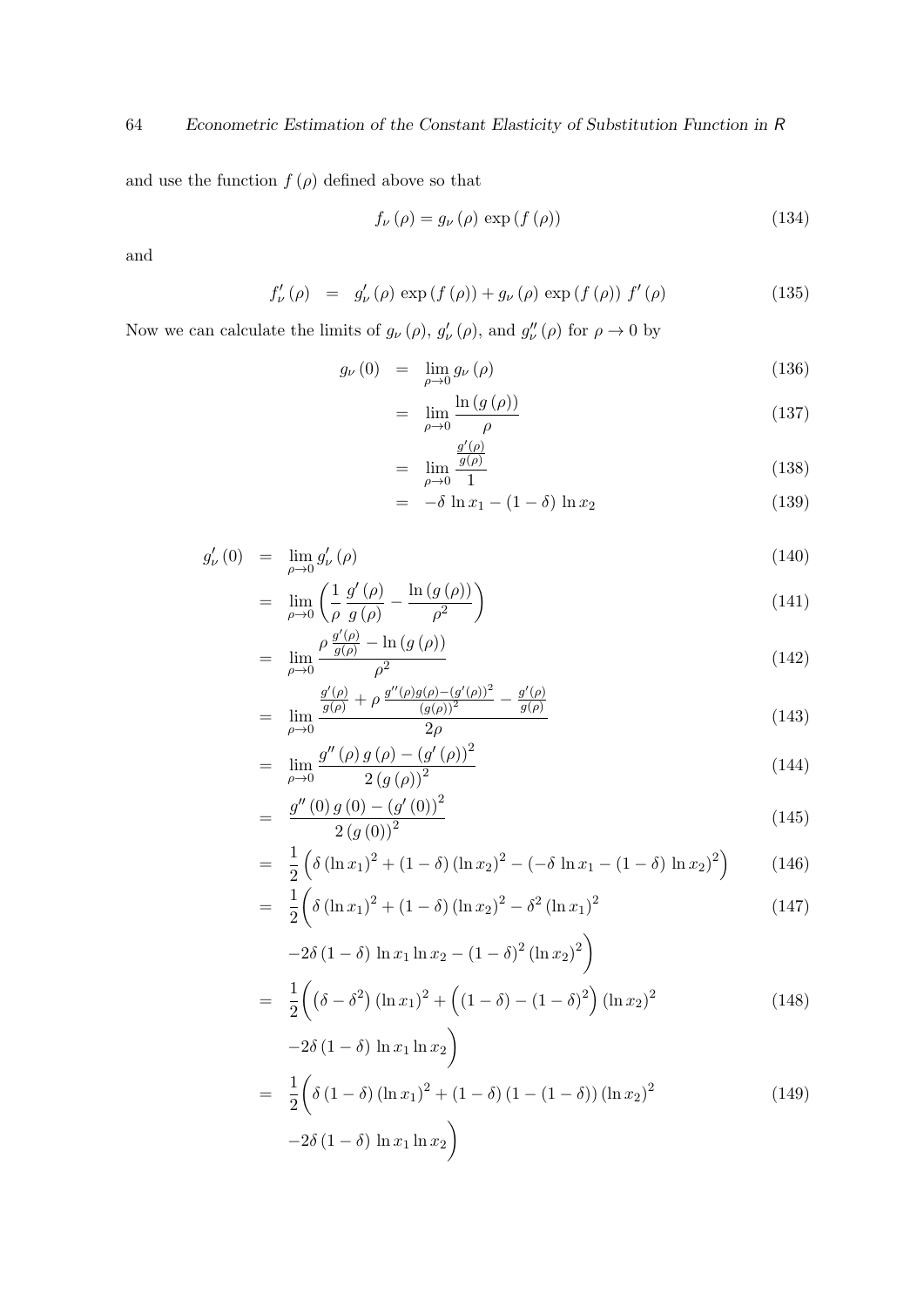$$
= \frac{\delta (1 - \delta)}{2} \left( (\ln x_1)^2 - 2 \ln x_1 \ln x_2 + (\ln x_2)^2 \right) \tag{150}
$$

$$
= \frac{\delta (1 - \delta)}{2} (\ln x_1 - \ln x_2)^2 \tag{151}
$$

$$
g_{\nu}''(0) = \lim_{\rho \to 0} g_{\nu}''(\rho) \tag{152}
$$

$$
= \lim_{\rho \to 0} \left( \frac{-2\rho \frac{g'(\rho)}{g(\rho)} + \rho^2 \frac{g''(\rho)}{g(\rho)} - \rho^2 \frac{(g'(\rho))^2}{(g(\rho))^2} + 2\ln(g(\rho))}{\rho^3} \right) \tag{153}
$$

$$
= \lim_{\rho \to 0} \left( \frac{-2 \frac{g'(\rho)}{g(\rho)} - 2\rho \frac{g''(\rho)}{g(\rho)} + 2\rho \frac{(g'(\rho))^2}{(g(\rho))^2} + 2\rho \frac{g''(\rho)}{g(\rho)} + \rho^2 \frac{g'''(\rho)}{g(\rho)}}{3\rho^2} \right) \tag{154}
$$

$$
+\frac{-\rho^2\,\frac{g''(\rho)g'(\rho)}{(g(\rho))^2}-2\rho\,\frac{(g'(\rho))^2}{(g(\rho))^2}-2\rho^2\,\frac{g'(\rho)g''(\rho)}{(g(\rho))^2}+2\rho^2\,\frac{(g'(\rho))^3}{(g(\rho))^3}+2\frac{g'(\rho)}{g(\rho)}}{3\rho^2}\Bigg)
$$

$$
= \lim_{\rho \to 0} \left( \frac{\rho^2 \frac{g'''(\rho)}{g(\rho)} - 3\rho^2 \frac{g''(\rho)g'(\rho)}{(g(\rho))^2} + 2\rho^2 \frac{(g'(\rho))^3}{(g(\rho))^3}}{3\rho^2} \right)
$$
(155)

$$
= \lim_{\rho \to 0} \left( \frac{1}{3} \frac{g'''(\rho)}{g(\rho)} - \frac{g''(\rho) g'(\rho)}{(g(\rho))^2} + \frac{2}{3} \frac{(g'(\rho))^3}{(g(\rho))^3} \right)
$$
(156)

$$
= \frac{1}{3} \frac{g'''(0)}{g(0)} - \frac{g''(0) g'(0)}{(g(0))^2} + \frac{2}{3} \frac{(g'(0))^3}{(g(0))^3}
$$
(157)

$$
= \frac{1}{3} \left( -\delta (\ln x_1)^3 - (1 - \delta) (\ln x_2)^3 \right)
$$
  
 
$$
- \left( \delta (\ln x_1)^2 + (1 - \delta) (\ln x_2)^2 \right) \left( -\delta \ln x_1 - (1 - \delta) \ln x_2 \right)
$$
 (158)

$$
+\frac{2}{3}(-\delta \ln x_1 - (1 - \delta) \ln x_2)^3
$$
  
=  $-\frac{1}{3}\delta (\ln x_1)^3 - \frac{1}{3}(1 - \delta) (\ln x_2)^3 + \delta^2 (\ln x_1)^3$   
+  $\delta (1 - \delta) (\ln x_1)^2 \ln x_2 + \delta (1 - \delta) \ln x_1 (\ln x_2)^2 + (1 - \delta)^2 (\ln x_2)^3$   
+  $\frac{2}{3} (\delta^2 (\ln x_1)^2 + 2\delta (1 - \delta) \ln x_1 \ln x_2 + (1 - \delta)^2 (\ln x_2)^2)$   
 $(-\delta \ln x_1 - (1 - \delta) \ln x_2)$   
=  $(\delta^2 - \frac{1}{3}\delta) (\ln x_1)^3 + \delta (1 - \delta) (\ln x_1)^2 \ln x_2$  (160)  
+  $\delta (1 - \delta) \ln x_1 (\ln x_2)^2 + ((1 - \delta)^2 - \frac{1}{3}(1 - \delta)) (\ln x_2)^3$   
+  $\frac{2}{3} (\delta^2 (\ln x_1)^2 + 2\delta (1 - \delta) \ln x_1 \ln x_2 + (1 - \delta)^2 (\ln x_2)^2)$   
 $(-\delta \ln x_1 - (1 - \delta) \ln x_2)$   
=  $(\delta^2 - \frac{1}{3}\delta) (\ln x_1)^3 + \delta (1 - \delta) (\ln x_1)^2 \ln x_2$  (161)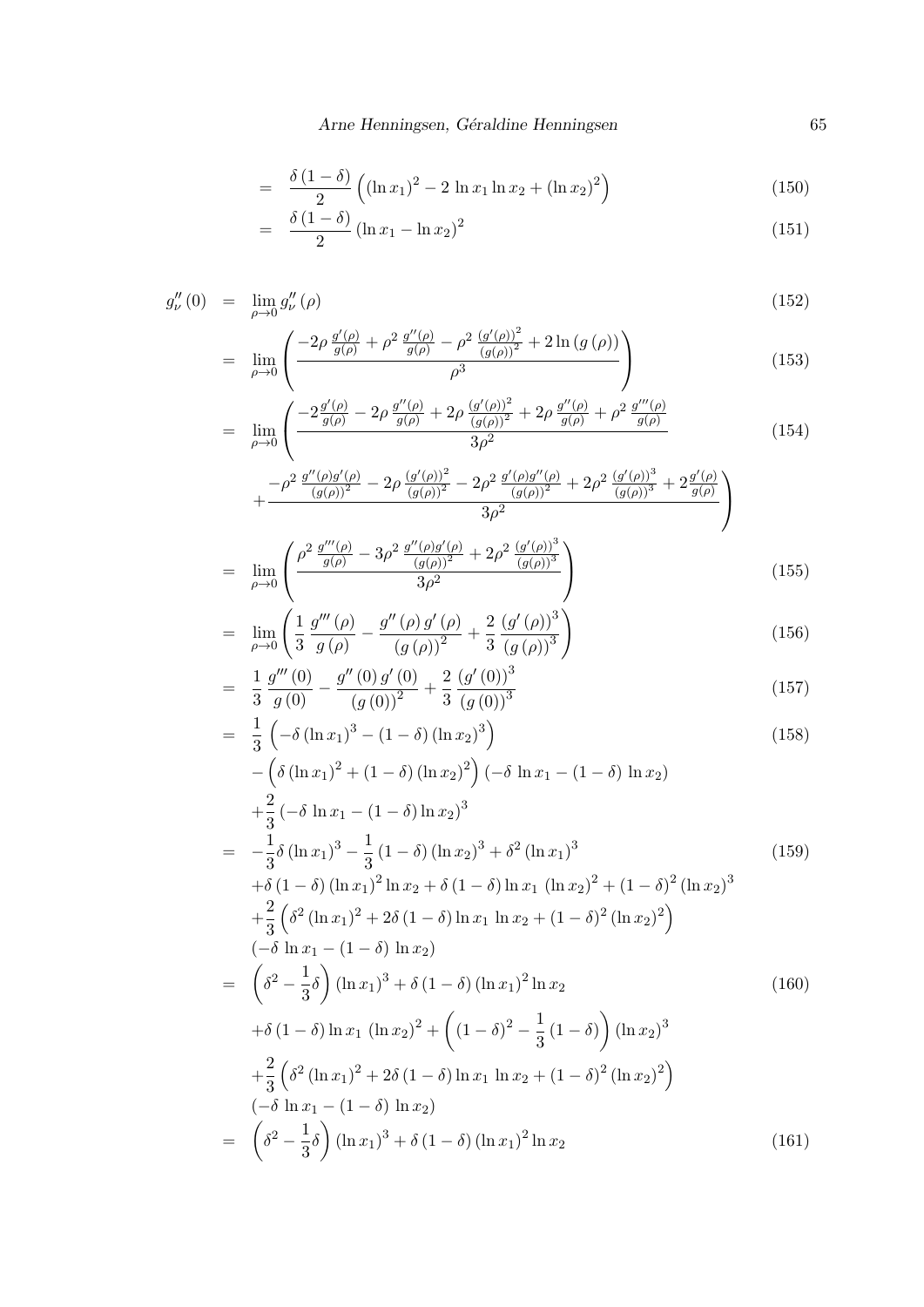$$
+ \delta (1 - \delta) \ln x_1 (\ln x_2)^2 + ((1 - \delta)^2 - \frac{1}{3} (1 - \delta)) (\ln x_2)^3
$$
  
\n
$$
- \frac{2}{3} (\delta^3 (\ln x_1)^3 + \delta^2 (1 - \delta) (\ln x_1)^2 \ln x_2 + 2\delta^2 (1 - \delta) (\ln x_1)^2 \ln x_2
$$
  
\n
$$
+ 2\delta (1 - \delta)^2 \ln x_1 (\ln x_2)^2 + \delta (1 - \delta)^2 \ln x_1 (\ln x_2)^2 + (1 - \delta)^3 (\ln x_2)^3
$$
  
\n
$$
= (\delta^2 - \frac{1}{3}\delta) (\ln x_1)^3 + \delta (1 - \delta) (\ln x_1)^2 \ln x_2
$$
(162)  
\n
$$
+ \delta (1 - \delta) \ln x_1 (\ln x_2)^2 + ((1 - \delta)^2 - \frac{1}{3} (1 - \delta)) (\ln x_2)^3
$$
  
\n
$$
- \frac{2}{3} \delta^3 (\ln x_1)^3 - 2\delta^2 (1 - \delta) (\ln x_1)^2 \ln x_2 - 2\delta (1 - \delta)^2 \ln x_1 (\ln x_2)^2
$$
  
\n
$$
- \frac{2}{3} (1 - \delta)^3 (\ln x_2)^3
$$
  
\n
$$
= (\delta^2 - \frac{1}{3}\delta - \frac{2}{3}\delta^3) (\ln x_1)^3 + (\delta (1 - \delta) - 2\delta^2 (1 - \delta)) (\ln x_1)^2 \ln x_2
$$
(163)  
\n
$$
+ (\delta (1 - \delta - 2\delta (1 - \delta)^2)) \ln x_1 (\ln x_2)^2
$$
  
\n
$$
+ ((1 - \delta)^2 - \frac{1}{3} (1 - \delta) - \frac{2}{3} (1 - \delta)^3) (\ln x_2)^3
$$
  
\n
$$
= (\delta - \frac{1}{3} - \frac{2}{3}\delta^2) \delta (\ln x_1)^3 + (1 - 2\delta) \delta (1 - \delta) (\ln x_1)^2 \ln x_2
$$
(164)  
\n
$$
+ (1 - 2 (1 - \delta)) \delta (1 - \delta) \ln x_1 (\ln x_2)^2
$$
  
\n
$$
+ ((1 -
$$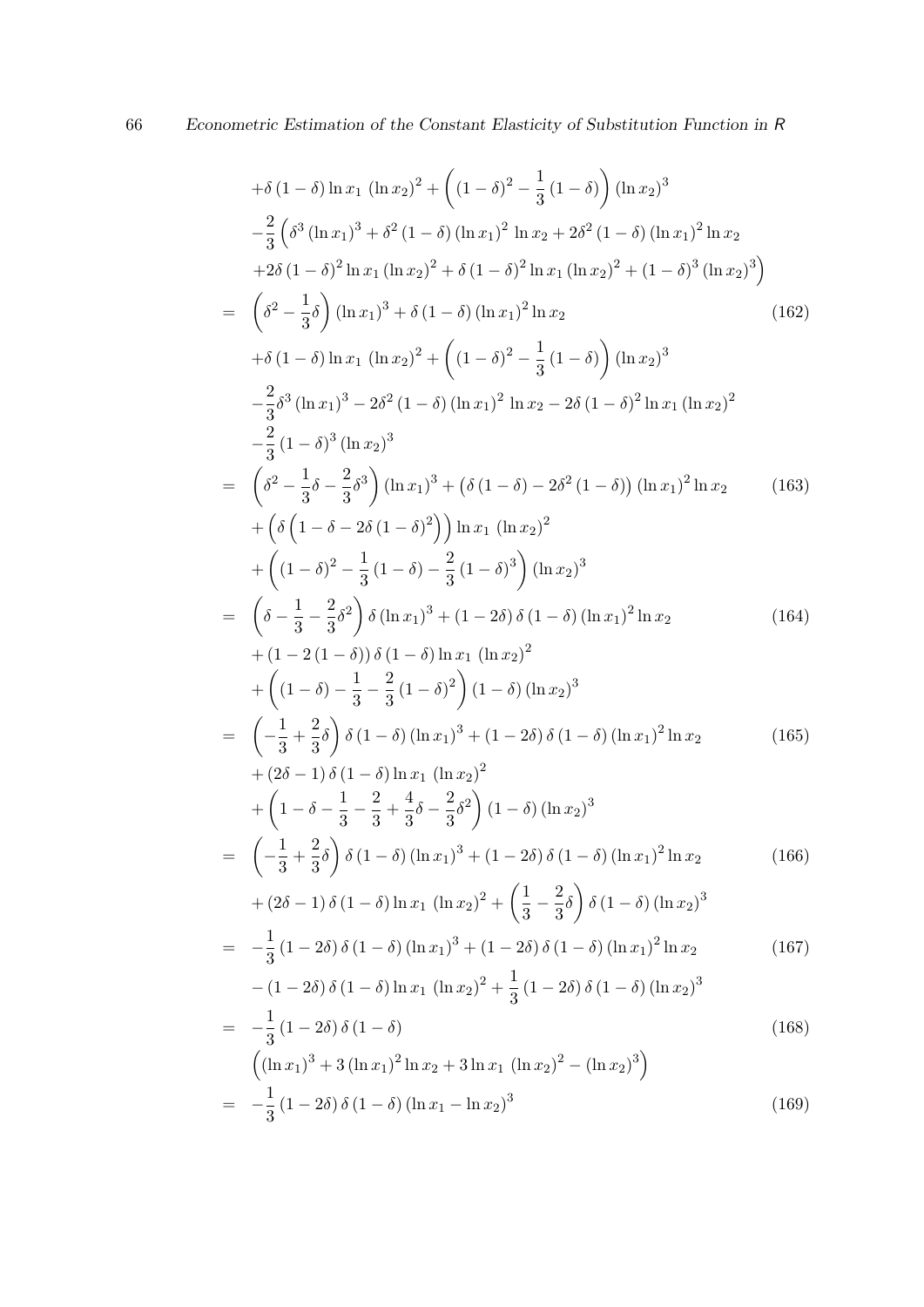so that we can calculate the limit of  $f_{\nu}(\rho)$  and  $f_{\nu}'(\rho)$  for  $\rho \to 0$  by

$$
f_{\nu}(0) = \lim_{\rho \to 0} f_{\nu}(\rho) \tag{170}
$$

$$
= \lim_{\rho \to 0} \left( g_{\nu} \left( \rho \right) \exp \left( f \left( \rho \right) \right) \right) \tag{171}
$$

$$
= \lim_{\rho \to 0} g_{\nu}(\rho) \lim_{\rho \to 0} \exp\left(f(\rho)\right) \tag{172}
$$

$$
= \lim_{\rho \to 0} g_{\nu}(\rho) \exp\left(\lim_{\rho \to 0} f(\rho)\right) \tag{173}
$$

$$
= g_{\nu}(0) \exp\left(f(0)\right) \tag{174}
$$

$$
= (-\delta \ln x_1 - (1 - \delta) \ln x_2) \exp (\nu (\delta \ln x_1 + (1 - \delta) \ln x_2)) \tag{175}
$$

$$
= -(\delta \ln x_1 + (1 - \delta) \ln x_2) x_1^{\nu \delta} x_2^{\nu (1 - \delta)}
$$
\n(176)

$$
f'_{\nu}(0) = \lim_{\rho \to 0} f'_{\nu}(\rho) \tag{177}
$$

$$
= \lim_{\rho \to 0} \left( g'_{\nu}(\rho) \exp\left(f(\rho)\right) + g_{\nu}(\rho) \exp\left(f(\rho)\right) f'(\rho) \right) \tag{178}
$$

$$
= \lim_{\rho \to 0} g'_{\nu}(\rho) \exp\left(\lim_{\rho \to 0} f(\rho)\right) + \lim_{\rho \to 0} g_{\nu}(\rho) \exp\left(\lim_{\rho \to 0} f(\rho)\right) \lim_{\rho \to 0} f'(\rho) \tag{179}
$$

$$
= g'_{\nu}(0) \exp(f(0)) + g_{\nu}(0) \exp(f(0)) f'(0)
$$
\n(180)

$$
= \exp\left(f(0)\right)\left(g'_{\nu}(0) + g_{\nu}(0)\ f'(0)\right) \tag{181}
$$

$$
= \exp\left(\nu\left(\delta\ln x_1 + (1-\delta)\ln x_2\right)\right) \left(\frac{\delta\left(1-\delta\right)}{2}\left(\ln x_1 - \ln x_2\right)^2\right) \tag{182}
$$

$$
+(-\delta \ln x_1 - (1 - \delta) \ln x_2) \left( -\frac{\nu \delta (1 - \delta)}{2} (\ln x_1 - \ln x_2)^2 \right) \Biggr)
$$
  
=  $x_1^{\nu \delta} x_2^{\nu (1 - \delta)} \frac{\delta (1 - \delta)}{2} (\ln x_1 - \ln x_2)^2 (1 + \nu (\delta \ln x_1 + (1 - \delta) \ln x_2))$  (183)

and approximate  $\partial y/\partial \nu$  by

$$
\frac{\partial y}{\partial \nu} \approx -\gamma e^{\lambda t} \left( f_{\nu} (0) + \rho f_{\nu}' (0) \right)
$$
 (184)

$$
= \gamma e^{\lambda t} \left( \delta \ln x_1 + (1 - \delta) \ln x_2 \right) x_1^{\nu \delta} x_2^{\nu (1 - \delta)} \tag{185}
$$

$$
-\gamma e^{\lambda t} \rho x_1^{\nu \delta} x_2^{\nu (1-\delta)} \frac{\partial (1-\delta)}{2} (\ln x_1 - \ln x_2)^2
$$
  
\n
$$
(1 + \nu (\delta \ln x_1 + (1-\delta) \ln x_2))
$$
  
\n
$$
= \gamma e^{\lambda t} x_1^{\nu \delta} x_2^{\nu (1-\delta)} \left( \delta \ln x_1 + (1-\delta) \ln x_2 \right)
$$
  
\n
$$
- \frac{\rho \delta (1-\delta)}{2} (\ln x_1 - \ln x_2)^2 (1 + \nu (\delta \ln x_1 + (1-\delta) \ln x_2))
$$
\n(186)

Derivatives with respect to Rho

$$
\frac{\partial y}{\partial \rho} = \gamma e^{\lambda t} \frac{\nu}{\rho^2} \left( \delta x_1^{-\rho} + (1 - \delta) x_2^{-\rho} \right)^{-\frac{\nu}{\rho}} \ln \left( \delta x_1^{-\rho} + (1 - \delta) x_2^{-\rho} \right) \tag{187}
$$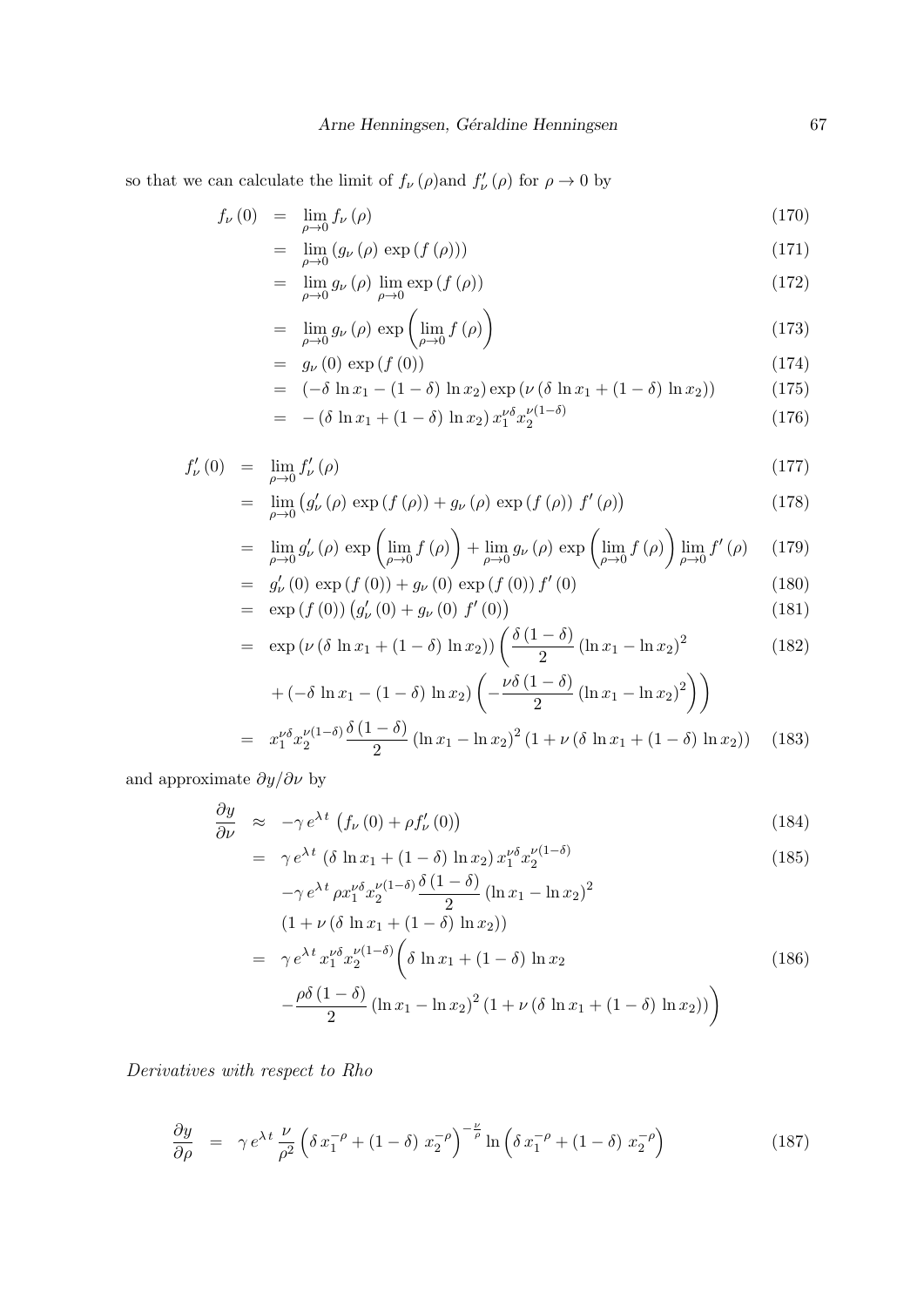68 Econometric Estimation of the Constant Elasticity of Substitution Function in R

$$
+ \gamma e^{\lambda t} \frac{\nu}{\rho} \left( \delta x_1^{-\rho} + (1 - \delta) x_2^{-\rho} \right)^{-\left(\frac{\nu}{\rho} + 1\right)} \left( \delta x_1^{-\rho} \ln x_1 + (1 - \delta) x_2^{-\rho} \ln x_2 \right)
$$
  
=  $\gamma e^{\lambda t} \nu \left( \frac{1}{\rho^2} \left( \delta x_1^{-\rho} + (1 - \delta) x_2^{-\rho} \right)^{-\frac{\nu}{\rho}} \ln \left( \delta x_1^{-\rho} + (1 - \delta) x_2^{-\rho} \right) \right)$  (188)  
 $+ \frac{1}{\rho} \left( \delta x_1^{-\rho} + (1 - \delta) x_2^{-\rho} \right)^{-\left(\frac{\nu}{\rho} + 1\right)} \left( \delta x_1^{-\rho} \ln x_1 + (1 - \delta) x_2^{-\rho} \ln x_2 \right) \right)$ 

Now we define the function  $f_\rho\left(\rho\right)$ 

$$
f_{\rho}(\rho) = \frac{1}{\rho^2} \left( \delta x_1^{-\rho} + (1 - \delta) x_2^{-\rho} \right)^{-\frac{\nu}{\rho}} \ln \left( \delta x_1^{-\rho} + (1 - \delta) x_2^{-\rho} \right) + \frac{1}{\rho} \left( \delta x_1^{-\rho} + (1 - \delta) x_2^{-\rho} \right)^{-\left(\frac{\nu}{\rho} + 1\right)} \left( \delta x_1^{-\rho} \ln x_1 + (1 - \delta) x_2^{-\rho} \ln x_2 \right)
$$
(189)

so that we can approximate  $\partial y/\partial \rho$  by using the first-order Taylor series approximation of  $f_{\rho}(\rho)$ :

$$
\frac{\partial y}{\partial \rho} = \gamma e^{\lambda t} \nu f_{\rho}(\rho) \tag{190}
$$

$$
\approx \gamma e^{\lambda t} \nu \left( f_{\rho}(0) + \rho f_{\rho}'(0) \right) \tag{191}
$$

We define the helper function  $g_\rho\left(\rho\right)$ 

$$
g_{\rho}(\rho) = \delta x_1^{-\rho} \ln x_1 + (1 - \delta) x_2^{-\rho} \ln x_2 \tag{192}
$$

with first and second derivative

$$
g'_{\rho}(\rho) = -\delta x_1^{-\rho} (\ln x_1)^2 - (1 - \delta) x_2^{-\rho} (\ln x_2)^2 \tag{193}
$$

$$
g_{\rho}''(\rho) = \delta x_1^{-\rho} (\ln x_1)^3 + (1 - \delta) x_2^{-\rho} (\ln x_2)^3 \tag{194}
$$

and use the functions  $g\left(\rho\right)$  and  $g_{\nu}\left(\rho\right)$  all defined above so that

$$
f_{\rho}(\rho) = \frac{1}{\rho^{2}} \left( \delta x_{1}^{-\rho} + (1 - \delta) x_{2}^{-\rho} \right)^{-\frac{\nu}{\rho}} \ln \left( \delta x_{1}^{-\rho} + (1 - \delta) x_{2}^{-\rho} \right) \qquad (195)
$$
  
\n
$$
+ \frac{1}{\rho} \left( \delta x_{1}^{-\rho} + (1 - \delta) x_{2}^{-\rho} \right)^{-\left(\frac{\nu}{\rho} + 1\right)} \left( \delta x_{1}^{-\rho} \ln x_{1} + (1 - \delta) x_{2}^{-\rho} \ln x_{2} \right)
$$
  
\n
$$
= \frac{1}{\rho^{2}} \left( \delta x_{1}^{-\rho} + (1 - \delta) x_{2}^{-\rho} \right)^{-\frac{\nu}{\rho}} \ln \left( \delta x_{1}^{-\rho} + (1 - \delta) x_{2}^{-\rho} \right) \qquad (196)
$$
  
\n
$$
+ \frac{1}{\rho} \left( \delta x_{1}^{-\rho} + (1 - \delta) x_{2}^{-\rho} \right)^{-\frac{\nu}{\rho}} \left( \delta x_{1}^{-\rho} + (1 - \delta) x_{2}^{-\rho} \right)^{-1}
$$
  
\n
$$
\left( \delta x_{1}^{-\rho} \ln x_{1} + (1 - \delta) x_{2}^{-\rho} \ln x_{2} \right)
$$
  
\n
$$
= \frac{1}{\rho} \left( \delta x_{1}^{-\rho} + (1 - \delta) x_{2}^{-\rho} \right)^{-\frac{\nu}{\rho}} \left( \frac{1}{\rho} \ln \left( \delta x_{1}^{-\rho} + (1 - \delta) x_{2}^{-\rho} \right) \right) \qquad (197)
$$
  
\n
$$
+ \left( \delta x_{1}^{-\rho} + (1 - \delta) x_{2}^{-\rho} \right)^{-1} \left( \delta x_{1}^{-\rho} \ln x_{1} + (1 - \delta) x_{2}^{-\rho} \ln x_{2} \right) \right)
$$
  
\n
$$
= \frac{1}{\rho} \exp \left( -\frac{\nu}{\rho} \ln \left( \delta x_{1}^{-\rho} + (1 - \delta) x_{2}^{-\rho} \right) \right) \left( \frac{1}{\rho} \ln \left( \delta x_{1
$$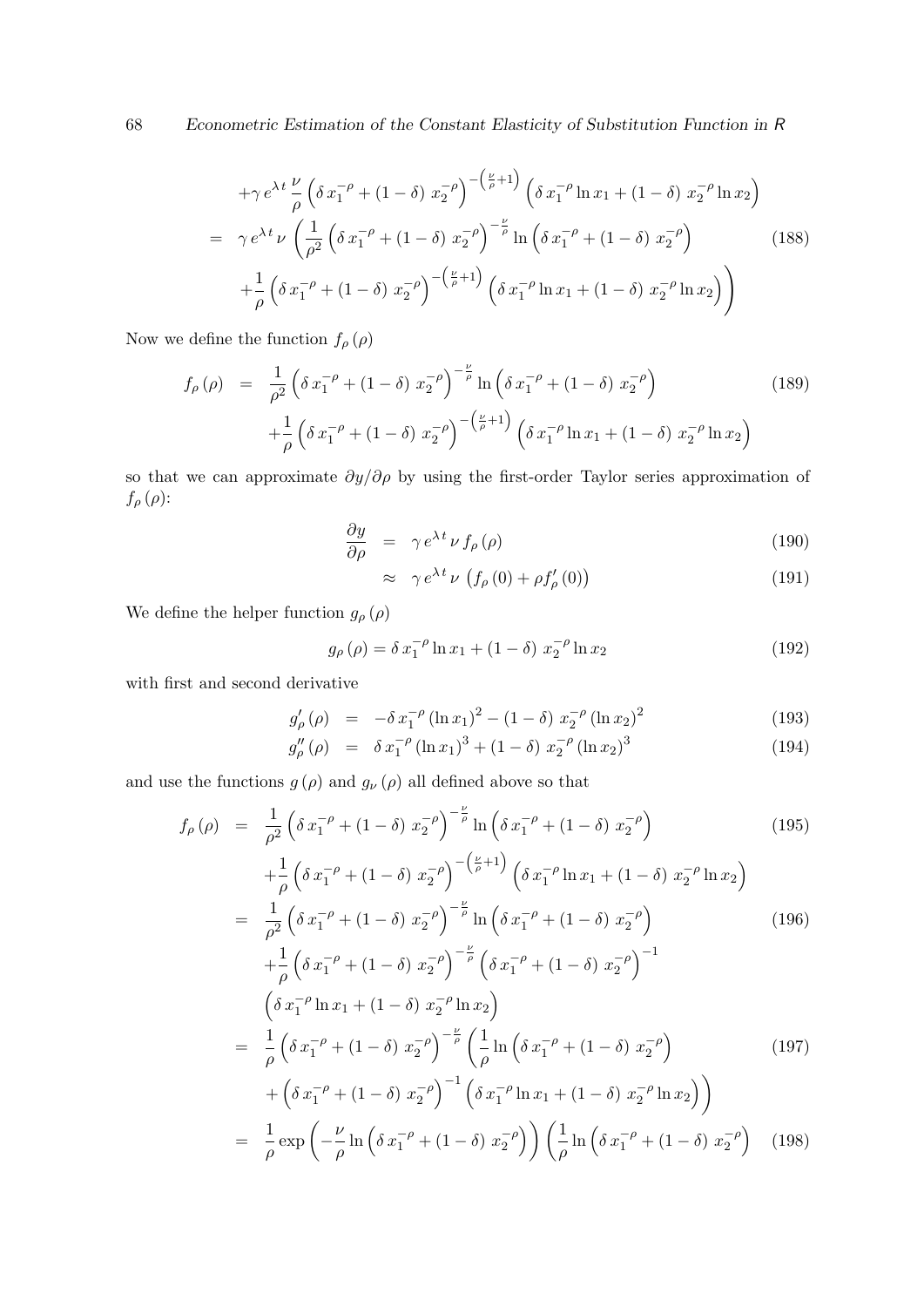Arne Henningsen, Géraldine Henningsen 69

$$
+\left(\delta x_1^{-\rho} + (1-\delta) x_2^{-\rho}\right)^{-1} \left(\delta x_1^{-\rho} \ln x_1 + (1-\delta) x_2^{-\rho} \ln x_2\right)\right)
$$
  
= 
$$
\frac{\exp(-\nu g_\nu(\rho)) \left(g_\nu(\rho) + g(\rho)^{-1} g_\rho(\rho)\right)}{\rho}
$$
(199)

and we can calculate its first derivative

$$
f'_{\rho}(\rho) = \frac{-\rho \nu \exp(-\nu g_{\nu}(\rho)) g'_{\nu}(\rho) (g_{\nu}(\rho) + g(\rho)^{-1} g_{\rho}(\rho))}{\rho^{2}}
$$
\n
$$
+ \frac{\rho \exp(-\nu g_{\nu}(\rho)) (g'_{\nu}(\rho) - g(\rho)^{-2} g'(\rho) g_{\rho}(\rho) + g(\rho)^{-1} g'_{\rho}(\rho))}{\rho^{2}}
$$
\n
$$
- \frac{\exp(-\nu g_{\nu}(\rho)) (g_{\nu}(\rho) + g(\rho)^{-1} g_{\rho}(\rho))}{\rho^{2}}
$$
\n
$$
= \frac{\exp(-\nu g_{\nu}(\rho)) \rho (-\nu g'_{\nu}(\rho) g_{\nu}(\rho) - \nu g'_{\nu}(\rho) g(\rho)^{-1} g_{\rho}(\rho))}{\rho^{2}}
$$
\n
$$
+ \frac{\exp(-\nu g_{\nu}(\rho)) \rho (g'_{\nu}(\rho) - g(\rho)^{-2} g'(\rho) g_{\rho}(\rho) + g(\rho)^{-1} g'_{\rho}(\rho))}{\rho^{2}}
$$
\n
$$
- \frac{\exp(-\nu g_{\nu}(\rho)) (g_{\nu}(\rho) + g(\rho)^{-1} g_{\rho}(\rho))}{\rho^{2}}
$$
\n
$$
= \frac{\exp(-\nu g_{\nu}(\rho)) (g_{\nu}(\rho) + g(\rho)^{-1} g_{\rho}(\rho))}{\rho^{2}}
$$
\n
$$
+ g'_{\nu}(\rho) - g(\rho)^{-2} g'(\rho) g_{\nu}(\rho) - \nu g'_{\nu}(\rho) g(\rho)^{-1} g_{\rho}(\rho)
$$
\n
$$
-g_{\nu}(\rho) - g(\rho)^{-2} g'(\rho) g_{\rho}(\rho) + g(\rho)^{-1} g'_{\rho}(\rho)
$$
\n
$$
- g_{\nu}(\rho) - g(\rho)^{-1} g_{\rho}(\rho)
$$
\n
$$
+ \rho g'_{\nu}(\rho) - \rho g(\rho)^{-2} g'(\rho) g_{\nu}(\rho) - \nu \rho g'_{\nu}(\rho) g(\rho)^{-1} g_{\rho}(\rho)
$$
\n
$$
+ \rho g'_{\nu}(\rho) - \rho g(\rho)^{-2} g'(\rho) g_{\rho}(\rho) + \rho g(\
$$

Now we can calculate the limits of  $g_{\rho}(\rho)$ ,  $g'_{\rho}(\rho)$ , and  $g''_{\rho}(\rho)$  for  $\rho \to 0$  by

$$
g_{\rho}(0) = \lim_{\rho \to 0} g_{\rho}(\rho) \tag{204}
$$

$$
= \lim_{\rho \to 0} \left( \delta x_1^{-\rho} \ln x_1 + (1 - \delta) x_2^{-\rho} \ln x_2 \right) \tag{205}
$$

$$
= \delta \ln x_1 \lim_{\rho \to 0} x_1^{-\rho} + (1 - \delta) \ln x_2 \lim_{\rho \to 0} x_2^{-\rho}
$$
 (206)

$$
= \delta \ln x_1 + (1 - \delta) \ln x_2 \tag{207}
$$

$$
g'_{\rho}(0) = \lim_{\rho \to 0} g'_{\rho}(\rho) \tag{208}
$$

$$
= \lim_{\rho \to 0} \left( -\delta x_1^{-\rho} \left( \ln x_1 \right)^2 - (1 - \delta) x_2^{-\rho} \left( \ln x_2 \right)^2 \right) \tag{209}
$$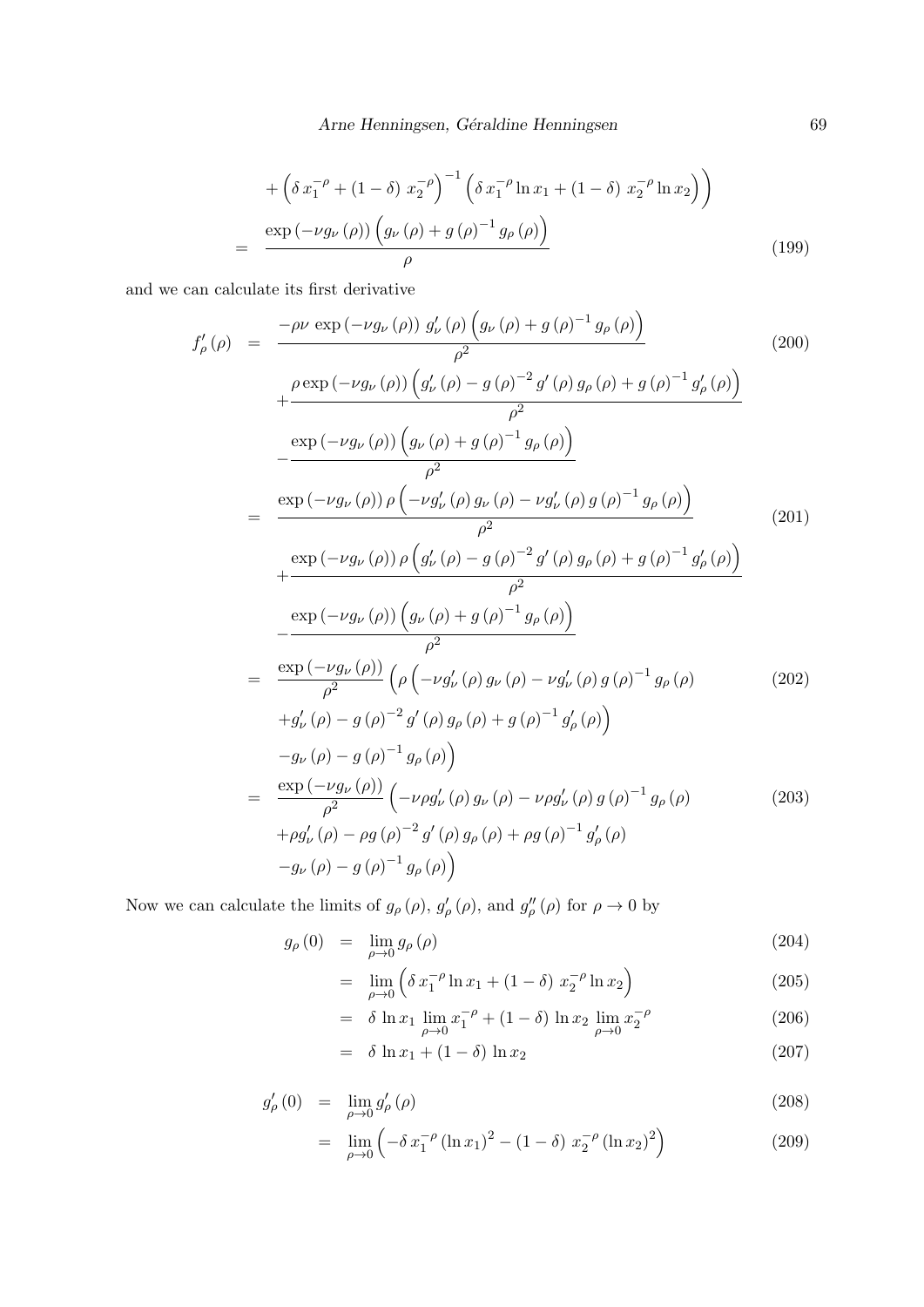$$
= -\delta (\ln x_1)^2 \lim_{\rho \to 0} x_1^{-\rho} - (1 - \delta) (\ln x_2)^2 \lim_{\rho \to 0} x_2^{-\rho}
$$
 (210)

$$
= -\delta (\ln x_1)^2 - (1 - \delta) (\ln x_2)^2 \tag{211}
$$

$$
g_{\rho}''(0) = \lim_{\rho \to 0} g_{\rho}''(\rho) \tag{212}
$$

$$
= \lim_{\rho \to 0} \left( \delta x_1^{-\rho} \left( (\ln x_1)^3 + (1 - \delta) x_2^{-\rho} \left( (\ln x_2)^3 \right) \right) \right) \tag{213}
$$

$$
= \delta (\ln x_1)^3 \lim_{\rho \to 0} x_1^{-\rho} + (1 - \delta) (\ln x_2)^3 \lim_{\rho \to 0} x_2^{-\rho}
$$
 (214)

$$
= \delta (\ln x_1)^3 + (1 - \delta) (\ln x_2)^3 \tag{215}
$$

so that we can calculate the limit of  $f_{\rho}\left(\rho\right)$  for  $\rho\rightarrow0$  by

$$
f_{\rho}(0) = \lim_{\rho \to 0} f_{\rho}(\rho) \tag{216}
$$

$$
= \lim_{\rho \to 0} \left( \frac{\exp\left(-\nu g_{\nu}\left(\rho\right)\right) \left(g_{\nu}\left(\rho\right) + g\left(\rho\right)^{-1} g_{\rho}\left(\rho\right)\right)}{\rho} \right) \tag{217}
$$

$$
= \lim_{\rho \to 0} \left( \frac{-\nu \exp\left(-\nu g_{\nu}\left(\rho\right)\right) g_{\nu}'\left(\rho\right) \left(g_{\nu}\left(\rho\right) + g\left(\rho\right)^{-1} g_{\rho}\left(\rho\right)\right)}{1} \right) \tag{218}
$$

$$
+\frac{\exp\left(-\nu g_{\nu}\left(\rho\right)\right)\left(g_{\nu}'\left(\rho\right)-g\left(\rho\right)^{-2}g'\left(\rho\right)g_{\rho}\left(\rho\right)+g\left(\rho\right)^{-1}g_{\rho}'\left(\rho\right)\right)}{1}\right)}{1}
$$
\n
$$
=-\nu\exp\left(-\nu g_{\nu}\left(0\right)\right)g_{\nu}'\left(0\right)\left(g_{\nu}\left(0\right)+g\left(0\right)^{-1}g_{\rho}\left(0\right)\right) \tag{219}
$$

+ 
$$
\exp(-\nu g_{\nu}(0)) \left( g'_{\nu}(0) - g(0)^{-2} g'(0) g_{\rho}(0) + g(0)^{-1} g'_{\rho}(0) \right)
$$
  
\n=  $\exp(-\nu g_{\nu}(0)) (-\nu g'_{\nu}(0)) \left( g_{\nu}(0) + g(0)^{-1} g_{\rho}(0) \right)$  (220)

+ 
$$
\exp(-\nu g_\nu(0))\left(g'_\nu(0) - g(0)^{-2}g'(0)g_\rho(0) + g(0)^{-1}g'_\rho(0)\right)
$$

$$
= \exp(-\nu g_{\nu}(0)) \left( \left( -\nu g_{\nu}'(0) \right) \left( g_{\nu}(0) + g(0)^{-1} g_{\rho}(0) \right) \right)
$$
  
+g\_{\nu}'(0) - g(0)^{-2} g'(0) g\_{\rho}(0) + g(0)^{-1} g\_{\rho}'(0) \right) (221)

$$
= \exp(-\nu(-\delta \ln x_1 - (1 - \delta) \ln x_2)) \left( -\frac{\nu \delta (1 - \delta)}{2} (\ln x_1 - \ln x_2)^2 - (\delta \ln x_1 - (1 - \delta) \ln x_2 + \delta \ln x_1 + (1 - \delta) \ln x_2) \right)
$$
  
\n
$$
+ \frac{\delta (1 - \delta)}{2} (\ln x_1 - \ln x_2)^2 - (-\delta \ln x_1 - (1 - \delta) \ln x_2) (\delta \ln x_1 + (1 - \delta) \ln x_2) -\delta (\ln x_1)^2 - (1 - \delta) (\ln x_2)^2 \right)
$$
  
\n
$$
= x_1^{\nu \delta} x_2^{\nu (1 - \delta)} \left( \frac{1}{2} \delta (1 - \delta) (\ln x_1)^2 - \delta (1 - \delta) \ln x_1 \ln x_2 - (223) + \frac{1}{2} \delta (1 - \delta) (\ln x_2)^2 + \delta^2 (\ln x_1)^2 + 2\delta (1 - \delta) \ln x_1 \ln x_2 - (223) + \frac{1}{2} \delta (1 - \delta) (\ln x_2)^2 + \delta^2 (\ln x_1)^2 + 2\delta (1 - \delta) \ln x_1 \ln x_2
$$
 (223)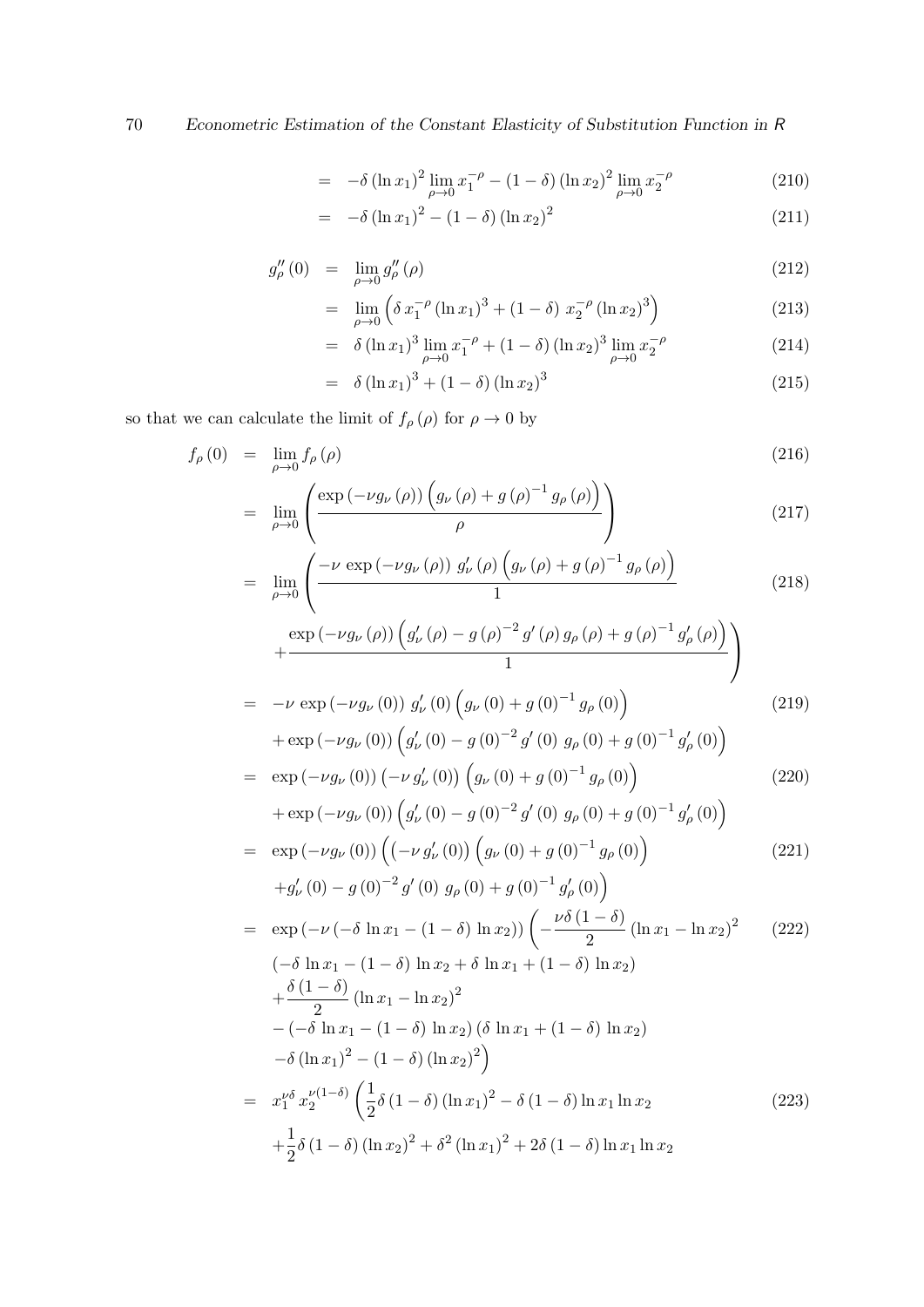$$
+(1-\delta)^2 (\ln x_2)^2 - \delta (\ln x_1)^2 - (1-\delta) (\ln x_2)^2
$$
\n
$$
= x_1^{\nu \delta} x_2^{\nu (1-\delta)} \left( \left( \frac{1}{2} \delta (1-\delta) + \delta^2 - \delta \right) (\ln x_1)^2 + \left( \frac{1}{2} \delta (1-\delta) + (1-\delta)^2 - (1-\delta) \right) \right)
$$
\n
$$
(\ln x_2)^2 + \delta (1-\delta) \ln x_1 \ln x_2
$$
\n
$$
= x_1^{\nu \delta} x_2^{\nu (1-\delta)} \left( \left( \frac{1}{2} \delta - \frac{1}{2} \delta^2 + \delta^2 - \delta \right) (\ln x_1)^2 + \left( \frac{1}{2} \delta - \frac{1}{2} \delta^2 + 1 - 2\delta + \delta^2 - 1 + \delta \right) (\ln x_2)^2 + \delta (1-\delta) \ln x_1 \ln x_2
$$
\n
$$
= x_1^{\nu \delta} x_2^{\nu (1-\delta)} \left( \left( -\frac{1}{2} \delta + \frac{1}{2} \delta^2 \right) (\ln x_1)^2 + \left( -\frac{1}{2} \delta + \frac{1}{2} \delta^2 \right) (\ln x_2)^2 + \delta (1-\delta) \ln x_1 \ln x_2 \right)
$$
\n
$$
= x_1^{\nu \delta} x_2^{\nu (1-\delta)} \left( -\frac{1}{2} \delta (1-\delta) (\ln x_1)^2 \right)
$$
\n
$$
= x_1^{\nu \delta} x_2^{\nu (1-\delta)} \left( -\frac{1}{2} \delta (1-\delta) (\ln x_1)^2 \right)
$$
\n
$$
= x_1^{\nu \delta} x_2^{\nu (1-\delta)} \left( -\frac{1}{2} \delta (1-\delta) (\ln x_1)^2 \right)
$$
\n
$$
= -\frac{1}{2} \delta (1-\delta) x_1^{\nu \delta} x_2^{\nu (1-\delta)} \left( (\ln x_1)^2 - 2 \ln x_1 \ln x_2 + (\ln x_2)^2 \right)
$$
\n(228)

$$
= -\frac{1}{2}\delta (1 - \delta) x_1^{\nu \delta} x_2^{\nu (1 - \delta)} (\ln x_1 - \ln x_2)^2
$$
\n(229)

Before we can apply de l'Hospital's rule to  $\lim_{\rho\to 0} f'_{\rho}(\rho)$ , we have to check whether also the numerator converges to zero. We do this by defining a helper function  $h_{\rho}(\rho)$ , where the numerator converges to zero if  $h_{\rho}(\rho)$  converges to zero for  $\rho \to 0$ 

$$
h_{\rho}(\rho) = -g_{\nu}(\rho) - g(\rho)^{-1} g_{\rho}(\rho) \qquad (230)
$$

$$
h_{\rho}(0) = \lim_{\rho \to 0} h_{\rho}(\rho) \tag{231}
$$

$$
= \lim_{\rho \to 0} \left( -g_{\nu} \left( \rho \right) - g \left( \rho \right)^{-1} g_{\rho} \left( \rho \right) \right) \tag{232}
$$

$$
= -g_{\nu}(0) - g(0)^{-1} g_{\rho}(0) \tag{233}
$$

$$
= -(-\delta \ln x_1 - (1 - \delta) \ln x_2) - (\delta \ln x_1 + (1 - \delta) \ln x_2) \tag{234}
$$

$$
= 0 \tag{235}
$$

As both the numerator and the denominator converge to zero, we can calculate  $\lim_{\rho\to 0} f'_{\rho}(\rho)$ by using de l'Hospital's rule.

$$
f'_{\rho}(0) = \lim_{\rho \to 0} f'_{\rho}(\rho) \tag{236}
$$

$$
= \lim_{\rho \to 0} \left( \frac{\exp\left(-\nu g_{\nu}\left(\rho\right)\right)}{\rho^2} \left(-\nu \rho g_{\nu}'\left(\rho\right) g_{\nu}\left(\rho\right) \right) \right) \tag{237}
$$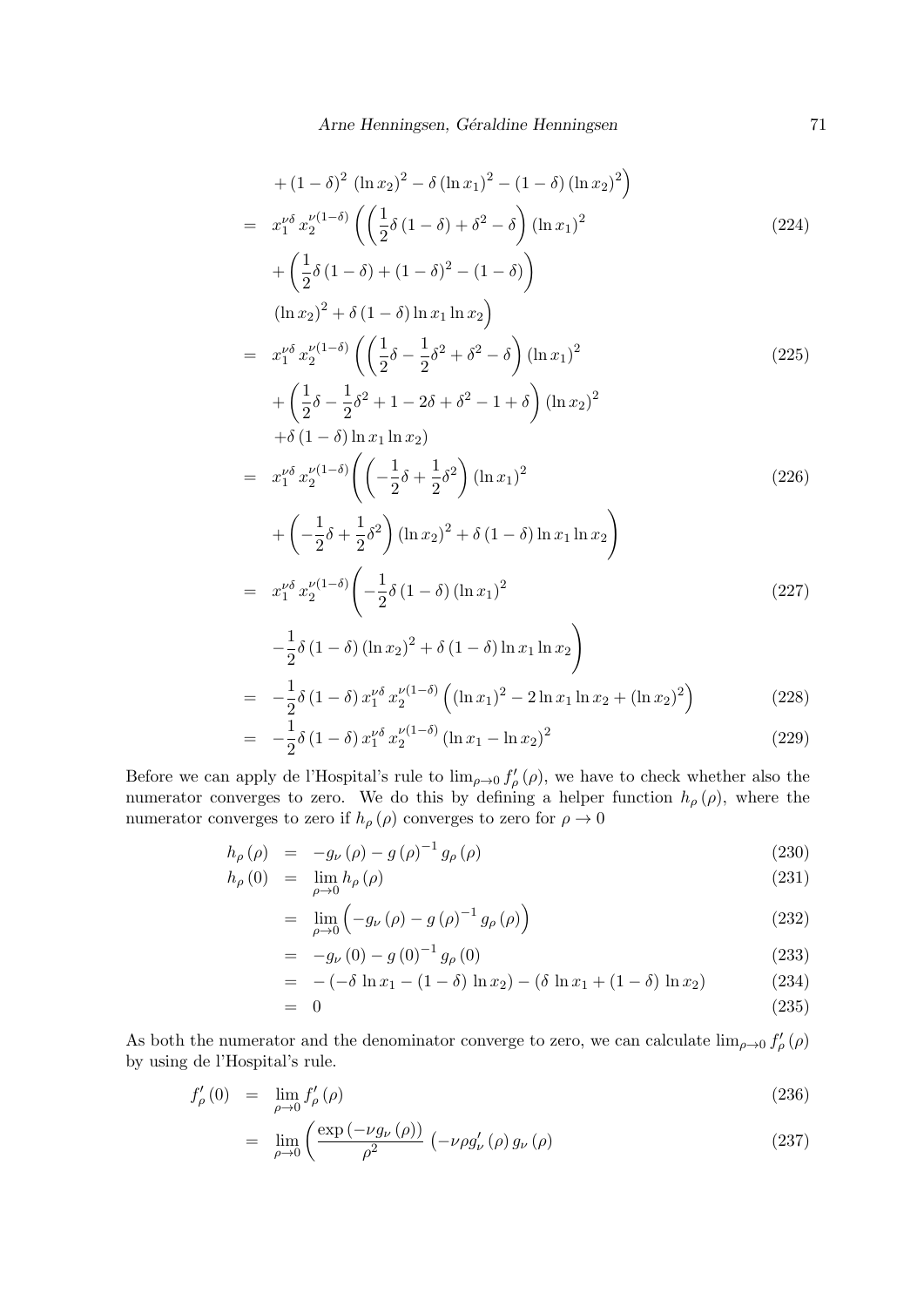$$
-\nu \rho g'_{\nu}(\rho) (p)^{-1} g_{\rho}(\rho) + \rho g'_{\nu}(\rho) - \rho g(\rho)^{-2} g'(\rho) g_{\rho}(\rho)
$$
  
\n
$$
+ \rho g(\rho)^{-1} g'_{\rho}(\rho) - g_{\nu}(\rho) - g(\rho)^{-1} g_{\rho}(\rho))
$$
  
\n
$$
= \lim_{\rho \to 0} (\exp(-\nu g_{\nu}(\rho))) \lim_{\rho \to 0} (\frac{1}{\rho^2} (-\nu \rho g'_{\nu}(\rho) g_{\nu}(\rho) \qquad (238)
$$
  
\n
$$
-\nu \rho g'_{\nu}(\rho) g(\rho)^{-1} g_{\rho}(\rho) + \rho g'_{\nu}(\rho) - \rho g(\rho)^{-2} g'(\rho) g_{\rho}(\rho)
$$
  
\n
$$
+ \rho g(\rho)^{-1} g'_{\rho}(\rho) - g_{\nu}(\rho) - g(\rho)^{-1} g_{\rho}(\rho))
$$
  
\n
$$
= \lim_{\rho \to 0} (\exp(-\nu g_{\nu}(\rho))) \lim_{\rho \to 0} (\frac{1}{2\rho} (-\nu g'_{\nu}(\rho) g_{\nu}(\rho) - \nu \rho g''_{\nu}(\rho) g_{\nu}(\rho) \qquad (239)
$$
  
\n
$$
-\nu \rho g'_{\nu}(\rho) g'_{\nu}(\rho) - \nu g'_{\nu}(\rho) g(\rho)^{-1} g_{\rho}(\rho) - \nu \rho g''_{\nu}(\rho) g(\rho)^{-1} g_{\rho}(\rho)
$$
  
\n
$$
+ \rho g''_{\nu}(\rho) - g(\rho)^{-2} g'(\rho) g_{\rho}(\rho) + 2\rho g(\rho)^{-3} g'(\rho) g(\rho)^{-1} g'_{\rho}(\rho)
$$
  
\n
$$
- \rho g(\rho)^{-2} g''(\rho) g_{\rho}(\rho) - \rho g(\rho)^{-2} g'(\rho) g_{\nu}(\rho) + g(\rho)^{-1} g'_{\rho}(\rho)
$$
  
\n
$$
- \rho g(\rho)^{-2} g'(\rho) g_{\rho}(\rho) - \rho g(\rho)^{-2} g'(\rho) g_{\rho}(\rho) + g(\rho)^{-1} g'_{\rho}(\rho)
$$
  
\n $$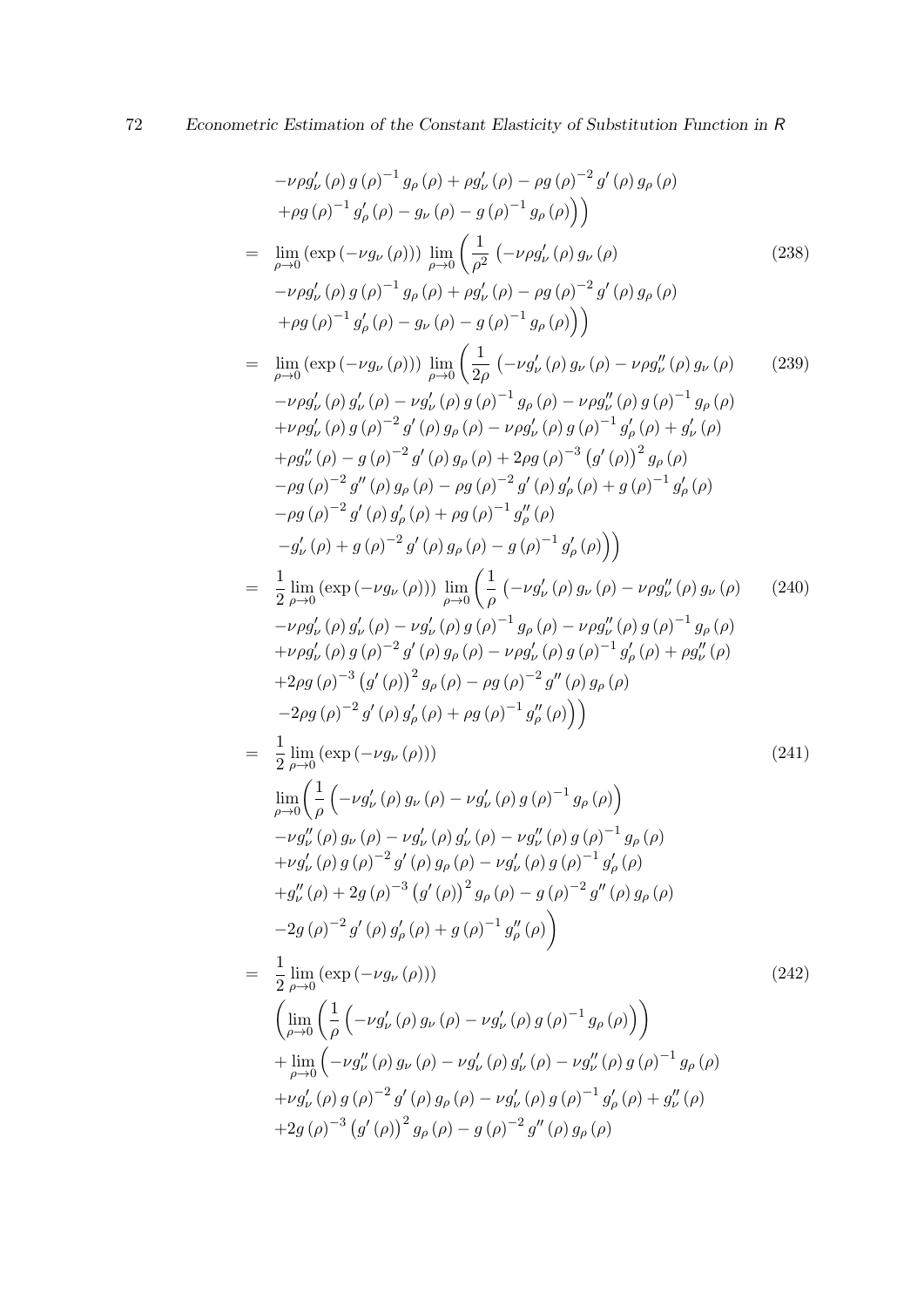$$
-2g\left(\rho\right)^{-2}g'\left(\rho\right)g'_{\rho}\left(\rho\right)+g\left(\rho\right)^{-1}g''_{\rho}\left(\rho\right)\right)
$$

Before we can apply de l'Hospital's rule again, we have to check if also the numerator converges to zero. We do this by defining a helper function  $k_{\rho}(\rho)$ , where the numerator converges to zero if  $k_{\rho}(\rho)$  converges to zero for  $\rho \to 0$ 

$$
k_{\rho}(\rho) = -\nu g'_{\nu}(\rho) g_{\nu}(\rho) - \nu g'_{\nu}(\rho) g(\rho)^{-1} g_{\rho}(\rho)
$$
\n(243)

$$
k_{\rho}(0) = \lim_{\rho \to 0} k_{\rho}(\rho) \tag{244}
$$

$$
= \lim_{\rho \to 0} \left( -\nu g'_{\nu}(\rho) g_{\nu}(\rho) - \nu g'_{\nu}(\rho) g(\rho)^{-1} g_{\rho}(\rho) \right) \tag{245}
$$

$$
= -\nu g'_{\nu}(0) g_{\nu}(0) - \nu g'_{\nu}(0) g(0)^{-1} g_{\rho}(0) \qquad (246)
$$

$$
= -\frac{\nu \delta (1 - \delta)}{2} (\ln x_1 - \ln x_2)^2 (-\delta \ln x_1 - (1 - \delta) \ln x_2)
$$
 (247)

$$
-\frac{\nu\delta (1-\delta)}{2} (\ln x_1 - \ln x_2)^2 (\delta \ln x_1 + (1-\delta) \ln x_2)
$$
  
= 0 (248)

As both the numerator and the denominator converge to zero, we can apply de l'Hospital's rule.

$$
\lim_{\rho \to 0} \frac{k_{\rho}(\rho)}{\rho} = \lim_{\rho \to 0} k_{\rho}(\rho) \tag{249}
$$

$$
= \lim_{\rho \to 0} \left( -\nu g_{\nu}''(\rho) g_{\nu}(\rho) - \nu (g_{\nu}'(\rho))^{2} - \nu g_{\nu}''(\rho) g(\rho)^{-1} g_{\rho}(\rho) - 2g_{\nu}'(\rho) g(\rho)^{-1} g_{\rho}'(\rho) \right)
$$
\n
$$
+ \nu g_{\nu}'(\rho) g(\rho)^{-2} g'(\rho) g_{\rho}(\rho) - \nu g_{\nu}'(\rho) g(\rho)^{-1} g_{\rho}'(\rho) \right)
$$
\n(250)

and hence,

$$
f'_{\rho}(0) = \frac{1}{2} \lim_{\rho \to 0} (\exp(-\nu g_{\nu}(\rho)))
$$
\n
$$
\left( \lim_{\rho \to 0} \left( \frac{1}{\rho} \left( -\nu g'_{\nu}(\rho) g_{\nu}(\rho) - \nu g'_{\nu}(\rho) g(\rho)^{-1} g_{\rho}(\rho) \right) \right) \right)
$$
\n
$$
+ \lim_{\rho \to 0} \left( -\nu g''_{\nu}(\rho) g_{\nu}(\rho) - \nu g'_{\nu}(\rho) g'_{\nu}(\rho) - \nu g''_{\nu}(\rho) g(\rho)^{-1} g_{\rho}(\rho) \right)
$$
\n
$$
+ \nu g'_{\nu}(\rho) g(\rho)^{-2} g'(\rho) g_{\rho}(\rho) - \nu g'_{\nu}(\rho) g(\rho)^{-1} g'_{\rho}(\rho)
$$
\n
$$
+ g''_{\nu}(\rho) + 2g(\rho)^{-3} (g'(\rho))^2 g_{\rho}(\rho) - g(\rho)^{-2} g''(\rho) g_{\rho}(\rho)
$$
\n
$$
-2g(\rho)^{-2} g'(\rho) g'_{\rho}(\rho) + g(\rho)^{-1} g''_{\rho}(\rho) \right)
$$
\n
$$
= \frac{1}{2} \lim_{\rho \to 0} (\exp(-\nu g_{\nu}(\rho)))
$$
\n
$$
\left( \lim_{\rho \to 0} \left( -\nu g''_{\nu}(\rho) g_{\nu}(\rho) - \nu (g'_{\nu}(\rho))^2 - \nu g''_{\nu}(\rho) g(\rho)^{-1} g_{\rho}(\rho) \right)
$$
\n
$$
+ \nu g'_{\nu}(\rho) g(\rho)^{-2} g'(\rho) g_{\rho}(\rho) - \nu g'_{\nu}(\rho) g(\rho)^{-1} g'_{\rho}(\rho)
$$
\n
$$
(252)
$$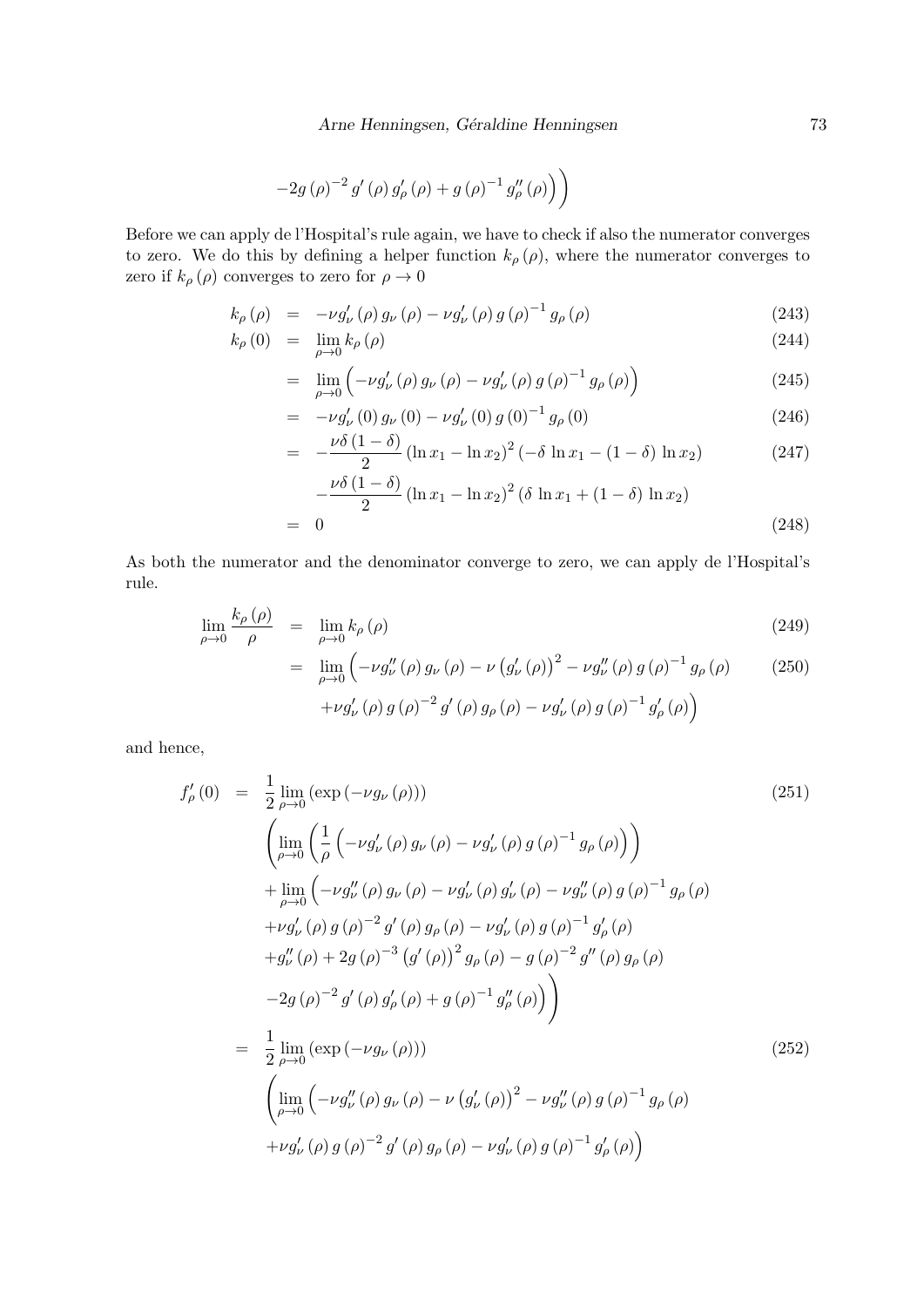+ 
$$
\lim_{\rho \to 0} ( -\nu g_{\nu}''(\rho) g_{\nu}(\rho) - \nu g_{\nu}'(\rho) g_{\nu}(\rho) - \nu g_{\nu}''(\rho) g(\rho)^{-1} g_{\rho}(\rho) \n+ \nu g_{\nu}'(\rho) g(\rho)^{-2} g'(\rho) g_{\rho}(\rho) - \nu g_{\nu}'(\rho) g(\rho)^{-1} g_{\rho}'(\rho) + g_{\nu}''(\rho) \n+ 2g(\rho)^{-3} (g'(\rho))^2 g_{\rho}(\rho) - g(\rho)^{-2} g''(\rho) g_{\rho}(\rho) \n- 2g(\rho)^{-2} g'(\rho) g_{\rho}(\rho) + g(\rho)^{-1} g_{\rho}''(\rho) ) \Big) \n= \frac{1}{2} \exp(-\nu g_{\nu}(0)) ( -\nu g_{\nu}''(0) g_{\nu}(0) - \nu (g_{\nu}'(0))^2
$$
  

 $-\nu g_{\nu}''(0) g(0)^{-1} g_{\rho}(0) + \nu g_{\nu}'(0) g(0)^{-2} g'(0) g_{\rho}(0) \n- \nu g_{\nu}'(0) g(0)^{-1} g_{\rho}(0) - \nu g_{\nu}''(0) g_{\nu}(0)^2 g_{\nu}(0) \n- \nu g_{\nu}'(0) g(0)^{-1} g_{\rho}(0) + \nu g_{\nu}'(0) g(0)^{-2} g'(0) g_{\rho}(0) \n- \nu g_{\nu}'(0) g(0)^{-1} g_{\rho}(0) + \nu g_{\nu}'(0) g(0)^{-2} g'(0) g_{\rho}(0) \n- g(0)^{-2} g''(0) g_{\rho}(0) - 2g(0)^{-2} g'(0) g_{\rho}(0) \n- g(0)^{-2} g''(0) g_{\rho}(0) - 2g(0)^{-2} g'(0) g_{\rho}(0) \n- g(0)^{-2} g''(0) g_{\rho}(0) - 2g(0)^{-2} g'(0) g_{\rho}(0) \n- g(0)^{-2} g''(0) g_{\rho}(0) - \nu g_{\nu}'(0) g'(\rho) g'(0) \n+ \nu g_{\nu}'(0) g'(0) - \nu g_{\nu}'(0) g_{\rho}(0) - \nu g_{\nu}'(0) g_{$ 

+2(
$$
-\delta \ln x_1 - (1-\delta) \ln x_2
$$
)<sup>2</sup> ( $\delta \ln x_1 + (1-\delta) \ln x_2$ )

 $+2(-\delta \ln x_1 - (1-\delta) \ln x_2) (\delta \ln x_1 + (1-\delta) \ln x_2)$ 

 $-2\left(-\delta(\ln x_1)^2-(1-\delta)(\ln x_2)^2\right)\right)$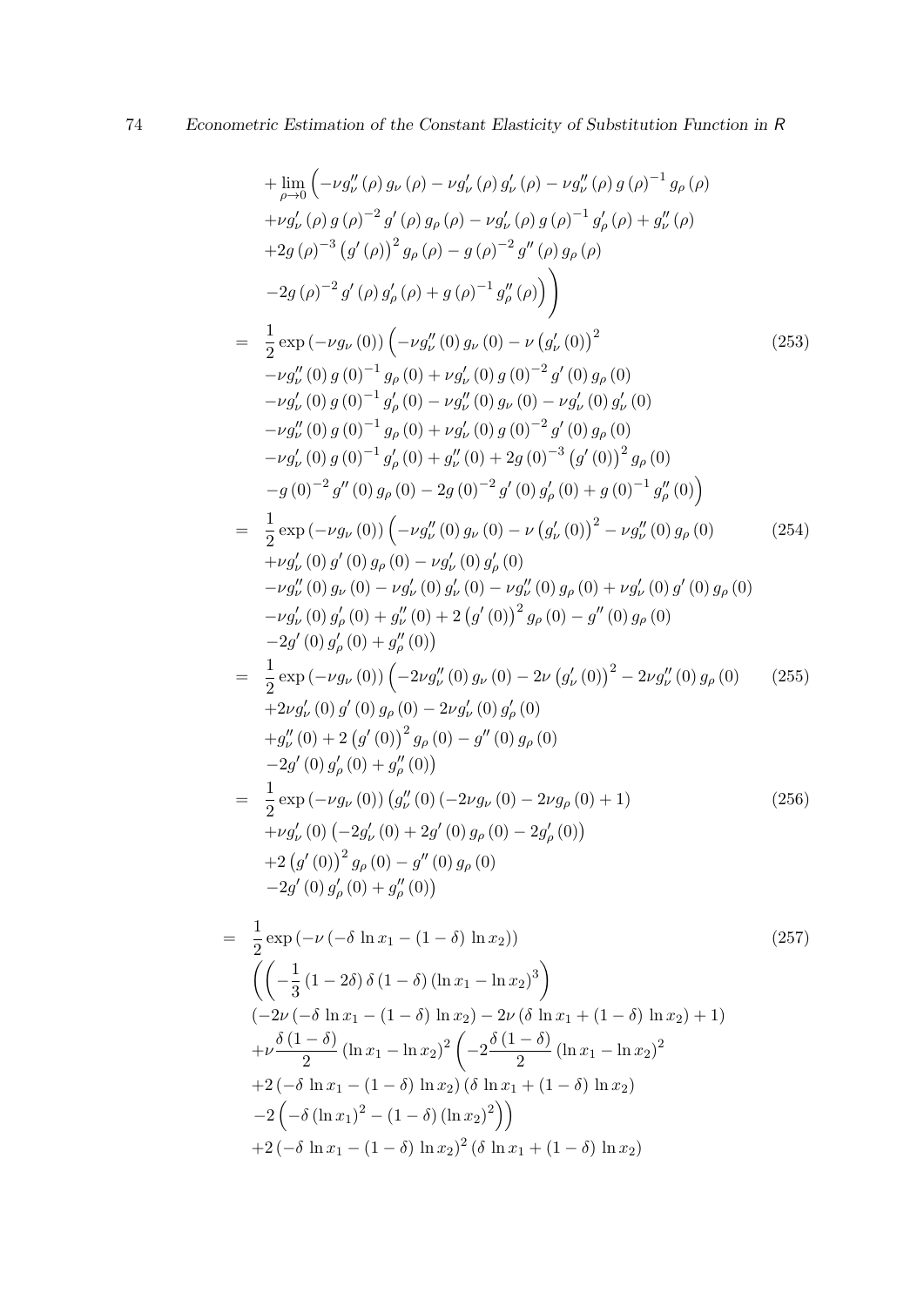$$
-\left(\delta (\ln x_1)^2 + (1 - \delta) (\ln x_2)^2\right) (\delta \ln x_1 + (1 - \delta) \ln x_2)
$$
  
-2(-\delta \ln x\_1 - (1 - \delta) \ln x\_2) (-\delta (\ln x\_1)^2 - (1 - \delta) (\ln x\_2)^2)  
+ \delta (\ln x\_1)^3 + (1 - \delta) (\ln x\_2)^3

$$
= \frac{1}{2} x_1^{\nu \delta} x_2^{\nu (1-\delta)} \left( -\frac{1}{3} (1 - 2\delta) \delta (1 - \delta) (\ln x_1 - \ln x_2)^3 \right) \tag{258}
$$
\n
$$
(2\nu \delta \ln x_1 + 2\nu (1 - \delta) \ln x_2 - 2\nu \delta \ln x_1 - 2\nu (1 - \delta) \ln x_2 + 1) + \frac{1}{2}\nu \delta (1 - \delta) \left( (\ln x_1)^2 - 2 \ln x_1 \ln x_2 + (\ln x_2)^2 \right) \right)
$$
\n
$$
\left( -\delta (1 - \delta) (\ln x_1)^2 + 2\delta (1 - \delta) \ln x_1 \ln x_2 - \delta (1 - \delta) (\ln x_2)^2 \right)
$$
\n
$$
-2\delta^2 (\ln x_1)^2 - 4\delta (1 - \delta) \ln x_1 \ln x_2 - 2 (1 - \delta)^2 (\ln x_2)^2
$$
\n
$$
+2\delta (\ln x_1)^2 + 2 (1 - \delta) (\ln x_2)^2 \right)
$$
\n
$$
+2\delta^3 (\ln x_1)^3 + 6\delta^2 (1 - \delta) (\ln x_1)^2 \ln x_2 + 6\delta (1 - \delta)^2 \ln x_1 (\ln x_2)^2
$$
\n
$$
+2 (1 - \delta)^3 (\ln x_2)^3 - \delta^2 (\ln x_1)^3 - \delta (1 - \delta) (\ln x_1)^2 \ln x_2
$$
\n
$$
- \delta (1 - \delta) \ln x_1 (\ln x_2)^2 - (1 - \delta)^2 (\ln x_2)^3 - 2\delta^2 (\ln x_1)^3
$$
\n
$$
-2\delta (1 - \delta) \ln x_1 (\ln x_2)^2 - 2\delta (1 - \delta) (\ln x_1)^2 \ln x_2 - 2 (1 - \delta)^2 (\ln x_2)^3
$$
\n
$$
+ \delta (\ln x_1)^3 + (1 - \delta) (\ln x_2)^3
$$

$$
= \frac{1}{2} x_1^{\nu \delta} x_2^{\nu (1-\delta)} \left( -\frac{1}{3} (1 - 2\delta) \delta (1 - \delta) (\ln x_1 - \ln x_2)^3 + \left( \frac{1}{2} \nu \delta (1 - \delta) (\ln x_1)^2 - \nu \delta (1 - \delta) \ln x_1 \ln x_2 + \frac{1}{2} \nu \delta (1 - \delta) (\ln x_2)^2 \right) \right)
$$
  
\n
$$
\left( (-\delta (1 - \delta) - 2\delta^2 + 2\delta) (\ln x_1)^2 + (2\delta (1 - \delta) - 4\delta (1 - \delta)) \ln x_1 \ln x_2 + \left( -\delta (1 - \delta) - 2 (1 - \delta)^2 + 2 (1 - \delta) \right) (\ln x_2)^2 \right)
$$
  
\n
$$
+ (2\delta^3 - \delta^2 - 2\delta^2 + \delta) (\ln x_1)^3 + (6\delta^2 (1 - \delta) - \delta (1 - \delta) - 2\delta (1 - \delta)) (\ln x_1)^2 \ln x_2 + (6\delta (1 - \delta)^2 - \delta (1 - \delta) - 2\delta (1 - \delta)) \ln x_1 (\ln x_2)^2 + (2(1 - \delta)^3 - (1 - \delta)^2 - 2 (1 - \delta)^2 + (1 - \delta)) (\ln x_2)^3
$$
 (11.2)

$$
= \frac{1}{2} x_1^{\nu \delta} x_2^{\nu (1-\delta)} \left( -\frac{1}{3} (1 - 2\delta) \delta (1 - \delta) (\ln x_1 - \ln x_2)^3 + \left( \frac{1}{2} \nu \delta (1 - \delta) (\ln x_1)^2 - \nu \delta (1 - \delta) \ln x_1 \ln x_2 + \frac{1}{2} \nu \delta (1 - \delta) (\ln x_2)^2 \right) \right)
$$
\n
$$
((-\delta + \delta^2 - 2\delta^2 + 2\delta) (\ln x_1)^2)
$$
\n(260)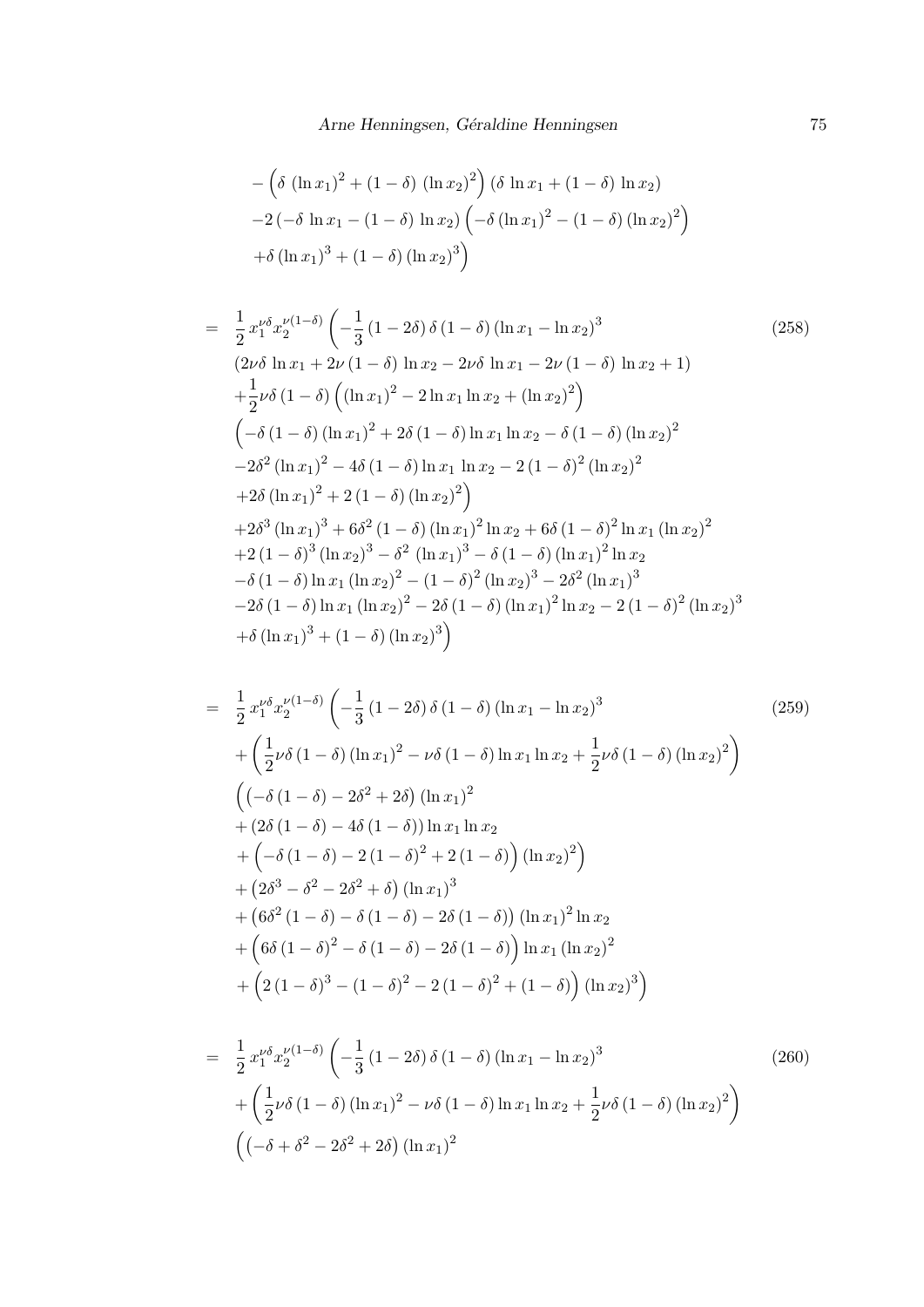$$
-2\delta (1 - \delta) \ln x_1 \ln x_2
$$
  
+  $(-\delta + \delta^2 - 2 + 4\delta - 2\delta^2 + 2 - 2\delta) (\ln x_2)^2$   
+  $(2\delta^3 - 3\delta^2 + \delta) (\ln x_1)^3$   
+  $(6\delta^2 - 6\delta^3 - \delta + \delta^2 - 2\delta + 2\delta^2) (\ln x_1)^2 \ln x_2$   
+  $(6\delta - 12\delta^2 + 6\delta^3 - \delta + \delta^2 - 2\delta + 2\delta^2) \ln x_1 (\ln x_2)^2$   
+  $(2 - 6\delta + 6\delta^2 - 2\delta^3 - 1 + 2\delta - \delta^2 - 2 + 4\delta - 2\delta^2 + 1 - \delta) (\ln x_2)^3$ 

$$
= \frac{1}{2} x_1^{\nu \delta} x_2^{\nu (1-\delta)} \left( -\frac{1}{3} (1 - 2\delta) \delta (1 - \delta) (\ln x_1 - \ln x_2)^3 + \left( \frac{1}{2} \nu \delta (1 - \delta) (\ln x_1)^2 - \nu \delta (1 - \delta) \ln x_1 \ln x_2 + \frac{1}{2} \nu \delta (1 - \delta) (\ln x_2)^2 \right) \right)
$$
  

$$
\left( (-\delta^2 + \delta) (\ln x_1)^2 - 2\delta (1 - \delta) \ln x_1 \ln x_2 + (-\delta^2 + \delta) (\ln x_2)^2 \right)
$$
  

$$
+ (2\delta^3 - 3\delta^2 + \delta) (\ln x_1)^3 + (-6\delta^3 + 9\delta^2 - 3\delta) (\ln x_1)^2 \ln x_2
$$
  

$$
+ (6\delta^3 - 9\delta^2 + 3\delta) \ln x_1 (\ln x_2)^2 + (-2\delta^3 + 3\delta^2 - \delta) (\ln x_2)^3 \right)
$$
 (261)

$$
= \frac{1}{2} x_1^{\nu \delta} x_2^{\nu (1-\delta)} \left( -\frac{1}{3} (1 - 2\delta) \delta (1 - \delta) (\ln x_1)^3 + (1 - 2\delta) \delta (1 - \delta) (\ln x_1)^2 \ln x_2 - (1 - 2\delta) \delta (1 - \delta) \ln x_1 (\ln x_2)^2 + \frac{1}{3} (1 - 2\delta) \delta (1 - \delta) (\ln x_2)^3 + \left( \frac{1}{2} \nu \delta (1 - \delta) (\ln x_1)^2 - \nu \delta (1 - \delta) \ln x_1 \ln x_2 + \frac{1}{2} \nu \delta (1 - \delta) (\ln x_2)^2 \right) \left( \delta (1 - \delta) (\ln x_1)^2 - 2\delta (1 - \delta) \ln x_1 \ln x_2 + \delta (1 - \delta) (\ln x_2)^2 \right) + \delta (1 - \delta) (1 - 2\delta) (\ln x_1)^3 - 3\delta (1 - \delta) (1 - 2\delta) (\ln x_1)^2 \ln x_2 + 3\delta (1 - \delta) (1 - 2\delta) \ln x_1 (\ln x_2)^2 - \delta (1 - \delta) (1 - 2\delta) (\ln x_2)^3 \right)
$$
\n(262)

$$
= \frac{1}{2} x_1^{\nu \delta} x_2^{\nu (1-\delta)} \left( \frac{1}{2} \nu \delta^2 (1-\delta)^2 (\ln x_1)^4 - \nu \delta^2 (1-\delta)^2 (\ln x_1)^3 \ln x_2 \right) \n+ \frac{1}{2} \nu \delta^2 (1-\delta)^2 (\ln x_1)^2 (\ln x_2)^2 - \nu \delta^2 (1-\delta)^2 (\ln x_1)^3 \ln x_2 \n+ 2 \nu \delta^2 (1-\delta)^2 (\ln x_1)^2 (\ln x_2)^2 - \nu \delta^2 (1-\delta)^2 \ln x_1 (\ln x_2)^3 \n+ \frac{1}{2} \nu \delta^2 (1-\delta)^2 (\ln x_1)^2 (\ln x_2)^2 - \nu \delta^2 (1-\delta)^2 \ln x_1 (\ln x_2)^3 \n+ \frac{1}{2} \nu \delta^2 (1-\delta)^2 (\ln x_2)^4 \n+ \left( - \frac{1}{3} (1-2\delta) \delta (1-\delta) + \delta (1-\delta) (1-2\delta) \right) (\ln x_1)^3 \n+ ((1-2\delta) \delta (1-\delta) - 3\delta (1-\delta) (1-2\delta)) (\ln x_1)^2 \ln x_2
$$
\n(263)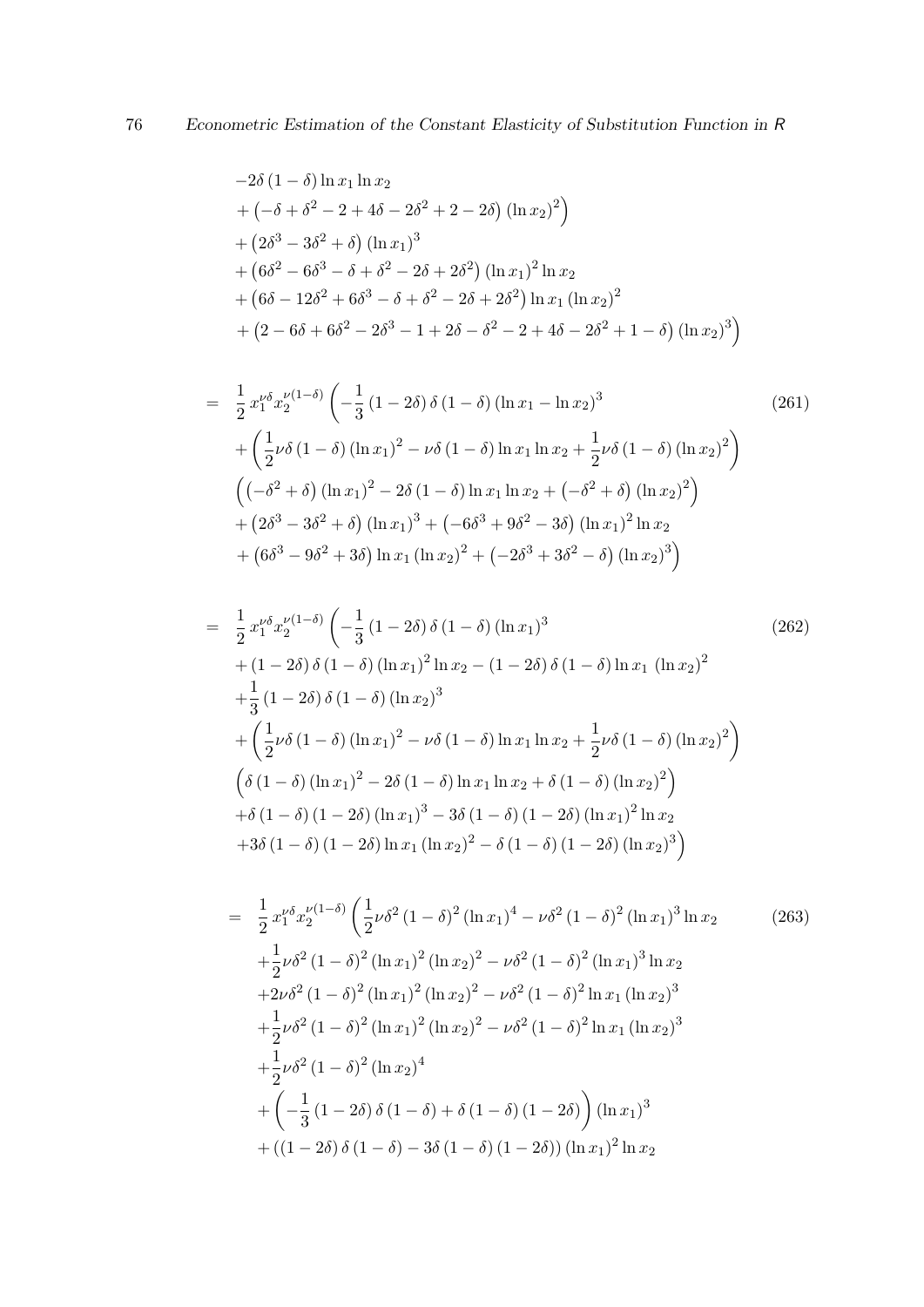+
$$
\left(-\left(1-2\delta\right)\delta\left(1-\delta\right)+3\delta\left(1-\delta\right)\left(1-2\delta\right)\right)\ln x_1\left(\ln x_2\right)^2
$$
  
+ $\left(\frac{1}{3}\left(1-2\delta\right)\delta\left(1-\delta\right)-\delta\left(1-\delta\right)\left(1-2\delta\right)\right)\left(\ln x_2\right)^3$ 

$$
= \frac{1}{2} x_1^{\nu \delta} x_2^{\nu (1-\delta)} \left( \frac{1}{2} \nu \delta^2 (1-\delta)^2 (\ln x_1)^4 - 2 \nu \delta^2 (1-\delta)^2 (\ln x_1)^3 \ln x_2 \right) + 3 \nu \delta^2 (1-\delta)^2 (\ln x_1)^2 (\ln x_2)^2 - 2 \nu \delta^2 (1-\delta)^2 \ln x_1 (\ln x_2)^3 + \frac{1}{2} \nu \delta^2 (1-\delta)^2 (\ln x_2)^4 + \frac{2}{3} \delta (1-\delta) (1-2\delta) (\ln x_1)^3 - 2 \delta (1-\delta) (1-2\delta) (\ln x_1)^2 \ln x_2 + 2 \delta (1-\delta) (1-2\delta) \ln x_1 (\ln x_2)^2 - \frac{2}{3} \delta (1-\delta) (1-2\delta) (\ln x_2)^3 \right)
$$
 (10.2)

$$
= \frac{1}{2} x_1^{\nu \delta} x_2^{\nu (1-\delta)} \left( \frac{1}{2} \nu \delta^2 (1-\delta)^2 \left( (\ln x_1)^4 - 4 (\ln x_1)^3 \ln x_2 \right) \right)
$$
\n
$$
+ 6 (\ln x_1)^2 (\ln x_2)^2 - 4 \ln x_1 (\ln x_2)^3 + (\ln x_2)^4
$$
\n
$$
+ \frac{2}{3} \delta (1-\delta) (1-2\delta)
$$
\n
$$
\left( (\ln x_1)^3 - 3 (\ln x_1)^2 \ln x_2 + 3 \ln x_1 (\ln x_2)^2 - (\ln x_2)^3 \right) \right)
$$
\n
$$
= \delta (1-\delta) x_1^{\nu \delta} x_2^{\nu (1-\delta)} \left( \frac{1}{3} (1-2\delta) (\ln x_1 - \ln x_2)^3 + \frac{1}{4} \nu \delta (1-\delta) (\ln x_1 - \ln x_2)^4 \right)
$$
\n(266)

Hence, we can approximate  $\partial y/\partial \rho$  by a second-order Taylor series approximation:

$$
\frac{\partial y}{\partial \rho} \approx \gamma e^{\lambda t} \nu \left( f_{\rho}(0) + \rho f'_{\rho}(0) \right) \tag{267}
$$

$$
= -\frac{1}{2} \gamma e^{\lambda t} \nu \delta (1 - \delta) x_1^{\nu \delta} x_2^{\nu (1 - \delta)} (\ln x_1 - \ln x_2)^2
$$
 (268)

$$
+ \gamma e^{\lambda t} \nu \rho \delta (1 - \delta) x_1^{\nu \delta} x_2^{\nu (1 - \delta)}
$$
  
\n
$$
\left(\frac{2}{3} (1 - 2\delta) (\ln x_1 - \ln x_2)^3 + \frac{1}{2} \nu \delta (1 - \delta) (\ln x_1 - \ln x_2)^4\right)
$$
  
\n
$$
= \gamma e^{\lambda t} \nu \delta (1 - \delta) x_1^{\nu \delta} x_2^{\nu (1 - \delta)} \left(-\frac{1}{2} (\ln x_1 - \ln x_2)^2 + \frac{1}{3} \rho (1 - 2\delta) (\ln x_1 - \ln x_2)^3 + \frac{1}{4} \rho \nu \delta (1 - \delta) (\ln x_1 - \ln x_2)^4\right)
$$
\n(269)

# B. Three-input nested CES function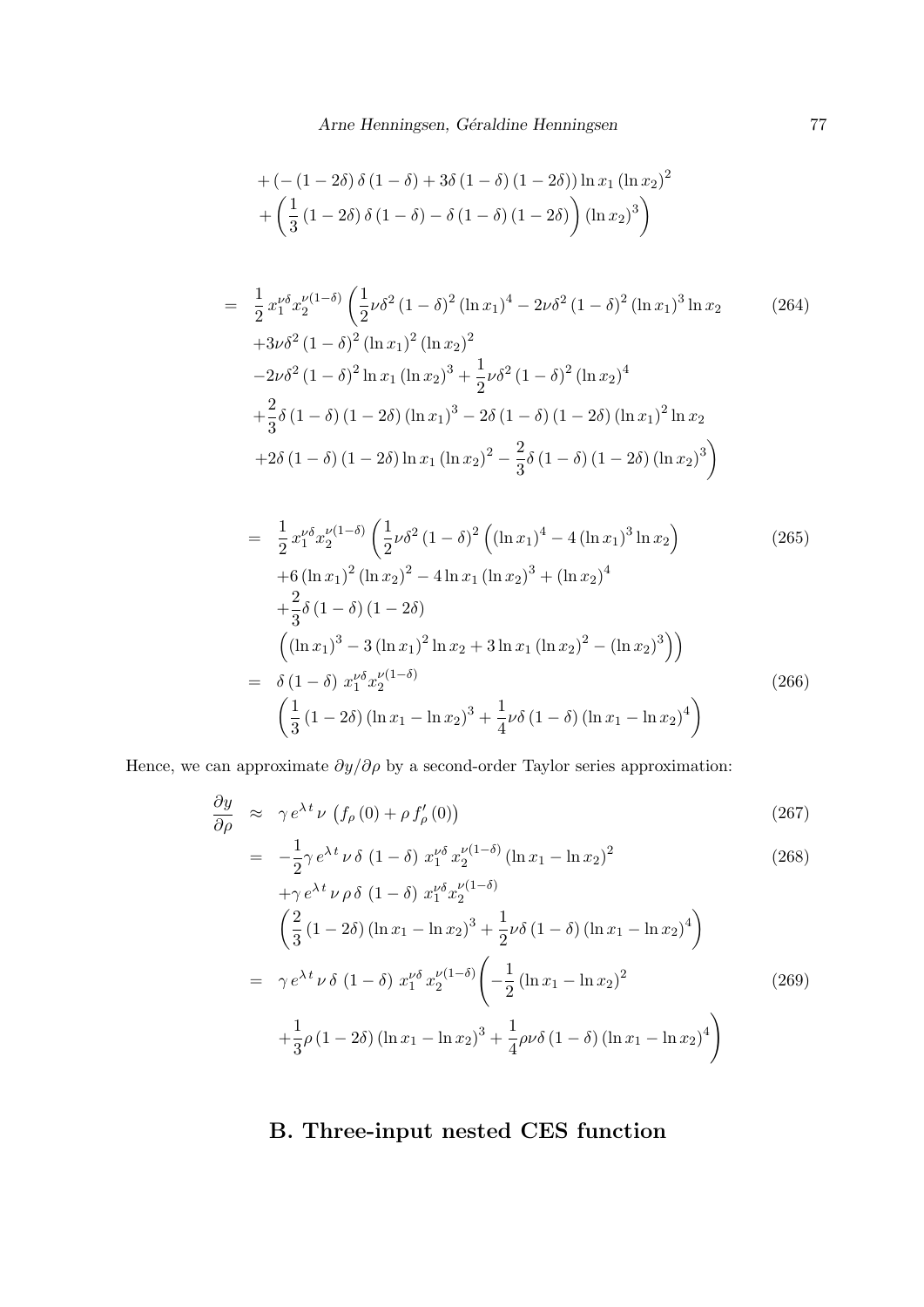The nested CES function with three inputs is defined as

$$
y = \gamma e^{\lambda t} B^{-1/\rho} \tag{270}
$$

with

$$
B = \delta B_1^{\rho/\rho_1} + (1 - \delta)x_3^{-\rho} \tag{271}
$$

$$
B_1 = \delta_1 x_1^{-\rho_1} + (1 - \delta_1) x_2^{-\rho_1} \tag{272}
$$

For further simplification of the formulas in this section, we make the following definition:

$$
L_1 = \delta_1 \ln(x_1) + (1 - \delta_1) \ln(x_2) \tag{273}
$$

# B.1. Limits for  $\rho_1$  and/or  $\rho$  approaching zero

The limits of the three-input nested CES function for  $\rho_1$  and/or  $\rho$  approaching zero are:

$$
\lim_{\rho_1 \to 0} y = \gamma e^{\lambda t} \left( \delta \left\{ \exp(L_1) \right\}^{-\rho} + (1 - \delta) x_3^{-\rho} \right)^{-\frac{\nu}{\rho}} \tag{274}
$$

<span id="page-77-1"></span>
$$
\lim_{\rho \to 0} y = \gamma e^{\lambda t} \exp \left\{ \nu \left( \delta \left( -\frac{\ln(B_1)}{\rho_1} \right) + (1 - \delta) \ln x_3 \right) \right\} \tag{275}
$$

$$
\lim_{\rho_1 \to 0} \lim_{\rho \to 0} y = \gamma e^{\lambda t} \exp \{ \nu \left( \delta L_1 + (1 - \delta) \ln x_3 \right) \} \tag{276}
$$

#### B.2. Derivatives with respect to coefficients

The partial derivatives of the three-input nested CES function with respect to the coefficients are:[27](#page-77-0)

$$
\frac{\partial y}{\partial \gamma} = e^{\lambda t} B^{-\nu/\rho} \tag{277}
$$

$$
\frac{\partial y}{\partial \delta_1} = -\gamma e^{\lambda t} \frac{\nu}{\rho} B^{-\frac{\nu-\rho}{\rho}} \delta \frac{\rho}{\rho_1} B_1^{\frac{\rho-\rho_1}{\rho_1}} (x_1^{-\rho_1} - x_2^{-\rho_1})
$$
\n(278)

$$
\frac{\partial y}{\partial \delta} = -\gamma e^{\lambda t} \frac{\nu}{\rho} B^{\frac{-\nu-\rho}{\rho}} \left[ B_1^{\frac{\rho}{\rho_1}} - x_3^{-\rho} \right]
$$
\n(279)

$$
\frac{\partial y}{\partial \nu} = -\gamma e^{\lambda t} \frac{1}{\rho} \ln(B) B^{-\frac{\nu}{\rho}}
$$
\n(280)

$$
\frac{\partial y}{\partial \rho_1} = -\gamma e^{\lambda t} \frac{\nu}{\rho} B^{\frac{-\nu - \rho}{\rho}} \delta \tag{281}
$$

$$
\left[\ln(B_1)B_1^{\frac{\rho}{\rho_1}}\left(-\frac{\rho}{\rho_1^2}\right) + \frac{\rho}{\rho_1}B_1\left(-\delta_1\ln x_1x_1^{\rho_1} - (1-\delta_1)\ln x_2x_2^{-\rho_1}\right)\right]^{\frac{\rho-\rho_1}{\rho_1}}\frac{\partial y}{\partial \rho} = \gamma e^{\lambda t} \frac{\nu}{\rho^2}\ln(B)B^{-\frac{\nu}{\rho}} - \gamma e^{\lambda t} \frac{\nu}{\rho}B^{\frac{-\nu-\rho}{\rho}}\left\{\delta\ln(B_1)B_1^{\frac{\rho}{\rho_1}}\frac{1}{\rho_1} - (1-\delta)\ln x_3x_3^{-\rho}\right\} (282)
$$

<span id="page-77-0"></span><sup>27</sup> The partial derivatives with respect to  $\overline{\lambda}$  are always calculated using Equation [16,](#page-35-0) where  $\partial y/\partial \gamma$  is calculated according to Equation [277,](#page-77-1) [283,](#page-78-0) [289,](#page-78-1) or [295](#page-79-0) depending on the values of  $\rho_1$  and  $\rho$ .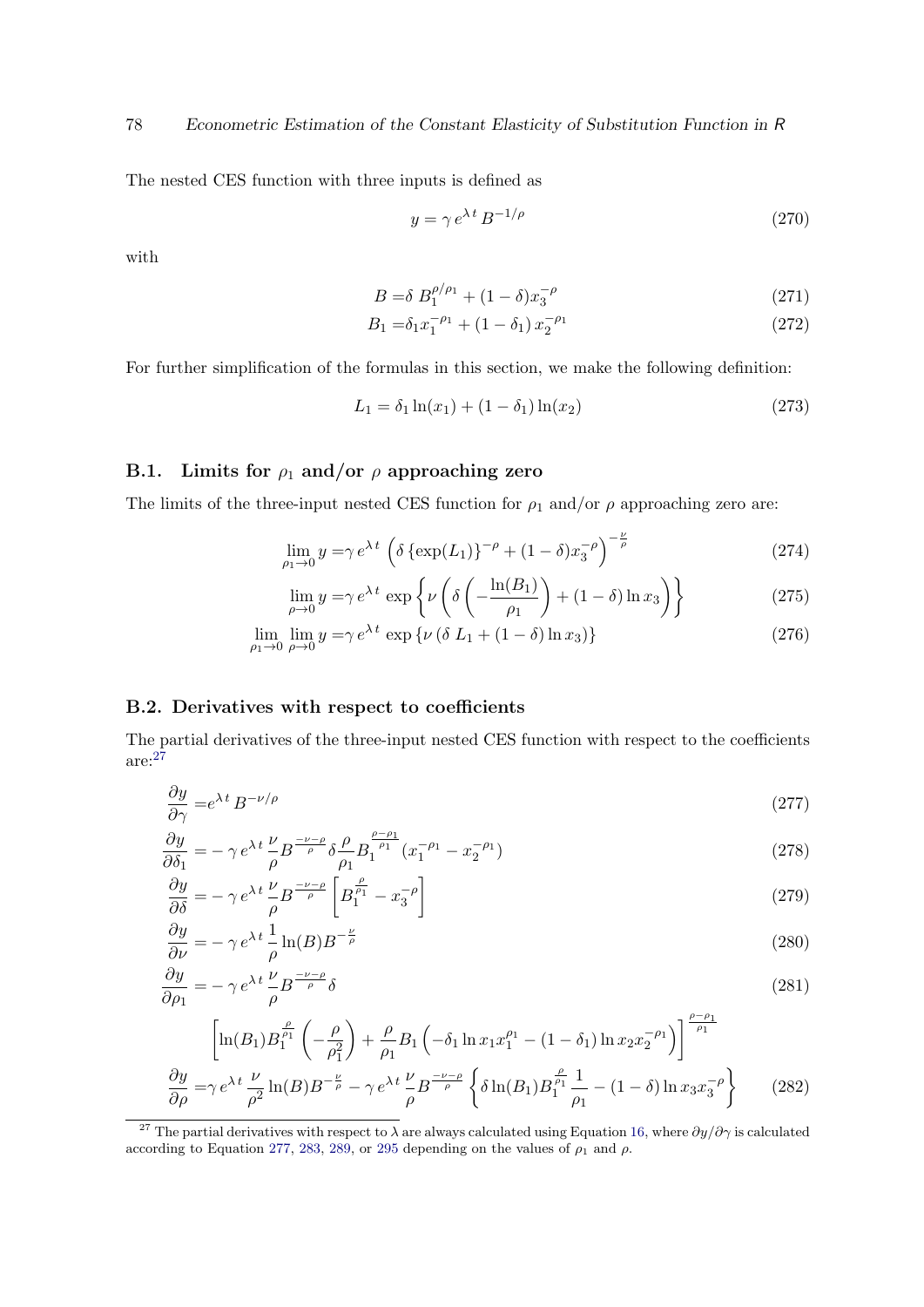Limits of the derivatives for  $\rho$  approaching zero

<span id="page-78-0"></span>
$$
\lim_{\rho \to 0} \frac{\partial y}{\partial \gamma} = e^{\lambda t} \exp \left\{ \nu \left( \delta \left( -\frac{\ln(B_1)}{\rho_1} \right) + (1 - \delta) \ln x_3 \right) \right\} \tag{283}
$$

$$
\lim_{\rho \to 0} \frac{\partial y}{\partial \delta_1} = -\gamma e^{\lambda t} \nu \left[ \left( \delta \frac{(x_1^{-\rho_1} - x_2^{-\rho_1})}{\rho_1 B_1} \right) \exp \left\{ -\nu \left( -\delta \left( -\frac{\ln(B_1)}{\rho_1} \right) - (1 - \delta) \ln x_3 \right) \right\} \right] \tag{284}
$$

$$
\lim_{\rho \to 0} \frac{\partial y}{\partial \delta} = -\gamma e^{\lambda t} \nu \left[ \left( \frac{\ln(B_1)}{\rho_1} + \ln x_3 \right) \exp \left\{ \nu \left( -\delta \left( -\frac{\ln(B_1)}{\rho_1} \right) - (1 - \delta) \ln x_3 \right) \right\} \right] \tag{285}
$$

$$
\lim_{\rho \to 0} \frac{\partial y}{\partial \nu} = \gamma e^{\lambda t} \left( \delta \left( -\frac{\ln(B_1)}{\rho_1} \right) + (1 - \delta) \ln x_3 \right) \cdot \exp \left\{ -\nu \left( -\delta \left( -\frac{\ln(B_1)}{\rho_1} \right) - (1 - \delta) \ln x_3 \right) \right\}
$$
\n(286)

$$
\lim_{\rho \to 0} \frac{\partial y}{\partial \rho_1} = -\gamma e^{\lambda t} \nu \frac{\delta}{\rho_1} \left( -\frac{\ln(B_1)}{\rho_1} + \frac{-\delta_1 \ln x_1 x_1^{-\rho_1} - (1 - \delta_1) \ln x_2 x_2^{-\rho_1}}{B_1} \right) \tag{287}
$$
\n
$$
\cdot \exp \left\{ -\nu \left( -\delta \left( -\frac{\ln(B_1)}{\rho_1} \right) - (1 - \delta) \ln x_3 \right) \right\}
$$

$$
\lim_{\rho \to 0} \frac{\partial y}{\partial \rho} = \gamma e^{\lambda t} \nu \left[ -\frac{1}{2} \left( \delta \left( \frac{\ln B_1}{\rho_1} \right)^2 + (1 - \delta) (\ln x_3)^2 \right) + \frac{1}{2} \left( \delta \frac{\ln B_1}{\rho_1} - (1 - \delta) \ln x_3 \right)^2 \right]
$$
\n
$$
\cdot \exp \left( \nu \left( -\delta \frac{\ln B_1}{\rho_1} + (1 - \delta) \ln x_3 \right) \right)
$$
\n(288)

Limits of the derivatives for  $\rho_1$  approaching zero

<span id="page-78-1"></span>
$$
\lim_{\rho_1 \to 0} \frac{\partial y}{\partial \gamma} = e^{\lambda t} \left( \delta \cdot \{ \exp(L_1) \}^{-\rho} + (1 - \delta) x_3^{-\rho} \right)^{-\frac{\nu}{\rho}}
$$
(289)

$$
\lim_{\rho_1 \to 0} \frac{\partial y}{\partial \delta_1} = -\gamma e^{\lambda t} \nu \delta \left( \delta \left\{ \exp(L_1) \right\}^{-\rho} + (1 - \delta) x_3^{-\rho} \right)^{-\frac{\nu}{\rho} - 1} \left\{ \exp(L_1) \right\}^{-\rho} (\ln x_1 - \ln x_2) \tag{290}
$$

$$
\lim_{\rho_1 \to 0} \frac{\partial y}{\partial \delta} = -\gamma e^{\lambda t} \frac{\nu}{\rho} \left( \delta \left\{ \exp(L_1) \right\}^{-\rho} + (1 - \delta) x_3^{-\rho} \right)^{-\frac{\nu}{\rho} - 1} \left( \left\{ \exp(L_1) \right\}^{-\rho} - x_3^{-\rho} \right) \tag{291}
$$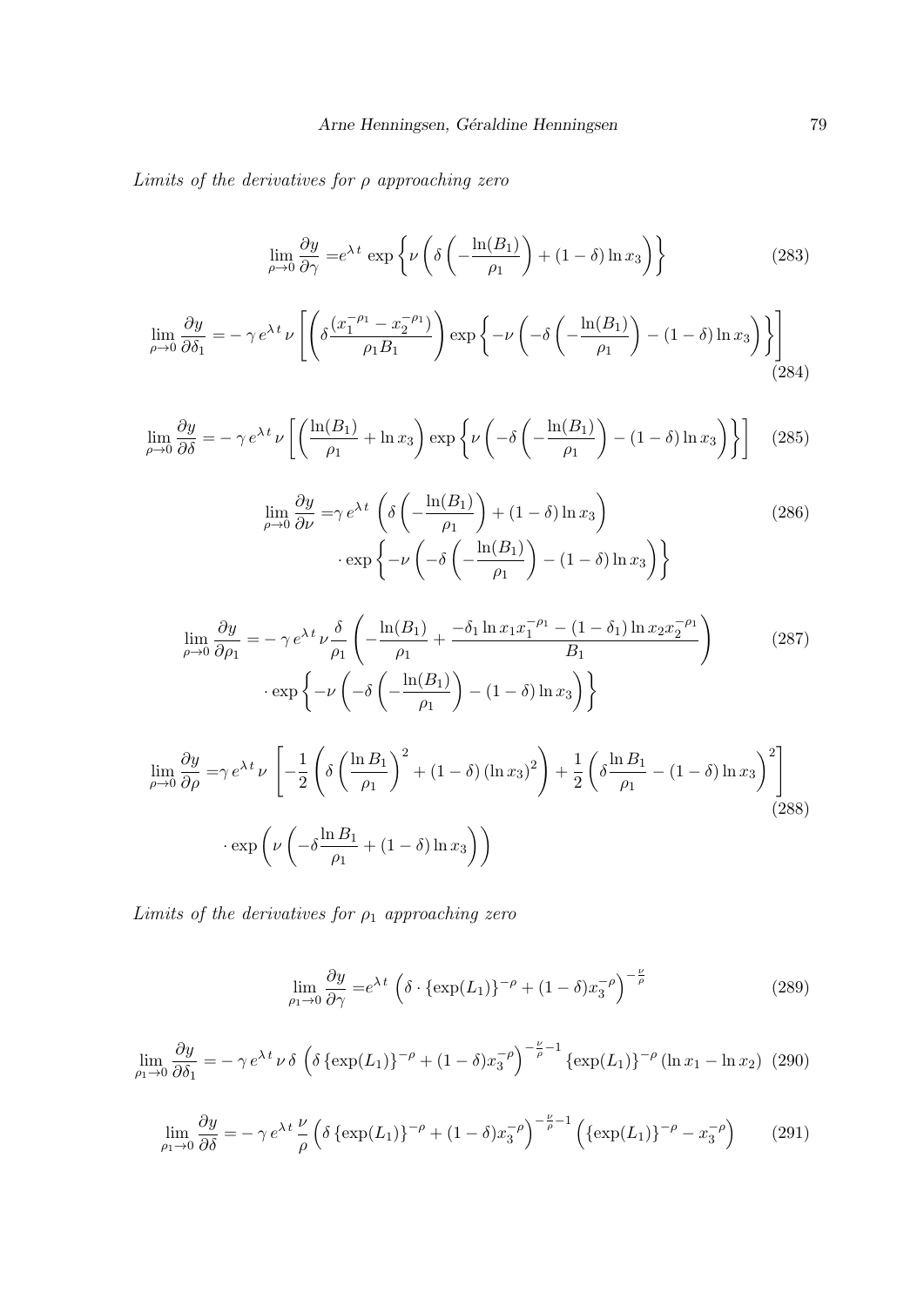80 Econometric Estimation of the Constant Elasticity of Substitution Function in R

$$
\lim_{\rho_1 \to 0} \frac{\partial y}{\partial \nu} = -\gamma e^{\lambda t} \frac{1}{\rho} \ln \left( \delta \left\{ \exp(L_1) \right\}^{-\rho} + (1 - \delta) x_3^{-\rho} \right) \left( \delta \left\{ \exp(L_1) \right\}^{-\rho} + (1 - \delta) x_3^{-\rho} \right)^{-\frac{\nu}{\rho}}
$$
\n(292)

$$
\lim_{\rho_1 \to 0} \frac{\partial y}{\partial \rho_1} = -\frac{1}{2} \gamma e^{\lambda t} \nu \delta \exp\left(-\rho L_1\right) \left( \left(\delta_1 (\ln x_1)^2 + (1 - \delta_1) (\ln x_2)^2\right) - L_1^2 \right) \tag{293}
$$
\n
$$
\left( \delta \exp\left(-\rho L_1\right) + (1 - \delta) x_3^{-\rho} \right)^{-\frac{\nu + \rho}{\rho}}
$$

$$
\lim_{\rho_1 \to 0} \frac{\partial y}{\partial \rho} = \gamma e^{\lambda t} \frac{\nu}{\rho^2} \ln \left( \delta \left\{ \exp(L_1) \right\}^{-\rho} + (1 - \delta) x_3^{-\rho} \right)
$$
\n
$$
\left( \delta \left\{ \exp(L_1) \right\}^{-\rho} + (1 - \delta) x_3^{-\rho} \right)^{-\frac{\nu}{\rho}}
$$
\n
$$
- \gamma e^{\lambda t} \frac{\nu}{\rho} \left( \delta \left\{ \exp(L_1) \right\}^{-\rho} + (1 - \delta) x_3^{-\rho} \right)^{-\frac{\nu}{\rho} - 1}
$$
\n
$$
\left( -\delta L_1 \left\{ \exp(L_1) \right\}^{-\rho} - (1 - \delta) \ln x_3 x_3^{-\rho} \right)
$$
\n(294)

Limits of the derivatives for  $\rho_1$  and  $\rho$  approaching zero

<span id="page-79-0"></span>
$$
\lim_{\rho_1 \to 0} \lim_{\rho \to 0} \frac{\partial y}{\partial \gamma} = e^{\lambda t} \exp\{\nu (\delta L_1 + (1 - \delta) \ln x_3)\}\n\tag{295}
$$

$$
\lim_{\rho_1 \to 0} \lim_{\rho \to 0} \frac{\partial y}{\partial \delta_1} = -\gamma e^{\lambda t} \nu \delta \left( -\ln x_1 + \ln x_2 \right) \exp \left\{ -\nu \left( -\delta L_1 - (1 - \delta) \ln x_3 \right) \right\} \tag{296}
$$

$$
\lim_{\rho_1 \to 0} \lim_{\rho \to 0} \frac{\partial y}{\partial \delta} = -\gamma e^{\lambda t} \nu \left( -L_1 + \ln x_3 \right) \exp \{ \nu (\delta L_1 + (1 - \delta) \ln x_3) \} \tag{297}
$$

$$
\lim_{\rho_1 \to 0} \lim_{\rho \to 0} \frac{\partial y}{\partial \nu} = \gamma e^{\lambda t} \left( \delta L_1 + (1 - \delta) \ln x_3 \right) \exp \left\{ -\nu \left( -\delta L_1 - (1 - \delta) \ln x_3 \right) \right\}
$$
 (298)

$$
\lim_{\rho_1 \to 0} \lim_{\rho \to 0} \frac{\partial y}{\partial \rho_1} = \frac{1}{2} \gamma e^{\lambda t} \nu \delta \left( \delta_1 (\ln x_1)^2 + (1 - \delta_1)(\ln x_2)^2 - L_1^2 \right) \tag{299}
$$
\n
$$
\cdot \exp \left( -\nu \left( \delta L_1 + (1 - \delta) \ln x_3 \right) \right)
$$

$$
\lim_{\rho_1 \to 0} \lim_{\rho \to 0} \frac{\partial y}{\partial \rho} = \gamma e^{\lambda t} \nu \left[ -\frac{1}{2} \left( \delta L_1^2 + (1 - \delta)(\ln x_3)^2 \right) + \frac{1}{2} \left( -\delta L_1 - (1 - \delta) \ln x_3 \right)^2 \right] \tag{300}
$$
\n
$$
\cdot \exp \left\{ \nu \left( \delta L_1 + (1 - \delta) \ln x_3 \right) \right\}
$$

# B.3. Elasticities of substitution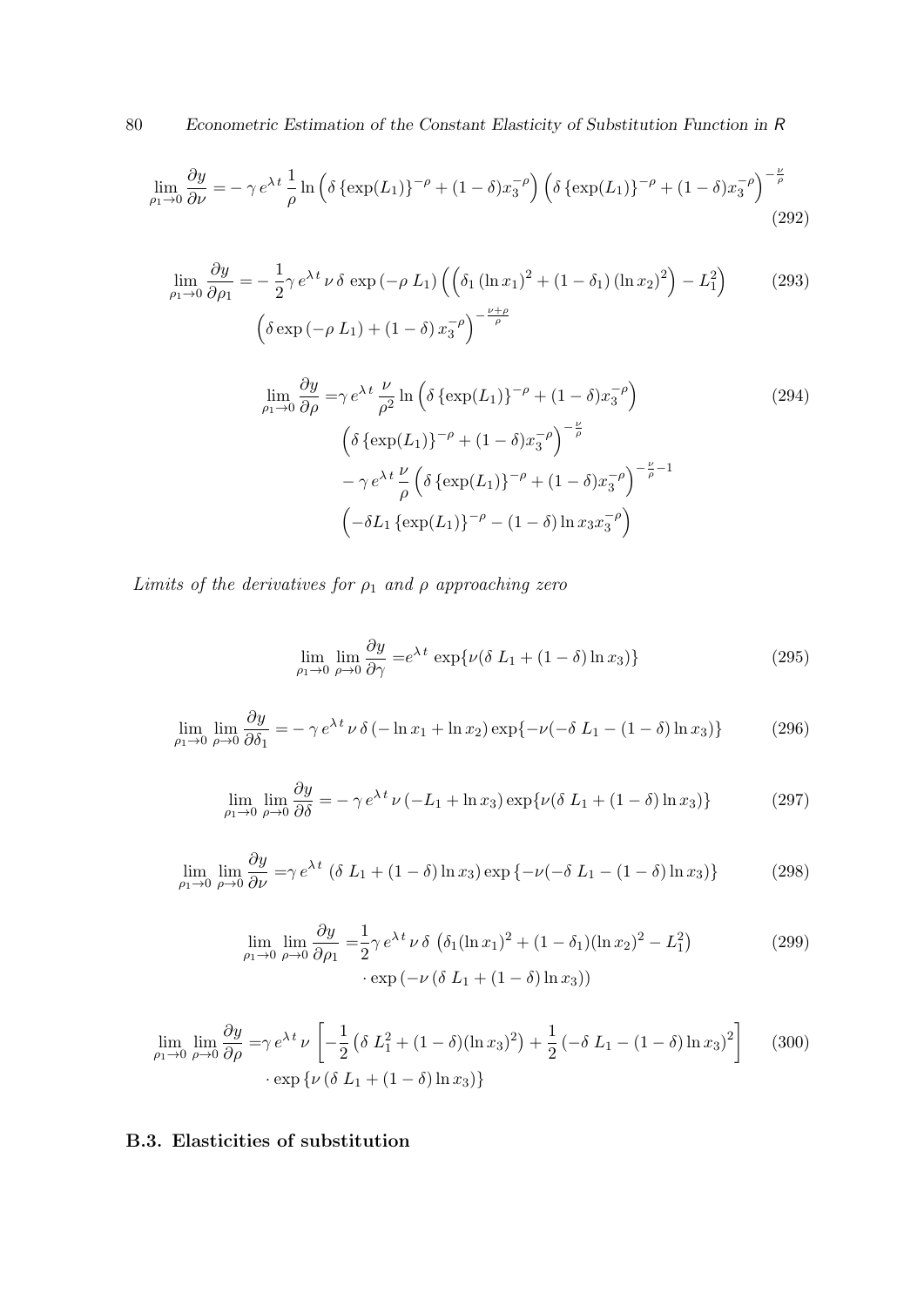Allen-Uzawa elasticity of substitution (see [Sato](#page-107-0) [1967\)](#page-107-0)

$$
\sigma_{i,j} = \begin{cases}\n(1-\rho)^{-1} & \text{for } i = 1,2;\ j = 3 \\
\frac{(1-\rho_1)^{-1} - (1-\rho)^{-1}}{\delta \left(\frac{y}{B_1^{-\rho_1}}\right)^{1+\rho}} + (1-\rho)^{-1} & \text{for } i = 1;\ j = 2\n\end{cases}
$$
\n(301)

Hicks-McFadden elasticity of substitution (see [Sato](#page-107-0) [1967\)](#page-107-0)

$$
\sigma_{i,j} = \begin{cases}\n\frac{\frac{1}{\theta_i} + \frac{1}{\theta_j}}{(1 - \rho_1) \left(\frac{1}{\theta_i} - \frac{1}{\theta^*}\right) + (1 - \rho_2) \left(\frac{1}{\theta_j} - \frac{1}{\theta}\right) + (1 - \rho) \left(\frac{1}{\theta^*} - \frac{1}{\theta}\right)} & \text{for } i = 1, 2;\ j = 3 \\
(1 - \rho_1)^{-1} & \text{text } i = 1;\ j = 2\n\end{cases}
$$
\n(302)

with

$$
\theta^* = \delta B_1^{\frac{\rho}{\rho_1}} \cdot y^{\rho} \tag{303}
$$

$$
\theta = (1 - \delta)x_3^{-\rho} \cdot y^{\rho} \tag{304}
$$

$$
\theta_1 = \delta \delta_1 x_1^{-\rho_1} B_1^{-\frac{\rho_1 - \rho}{\rho_1}} \cdot y^{\rho} \tag{305}
$$

$$
\theta_2 = \delta (1 - \delta_1) x_2^{-\rho_1} B_1^{-\frac{\rho_1 - \rho}{\rho_1}} \cdot y^{\rho} \tag{306}
$$

$$
\theta_3 = \theta \tag{307}
$$

# C. Four-input nested CES function

The nested CES function with four inputs is defined as

$$
y = \gamma e^{\lambda t} B^{-\nu/\rho} \tag{308}
$$

with

$$
B = \delta B_1^{\rho/\rho_1} + (1 - \delta)B_2^{\rho/\rho_2}
$$
\n(309)

$$
B_1 = \delta_1 x_1^{-\rho_1} + (1 - \delta_1) x_2^{-\rho_1} \tag{310}
$$

$$
B_2 = \delta_2 x_3^{-\rho_2} + (1 - \delta_2) x_4^{-\rho_2}
$$
\n(311)

For further simplification of the formulas in this section, we make the following definitions:

$$
L_1 = \delta_1 \ln(x_1) + (1 - \delta_1) \ln(x_2) \tag{312}
$$

$$
L_2 = \delta_2 \ln(x_3) + (1 - \delta_2) \ln(x_4)
$$
\n(313)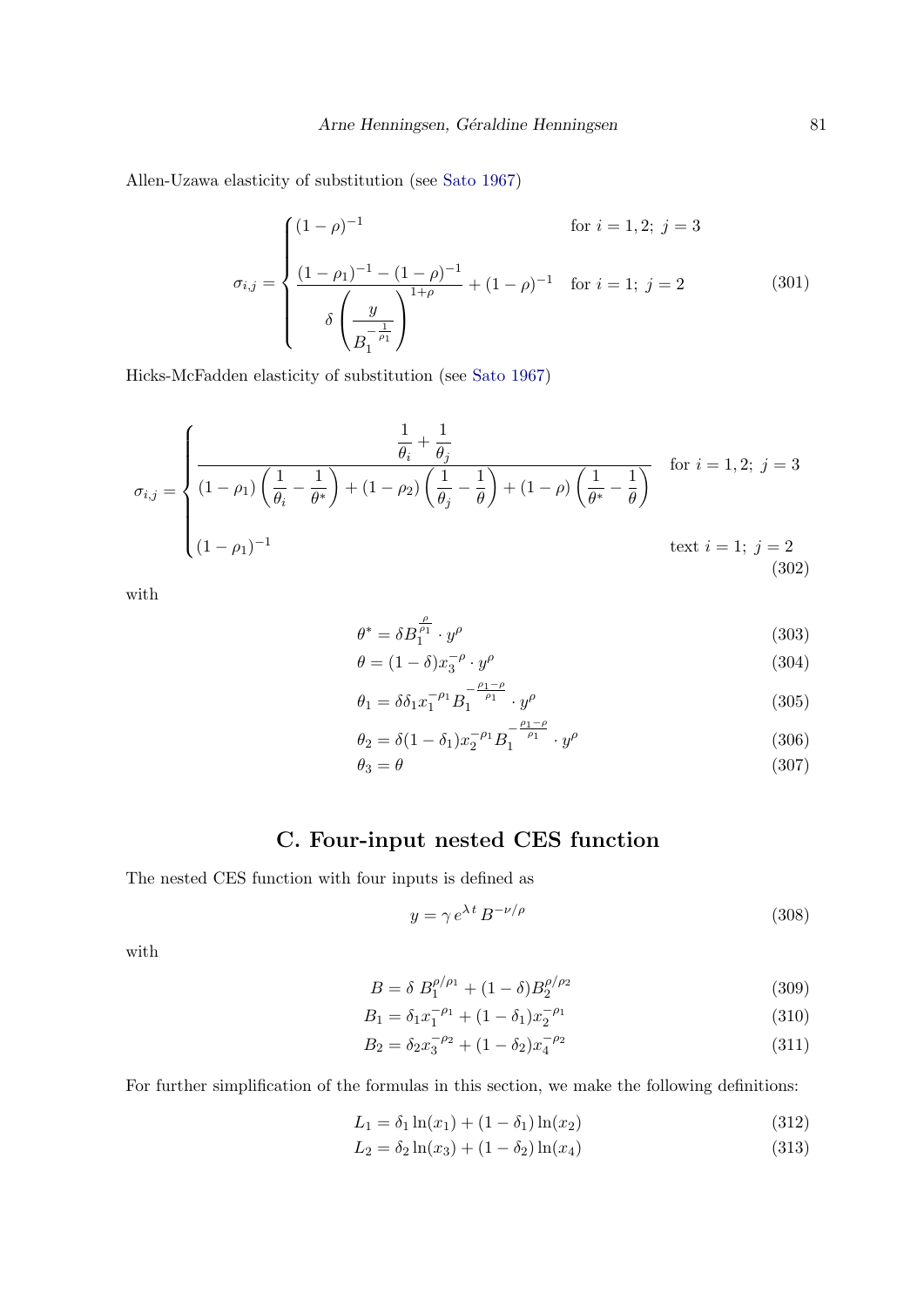# C.1. Limits for  $\rho_1$ ,  $\rho_2$ , and/or  $\rho$  approaching zero

The limits of the four-input nested CES function for  $\rho_1$ ,  $\rho_2$ , and/or  $\rho$  approaching zero are:

$$
\lim_{\rho \to 0} y = \gamma e^{\lambda t} \exp \left\{-\nu \left(\frac{\delta \ln(B_1)}{\rho_1} + \frac{(1-\delta)\ln(B_2)}{\rho_2}\right)\right\} \tag{314}
$$

$$
\lim_{\rho_1 \to 0} y = \gamma e^{\lambda t} \left( \delta \exp\{-\rho L_1\} + (1 - \delta) B_2^{\frac{\rho}{\rho_2}} \right)^{-\frac{\nu}{\rho}}
$$
(315)

$$
\lim_{\rho_2 \to 0} y = \gamma e^{\lambda t} \left( \delta B_1^{\frac{\rho}{\rho_1}} + (1 - \delta) \exp\{-\rho L_2\} \right)^{-\frac{\nu}{\rho}}
$$
(316)

$$
\lim_{\rho_2 \to 0} \lim_{\rho_1 \to 0} y = \gamma e^{\lambda t} \left( \delta \exp \{-\rho L_1\} + (1 - \delta) \exp \{-\rho L_2\} \right)^{-\frac{\nu}{\rho}}
$$
(317)

$$
\lim_{\rho_1 \to 0} \lim_{\rho \to 0} y = \gamma e^{\lambda t} \exp \left\{-\nu \left(-\delta L_1 + (1 - \delta) \frac{\ln(B_2)}{\rho_2}\right)\right\} \tag{318}
$$

<span id="page-81-1"></span>
$$
\lim_{\rho_2 \to 0} \lim_{\rho \to 0} y = \gamma e^{\lambda t} \exp \left\{-\nu \left(\delta \frac{\ln(B_1)}{\rho_1} - (1 - \delta)L_2\right)\right\} \tag{319}
$$

$$
\lim_{\rho_1 \to 0} \lim_{\rho_2 \to 0} \lim_{\rho \to 0} y = \gamma e^{\lambda t} \exp \{-\nu \left(-\delta L_1 - (1 - \delta)L_2\right)\}\n \tag{320}
$$

#### C.2. Derivatives with respect to coefficients

The partial derivatives of the four-input nested CES function with respect to the coefficients are:[28](#page-81-0)

$$
\frac{\partial y}{\partial \gamma} = e^{\lambda t} B^{-\nu/\rho} \tag{321}
$$

$$
\frac{\partial y}{\partial \delta_1} = \gamma e^{\lambda t} \left( -\frac{\nu}{\rho} \right) B^{\frac{-\nu-\rho}{\rho}} \frac{\rho}{\rho_1} \delta B_1^{\frac{\rho-\rho_1}{\rho_1}} (x_1^{-\rho_1} - x_2^{-\rho_1}) \tag{322}
$$

$$
\frac{\partial y}{\partial \delta_2} = \gamma e^{\lambda t} \left( -\frac{\nu}{\rho} \right) B^{\frac{-\nu-\rho}{\rho}} \frac{\rho}{\rho_2} (1-\delta) B^{\frac{\rho-\rho_2}{\rho_2}}_2 (x_3^{-\rho_2} - x_4^{-\rho_2}) \tag{323}
$$

$$
\frac{\partial y}{\partial \delta} = \gamma e^{\lambda t} \left( -\frac{\nu}{\rho} \right) B^{-\frac{\nu}{\rho}-1} \left[ B_1^{\rho/\rho_1} - B_2^{\rho/\rho_2} \right]
$$
\n(324)

$$
\frac{\partial y}{\partial \nu} = \gamma e^{\lambda t} \ln(B) B^{-\nu/\rho} \left( -\frac{1}{\rho} \right) \tag{325}
$$

$$
\frac{\partial y}{\partial \rho_1} = \gamma e^{\lambda t} \left( -\frac{\nu}{\rho} \right) B^{\frac{-\nu - \rho}{\rho}}
$$
\n(326)

$$
\left[\delta \ln(B_1) B_1^{\frac{\rho}{\rho_1}} \left(-\frac{\rho}{\rho_1^2}\right) + \delta B_1^{\frac{\rho-\rho_1}{\rho_1}} \frac{\rho}{\rho_1} \left(-\delta_1 \ln x_1 x_1^{-\rho_1} - (1-\delta_1) \ln x_2 x_2^{-\rho_1}\right)\right]
$$
  

$$
\frac{\partial y}{\partial \rho_2} = \gamma e^{\lambda t} \left(-\frac{\nu}{\rho}\right) B^{-\frac{\nu-\rho}{\rho}}
$$
(327)

$$
\left[ (1 - \delta) \ln(B_2) B_2^{\frac{\rho}{\rho_2}} \left( -\frac{\rho}{\rho_2^2} \right) + (1 - \delta) B_2^{\frac{\rho - \rho_2}{\rho_2}} \frac{\rho}{\rho_2} (-\delta_2 \ln x_3 x_3^{-\rho_2} - (1 - \delta_2) \ln x_4 x_4^{-\rho_2}) \right]
$$

<span id="page-81-0"></span><sup>&</sup>lt;sup>28</sup> The partial derivatives with respect to  $\lambda$  are always calculated using Equation [16,](#page-35-0) where  $\partial y/\partial \gamma$  is calculated according to Equation [321,](#page-81-1) [329,](#page-82-0) [337,](#page-83-0) [345,](#page-84-0) [353,](#page-85-0) [361,](#page-86-0) [369,](#page-87-0) or [377](#page-87-1) depending on the values of  $\rho_1$ ,  $\rho_2$ , and  $\rho$ .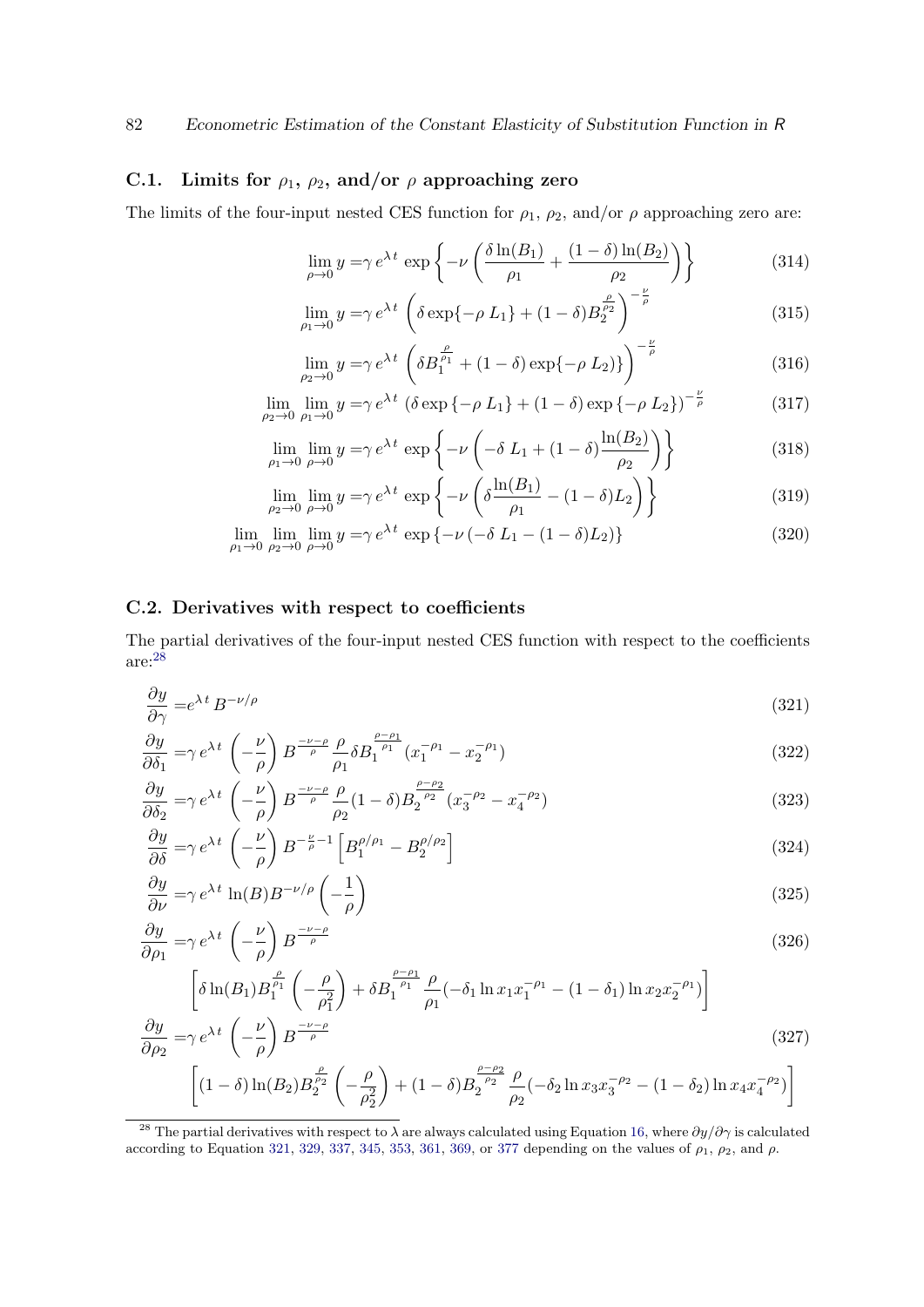Arne Henningsen, Géraldine Henningsen 83

$$
\frac{\partial y}{\partial \rho} = \gamma e^{\lambda t} \ln(B) B^{-\nu/\rho} \frac{\nu}{\rho^2} + \gamma e^{\lambda t} \left( -\frac{\nu}{\rho} \right) B^{\frac{-\nu-\rho}{\rho}} \n\left[ \delta \ln(B_1) B_1^{\frac{\rho}{\rho_1}} \frac{1}{\rho_1} + (1-\delta) \ln(B_2) B_2^{\frac{\rho}{\rho_2}} \frac{1}{\rho_2} \right]
$$
\n(328)

Limits of the derivatives for  $\rho$  approaching zero

$$
\lim_{\rho \to 0} \frac{\partial y}{\partial \gamma} = e^{\lambda t} \exp \left\{-\nu \left(\frac{\delta \ln(B_1)}{\rho_1} + \frac{(1-\delta)\ln(B_2)}{\rho_2}\right)\right\} \tag{329}
$$

$$
\lim_{\rho \to 0} \frac{\partial y}{\partial \delta_1} = \gamma e^{\lambda t} \left( -\frac{\nu}{\rho_1} \frac{\delta(x_1^{-\rho_1} - x_2^{-\rho_1})}{B_1} \right) \cdot \exp\left\{-\nu \left( \frac{\delta \ln(B_1)}{\rho_1} + \frac{(1 - \delta) \ln(B_2)}{\rho_2} \right) \right\} \tag{330}
$$

$$
\lim_{\rho \to 0} \frac{\partial y}{\partial \delta_2} = \gamma e^{\lambda t} \left( -\frac{\nu}{\rho_2} \frac{(1-\delta)(x_3^{-\rho_2} - x_4^{-\rho_2})}{B_2} \right) \cdot \exp\left\{-\nu \left( \frac{\delta \ln(B_1)}{\rho_1} + \frac{(1-\delta)\ln(B_2)}{\rho_2} \right) \right\}
$$
\n(331)

$$
\lim_{\rho \to 0} \frac{\partial y}{\partial \delta} = \gamma e^{\lambda t} \left( -\nu \left[ \frac{\ln(B_1)}{\rho_1} - \frac{\ln(B_2)}{\rho_2} \right] \right) \cdot \exp \left\{ -\nu \left( \frac{\delta \ln(B_1)}{\rho_1} + \frac{(1-\delta)\ln(B_2)}{\rho_2} \right) \right\} \tag{332}
$$

$$
\lim_{\rho \to 0} \frac{\partial y}{\partial \nu} = -\gamma e^{\lambda t} \frac{\delta \ln(B_1)}{\rho_1} + \frac{(1-\delta)\ln(B_2)}{\rho_2} \cdot \exp\left\{-\nu \left(\frac{\delta \ln(B_1)}{\rho_1} + \frac{(1-\delta)\ln(B_2)}{\rho_2}\right)\right\} (333)
$$

$$
\lim_{\rho \to 0} \frac{\partial y}{\partial \rho_1} = \gamma e^{\lambda t} \left( -\nu \left( \frac{\delta \rho_1(-\delta_1 \ln x_1 x_1^{-\rho_1} - (1 - \delta_1) \ln x_2 x_2^{-\rho_1})}{\rho_1^2 B_1} - \frac{\delta \ln(B_1)}{\rho_1^2} \right) \right)
$$
(334)  
 
$$
\cdot \exp \left\{ -\nu \left( \frac{\delta \ln(B_1)}{\rho_1} + \frac{(1 - \delta) \ln(B_2)}{\rho_2} \right) \right\}
$$

$$
\lim_{\rho \to 0} \frac{\partial y}{\partial \rho_2} = \gamma e^{\lambda t} \left( -\nu \left( \frac{(1 - \delta) \rho_2 (-\delta_2 \ln x_3 x_3^{-\rho_2} - (1 - \delta_2) \ln x_4 x_4^{-\rho_2})}{\rho_2^2 B_2} - \frac{(1 - \delta) \ln(B_2)}{\rho_2^2} \right) \right)
$$
\n
$$
\cdot \exp \left\{ -\nu \left( \frac{\delta \ln(B_1)}{\rho_1} + \frac{(1 - \delta) \ln(B_2)}{\rho_2} \right) \right\}
$$
\n(335)

$$
\lim_{\rho \to 0} \frac{\partial y}{\partial \rho} = \gamma e^{\lambda t} \nu \left( -\frac{1}{2} \left( \delta (\ln B_1)^2 \frac{1}{\rho_1^2} + (1 - \delta)(\ln B_2)^2 \frac{1}{\rho_2^2} \right) + \frac{1}{2} \left( \delta \ln B_1 \frac{1}{\rho_1} + (1 - \delta) \ln B_2 \frac{1}{\rho_2} \right)^2 \right) \cdot \exp \left\{ -\nu \left( \frac{\delta \ln(B_1)}{\rho_1} + \frac{(1 - \delta) \ln(B_2)}{\rho_2} \right) \right\}
$$
\n(336)

<span id="page-82-0"></span>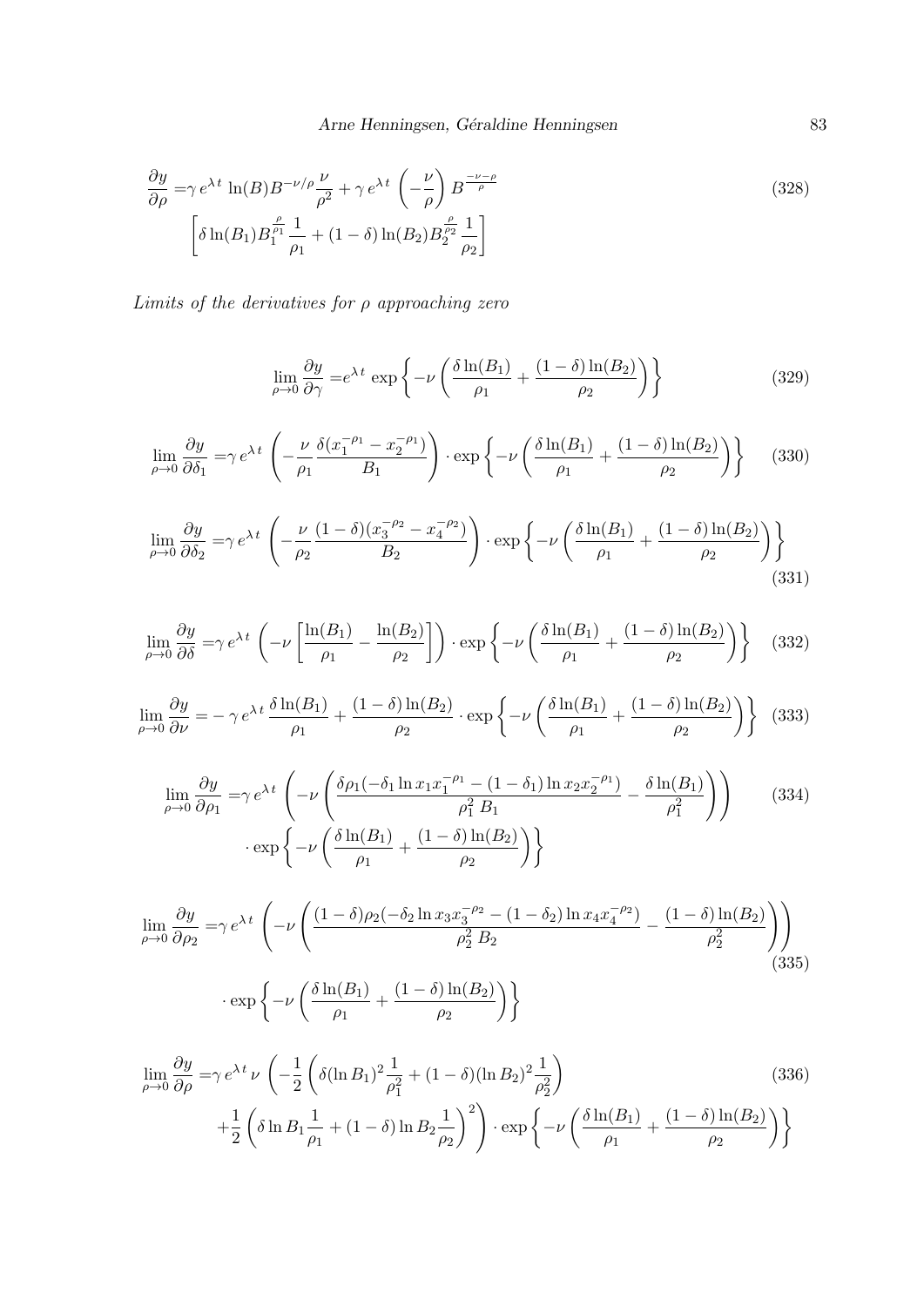# 84 Econometric Estimation of the Constant Elasticity of Substitution Function in R

Limits of the derivatives for  $\rho_1$  approaching zero

<span id="page-83-0"></span>
$$
\lim_{\rho_1 \to 0} \frac{\partial y}{\partial \gamma} = e^{\lambda t} \left( \delta \exp\{-\rho L_1\} + (1 - \delta) B_2^{\frac{\rho}{\rho_2}} \right)^{-\frac{\nu}{\rho}}
$$
\n(337)

$$
\lim_{\rho_1 \to 0} \frac{\partial y}{\partial \delta_1} = -\gamma e^{\lambda t} \frac{\nu}{\rho} \left( \delta \exp\{-\rho L_1\} + (1 - \delta) B_2^{\frac{\rho}{\rho_2}} \right)^{-\frac{\nu}{\rho} - 1}
$$
\n
$$
\cdot \delta \exp\{-\rho L_1\} \rho(-\ln x_1 + \ln x_2)
$$
\n(338)

$$
\lim_{\rho_1 \to 0} \frac{\partial y}{\partial \delta_2} = -\gamma e^{\lambda t} \frac{\nu}{\rho} \left( \delta \exp\{-\rho L_1\} + (1 - \delta) B_2^{\frac{\rho}{\rho_2}} \right)^{-\frac{\nu}{\rho} - 1}
$$
\n
$$
\cdot (1 - \delta) \frac{\rho}{\rho_2} B_2^{\frac{\rho}{\rho_2} - 1} \left( x_3^{-\rho_2} - x_4^{-\rho_2} \right)
$$
\n(339)

$$
\lim_{\rho_1 \to 0} \frac{\partial y}{\partial \delta} = -\gamma e^{\lambda t} \frac{\nu}{\rho} \left( \delta \exp\{-\rho L_1\} + (1 - \delta) B_2^{\frac{\rho}{\rho_2}} \right)^{-\frac{\nu}{\rho} - 1}
$$
\n
$$
\cdot \left( \exp\{-\rho L_1\} - B_2^{\frac{\rho}{\rho_2}} \right)
$$
\n(340)

$$
\lim_{\rho_1 \to 0} \frac{\partial y}{\partial \nu} = -\gamma e^{\lambda t} \frac{1}{\rho} \ln \left( \delta \exp\{-\rho L_1\} + (1 - \delta) B_2^{\frac{\rho}{\rho_2}} \right)
$$
\n
$$
\left( \delta \exp\{-\rho L_1\} + (1 - \delta) B_2^{\frac{\rho}{\rho_2}} \right)^{-\frac{\nu}{\rho}}
$$
\n(341)

$$
\lim_{\rho_1 \to 0} \frac{\partial y}{\partial \rho_1} = -\gamma e^{\lambda t} \delta \nu \left( \delta \exp \{ \rho \left( -\delta_1 \ln x_1 - (1 - \delta_1) \ln x_2 \right) \} + (1 - \delta) B_2^{\frac{\rho}{\rho_2}} \right)^{-\frac{\nu}{\rho} - 1} \quad (342)
$$

$$
\cdot \exp \{ -\rho \left( \delta_1 \ln x_1 + (1 - \delta_1) \ln x_2 \right) \} \left( -\frac{1}{2} \left( -\delta_1 \ln x_1 - (1 - \delta_1) \ln x_2 \right)^2 + \frac{1}{2} \left( \delta_1 \left( \ln x_1 \right)^2 + (1 - \delta_1) \left( \ln x_2 \right)^2 \right) \right)
$$

$$
\lim_{\rho_1 \to 0} \frac{\partial y}{\partial \rho_2} = -\gamma e^{\lambda t} \frac{\nu}{\rho} \left( \delta \exp\{-\rho L_1\} + (1 - \delta) B_2^{\frac{\rho}{\rho_2}} \right)^{-\frac{\nu}{\rho} - 1}
$$
\n
$$
- (1 - \delta) \frac{\rho}{\rho_2^2} \ln(B_2) B_2^{\frac{\rho}{\rho_2}} + (1 - \delta) \frac{\rho}{\rho_2} B_2^{\frac{\rho}{\rho_2} - 1} \left( -\delta_2 \ln x_3 x_3^{-\rho_2} - (1 - \delta_2) \ln x_4 x_4^{-\rho_2} \right) \right)
$$
\n(343)

$$
\lim_{\rho_1 \to 0} \frac{\partial y}{\partial \rho} = \gamma e^{\lambda t} \frac{\nu}{\rho^2} \ln \left( \delta \exp\{-\rho L_1\} + (1 - \delta) B_2^{\frac{\rho}{\rho_2}} \right)
$$
\n
$$
\left( \delta \exp\{-\rho L_1\} + (1 - \delta) B_2^{\frac{\rho}{\rho_2}} \right)^{-\frac{\nu}{\rho}}
$$
\n(344)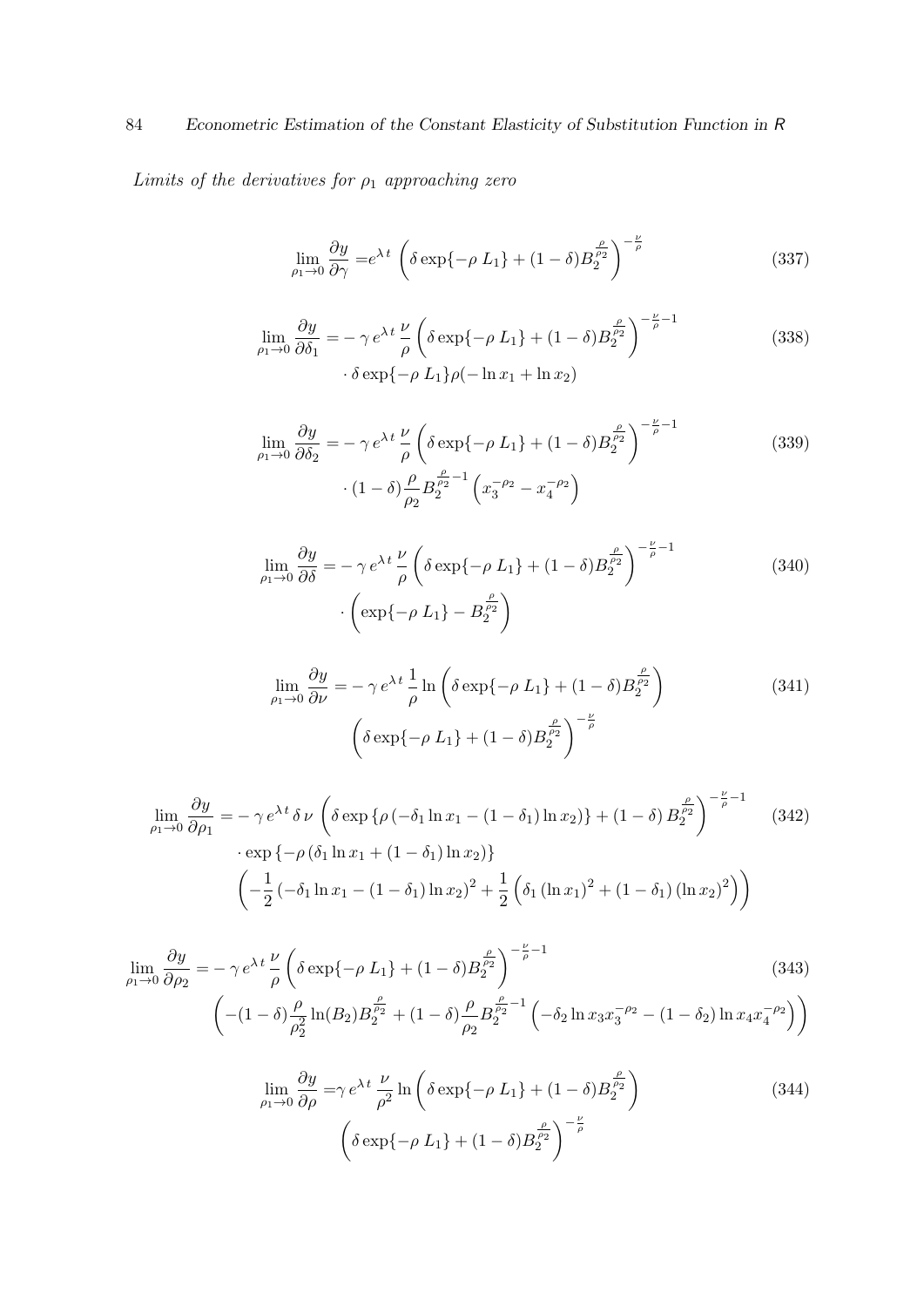<span id="page-84-0"></span>
$$
-\gamma e^{\lambda t} \frac{\nu}{\rho} \left( \delta \exp\{-\rho L_1\} + (1 - \delta) B_2^{\frac{\rho}{\rho_2}} \right)^{-\frac{\nu}{\rho} - 1}
$$

$$
\left( -\delta \exp\{-\rho L_1\} L_1 + \frac{1 - \delta}{\rho_2} \ln(B_2) B_2^{\frac{\rho}{\rho_2}} \right)
$$

Limits of the derivatives for  $\rho_2$  approaching zero

$$
\lim_{\rho_2 \to 0} \frac{\partial y}{\partial \gamma} = e^{\lambda t} \left( \delta B_1^{\frac{\rho}{\rho_1}} + (1 - \delta) \exp\{-\rho L_2\} \right)^{-\frac{\nu}{\rho}}
$$
(345)

$$
\lim_{\rho_2 \to 0} \frac{\partial y}{\partial \delta_1} = -\gamma e^{\lambda t} \frac{\nu}{\rho} \left( \delta B_1^{\frac{\rho}{\rho_1}} + (1 - \delta) \exp\{-\rho L_2\} \right)^{-\frac{\nu}{\rho} - 1} \delta \frac{\rho}{\rho_1} B_1^{\frac{\rho}{\rho_1} - 1} \left( x_1^{-\rho_1} - x_2^{-\rho_1} \right) \tag{346}
$$

$$
\lim_{\rho_2 \to 0} \frac{\partial y}{\partial \delta_2} = -\gamma e^{\lambda t} \nu \left( \delta B_1^{\frac{\rho}{\rho_1}} + (1 - \delta) \exp\{-\rho L_2\} \right)^{-\frac{\nu}{\rho} - 1}
$$
\n
$$
(1 - \delta) \exp\{-\rho L_2\} (-\ln x_3 + \ln x_4)
$$
\n(347)

$$
\lim_{\rho_2 \to 0} \frac{\partial y}{\partial \delta} = -\gamma e^{\lambda t} \frac{\nu}{\rho} \left( \delta B_1^{\frac{\rho}{\rho_1}} + (1 - \delta) \exp\{-\rho L_2\} \right)^{-\frac{\nu}{\rho} - 1}
$$
\n
$$
\left( B_1^{\frac{\rho}{\rho_1}} - \exp\{-\rho L_2\} \right)
$$
\n(348)

$$
\lim_{\rho_2 \to 0} \frac{\partial y}{\partial \nu} = -\gamma e^{\lambda t} \frac{1}{\rho} \ln \left( \delta B_1^{\frac{\rho}{\rho_1}} + (1 - \delta) \exp\{-\rho L_2\} \right)
$$
\n
$$
\left( \delta B_1^{\frac{\rho}{\rho_1}} + (1 - \delta) \exp\{-\rho L_2\} \right)^{-\frac{\nu}{\rho}}
$$
\n(349)

$$
\lim_{\rho_2 \to 0} \frac{\partial y}{\partial \rho_1} = -\gamma e^{\lambda t} \frac{\nu}{\rho} \left( \delta B_1^{\frac{\rho}{\rho_1}} + (1 - \delta) \exp\{-\rho L_2\} \right)^{-\frac{\nu}{\rho} - 1}
$$
\n
$$
\left( \delta \ln(B_1) B_1^{\frac{\rho}{\rho_1}} \left( -\frac{\rho}{\rho_1^2} \right) + \delta \left( \frac{\rho}{\rho_1} \right) B_1^{\frac{\rho}{\rho_1} - 1} \left( -\delta_1 \ln x_1 x_1^{-\rho_1} - (1 - \delta_1) \ln x_2 x_2^{-\rho_1} \right) \right)
$$
\n(350)

$$
\lim_{\rho_2 \to 0} \frac{\partial y}{\partial \rho_2} = -\gamma e^{\lambda t} (1 - \delta) \nu \exp \{-\rho (\delta_2 \ln x_3 + (1 - \delta_2) \ln x_4) \} \tag{351}
$$
\n
$$
\left( (1 - \delta) \exp \{ \rho (-\delta_2 \ln x_3 - (1 - \delta_2) \ln x_4) \} + \delta \left( \delta_1 x_1^{-\rho_1} + (1 - \delta_1) x_2^{-\rho_1} \right)^{\frac{\rho}{\rho_1}} \right)^{-\frac{\nu}{\rho} - 1}
$$
\n
$$
\left( -\frac{1}{2} (\delta_2 \ln x_3 + (1 - \delta_2) \ln x_4)^2 + \frac{1}{2} \left( \delta_2 (\ln x_3)^2 + (1 - \delta_2) (\ln x_4)^2 \right) \right)
$$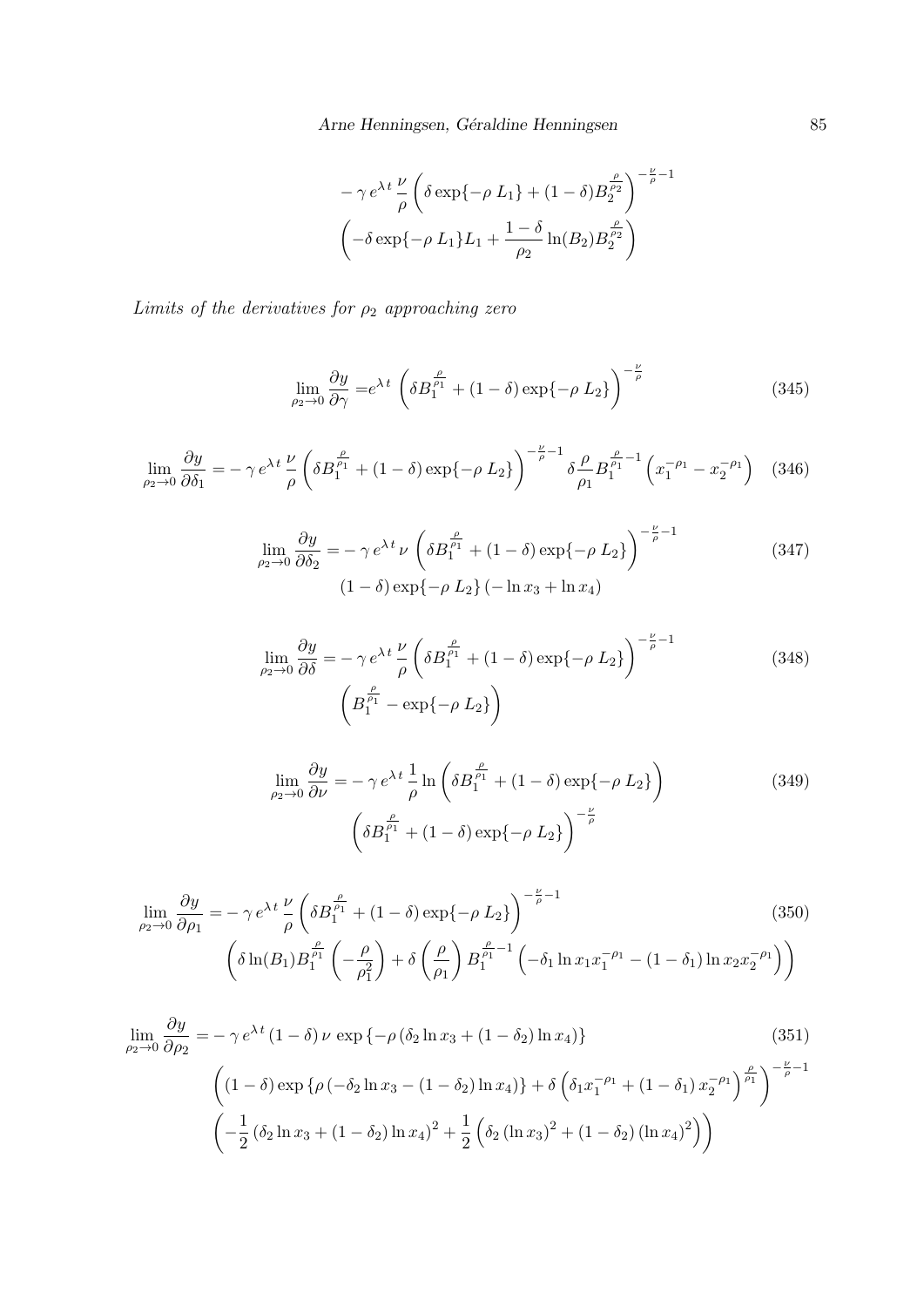86 Econometric Estimation of the Constant Elasticity of Substitution Function in R

$$
\lim_{\rho_2 \to 0} \frac{\partial y}{\partial \rho} = \gamma e^{\lambda t} \frac{\nu}{\rho^2} \ln \left( \delta B_1^{\frac{\rho}{\rho_1}} + (1 - \delta) \exp\{-\rho L_2\} \right) \left( \delta B_1^{\frac{\rho}{\rho_1}} + (1 - \delta) \exp\{-\rho L_2\} \right)^{-\frac{\nu}{\rho}}
$$
\n
$$
- \gamma e^{\lambda t} \frac{\nu}{\rho} \left( \delta B_1^{\frac{\rho}{\rho_1}} + (1 - \delta) \exp\{-\rho L_2\} \right)^{-\frac{\nu}{\rho} - 1}
$$
\n
$$
\left( -(1 - \delta) \exp\{-\rho L_2\} L_2 + \delta \ln(B_1) B_1^{\frac{\rho}{\rho_1}} \frac{1}{\rho_1} \right)
$$
\n(352)

Limits of the derivatives for  $\rho_1$  and  $\rho_2$  approaching zero

<span id="page-85-0"></span>
$$
\lim_{\rho_2 \to 0} \lim_{\rho_1 \to 0} \frac{\partial y}{\partial \gamma} = e^{\lambda t} \exp \left\{ -\frac{\nu}{\rho} \ln \left( \delta \exp \{-\rho L_1\} + (1 - \delta) \exp \{-\rho L_2\} \right) \right\} \tag{353}
$$

$$
\lim_{\rho_2 \to 0} \lim_{\rho_1 \to 0} \frac{\partial y}{\partial \delta_1} = -\gamma e^{\lambda t} \nu \delta \left( \delta \exp\{-\rho L_1\} + (1 - \delta) \exp\{-\rho L_2\} \right)^{-\frac{\nu}{\rho} - 1}
$$
\n
$$
\exp\{-\rho L_1\} \left( -\ln x_1 + \ln x_2 \right)
$$
\n(354)

$$
\lim_{\rho_2 \to 0} \lim_{\rho_1 \to 0} \frac{\partial y}{\partial \delta_2} = -\gamma e^{\lambda t} \nu ((1 - \delta) \exp\{-\rho L_2\} + \delta \exp\{-\rho L_1\})^{-\frac{\nu}{\rho} - 1}
$$
(355)  

$$
(1 - \delta) \exp\{-\rho L_2\} (-\ln x_3 + \ln x_4)
$$

$$
\lim_{\rho_2 \to 0} \lim_{\rho_1 \to 0} \frac{\partial y}{\partial \delta} = -\gamma e^{\lambda t} \frac{\nu}{\rho} \left( \delta \exp \left\{ -\rho L_1 \right\} + (1 - \delta) \exp \left\{ -\rho L_2 \right\} \right)^{-\frac{\nu}{\rho} - 1}
$$
\n
$$
\left( \exp \left\{ -\rho L_1 \right\} - \exp \left\{ -\rho L_2 \right\} \right)
$$
\n(356)

$$
\lim_{\rho_2 \to 0} \lim_{\rho_1 \to 0} \frac{\partial y}{\partial \nu} = -\gamma e^{\lambda t} \frac{1}{\rho} \ln \left( \delta \exp \left\{ -\rho L_1 \right\} + (1 - \delta) \exp \left\{ -\rho L_2 \right\} \right) \tag{357}
$$
\n
$$
\left( \delta \exp \left\{ -\rho L_1 \right\} + (1 - \delta) \exp \left\{ -\rho L_2 \right\} \right)^{-\frac{\nu}{\rho}}
$$

$$
\lim_{\rho_2 \to 0} \lim_{\rho_1 \to 0} \frac{\partial y}{\partial \rho_1} = -\gamma e^{\lambda t} \delta \nu \left( \delta \exp \{-\rho L_1\} + (1 - \delta) \exp \{-\rho L_2\} \right)^{-\frac{\nu}{\rho} - 1}
$$
(358)  
 
$$
\cdot \exp \{\rho L_2\} \left( -\frac{1}{2} L_1^2 + \frac{1}{2} \left( \delta_1 (\ln x_1)^2 + (1 - \delta_1) (\ln x_2)^2 \right) \right)
$$

$$
\lim_{\rho_1 \to 0} \lim_{\rho_2 \to 0} \frac{\partial y}{\partial \rho_2} = -\gamma e^{\lambda t} (1 - \delta) \nu ((1 - \delta) \exp \{-\rho L_2\} + \delta \exp \{-\rho L_1\})^{-\frac{\nu}{\rho} - 1}
$$
(359)  
 
$$
\cdot \exp \{-\rho L_2\} \left( -\frac{1}{2} L_2^2 + \frac{1}{2} \left( \delta_2 (\ln x_3)^2 + (1 - \delta_2) (\ln x_4)^2 \right) \right)
$$

$$
\lim_{\rho_2 \to 0} \lim_{\rho_1 \to 0} \frac{\partial y}{\partial \rho} = \gamma e^{\lambda t} \frac{\nu}{\rho^2} \ln \left( \delta \exp \left\{ -\rho L_1 \right\} + (1 - \delta) \exp \left\{ -\rho L_2 \right\} \right) \tag{360}
$$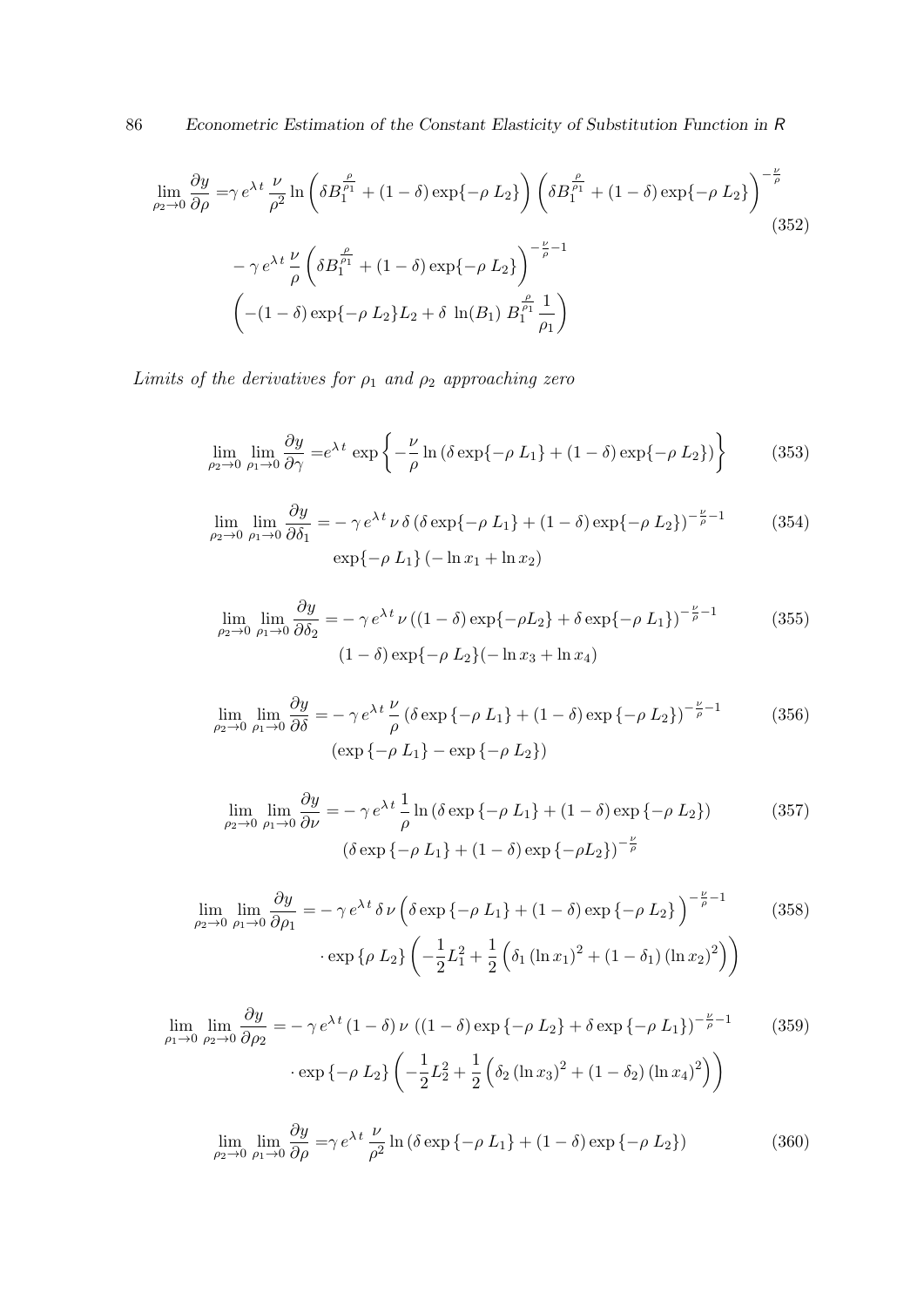<span id="page-86-0"></span>
$$
(\delta \exp \{-\rho L_1\} + (1 - \delta) \exp \{-\rho L_2\})^{-\frac{\nu}{\rho}}-\gamma e^{\lambda t} \frac{\nu}{\rho} (\delta \exp \{-\rho L_1\} + (1 - \delta) \exp \{-\rho L_2\})^{-\frac{\nu}{\rho}-1}(-\delta \exp \{-\rho L_1\} L_1 - (1 - \delta) \exp \{-\rho L_2\} L_2)
$$

Limits of the derivatives for  $\rho_1$  and  $\rho$  approaching zero

$$
\lim_{\rho_1 \to 0} \lim_{\rho \to 0} \frac{\partial y}{\partial \gamma} = e^{\lambda t} \exp \left\{-\nu \left(-\delta L_1 + \frac{(1-\delta)\ln(B_2)}{\rho_2}\right)\right\} \tag{361}
$$

$$
\lim_{\rho_1 \to 0} \lim_{\rho \to 0} \frac{\partial y}{\partial \delta_1} = \gamma e^{\lambda t} \left( -\nu (\delta(-\ln x_1 + \ln x_2)) \right) \exp\left\{-\nu \left( -\delta L_1 + \frac{(1-\delta)\ln(B_2)}{\rho_2} \right) \right\} \tag{362}
$$

$$
\lim_{\rho_1 \to 0} \lim_{\rho \to 0} \frac{\partial y}{\partial \delta_2} = \gamma e^{\lambda t} \frac{-\nu (1 - \delta) (x_3^{-\rho_2} - x_4^{-\rho_2})}{\rho_2 B_2} \exp \left\{-\nu \left(-\delta L_1 + \frac{(1 - \delta) \ln(B_2)}{\rho_2}\right)\right\} \tag{363}
$$

$$
\lim_{\rho_1 \to 0} \lim_{\rho \to 0} \frac{\partial y}{\partial \delta} = -\gamma e^{\lambda t} \nu \left( -L_1 - \frac{\ln(B_2)}{\rho_2} \right) \exp \left\{ -\nu \left( -\delta L_1 + (1 - \delta) \frac{\ln(B_2)}{\rho_2} \right) \right\} \tag{364}
$$

$$
\lim_{\rho_1 \to 0} \lim_{\rho \to 0} \frac{\partial y}{\partial \nu} = \gamma e^{\lambda t} \left( \delta L_1 - (1 - \delta) \frac{\ln(B_2)}{\rho_2} \right) \exp \left\{ -\nu \left( -\delta L_1 + (1 - \delta) \frac{\ln(B_2)}{\rho_2} \right) \right\} \tag{365}
$$

$$
\lim_{\rho_1 \to 0} \lim_{\rho \to 0} \frac{\partial y}{\partial \rho_1} = -\gamma e^{\lambda t} \nu \delta \left( \frac{1}{2} (\delta_1 (\ln x_1)^2 + (1 - \delta_1)(\ln x_2)^2) - \frac{1}{2} L_1^2 \right) \qquad (366)
$$

$$
\cdot \exp \left\{ -\nu \left( -\delta L_1 + (1 - \delta) \frac{\ln(B_2)}{\rho_2} \right) \right\}
$$

$$
\lim_{\rho_1 \to 0} \lim_{\rho \to 0} \frac{\partial y}{\partial \rho_2} = -\gamma e^{\lambda t} \nu (1 - \delta) \left( -\frac{\ln(B_2)}{\rho_2^2} + \frac{(-\delta_2 \ln x_3 x_3^{-\rho_2} - (1 - \delta_2) \ln x_4 x_4^{-\rho_2})}{\rho_2 B_2} \right)
$$
(367)  
 
$$
\cdot \exp \left\{ -\nu \left( -L_1 + (1 - \delta) \frac{\ln(B_2)}{\rho_2} \right) \right\}
$$

$$
\lim_{\rho_1 \to 0} \lim_{\rho \to 0} \frac{\partial y}{\partial \rho} = \gamma e^{\lambda t} \nu \left( -\frac{1}{2} \left( \delta L_1^2 + (1 - \delta) \left( \frac{\ln(B_2)}{\rho_2} \right)^2 \right) + \frac{1}{2} \left( -\delta L_1 + (1 - \delta) \frac{\ln(B_2)}{\rho_2} \right)^2 \right)
$$
\n
$$
\cdot \exp \left\{ -\nu \left( -\delta L_1 + (1 - \delta) \frac{\ln(B_2)}{\rho_2} \right) \right\}
$$
\n(368)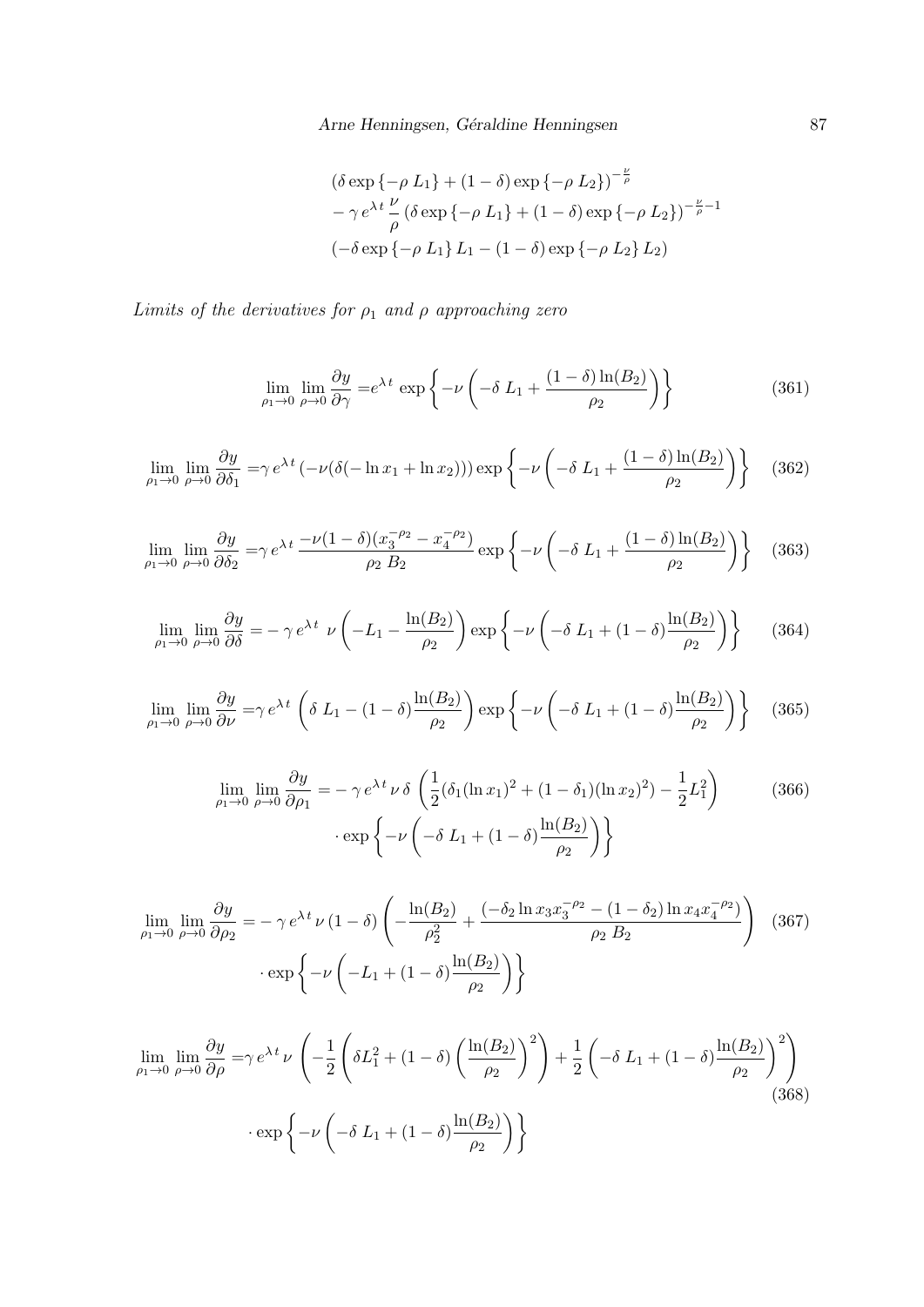88 Econometric Estimation of the Constant Elasticity of Substitution Function in R

Limits of the derivatives for  $\rho_2$  and  $\rho$  approaching zero

<span id="page-87-0"></span>
$$
\lim_{\rho_2 \to 0} \lim_{\rho \to 0} \frac{\partial y}{\partial \gamma} = e^{\lambda t} \exp \left\{-\nu \left(\frac{\delta \ln(B_1)}{\rho_1} - (1 - \delta)L_2\right)\right\} \tag{369}
$$

$$
\lim_{\rho_2 \to 0} \lim_{\rho \to 0} \frac{\partial y}{\partial \delta_1} = \gamma e^{\lambda t} \frac{-\nu \delta (x_1^{-\rho_1} - x_2^{-\rho_1})}{\rho_1 B_1} \exp \left\{-\nu \left(\frac{\delta \ln(B_1)}{\rho_1} - (1 - \delta) L_2\right)\right\} \tag{370}
$$

$$
\lim_{\rho_2 \to 0} \lim_{\rho \to 0} \frac{\partial y}{\partial \delta_2} = \gamma e^{\lambda t} \left( -\nu ((1 - \delta)(-\ln x_3 + \ln x_4)) \right) \exp \left\{-\nu \left( \frac{\delta \ln(B_1)}{\rho_1} - (1 - \delta) L_2 \right) \right\}
$$
\n(371)

$$
\lim_{\rho_2 \to 0} \lim_{\rho \to 0} \frac{\partial y}{\partial \delta} = -\gamma e^{\lambda t} \nu \left( \frac{\ln(B_1)}{\rho_1} + L_2 \right) \exp \left\{ -\nu \left( \delta \frac{\ln(B_1)}{\rho_1} - (1 - \delta) L_2 \right) \right\}
$$
(372)

$$
\lim_{\rho_2 \to 0} \lim_{\rho \to 0} \frac{\partial y}{\partial \nu} = \gamma e^{\lambda t} \left( -\delta \frac{\ln(B_1)}{\rho_1} + (1 - \delta)L_2 \right) \exp \left\{ -\nu \left( \delta \frac{\ln(B_1)}{\rho_1} - (1 - \delta)L_2 \right) \right\} \tag{373}
$$

$$
\lim_{\rho_2 \to 0} \lim_{\rho \to 0} \frac{\partial y}{\partial \rho_1} = -\gamma e^{\lambda t} \nu \delta \left( -\frac{\ln(B_1)}{\rho_1^2} + \frac{(-\delta_1 \ln x_1 x_1^{-\rho_1} - (1 - \delta_1) \ln x_2 x_2^{-\rho_1})}{\rho_1 B_1} \right) \tag{374}
$$
\n
$$
\cdot \exp \left\{ -\nu \left( \delta \frac{\ln(B_1)}{\rho_1} - (1 - \delta) L_2 \right) \right\}
$$

$$
\lim_{\rho_2 \to 0} \lim_{\rho \to 0} \frac{\partial y}{\partial \rho_2} = -\gamma e^{\lambda t} \nu (1 - \delta) \left( \frac{1}{2} (\delta_2 (\ln x_3)^2 + (1 - \delta_2) (\ln x_4)^2) - \frac{1}{2} L_2^2 \right) \tag{375}
$$
\n
$$
\cdot \exp \left\{ -\nu \left( \delta \frac{\ln(B_1)}{\rho_1} - (1 - \delta) L_2 \right) \right\}
$$

$$
\lim_{\rho_2 \to 0} \lim_{\rho \to 0} \frac{\partial y}{\partial \rho} = \gamma e^{\lambda t} \nu \left( -\frac{1}{2} \left( \delta \left( \frac{\ln(B_1)}{\rho_1} \right)^2 + (1 - \delta) L_2^2 \right) + \frac{1}{2} \left( \delta \frac{\ln(B_1)}{\rho_1} - (1 - \delta) L_2 \right)^2 \right)
$$
\n
$$
\cdot \exp \left\{ -\nu \left( \delta \frac{\ln(B_1)}{\rho_1} - (1 - \delta) L_2 \right) \right\}
$$
\n(376)

Limits of the derivatives for  $\rho_1$ ,  $\rho_2$ , and  $\rho$  approaching zero

<span id="page-87-1"></span>
$$
\lim_{\rho_1 \to 0} \lim_{\rho_2 \to 0} \lim_{\rho \to 0} \frac{\partial y}{\partial \gamma} = e^{\lambda t} \exp \left\{ -\nu \left( -\delta L_1 - (1 - \delta) L_2 \right) \right\}
$$
\n(377)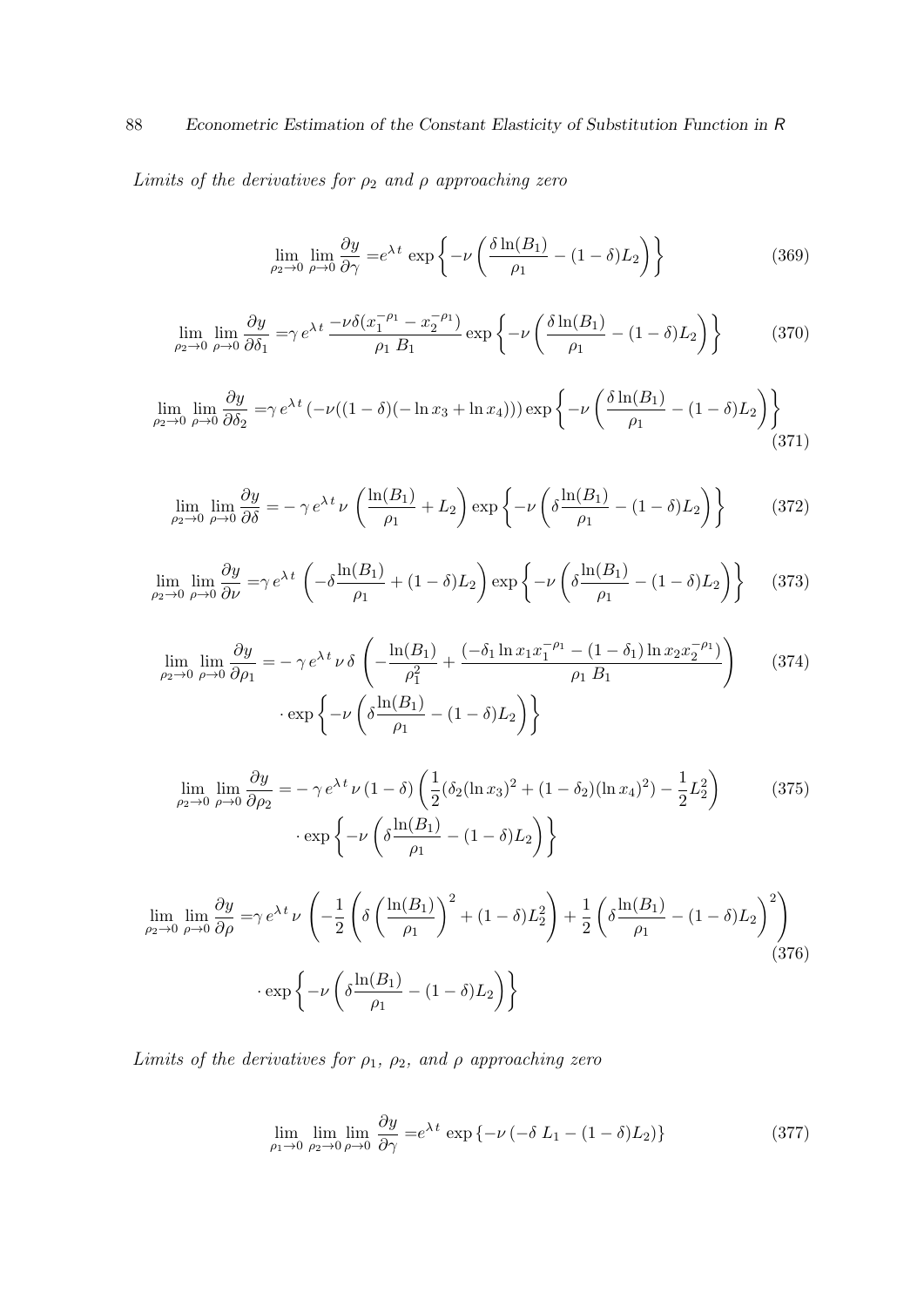$$
\lim_{\rho_1 \to 0} \lim_{\rho_2 \to 0} \lim_{\rho \to 0} \frac{\partial y}{\partial \delta_1} = -\gamma e^{\lambda t} \nu \delta \left( -\ln x_1 + \ln x_2 \right) \exp \left\{ -\nu \left( -\delta L_1 - (1 - \delta) L_2 \right) \right\} \tag{378}
$$

 $\lim_{\rho_1 \to 0} \lim_{\rho_2 \to 0} \lim_{\rho \to 0}$  $\partial y$  $\frac{\partial g}{\partial \delta_2} = -\gamma e^{\lambda t} \nu (1 - \delta) (-\ln x_3 + \ln x_4) \exp \{-\nu (-\delta L_1 - (1 - \delta)L_2)\}$  (379)

$$
\lim_{\rho_1 \to 0} \lim_{\rho_2 \to 0} \lim_{\rho \to 0} \frac{\partial y}{\partial \delta} = -\gamma e^{\lambda t} \nu \left( -L_1 + L_2 \right) \exp \left\{ -\nu \left( -\delta L_1 - (1 - \delta)L_2 \right) \right\} \tag{380}
$$

$$
\lim_{\rho_1 \to 0} \lim_{\rho_2 \to 0} \lim_{\rho \to 0} \frac{\partial y}{\partial \nu} = \gamma e^{\lambda t} \left( \delta L_1 + (1 - \delta) L_2 \right) \exp \left\{ -\nu \left( -\delta L_1 - (1 - \delta) L_2 \right) \right\} \tag{381}
$$

$$
\lim_{\rho_1 \to 0} \lim_{\rho_2 \to 0} \lim_{\rho \to 0} \frac{\partial y}{\partial \rho_1} = -\gamma e^{\lambda t} \nu \delta \left( \frac{1}{2} (\delta_1 (\ln x_1)^2 + (1 - \delta_1)(\ln x_2)^2) - \frac{1}{2} L_1^2 \right) \tag{382}
$$
\n
$$
\cdot \exp \left\{ -\nu \left( -\delta L_1 - (1 - \delta) L_2 \right) \right\}
$$

$$
\lim_{\rho_1 \to 0} \lim_{\rho_2 \to 0} \lim_{\rho \to 0} \frac{\partial y}{\partial \rho_2} = -\gamma e^{\lambda t} \nu (1 - \delta) \left( \frac{1}{2} (\delta_2 (\ln x_3)^2 + (1 - \delta_2) (\ln x_4)^2) - \frac{1}{2} L_2^2 \right) \tag{383}
$$
\n
$$
\cdot \exp \{-\nu ( -\delta L_1 - (1 - \delta) L_2) \}
$$

$$
\lim_{\rho_1 \to 0} \lim_{\rho_2 \to 0} \lim_{\rho \to 0} \frac{\partial y}{\partial \rho} = \gamma e^{\lambda t} \nu \left( -\frac{1}{2} \left( \delta L_1^2 + (1 - \delta) L_2^2 \right) + \frac{1}{2} \left( -\delta L_1 - (1 - \delta) L_2 \right)^2 \right) \tag{384}
$$
\n
$$
\cdot \exp \left\{ -\nu \left( -\delta L_1 + (1 - \delta) \left( -\delta_2 \ln x_3 - (1 - \delta_2) \ln x_4 \right) \right) \right\}
$$

#### C.3. Elasticities of substitution

Allen-Uzawa elasticity of substitution (see [Sato](#page-107-0) [1967\)](#page-107-0)

$$
\sigma_{i,j} = \begin{cases}\n(1 - \rho)^{-1} & \text{for } i = 1, 2; j = 3, 4 \\
\frac{(1 - \rho_1)^{-1} - (1 - \rho)^{-1}}{\delta \left(\frac{y}{B_1^{-\rho_1}}\right)^{1 + \rho}} + (1 - \rho)^{-1} & \text{for } i = 1; j = 2 \\
\frac{\delta \left(\frac{y}{B_1^{-\rho_1}}\right)^{1 + \rho}}{\delta \left(\frac{y}{B_1^{-\rho_1}}\right)^{1 + \rho}} + (1 - \rho)^{-1} & \text{for } i = 3; j = 4 \\
(1 - \delta) \left(\frac{y}{B_2^{-\rho_2}}\right)^{1 + \rho}\n\end{cases}
$$
\n(385)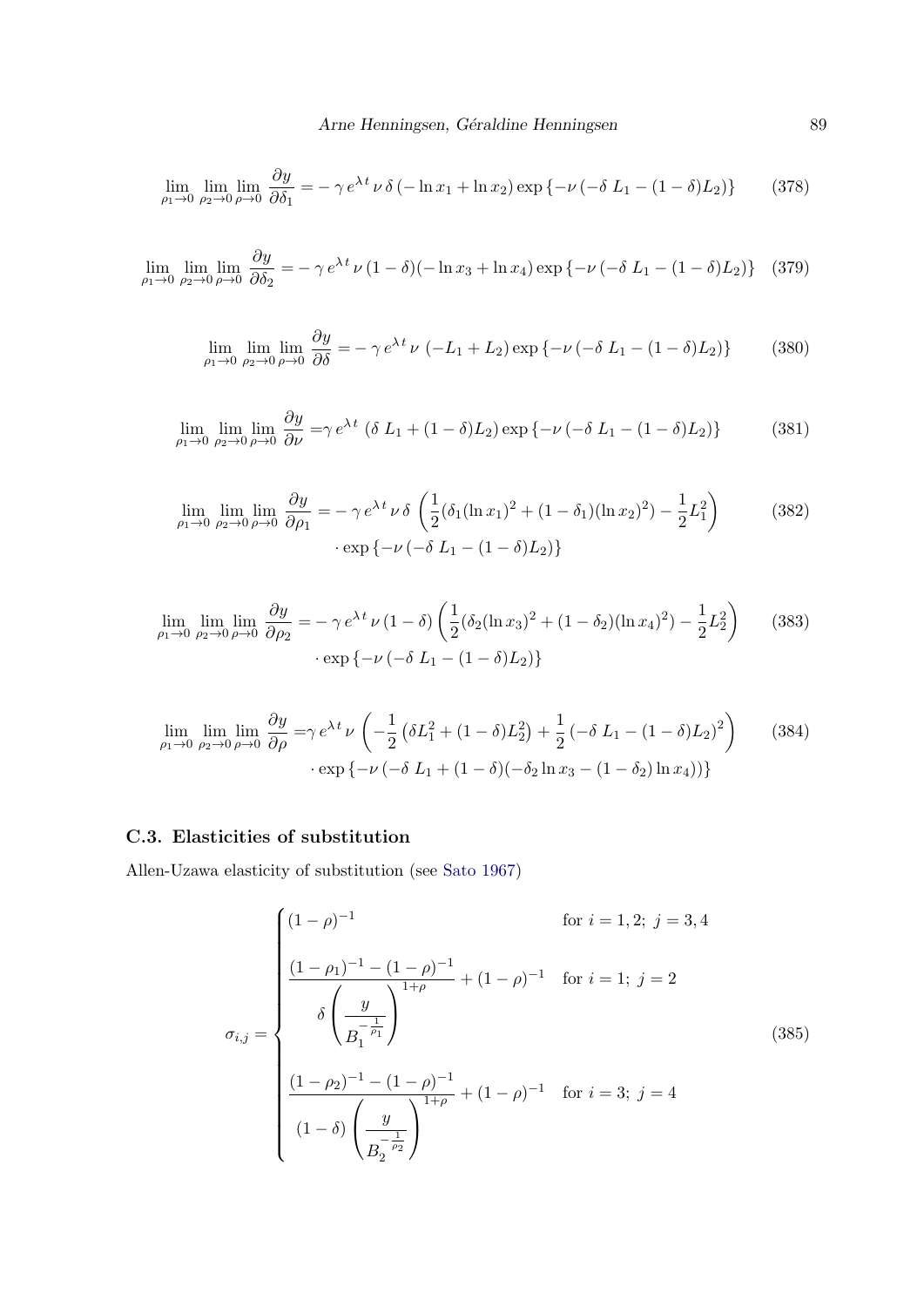Hicks-McFadden elasticity of substitution (see [Sato](#page-107-0) [1967\)](#page-107-0)

$$
\sigma_{i,j} = \begin{cases}\n\frac{\frac{1}{\theta_i} + \frac{1}{\theta_j}}{(1 - \rho_1) \left(\frac{1}{\theta_i} - \frac{1}{\theta^*}\right) + (1 - \rho_2) \left(\frac{1}{\theta_j} - \frac{1}{\theta}\right) + (1 - \rho) \left(\frac{1}{\theta^*} - \frac{1}{\theta}\right)} & \text{for } i = 1, 2; j = 3, 4 \\
(1 - \rho_1)^{-1} & \text{for } i = 1; j = 2 \\
(1 - \rho_2)^{-1} & \text{for } i = 3, j = 4\n\end{cases}
$$
\n(386)

with

$$
\theta^* = \delta B_1^{\frac{\rho}{\rho_1}} \cdot y^{\rho} \tag{387}
$$

$$
\theta = (1 - \delta) B_2^{\frac{\rho}{\rho_2}} \cdot y^{\rho} \tag{388}
$$

$$
\theta_1 = \delta \delta_1 x_1^{-\rho_1} B_1^{-\frac{\rho_1 - \rho}{\rho_1}} \cdot y^{\rho} \tag{389}
$$

$$
\theta_2 = \delta(1 - \delta_1)x_2^{-\rho_1} B_1^{-\frac{\rho_1 - \rho}{\rho_1}} \cdot y^{\rho}
$$
\n(390)

$$
\theta_3 = (1 - \delta)\delta_2 x_3^{-\rho_2} B_2^{-\frac{\rho_2 - \rho}{\rho_2}} \cdot y^{\rho}
$$
\n(391)

$$
\theta_4 = (1 - \delta)(1 - \delta_2)x_4^{-\rho_2} B_2^{-\rho_2} \cdot y^\rho \tag{392}
$$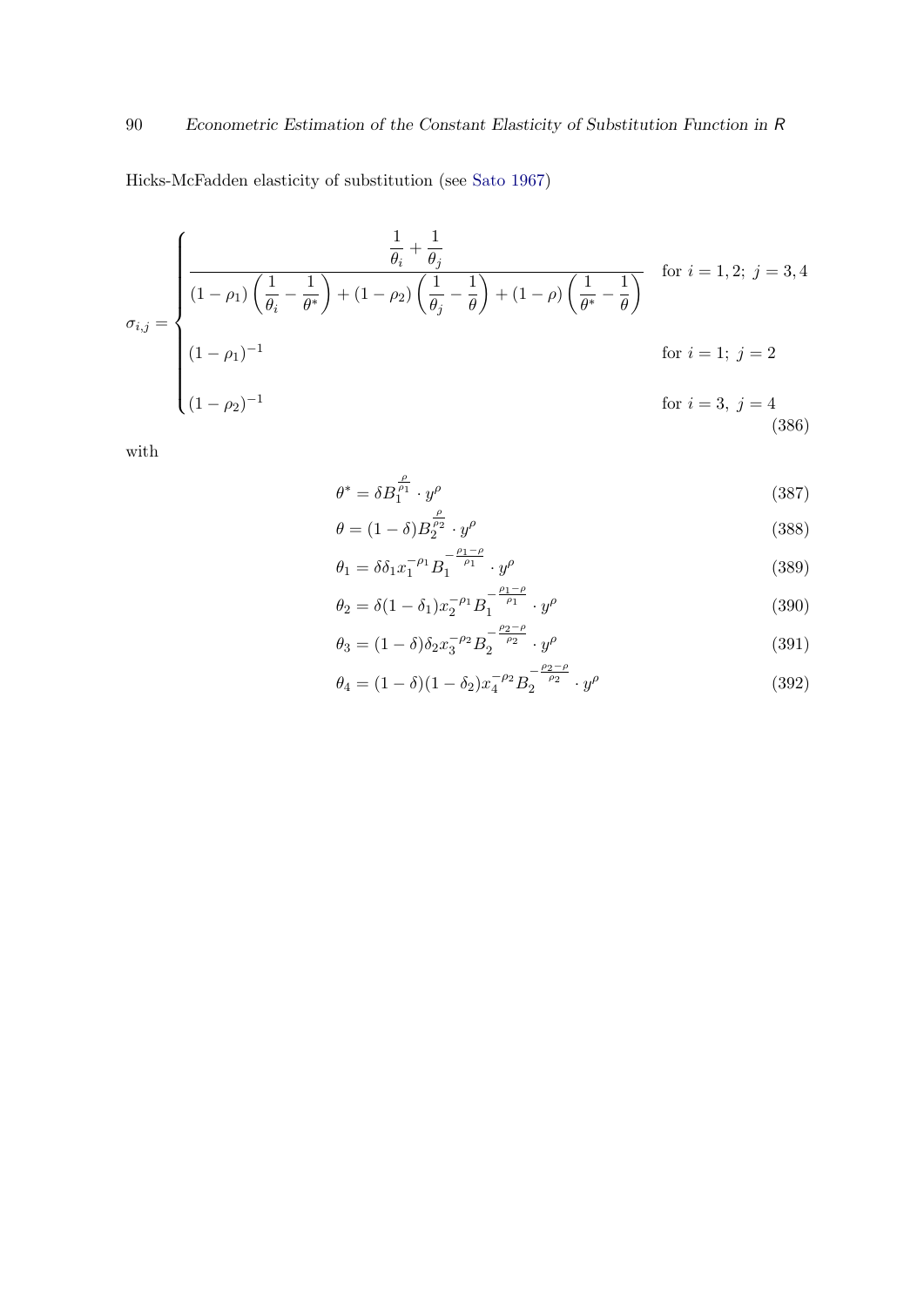## D. Script for replicating the analysis of Kemfert (1998)

```
# load the micEconCES package
library( "micEconCES" )
# load the data set
data( "GermanIndustry" )
# remove years 1973 - 1975 because of economic disruptions (see Kemfert 1998)
GermanIndustry <- subset( GermanIndustry, year < 1973 | year > 1975, )
# add a time trend (starting with 0)
GermanIndustry$time <- GermanIndustry$year - 1960
# names of inputs
xNames1 <- c( "K", "E", "A" )
xNames2 <- c( "K", "A", "E")
xNames3 <- c( "E", "A", "K")
################# econometric estimation with cesEst ##########################
## Nelder-Mead
cesNm1 \leq cesEst('''Y'', xNames1, tName = "time", data = GermanIndustry,method = "NM", control = list(maxit = 5000))
summary ( c \text{e} s Nm1 )
cesNm2 <- cesEst( "Y", xNames2, tName = "time", data = GermanIndustry,
  method = "NM", control = list(maxit = 5000))
summary ( cesNm2 )
cesNm3 <- cesEst( "Y", xNames3, tName = "time", data = German Industry,method = "NM", control = list(maxit = 5000))
summary ( cesNm3 )
## Simulated Annealing
cesSann1 <- cesEst( "Y", xNames1, tName = "time", data = GermanIndustry,
  method = "SANN", control = list(maxit = 2e6))
summary ( cesSann1 )
cesSann2 <- cesEst( "Y", xNames2, tName = "time", data = GermanIndustry,
  method = "SANN", control = list( maxit = 2e6 ) )summary( cesSann2 )
cesSann3 \leq cesEst('''Y''. xNames3. tName = "time". data = GermanIndustrv.method = "SANN", control = list(maxit = 2e6))
summary ( cesSann3 )
## BFGS
cesBfgs1 <- cesEst( "Y", xNames1, tName = "time", data = GermanIndustry,
  method = "BFGS", control = list(maxit = 5000))
summary ( cesBfgs1 )
cesBfgs2 <- cesEst( "Y", xNames2, tName = "time", data = GermanIndustry,
  method = "BFGS", control = list( maxit = 5000 ) )summary(cesBfgs2)
cesBfgs3 <- cesEst( "Y", xNames3, tName = "time", data = GermanIndustry,
  method = "BFGS", control = list( maxit = 5000 ) )summary(cesBfgs3)
## L-BFGS-B
cesBfgsCon1 <- cesEst( "Y", xNames1, tName = "time", data = GermanIndustry,
```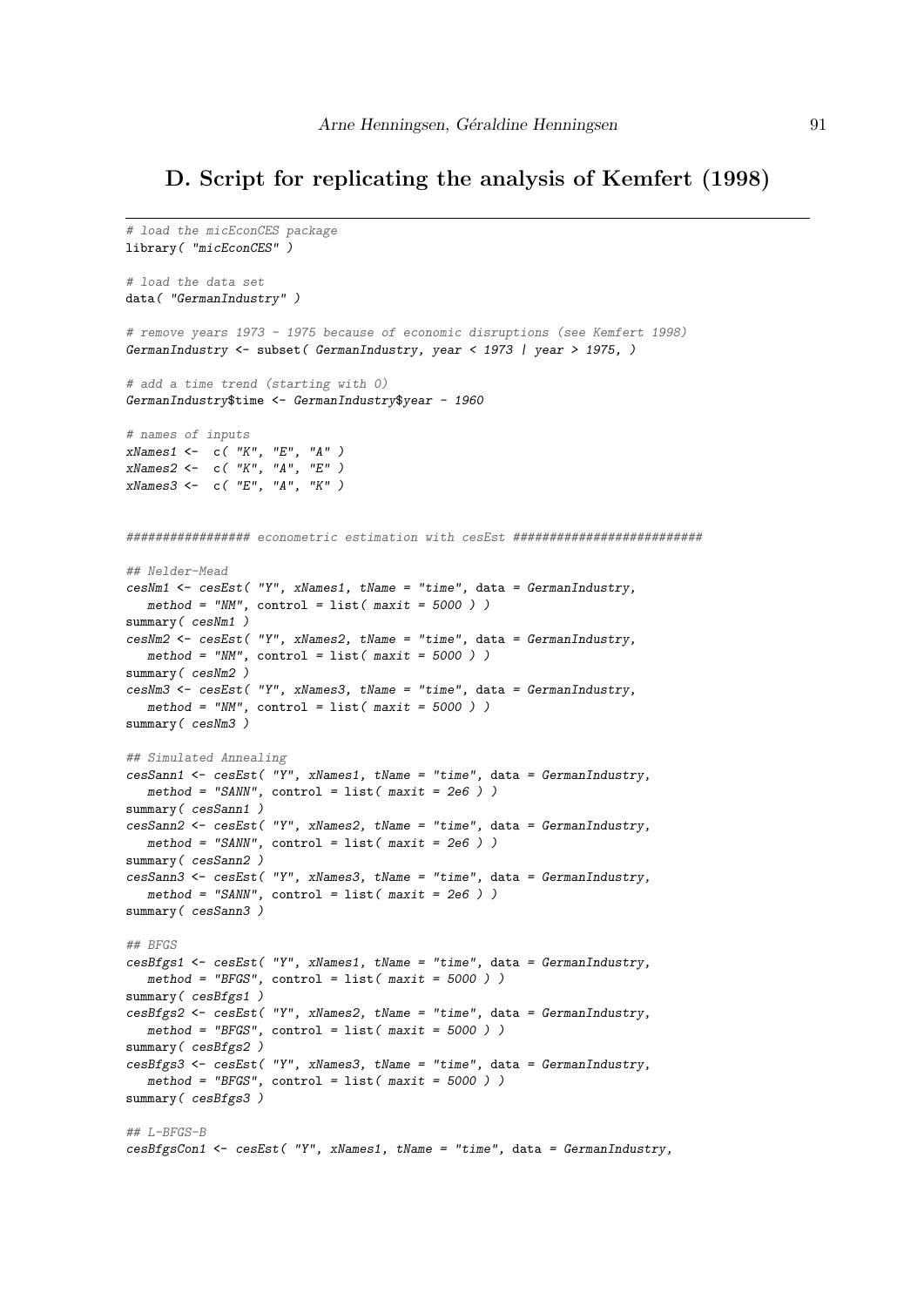```
method = "L-BFGS-B", control = list( maxit = 5000 ) )summary(cesBfgsCon1)
cesBfgsCon2 <- cesEst( "Y", xNames2, tName = "time", data = GermanIndustry,
  method = "L-BFGS-B", control = list( maxit = 5000 ) )summary(cesBfgsCon2)
cesBfgsCon3 <- cesEst( "Y", xNames3, tName = "time", data = GermanIndustry,
  method = "L-BFGS-B", control = list(maxit = 5000))
summary ( cesBfgsCon3 )
## Levenberg-Marquardt
cesLm1 \leq cesEst( "Y", xNames1, tName = "time", data = GermanIndustry,
  control = nls.lm.control( maxiter = 1000, maxfer = 2000 )summary ( csLm1 )
cesLm2 <- cesEst( "Y", xNames2, tName = "time", data = GermanIndustry,
  control = nls.lm.control( maxiter = 1000, maxfer = 2000 )summary( cesLm2 )
cesLm3 <- cesEst( "Y", xNames3, tName = "time", data = GermanIndustry,
  control = nls.lm.contrib( maxiter = 1000, maxfev = 2000) )summary ( cesLm3 )
## Levenberg-Marquardt, multiplicative error term
cesLm1Me < -cesEst( "Y", xNames1, tName = "time", data = GermanIndustry,multErr = TRUE, control = nls.lm.control( maxiter = 1000, maxfev = 2000))
summary ( csLm1Me )
cesLm2Me <- cesEst( "Y", xNames2, tName = "time", data = GermanIndustry,
  multErr = TRUE, control = nls.lm.control (maxiter = 1000, maxfer = 2000))
summary ( cesLm2Me )
cesLm3Me <- cesEst( "Y", xNames3, tName = "time", data = GermanIndustry,
  multErr = TRUE, control = nls.lm.control (maxiter = 1000, maxfev = 2000))
summary ( csLm3Me )
## Newton-type
cesNewton1 <- cesEst( "Y", xNames1, tName = "time", data = GermanIndustry,
  method = "Newton", iterlim = 500 )
summary ( cesNewton1 )
cesNewton2 <- cesEst( "Y", xNames2, tName = "time", data = GermanIndustry,
  method = "Newton", iterlim = 500 )
summary( cesNewton2 )
cesNewton3 \leq cesEst('''Y''. xNames3. tName = "time". data = Germanymethod = "Newton", iterlim = 500 )
summary ( cesNewton3 )
## PORT
cesPort1 <- cesEst( "Y", xNames1, tName = "time", data = GermanIndustry,
  method = "PORT", control = list( eval.max = 1000, iter.max = 1000))
summary( cesPort1 )
cesPort2 \leftarrow cesEst('''Y''. xNames2. tName = "time". data = GermanIndustrv.method = "PORT", control = list( eval.max = 1000, iter.max = 1000) )
summary( cesPort2 )
cesPort3 \leftarrow cesEst( "Y", xNames3, tName = "time", data = GermanIndustry,method = "PORT", control = list( eval.max = 1000, iter.max = 1000))
summary ( cesPort3 )
## PORT, multiplicative error
cesPort1Me <- cesEst( "Y", xNames1, tName = "time", data = GermanIndustry,
  method = "PORT", multErr = TRUE,control = list( eval.max = 2000, iter.max = 2000) )
```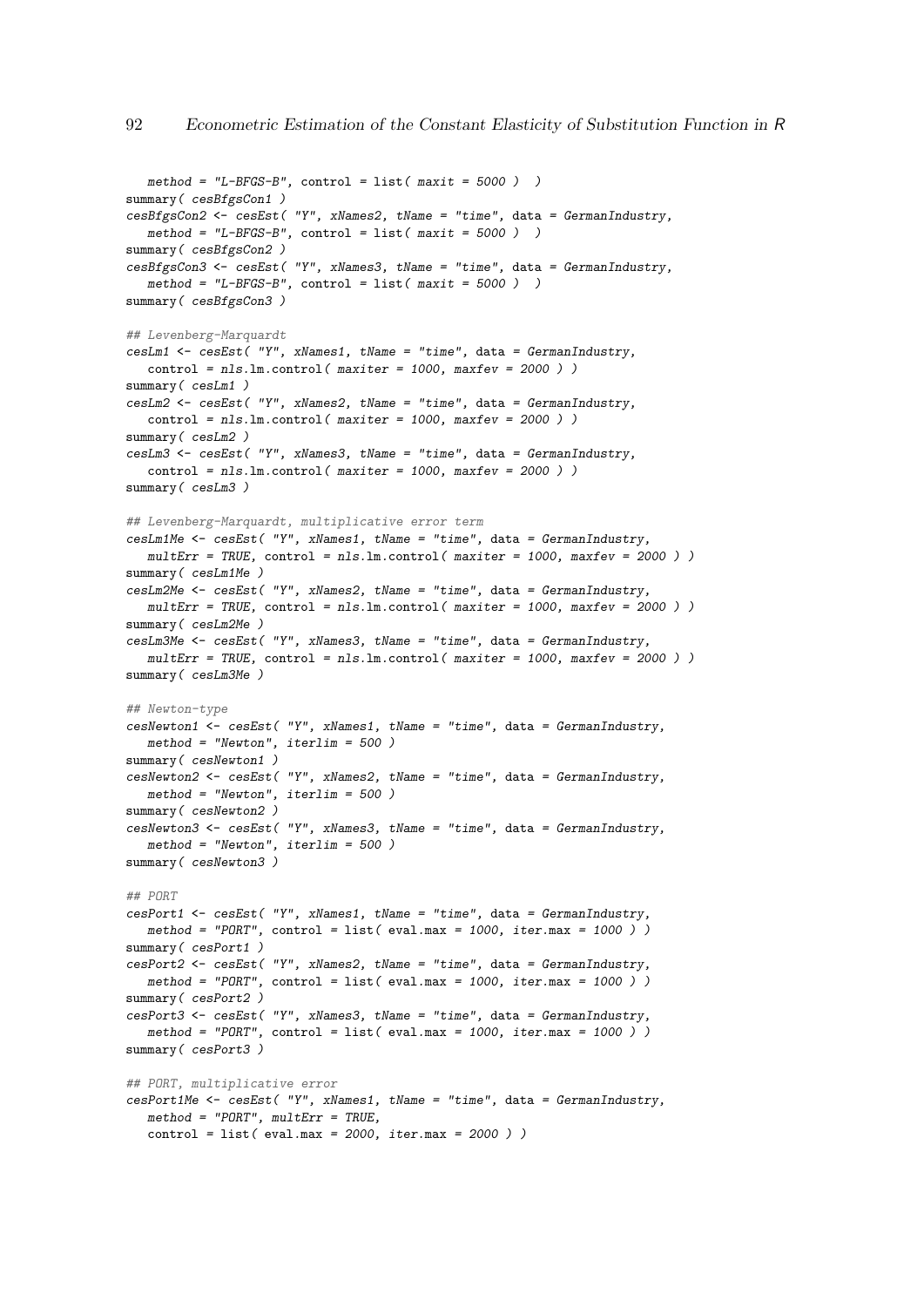```
summary( cesPort1Me )
cesPort2Me <- cesEst( "Y", xNames2, tName = "time", data = GermanIndustry,
  method = "PORT", multErr = TRUE,control = list( eval.max = 1000, iter.max = 1000))
summary( cesPort2Me )
cesPort3Me <- cesEst ("Y", xNames3, tName = "time", data = GermanIndustry,
  method = "PORT". multErr = TRUE.control = list( eval.max = 1000, iter.max = 1000) )summary( cesPort3Me )
## DE
cesDe1 <- cesEst( "Y", xNames1, tName = "time", data = GermanIndustry,
  method = "DE", control = DEoptim.control( trace = FALSE, NP = 500,
  itermax = 1e4)
summary(cesDe1)
cesDe2 <- cesEst( "Y", xNames2, tName = "time", data = GermanIndustry,
  method = "DE", control = DEoptim.control( trace = FALSE, NP = 500,
   itermax = 1e4)
summary( cesDe2 )
cesDe3 \leq cesEst( "Y", xNames3, tName = "time", data = GermanIndustry,
  method = "DE", control = DEoptim.control( trace = FALSE, NP = 500,
  itermax = 1e4)
summary(cesDe3)
## nls
cesNls1 <- try( cesEst( "Y", xNames1, tName = "time", data = GermanIndustry,
  vrs = TRUE, method = "nls" ) )
cesNls2 <- try( cesEst( "Y", xNames2, tName = "time", data = GermanIndustry,
  vrs = TRUE, method = "nls" )cesNls3 <- try( cesEst( "Y", xNames3, tName = "time", data = GermanIndustry,
  vrs = TRUE, method = "nls" ) )
## NM - Levenberg-Marquardt
cesNmLm1 <- cesEst( "Y", xNames1, tName = "time", data = GermanIndustry,
  start = \text{coef}(\text{cesNm1}),control = nls.lm.control( maxiter = 1000, maxfer = 2000 )summary(cesNmLm1)
cesNmLm2 <- cesEst( "Y", xNames2, tName = "time", data = GermanIndustry,
  start = \text{coef}(\text{cesNm2}).
  control = nls.lm.contrib( maxiter = 1000, maxfev = 2000 ) )summary ( cesNmLm2 )
cesNmLm3 <- cesEst( "Y", xNames3, tName = "time", data = GermanIndustry,
   start = \text{coef} (\text{cesNm3}),
   control = nls.lm.control( maxiter = 1000, maxfev = 2000 ) )
summary ( cesNmLm3 )
## SANN - Levenberg-Marquardt
cesSannLm1 <- cesEst( "Y", xNames1, tName = "time", data = GermanIndustry,
  start = \text{coef}( \text{cesSann1 } ).
  control = nls.lm.control( maxiter = 1000, maxfer = 2000 )summary ( cesSannLm1 )
cesSannLm2 <- cesEst( "Y", xNames2, tName = "time", data = GermanIndustry,
  start = coef ( cesSann2 ),
  control = nls.lm.control( maxiter = 1000, maxfev = 2000 ) )
summary ( cesSannLm2 )
cesSannLm3 <- cesEst( "Y", xNames3, tName = "time", data = GermanIndustry,
  start = coef ( cesSann3 ),
```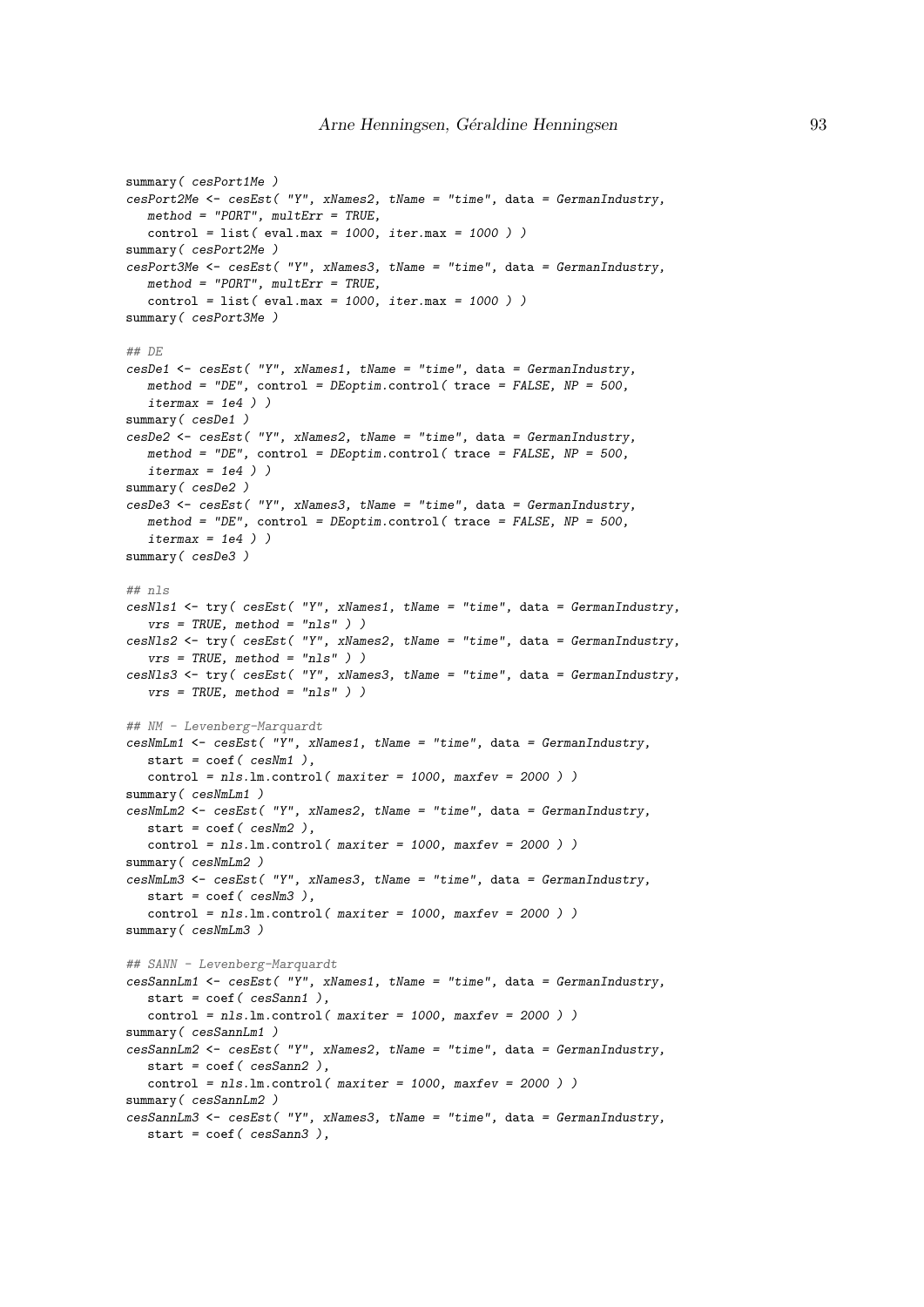```
control = nls.lm.contrib( maxiter = 1000, maxfer = 2000 )summary ( cesSannLm3 )
## DE - Levenberg-Marquardt
cesDeLm1 \leftarrow cesEst( "Y", xNames1, tName = "time", data = GermanIndustry,start = \text{coef}( \text{cesDe1 } ).control = nls.lm.contrib( maxiter = 1000, maxfev = 2000 ) )summary(cesDeLm1)
cesDeLm2 \leftarrow cesEst('''Y'', xNames2, tName = "time", data = GermanIndustry,start = \text{coef}( \text{cesDe2 } ).control = nls.lm.contrib( maxiter = 1000, maxfev = 2000 ) )summary( cesDeLm2 )
cesDeLm3 <- cesEst( "Y", xNames3, tName = "time", data = GermanIndustry,
  start = coef( cesDe3 ),
  control = nls.lm.contrib( maxiter = 1000, maxfer = 2000 ) )summary ( cesDeLm3 )
## NM - PORT
cesNmPort1 <- cesEst( "Y", xNames1, tName = "time", data = GermanIndustry,
  method = "PORT", start = coef( cesNm1 ),control = list( eval.max = 1000, iter.max = 1000) )summary(cesNmPort1)
cesNmPort2 <- cesEst( "Y", xNames2, tName = "time", data = GermanIndustry,
  method = "PORT", start = coef(cesMm2),control = list( eval.max = 1000, iter.max = 1000) )summary( cesNmPort2 )
cesNmPort3 <- cesEst( "Y", xNames3, tName = "time", data = GermanIndustry,
  method = "PORT", start = coef ( cesNm3 ),
  control = list( eval.max = 1000, iter.max = 1000) )summary ( cesNmPort3 )
## SANN - PORT
cesSannPort1 <- cesEst( "Y", xNames1, tName = "time", data = GermanIndustry,
  method = "PORT", start = coef( cesSann1),control = list( eval.max = 1000, iter.max = 1000))
summary(cesSannPort1)
cesSannPort2 <- cesEst( "Y", xNames2, tName = "time", data = GermanIndustry,
  method = "PORT", start = coef ( cesSann2 ),
   control = list( eval.max = 1000, iter.max = 1000))
summary( cesSannPort2 )
cesSannPort3 <- cesEst( "Y", xNames3, tName = "time", data = GermanIndustry,
   method = "PORT", start = coef( cesSann3 ),control = list( eval.max = 1000, iter.max = 1000) )summary ( cesSannPort3 )
## DE - PORT
cesDePort1 <- cesEst( "Y", xNames1, tName = "time", data = GermanIndustry,
  method = "PORT", start = coef( cesDe1 ),control = list( eval.max = 1000, iter.max = 1000)summary( cesDePort1 )
cesDePort2 \leq cesEst( "Y", xNames2, tName = "time", data = GermanIndustry,
  method = "PORT", start = coef( cesDe2 ),control = list( eval.max = 1000, iter.max = 1000)summary( cesDePort2 )
cesDePort3 <- cesEst( "Y", xNames3, tName = "time", data = GermanIndustry,
  method = "PORT", start = coef ( cesDe3 ),
  control = list( eval.max = 1000, iter.max = 1000) )
```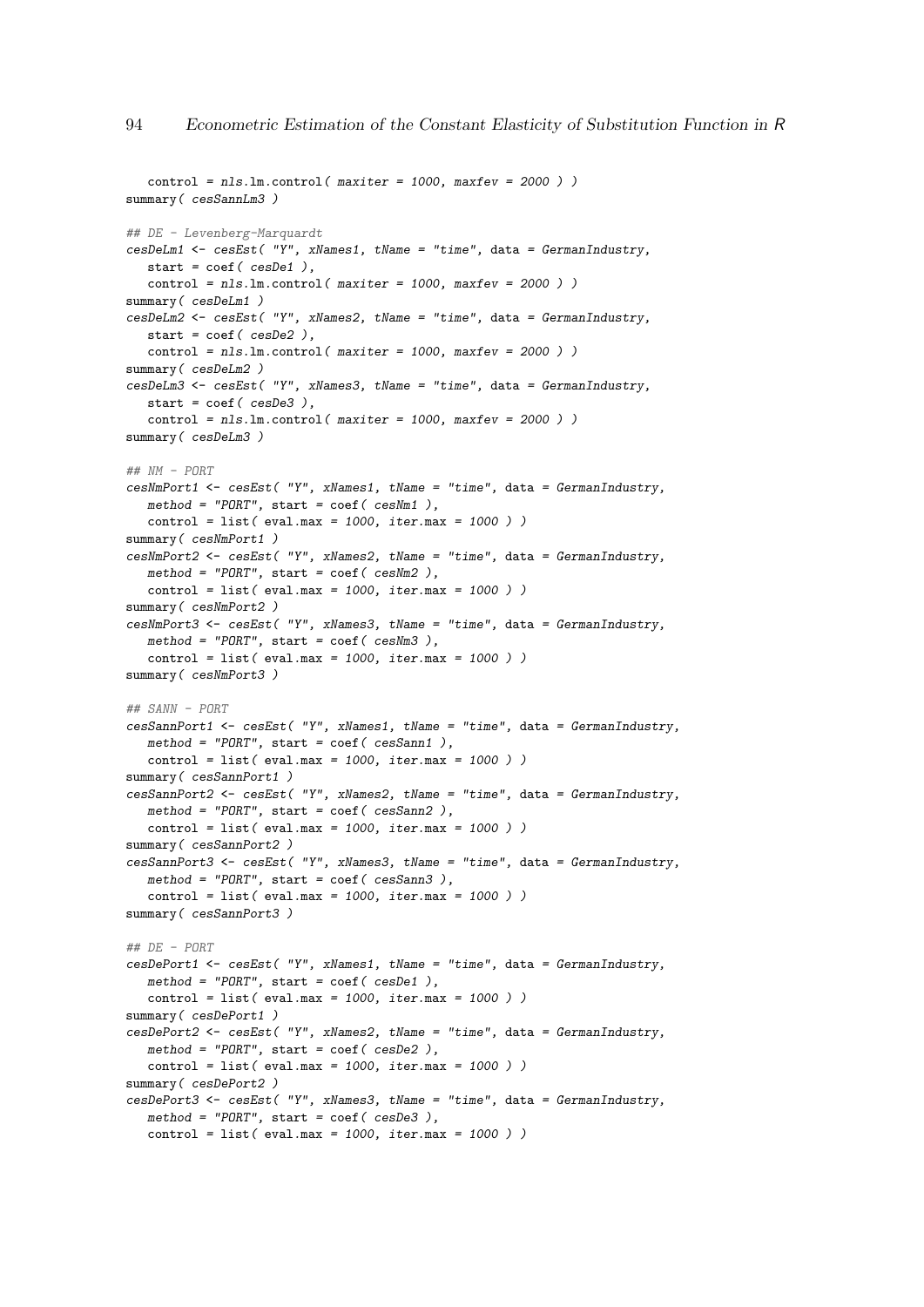#### summary( cesDePort3 )

```
############# estimation with lambda, rho_1, and rho fixed #####################
# removing technological progress using the lambdas of Kemfert (1998)
# (we can do this, because the model has constant returns to scale)
GermanIndustry$K1 <- GermanIndustry$K * exp( 0.0222 * GermanIndustry$time )
GermanIndustry$E1 <- GermanIndustry$E * exp( 0.0222 * GermanIndustry$time )
GermanIndustry$A1 <- GermanIndustry$A * exp( 0.0222 * GermanIndustry$time )
GermanIndustry$K2 <- GermanIndustry$K * exp( 0.0069 * GermanIndustry$time )
GermanIndustry$E2 <- GermanIndustry$E * exp( 0.0069 * GermanIndustry$time )
GermanIndustry$A2 <- GermanIndustry$A * exp( 0.0069 * GermanIndustry$time )
GermanIndustry$K3 <- GermanIndustry$K * exp( 0.00641 * GermanIndustry$time )
GermanIndustry$E3 <- GermanIndustry$E * exp( 0.00641 * GermanIndustry$time )
GermanIndustry$A3 <- GermanIndustry$A * exp( 0.00641 * GermanIndustry$time )
# names of adjusted inputs
xNames1f <- c( "K1", "E1", "A1" )
xNames2f <- c( "K2", "A2", "E2" )
xNames3f <- c( "E3", "A3", "K3")
## Nelder-Mead, lambda, rho_1, and rho fixed
cesNmFixed1 <- cesEst( "Y", xNames1f, data = GermanIndustry,
  method = "NM", rho1 = 0.5300, rho = 0.1813,
  control = list(maxit = 5000))
summary(cesNmFixed1)
cesNmFixed2 <- cesEst( "Y", xNames2f, data = GermanIndustry,
  method = "NM", rho1 = 0.2155, rho = 1.1816,
  control = list(maxit = 5000))
summary(cesNmFixed2)
cesNmFixed3 <- cesEst( "Y", xNames3f, data = GermanIndustry,
  method = "NM", rho1 = 1.3654, rho = 5.8327,
   control = list(maxit = 5000) )summary ( cesNmFixed3 )
## BFGS, lambda, rho_1, and rho fixed
cesBfgsFixed1 <- cesEst( "Y", xNames1f, data = GermanIndustry,
  method = "BFGS", rho1 = 0.5300, rho = 0.1813.
   control = list(maxit = 5000))
summary(cesBfgsFixed1)
cesBfgsFixed2 <- cesEst( "Y", xNames2f, data = GermanIndustry,
  method = "BFGS", rho1 = 0.2155, rho = 1.1816,
   control = list(maxit = 5000) )summary( cesBfgsFixed2 )
cesBfgsFixed3 <- cesEst( "Y", xNames3f, data = GermanIndustry,
  method = "BFGS", rho1 = 1.3654, rho = 5.8327,
  control = list(maxit = 5000))
summary(cesBfgsFixed3)
## Levenberg-Marquardt, lambda, rho_1, and rho fixed
cesLmFixed1 <- cesEst( "Y", xNames1f, data = GermanIndustry,
  rho1 = 0.5300, rho = 0.1813,
  control = nls.lm.contrib( maxiter = 1000, maxfev = 2000 ) )summary(cesLmFixed1)
cesLmFixed2 <- cesEst( "Y", xNames2f, data = GermanIndustry,
   rho1 = 0.2155, rho = 1.1816.
```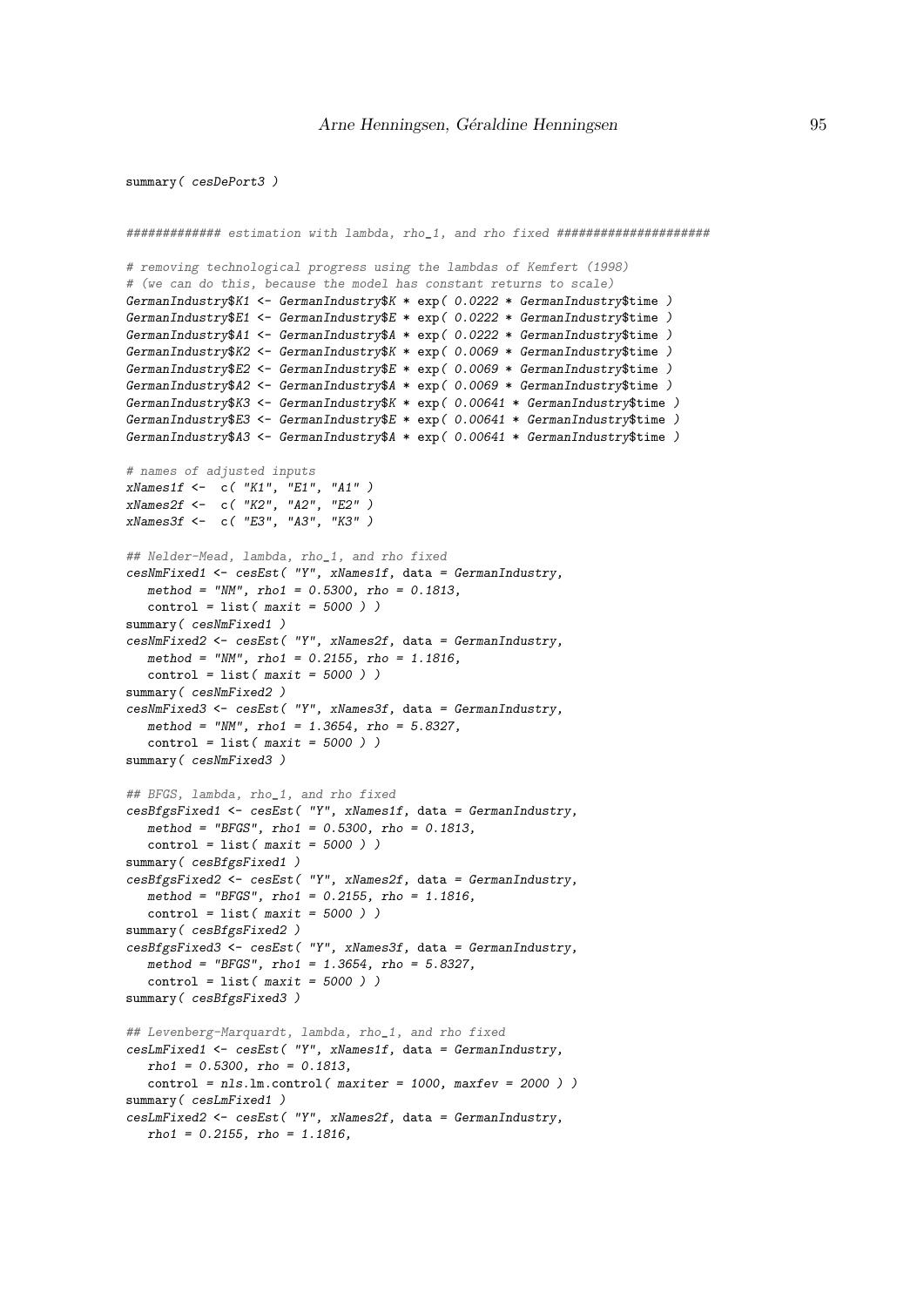```
control = nls.lm.contrib( maxiter = 1000, maxfer = 2000 )summary ( cesLmFixed2 )
cesLmFixed3 <- cesEst( "Y", xNames3f, data = GermanIndustry,
   rho1 = 1.3654, rho = 5.8327,
   control = nls.lm.control( maxiter = 1000, maxfer = 2000 )summary(cesLmFixed3)
## Levenberg-Marquardt, lambda, rho_1, and rho fixed, multiplicative error term
cesLmFixed1Me <- cesEst( "Y", xNames1f, data = GermanIndustry,
  rho1 = 0.5300, rho = 0.1813, mu1tErr = TRUE.
  control = nls.lm.contrib( maxiter = 1000, maxfer = 2000 )summary(cesLmFixed1Me)
summary( cesLmFixed1Me, rSquaredLog = FALSE )
cesLmFixed2Me <- cesEst( "Y", xNames2f, data = GermanIndustry,
  rho1 = 0.2155, rho = 1.1816, multErr = TRUE,
   control = nls.lm.control( maxiter = 1000, maxfer = 2000 )summary(cesLmFixed2Me)
summarv ( cesLmFixed2Me, rSquareLoc = FALSE )
cesLmFixed3Me <- cesEst( "Y", xNames3f, data = GermanIndustry,
   rho1 = 1.3654, rho = 5.8327, multErr = TRUE,
   control = nls.lm.control( maxiter = 1024, maxfer = 2000 ))
summary(cesLmFixed3Me)
summary(cesLmFixed3Me, rSquaredLog = FALSE)
## Newton-type, lambda, rho_1, and rho fixed
cesNewtonFixed1 <- cesEst( "Y", xNames1f, data = GermanIndustry,
  method = "Newton", rho1 = 0.5300, rho = 0.1813, iterlim = 500)
summary(cesNewtonFixed1)
cesNewtonFixed2 \leftarrow cesEst( "Y", xNames2f, data = German Industry,method = "Newton", rho1 = 0.2155, rho = 1.1816, iterlim = 500)
summary(cesNewtonFixed2)
cesNewtonFixed3 <- cesEst( "Y", xNames3f, data = GermanIndustry,
   method = "Newton", rho1 = 1.3654, rho = 5.8327, iterlim = 500 )
summary ( cesNewtonFixed3 )
## PORT, lambda, rho_1, and rho fixed
cesPortFixed1 <- cesEst( "Y", xNames1f, data = GermanIndustry,
   method = "PORT", rho1 = 0.5300, rho = 0.1813,
   control = list( eval.max = 1000, iter.max = 1000))
summary(cesPortFixed1)
cesPortFixed2 <- cesEst( "Y", xNames2f, data = GermanIndustry,
   method = "PORT", rho1 = 0.2155, rho = 1.1816,
   control = list( eval.max = 1000, iter.max = 1000) )summary( cesPortFixed2 )
cesPortFixed3 <- cesEst( "Y", xNames3f, data = GermanIndustry,
   method = "PORT", rho1 = 1.3654, rho = 5.8327,
  control = list( eval.max = 1000, iter.max = 1000) )summary(cesPortFixed3)
# compare RSSs of models with lambda, rho_1, and rho fixed
print( matrix( c( cesNmFixed1$rss, cesBfgsFixed1$rss, cesLmFixed1$rss,
   cesNewtonFixed1$rss, cesPortFixed1$rss ), ncol = 1 ), digits = 16 )
cesFixed1 <- cesLmFixed1
print( matrix( c( cesNmFixed2$rss, cesBfgsFixed2$rss, cesLmFixed2$rss,
   cesNewtonFixed2$rss, cesPortFixed2$rss ), ncol = 1 ), digits = 16 )
cesFixed2 <- cesLmFixed2
print( matrix( c( cesNmFixed3$rss, cesBfgsFixed3$rss, cesLmFixed3$rss,
```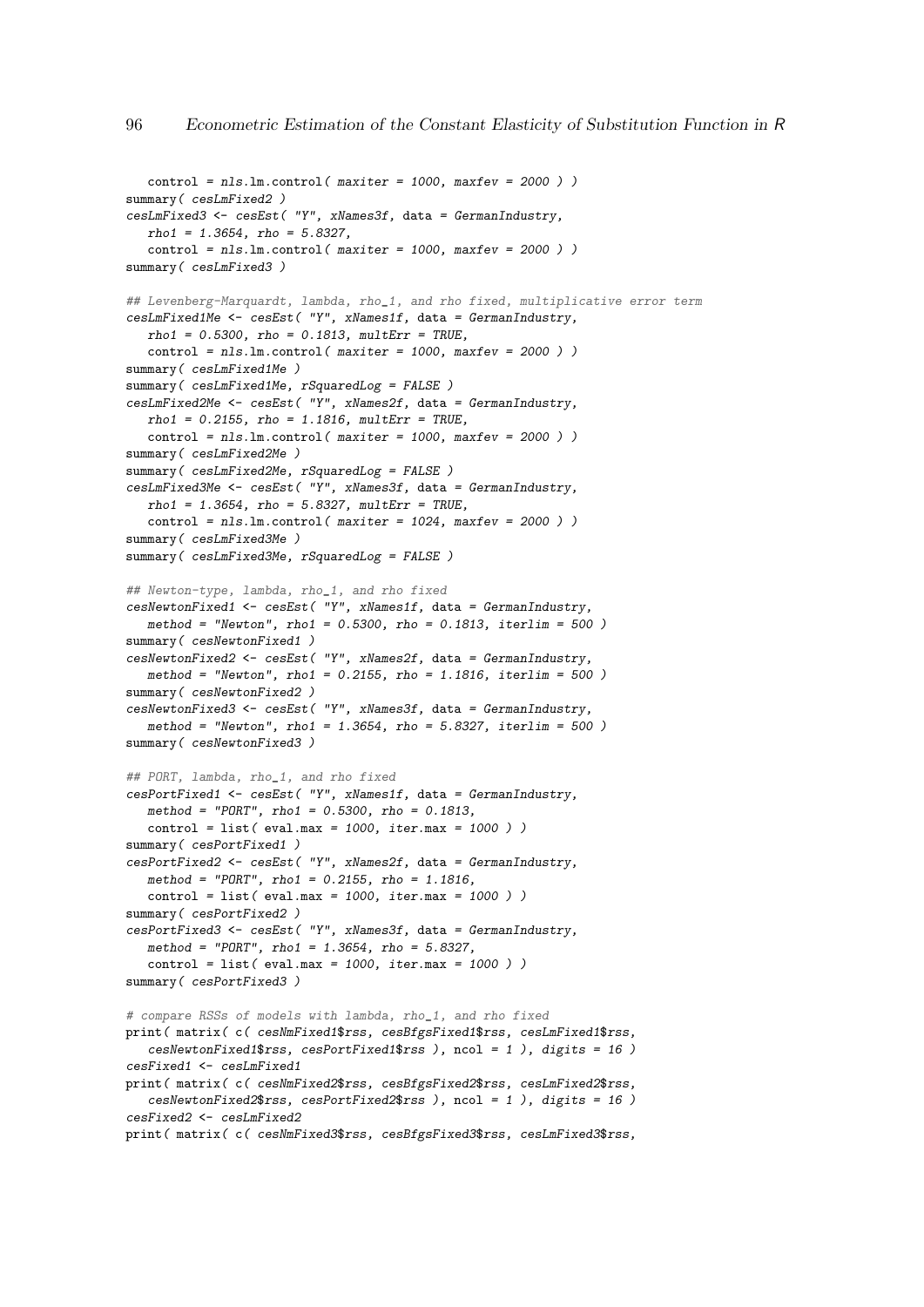```
cesNewtonFixed3$rss, cesPortFixed3$rss ), ncol = 1 ), digits = 16 )
cesFixed3 <- cesLmFixed3
## check if removing the technical progress worked as expected
Y2Calc <- cesCalc( xNames2f, data = GermanIndustry,
   coef = coef( cesFixed2 ), nested = TRUE )
all.equal( Y2Calc, fitted( cesFixed2 ) )
Y2TcCalc <- cesCalc( sub( "[123]$", "", xNames2f ), tName = "time",
  data = GermanIndustry,
  coef = c( coef( cesFixed2 )[1], lambda = 0.0069, coef( cesFixed2 )[-1] ),
  nested = TRUE )
all.equal( Y2Calc, Y2TcCalc )
########## Grid Search for Rho_1 and Rho ##############
rhoVec \leq c( seq( -1, 1, 0.1 ), seq( 1.2, 4, 0.2 ), seq( 4.4, 14, 0.4 ) )
## BFGS, grid search for rho_1 and rho
cesBfgsGridRho1 <- cesEst( "Y", xNames1, tName = "time", data = GermanIndustry,
   rho1 = rhoVec, rho = rhoVec, returnGridAll = TRUE,
   method = "BFGS", control = list( maxit = 5000 ) )summary(cesBfgsGridRho1)
plot( cesBfgsGridRho1 )
cesBfgsGridRho2 <- cesEst( "Y", xNames2, tName = "time", data = GermanIndustry,
   rho1 = rhoVec, rho = rhoVec, returnGridAll = TRUE,
   method = "BFGS", control = list( maxit = 5000 ) )summary(cesBfgsGridRho2)
plot( cesBfgsGridRho2 )
cesBfgsGridRho3 <- cesEst( "Y", xNames3, tName = "time", data = GermanIndustry,
  rho1 = rhoVec, rho = rhoVec, returnGridAll = TRUE,
   method = "BFGS", control = list(maxit = 5000))
summary ( cesBfgsGridRho3 )
plot( cesBfgsGridRho3 )
# BFGS with grid search estimates as starting values
cesBfgsGridStartRho1 <- cesEst( "Y", xNames1, tName = "time", data = GermanIndustry,
   start = coef ( cesBfgsGridRho1 ),
   method = "BFGS", control = list( maxit = 5000 ) )summary(cesBfgsGridStartRho1)
cesBfgsGridStartRho2 <- cesEst( "Y", xNames2, tName = "time", data = GermanIndustry,
   start = coef ( cesBfgsGridRho2 ),
   method = "BFGS", control = list( maxit = 5000 ) )summary( cesBfgsGridStartRho2 )
cesBfgsGridStartRho3 <- cesEst( "Y", xNames3, tName = "time", data = GermanIndustry,
  start = coef ( cesBfgsGridRho3 ),
  method = "BFGS", control = list( maxit = 5000 ) )summary(cesBfgsGridStartRho3)
## Levenberg-Marquardt, grid search for rho1 and rho
cesLmGridRho1 <- cesEst( "Y", xNames1, tName = "time", data = GermanIndustry,
   rho1 = rhoVec, rho = rhoVec, returnGridAll = TRUE,control = nls.lm.contrib( maxiter = 1000, maxfev = 2000 ) )summary(cesLmGridRho1)
plot( cesLmGridRho1 )
cesLmGridRho2 <- cesEst( "Y", xNames2, tName = "time", data = GermanIndustry,
  rho1 = rhoVec, rho = rhoVec, returnGridAll = TRUE,control = nls.lm.control( maxiter = 1000, maxfer = 2000 )
```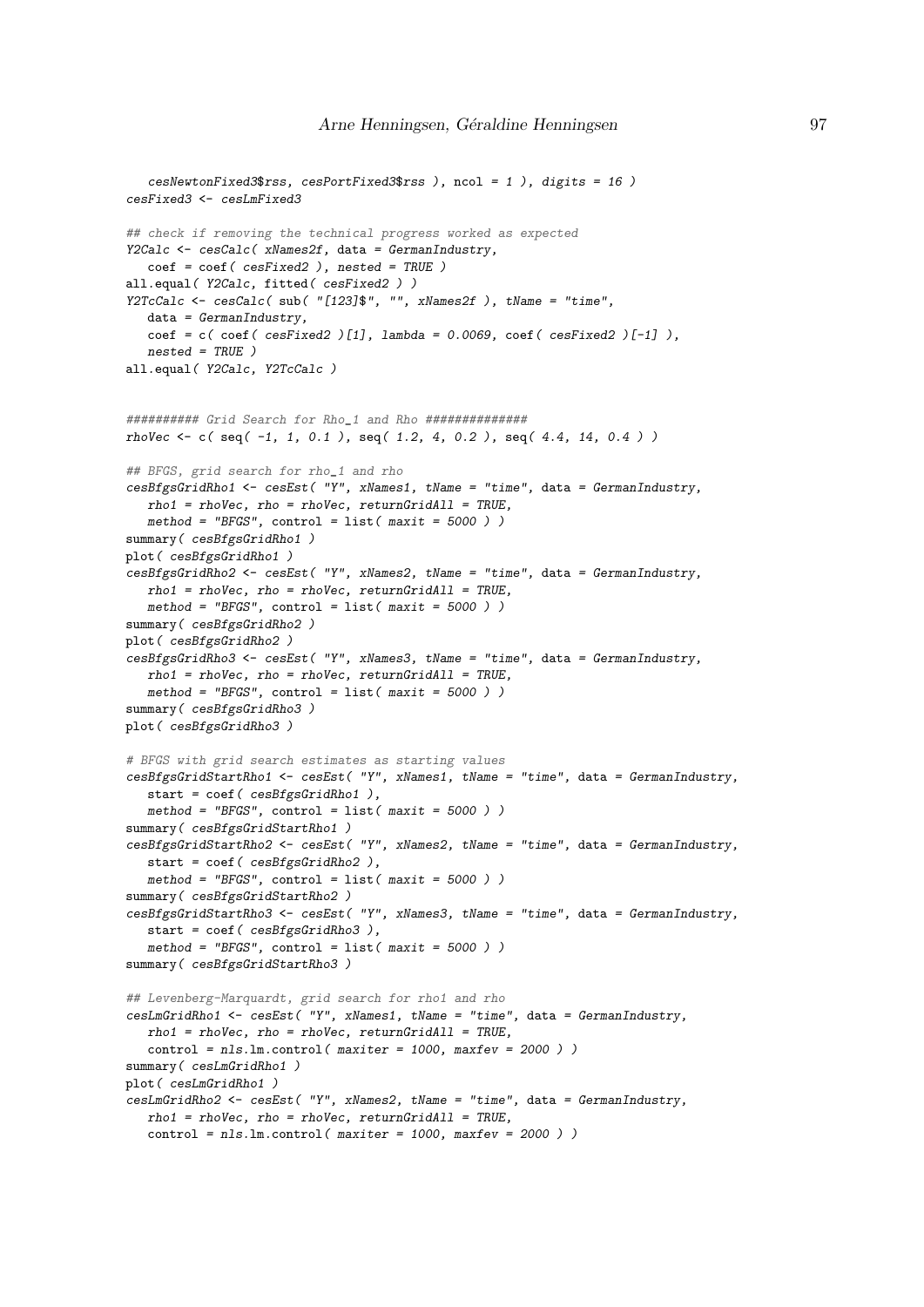```
summary(cesLmGridRho2)
plot( cesLmGridRho2 )
cesLmGridRho3 <- cesEst( "Y", xNames3, tName = "time", data = GermanIndustry,
  rho1 = rhoVec, rho = rhoVec, returnGridAll = TRUE,
  control = nls.lm.control( maxiter = 1000, maxfer = 2000 )summary ( cesLmGridRho3 )
plot( cesLmGridRho3 )
# LM with grid search estimates as starting values
cesLmGridStartRho1 <- cesEst( "Y", xNames1, tName = "time", data = GermanIndustry,
  start = coef ( cesLmGridRho1 ),
   control = nls.lm.control( maxiter = 1000, maxfev = 2000 ) )
summary(cesLmGridStartRho1)
cesLmGridStartRho2 <- cesEst( "Y", xNames2, tName = "time", data = GermanIndustry,
  start = coef ( cesLmGridRho2 ),
   control = nls.lm.contrib( maxiter = 1000, maxfev = 2000 ) )summary(cesLmGridStartRho2)
cesLmGridStartRho3 <- cesEst( "Y", xNames3, tName = "time", data = GermanIndustry,
   start = coef ( cesLmGridRho3 ),
   control = nls.lm.contrib( maxiter = 1000, maxfev = 2000 ) )summary(cesLmGridStartRho3)
## Newton-type, grid search for rho_1 and rho
cesNewtonGridRho1 <- cesEst( "Y", xNames1, tName = "time", data = GermanIndustry,
   rho1 = rhoVec, rho = rhoVec, returnGridAll = TRUE,
  method = "Newton", iterlim = 500)
summary(cesNewtonGridRho1)
plot( cesNewtonGridRho1 )
cesNewtonGridRho2 <- cesEst( "Y", xNames2, tName = "time", data = GermanIndustry,
   rho1 = rhoVec, rho = rhoVec, returnGridAll = TRUE,
   method = "Newton", iterlim = 500, check.analyticals = FALSE)
summary(cesNewtonGridRho2)
plot( cesNewtonGridRho2 )
cesNewtonGridRho3 <- cesEst( "Y", xNames3, tName = "time", data = GermanIndustry,
  rho1 = rhoVec, rho = rhoVec, returnGridAll = TRUE,
   method = "Newton", iterlim = 500)summary ( cesNewtonGridRho3 )
plot( cesNewtonGridRho3 )
# Newton-type with grid search estimates as starting values
cesNewtonGridStartRho1 <- cesEst( "Y", xNames1, tName = "time", data = GermanIndustry,
   start = coef( cesNewtonGridRho1 ),
   method = "Newton", iterlim = 500, check.analyticals = FALSE )
summary( cesNewtonGridStartRho1 )
cesNewtonGridStartRho2 <- cesEst( "Y", xNames2, tName = "time", data = GermanIndustry,
  start = coef( cesNewtonGridRho2 ),
  method = "Newton", iterlim = 500, check.analyticals = FALSE )
summary( cesNewtonGridStartRho2 )
cesNewtonGridStartRho3 <- cesEst( "Y", xNames3, tName = "time", data = GermanIndustry,
  start = coef ( cesNewtonGridRho3 ),
  method = "Newton", iterlim = 500, check.analyticals = FALSE)
summary(cesNewtonGridStartRho3)
## PORT, grid search for rho1 and rho
cesPortGridRho1 <- cesEst( "Y", xNames1, tName = "time", data = GermanIndustry,
  rho1 = rhoVec, rho = rhoVec, returnGridAll = TRUE, method = "PORT",control = list( eval.max = 1000, iter.max = 1000) )
```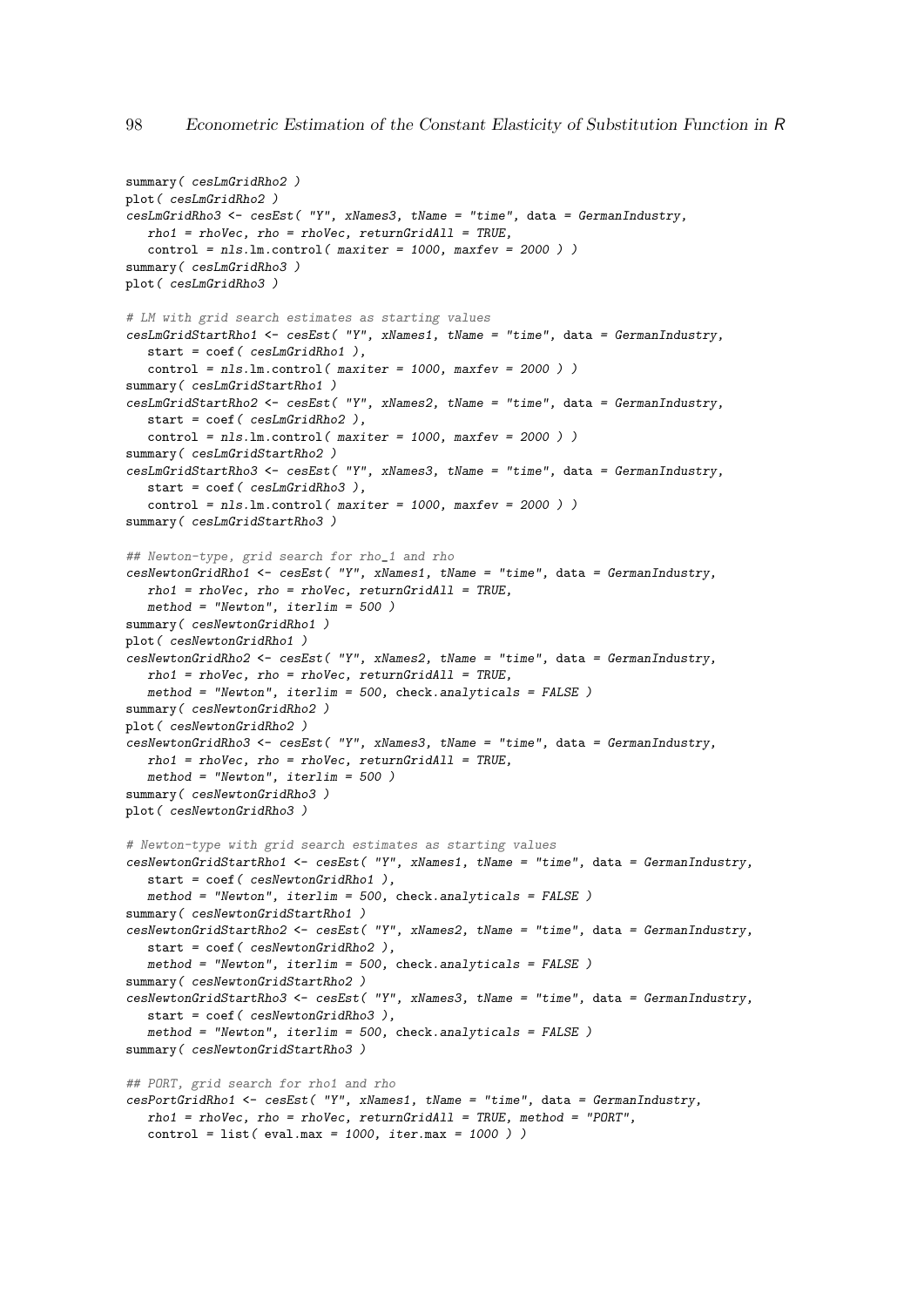```
summary(cesPortGridRho1)
plot( cesPortGridRho1 )
cesPortGridRho2 <- cesEst( "Y", xNames2, tName = "time", data = GermanIndustry,
  rho1 = rhoVec, rho = rhoVec, returnGridAll = TRUE, method = "PORT",
  control = list( eval.max = 1000, iter.max = 1000))
summary ( cesPortGridRho2 )
plot( cesPortGridRho2 )
cesPortGridRho3 <- cesEst( "Y", xNames3, tName = "time", data = GermanIndustry,
  rho1 = rhoVec, rho = rhoVec, returnGridAll = TRUE, method = "PORT",
  control = list( eval.max = 1000, iter.max = 1000) )summary(cesPortGridRho3)
plot( cesPortGridRho3 )
# PORT with grid search estimates as starting values
cesPortGridStartRho1 <- cesEst( "Y", xNames1, tName = "time", data = GermanIndustry,
  start = coef ( cesPortGridRho1 ),, method = "PORT",
  control = list( eval.max = 1000, iter.max = 1000))
summary( cesPortGridStartRho1 )
cesPortGridStartRho2 <- cesEst( "Y", xNames2, tName = "time", data = GermanIndustry,
  start = \text{coeff}( \text{cesPortGridRho2 } ), method = "PORT",
   control = list( eval.max = 1000, iter.max = 1000) )summary( cesPortGridStartRho2 )
cesPortGridStartRho3 <- cesEst( "Y", xNames3, tName = "time", data = GermanIndustry,
  start = coef( cesPortGridRho3 ), method = "PORT",
  control = list(eval.max = 1000, iter.max = 1000))
summary( cesPortGridStartRho3)
######## estimations for different industrial sectors ##########
# remove years with missing or incomplete data
GermanIndustry \leq subset (GermanIndustry, year \geq 1970 & year \leq 1988, )
# adjust the time trend so that it again starts with 0
GermanIndustry$time <- GermanIndustry$year - 1970
# rhos for grid search
rhoVec <- c( seq( -1, 0.6, 0.2 ), seq( 0.9, 1.5, 0.3 ),
   seq( 2, 10, 1 ), 12, 15, 20, 30, 50, 100 )
# industries (abbreviations)
indAbbr \leftarrow c( "C", "S", "N", "I", "V", "P", "F", "F")# names of inputs
xNames \leftarrow list()
xNames[[ 1 ]] <- c( "K", "E", "A" )
xNames[[ 2 ]] <- c( "K", "A", "E" )
xNames[[ 3 ]] <- c( "E", "A", "K" )
# list ("folder") for results
indRes <- list()
# names of estimation methods
metNames <- c( "LM", "PORT", "PORT_Grid", "PORT_Start" )
# table for parameter estimates
tabCoef \leftarrow array( M, dim = c( 9, 7, length( methods ) ),
```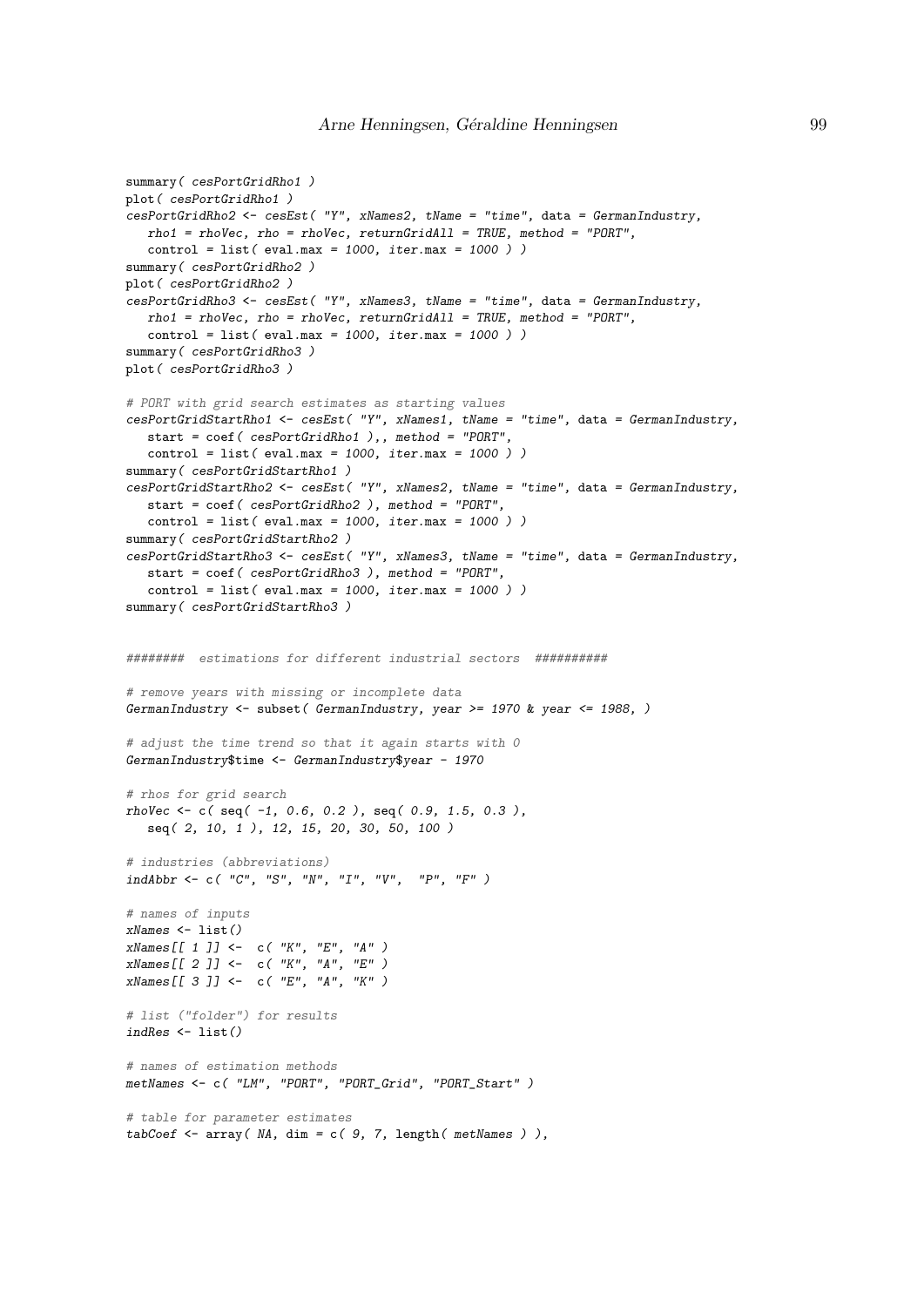```
dimnames = list(paste( rep( c( "alpha_", "beta_", "m_" ), 3 ), rep( 1:3, each = 3 ),
         "
\mu(", rep( c( "rho_1", "rho", "lambda" ), 3 ), ")", sep = "" ),
      indAbbr, metNames ) )
# table for technological change parameters
tabLambda \leq array( MA, dim = c( 7, 3, length( metNames )),
   dimnames = list(indAbbr, c(1:3), metNames))
# table for R-squared values
tabR2 <- tabLambda
# table for RSS values
tabRss <- tabLambda
# table for economic consistency of LM results
tabConsist <- tabLambda[ , , 1, drop = TRUE ]
#econometric estimation with cesEst
for( indNo in 1:length( indAbbr ) ) {
   # name of industry-specific output
   yIndName \leftarrow paste(indAbbr[indNo], "Y", sep = "__ " )# sub-list ("subfolder") for all models of this industrie
   indRes[[indNo]] \leftarrow list()for( modNo in 1:3 ) {
      cat( "\n=======================================================\n" )
      cat( "Industry<sub>\mu</sub>No. \mu", indNo, ", model No. \mu", modNo, "\n", sep = "")
      cat ( "=\n=# names of industry-specific inputs
      xIndNames \leq paste( indAbbr[ indNo ], xNames[[ modNo ]], sep = "_" )
      # sub-sub-list for all estimation results of this model/industrie
      indRes[[indNo]][[modNo]]<-list()## Levenberg-Marquardt
      indRes[[ indNo ]][[ modNo ]]$lm <- cesEst( yIndName, xIndNames,
         tName = "time", data = German Industry,control = nls.lm.control( maxiter = 1024, maxfev = 2000 ))
      print ( tmpSum <- summary ( indRes [[ indNo ]] [[ modNo ]]$1m ) )
      tmpCoef <- coef ( indRes[[ indNo ]][[ modNo ]]$lm )
      tabCoeff[ ( 3 * modNo - 2 ): ( 3 * modNo ), indNo, "LM" ] <-
         tmpCoef[ c( "rho_1", "rho", "lambda" ) ]
      tabLambda[ indNo, modNo, "LM" ] <- tmpCoef[ "lambda" ]
      tabR2[ indNo, modNo, "LM" ] <- tmpSum$r.squared
      tabRss[ indNo, modNo, "LM" ] <- tmpSum$rss
      tabConsist[ indNo, modNo ] <- tmpCoef[ "gamma" ] >= 0 &
         tmpCoeff[ "delta_1" ] >= 0 & tmpCoef[ "delta_1" ] <= 1 &
         tmpCoef[ "delta" ] >= 0 & tmpCoef[ "delta" ] <= 1 &
         tmpCoeff['rho_1" ] >= -1 % tmpCoeff['rho" ] >= -1## PORT
      indRes[[ indNo ]][[ modNo ]]$port <- cesEst( yIndName, xIndNames,
```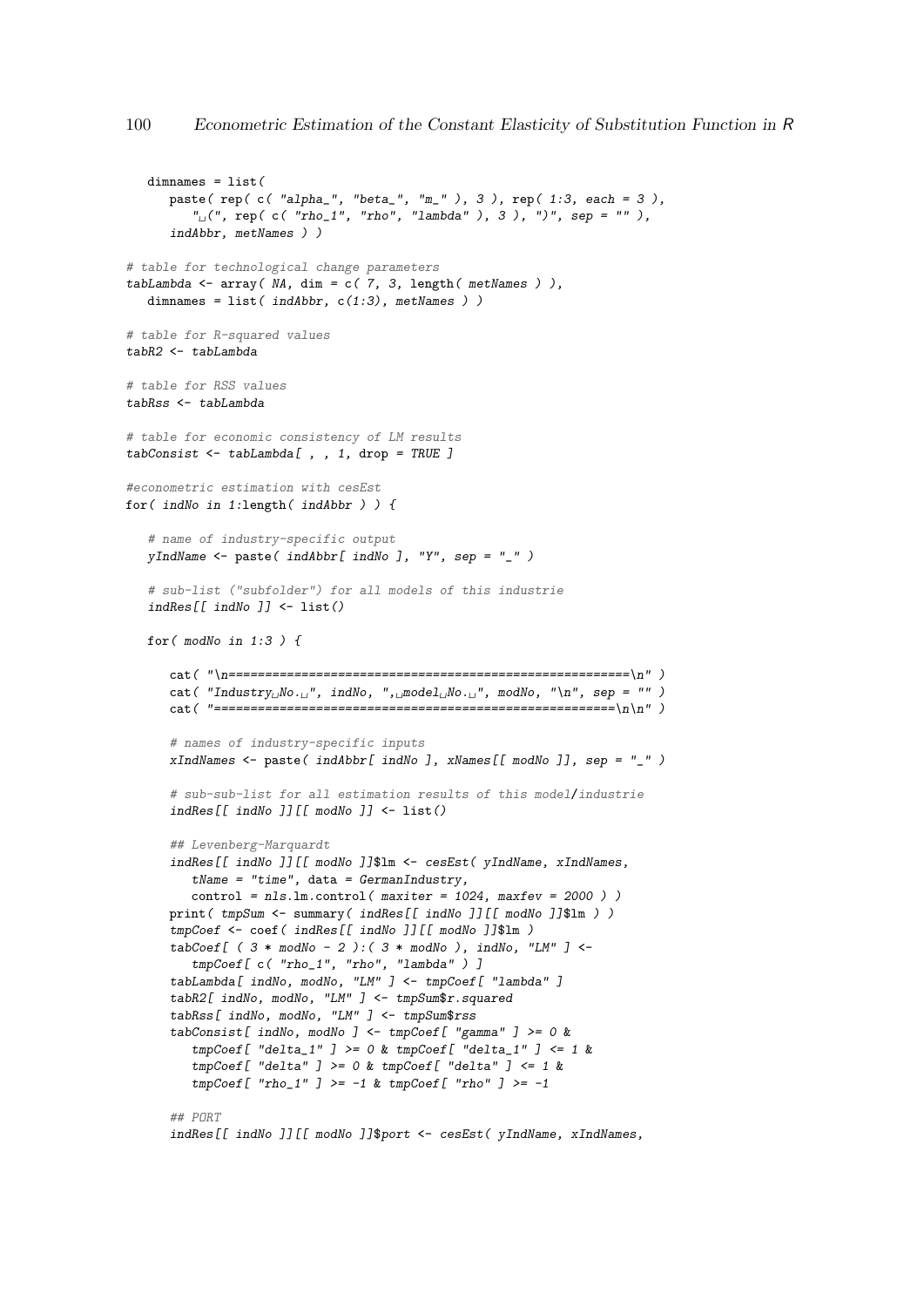```
tName = "time", data = Germany, Inethod = "PORT",control = list( eval.max = 2000, iter.max = 2000) )print ( tmpSum <- summary ( indRes [[ indNo ]] [[ modNo ]]$port ) )
       tmpCoef <- coef( indRes[[ indNo ]][[ modNo ]]$port )
       tabCoef [ ( 3 * modNo - 2 ): ( 3 * modNo ), indNo, "PORT" ] <-
          tmpCoef[ c( "rho_1", "rho", "lambda" ) ]
       tabLambda[ indNo, modNo, "PORT" ] <- tmpCoef[ "lambda" ]
       tabR2[ indNo, modNo, "PORT" ] <- tmpSum$r.squared
       tabRss[ indNo, modNo, "PORT" ] <- tmpSum$rss
       # PORT, grid search
       indRes[[ indNo ]][[ modNo ]]$portGrid <- cesEst( yIndName, xIndNames,
          tName = "time", data = GermanIndustry, method = "PORT",
          rho = rhoVec, rho1 = rhoVec,control = list( eval.max = 2000, iter.max = 2000) )print ( tmpSum <- summary ( indRes [[ indNo ]] [[ modNo ]]$portGrid ) )
       tmpCoef <- coef( indRes[[ indNo ]][[ modNo ]]$portGrid )
       tabCoef [ ( 3 * \text{ modulo} - 2 ): ( 3 * \text{ modulo} ), indNo, "PORT_Grid" ] <-
          tmpCoef[ c( "rho_1", "rho", "lambda" ) ]
       tabLambda[ indNo, modNo, "PORT_Grid" ] <- tmpCoef[ "lambda" ]
       tabR2[ indNo, modNo, "PORT_Grid" ] <- tmpSum$r.squared
       tabRss[ indNo, modNo, "PORT_Grid" ] <- tmpSum$rss
       # PORT, grid search for starting values
       indRes[[ indNo ]][[ modNo ]]$portStart <- cesEst( yIndName, xIndNames,
          tName = "time", data = Germany, \\mentdustry, method = "PORT",start = coef ( indRes[[ indNo ]][[ modNo ]]$portGrid ),
          control = list( eval.max = 2000, iter.max = 2000) )print ( tmpSum <- summary ( indRes[[ indNo ]][[ modNo ]]$portStart ) )
       tmpCoef <- coef ( indRes[[ indNo ]][[ modNo ]]$portStart )
       tabCoef[ ( 3 * modNo - 2 ): ( 3 * modNo ), indNo, "PORT_Start" ] <-
          tmpCoef[ c( "rho_1", "rho", "lambda" ) ]
       tabLambda[ indNo, modNo, "PORT_Start" ] <- tmpCoef[ "lambda" ]
       tabR2[ indNo, modNo, "PORT_Start" ] <- tmpSum$r.squared
       tabRss[ indNo, modNo, "PORT_Start" ] <- tmpSum$rss
   }
########## tables for presenting estimation results ############
result1 <- matrix (NA, nrow = 24, ncol = 9)
rownames(result1) <- c("Kemfert<sub>1</sub>(1998)", "fixed",
   "Newton", "BFGS", "L-BFGS-B", "PORT", "LM",
   "NM", "NM_{\sqcup}\text{-}\sqcup PORT", "NM_{\sqcup}\text{-}\sqcup LM",
   "SANN", "SANN_{\sqcup}-_{\sqcup}PORT", "SANN_{\sqcup}-_{\sqcup}LM",
   "DE", "DE_{\sqcup}-_{\sqcup}PORT", "DE_{\sqcup}-_{\sqcup}LM",
   \overline{\text{``Newton}}_{\cup}grid", "Newton\overline{\text{``action}}_{\cup}grid\overline{\text{``S}}rid", "BFGS\overline{\text{``BFGS}}_{\cup}grid\overline{\text{``S}}tart",
   "PORT_Ugrid", "PORT_Ugrid_Ustart", "LM_Ugrid", "LM_Ugrid_Ustart" )colnames (result1) <- c(
   paste( "\sqrt{s})', names( coef( cesLm1 ) ), "\sqrt{s}", sep = "" ),
   "c", "RSS", "$R^2$" )
result3 <- result2 <- result1
result1[ "Kemfert<sub>\cup</sub>(1998)", "$\\lambda$" ] <- 0.0222
result2[ "Kemfert_{(1998)}", "\lceil \cdot \rceil ) <- 0.0069
result3[ "Kemfert_{\sqcup}(1998)", "$\\lambda$" ] <- 0.00641
```
}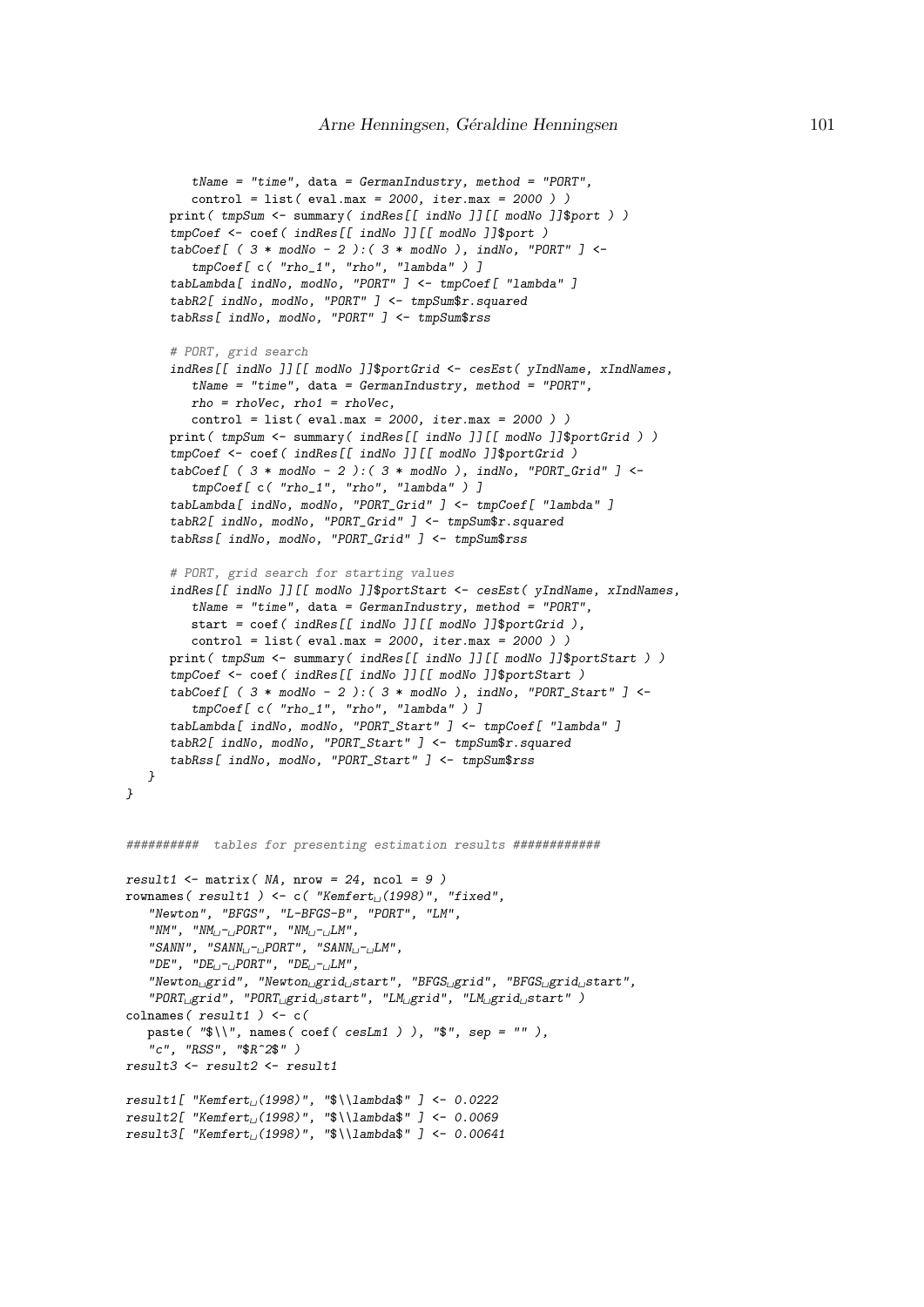```
result2[ "Kemfert<sub>1</sub>(1998)", "$\\rho_1$" ] <- 0.2155
result3[ "Kemfert<sub>1</sub>(1998)", "$\\rho_1$" ] <- 1.3654
result1[ "Kemfert<sub>((</sub>1998)", "$\\rho$" ] <- 0.1813
result2[ "Kemfert_U(1998)", "$\\rho$" ] <- 1.1816
result3[ "Kemfert<sub>((1998)</sub>", "$\\rho$" ] <- 5.8327
result1[ "Kemfert<sub>((</sub>(1998)", "$R^2$" ] <- 0.9996
result2[ "Kemfert<sub>\cup</sub>(1998)", "$R^2$" ] <- 0.786
result3[ "Kemfert<sub>\cup</sub>(1998)", "$R^2$" ] <- 0.9986
result1[ "fixed", ] <- c( coef( cesFixed1 )[1], 0.0222,
   coef( cesFixed1 )[-1], cesFixed1$convergence,
   cesFixed1$rss, summary( cesFixed1 )$r.squared )
result2[ "fixed", ] <- c( coef( cesFixed2 )[1], 0.0069,
   coef( cesFixed2 )[-1], cesFixed2$convergence,
   cesFixed2$rss, summary( cesFixed2 )$r.squared )
result3[ "fixed", ] <- c( coef( cesFixed3 )[1], 0.00641,
   coef( cesFixed3 )[-1],cesFixed3$convergence,
   cesFixed3$rss, summary( cesFixed3 )$r.squared )
makeRow <- function(model) {
   if( is.null( model$multErr ) ) {
     model$multErr <- FALSE
   }
   result <- c( coef( model ),
      ifelse( is.null( model$convergence ), NA, model$convergence ),
      model$rss, summary(model )$r.squared )
   return( result )
}
result1[ "Newton", ] <- makeRow( cesNewton1 )
result2[ "Newton", ] <- makeRow( cesNewton2 )
result3[ "Newton", ] <- makeRow( cesNewton3 )
result1[ "BFGS", ] <- makeRow( cesBfgs1 )
result2[ "BFGS", ] <- makeRow( cesBfgs2 )
result3[ "BFGS", ] <- makeRow( cesBfgs3 )
result1[ "L-BFGS-B", ] <- makeRow( cesBfgsCon1 )
result2[ "L-BFGS-B", ] <- makeRow( cesBfgsCon2 )
result3[ "L-BFGS-B", ] <- makeRow( cesBfgsCon3 )
result1[ "PORT", ] <- makeRow( cesPort1 )
result2[ "PORT", ] <- makeRow( cesPort2 )
result3[ "PORT", ] <- makeRow( cesPort3 )
result1[ "LM", ] <- makeRow( cesLm1 )
result2[ "LM", ] <- makeRow( cesLm2 )
result3[ "LM", ] <- makeRow( cesLm3 )
result1[ "NM", ] <- makeRow( cesNm1 )
result2[ "NM", ] <- makeRow( cesNm2 )
result3[ "NM", ] <- makeRow( cesNm3 )
```
 $result1[$  "Kemfert<sub>((</sub>1998)", " $\rho_1$ "] <- 0.5300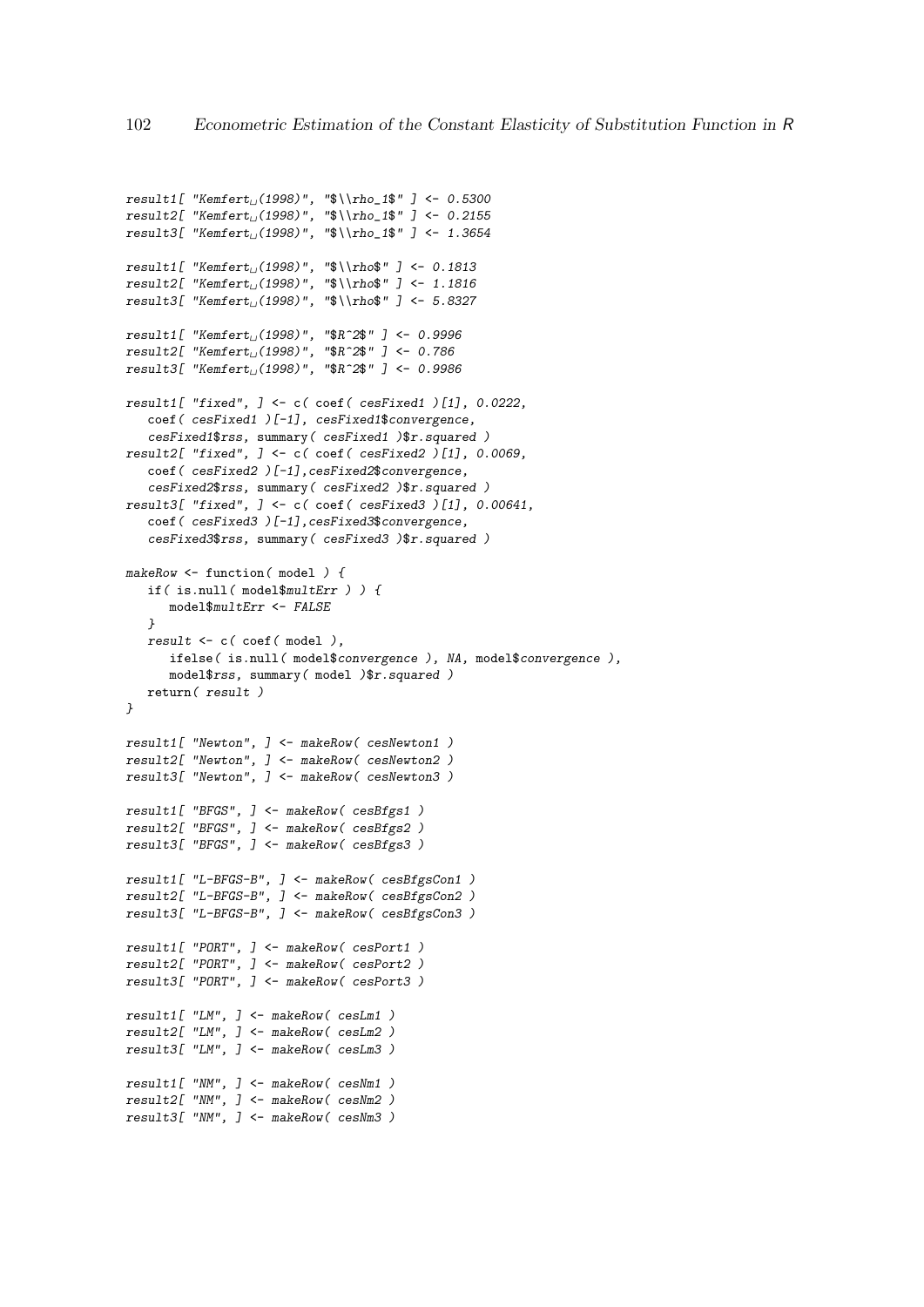```
result1[ "NM<sub>U</sub>-_LLM", ] <- makeRow( cesNmLm1 )
result2[ "NM<sub>I</sub>-iLM", ] <- makeRow( cesNmLm2 )
result3[ "NM<sub>U-L</sub>LM", ] <- makeRow( cesNmLm3 )
result1[ "NM<sub>i-i</sub>PORT", ] <- makeRow( cesNmPort1 )
result2[ "NM_{\sqcup}\negthinspace\negthinspace\lnot PORT", ] <- makeRow( cesNmPort2 )
result3[ "NM<sub>1</sub>-<sub>1</sub>PORT", ] <- makeRow( cesNmPort3 )
result1[ "SANN", ] <- makeRow( cesSann1 )
result2[ "SANN", ] <- makeRow( cesSann2 )
result3[ "SANN", ] <- makeRow( cesSann3 )
result1[ "SANN<sub>U</sub>-_LLM", ] <- makeRow( cesSannLm1 )
result2[ "SANN<sub>\sqcup</sub>-\sqcup M", ] <- makeRow( cesSannLm2 )
result3[ "SANN<sub>L</sub>-<sub>L</sub>LM", ] <- makeRow( cesSannLm3 )
result1[ "SANN<sub>⊔</sub>-<sub>⊔</sub>PORT", ] <- makeRow( cesSannPort1 )
result2[ "SANN<sub>L</sub>-<sub>L</sub>PORT", ] <- makeRow( cesSannPort2 )
result3[ "SANN<sub>i-i</sub>PORT", ] <- makeRow( cesSannPort3 )
result1[ "DE", ] <- makeRow( cesDe1 )
result2[ "DE", ] <- makeRow( cesDe2 )
result3[ "DE", ] <- makeRow( cesDe3 )
result1[ "DE_{\cup}-\cupLM", ] <- makeRow( cesDeLm1 )
result2[ "DE_{i} - iLM", ] <- makeRow( cesDeLm2 )
result3[ "DE_U-JLM", ] <- makeRow( cesDeLm3 )
result1[ "DE<sub>i-i</sub>PORT", ] <- makeRow( cesDePort1 )
result2[ "DE_{\cup}-\cupPORT", ] <- makeRow( cesDePort2 )
result3[ "DE_{\sqcup}\neg\sqcup\text{PORT}", ] <- makeRow( cesDePort3 )
result1[ "Newton<sub>i</sub>grid", ] <- makeRow( cesNewtonGridRho1 )
result2[ "Newton<sub>L</sub>grid", ] <- makeRow( cesNewtonGridRho2 )
result3[ "Newton<sub>Li</sub>grid", ] <- makeRow( cesNewtonGridRho3 )
result1[ "Newton grid start", ] <- makeRow( cesNewtonGridStartRho1 )
result2[ "Newton<sub>L</sub>grid<sub>L</sub>start", ] <- makeRow( cesNewtonGridStartRho2 )
result3[ "Newton<sub>L</sub>grid<sub>L</sub>start", ] <- makeRow( cesNewtonGridStartRho3 )
result1[ "BFGS<sub>LI</sub>grid", ] <- makeRow( cesBfgsGridRho1 )
result2[ "BFGS<sub>LI</sub>grid", ] <- makeRow( cesBfgsGridRho2 )
result3[ "BFGS<sub>L</sub>grid", ] <- makeRow( cesBfgsGridRho3 )
result1[ "BFGS<sub>LI</sub>grid<sub>LI</sub>start", ] <- makeRow( cesBfgsGridStartRho1 )
result2[ "BFGS<sub>u</sub>grid<sub>L</sub>start", ] <- makeRow( cesBfgsGridStartRho2 )
result3[ "BFGS<sub>U</sub>grid<sub>U</sub>start", ] <- makeRow( cesBfgsGridStartRho3 )
result1[ "PORT<sub>I I</sub>grid", ] <- makeRow( cesPortGridRho1 )
result2[ "PORT<sub>LI</sub>grid", ] <- makeRow( cesPortGridRho2 )
result3[ "PORT<sub>1</sub> grid", ] <- makeRow( cesPortGridRho3 )
result1[ "PORT<sub>LI</sub>grid<sub>LI</sub>start", ] <- makeRow( cesPortGridStartRho1 )
result2[ "PORT_Ugrid_Ustart", ] <- makeRow( cesPortGridStartRho2 )result3[ "PORT<sub>LI</sub>grid<sub>LI</sub>start", ] <- makeRow( cesPortGridStartRho3 )
result1[ "LM<sub>i</sub>grid", ] <- makeRow( cesLmGridRho1)
```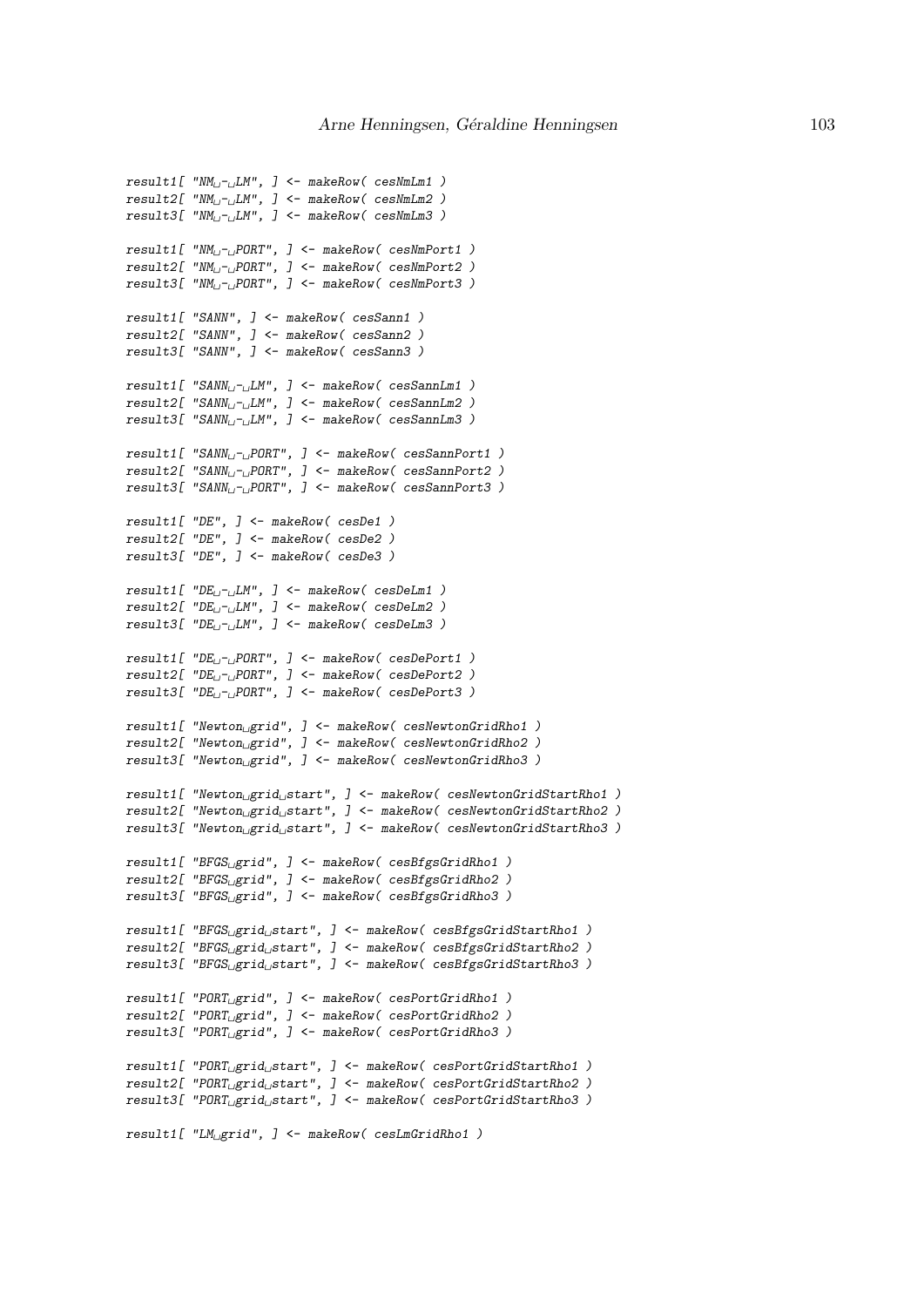```
result2[ "LM_{\neg}grid", ] \leftarrow makeRow( cesLmGridRho2 )result3[ "LM<sub>il</sub>grid", ] <- makeRow( cesLmGridRho3 )
result1[ "LM<sub>u</sub>grid<sub>L</sub>start", ] <- makeRow( cesLmGridStartRho1 )
result2[ "LM<sub>u</sub>grid<sub>u</sub>start", ] <- makeRow( cesLmGridStartRho2 )
result3[ "LM<sub>U</sub>grid<sub>U</sub>start", ] \leftarrow makeRow( cesLmGridStartRho3 )# create LaTeX tables
library( xtable )
colorRows <- function( result ) {
   rownames( result ) <- paste(
      ifelse( !is.na( result[, "\\\delta_1\; ]) & (
         result[, "\delta_1;"] < 0 | result[, "\delta_1;"] >1 |
          result[ , "\delta' ] < 0 | result[ , "\delta' ] > 1 ) |
          result[, "\lceil \cdot \cdot \cdot 1 \rceil / \lceil \cdot \cdot \cdot 1 \rceil / result[, "\lceil \cdot \cdot \cdot 1 \rceil,
          "MarkThisRow<sub>U</sub>", " " " ],rownames( result ), sep = "" )
   return( result )
}
printTable <- function( xTab, fileName ) {
   tempFile <- file()
   print( xTab, file = tempFile,
      floating = FALSE, sanitize.text.function = function(x){x} )
   latexLines <- readLines( tempFile )
   close( tempFile )
   for( i in grep( "MarkThisRow<sub>L"</sub>, latexLines, value = FALSE ) ) {
      latexLines[ i ] <- sub( "MarkThisRow", "\\\\color{red}" ,latexLines[ i ] )
      latexLines[ i ] <- gsub( "&", "&<sub>\\</sub>\\\color{red}" ,latexLines[ i ] )
   }
   writeLines( latexLines, fileName )
   invisible( latexLines )
}
result1 <- colorRows( result1 )
xTab1 <- xtable( result1, align = "lrrrrrrrrr",
   digits = c( 0, rep( 4, 6 ), 0, 0, 4 ))printTable( xTab1, fileName = "kemfert1Coef.tex" )
result2 <- colorRows( result2 )
xTab2 <- xtable( result2, align = "lrrrrrrrrr",
   digits = c( 0, rep( 4, 6 ), 0, 0, 4 ))printTable( xTab2, fileName = "kemfert2Coef.tex" )
result3 <- colorRows( result3 )
xTab3 <- xtable( result3, align = "lrrrrrrrrr",
   digits = c( 0, rep( 4, 6 ), 0, 0, 4 ))printTable( xTab3, fileName = "kemfert3Coef.tex" )
```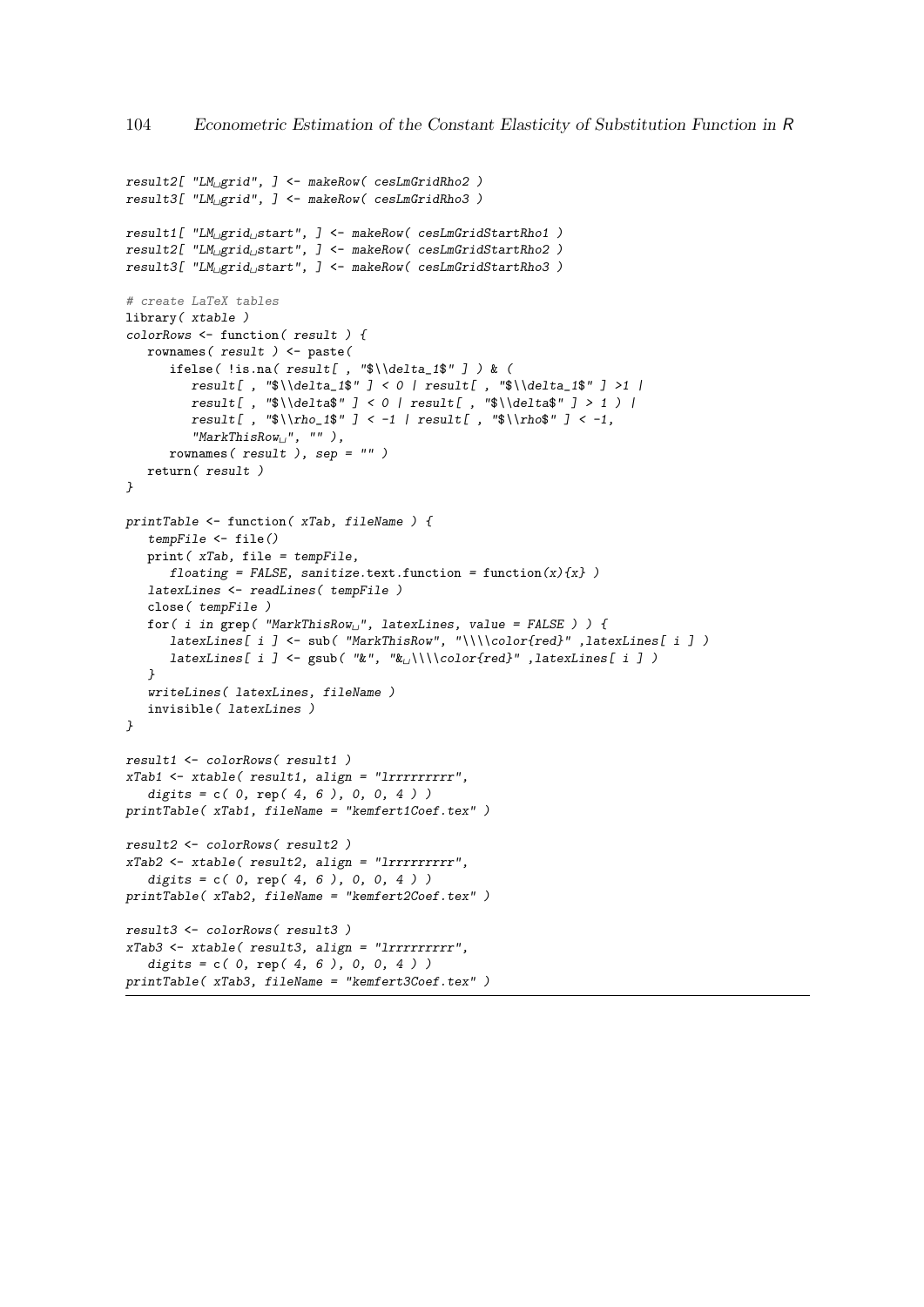### References

- Acemoglu D (1998). "Why Do New Technologies Complement Skills? Directed Technical Change and Wage Inequality." The Quarterly Journal of Economics, 113(4), 1055–1089.
- Ali MM, Törn A (2004). "Population Set-Based Global Optimization Algorithms: Some Modifications and Numerical Studies." Computers & Operations Research,  $31(10)$ , 1703– 1725.
- Amras P (2004). "Is the U.S. Aggregate Production Function Cobb-Douglas? New Estimates of the Elasticity of Substitution." Contribution in Macroeconomics, 4(1), Article 4.
- Anderson R, Greene WH, McCullough BD, Vinod HD (2008). "The Role of Data/Code Archives in the Future of Economic Research." Journal of Economic Methodology, 15(1), 99–119.
- Anderson RK, Moroney JR (1994). "Substitution and Complementarity in C.E.S. Models." Southern Economic Journal, 60(4), 886–895.
- Arrow KJ, Chenery BH, Minhas BS, Solow RM (1961). "Capital-labor Substitution and Economic Efficiency." The Review of Economics and Statistics, 43(3), 225–250. URL <http://www.jstor.org/stable/1927286>.
- Beale EML (1972). "A Derivation of Conjugate Gradients." In FA Lootsma (ed.), Numerical Methods for Nonlinear Optimization, pp. 39–43. Academic Press, London.
- Bélisle CJP (1992). "Convergence Theorems for a Class of Simulated Annealing Algorithms on  $\mathbb{R}^d$ ." Journal of Applied Probability, 29, 885–895.
- Bentolila SJ, Gilles SP (2006). "Explaining Movements in the Labour Share." Contributions to Macroeconomics, 3(1), Article 9.
- Blackorby C, Russel RR (1989). "Will the Real Elasticity of Substitution Please Stand up? (A Comparison of the Allan/Uzawa and Morishima Elasticities)." The American Economic Review, 79, 882–888.
- Broyden CG (1970). "The Convergence of a Class of Double-rank Minimization Algorithms." Journal of the Institute of Mathematics and Its Applications, 6, 76–90.
- Buckheit J, Donoho DL (1995). "Wavelab and Reproducible Research." In A Antoniadis (ed.), Wavelets and Statistics. Springer-Verlag.
- Byrd R, Lu P, Nocedal J, Zhu C (1995). "A Limited Memory Algorithm for Bound Constrained Optimization." SIAM Journal for Scientific Computing, 16, 1190–1208.
- Caselli F (2005). "Accounting for Cross-Country Income Differences." In P Aghion, SN Durlauf (eds.), Handbook of Economic Growth, pp. 679–742. North Holland.
- Caselli F, Coleman Wilbur John I (2006). "The World Technology Frontier." The American Economic Review,  $96(3)$ ,  $499-522$ . URL <http://www.jstor.org/stable/30034059>.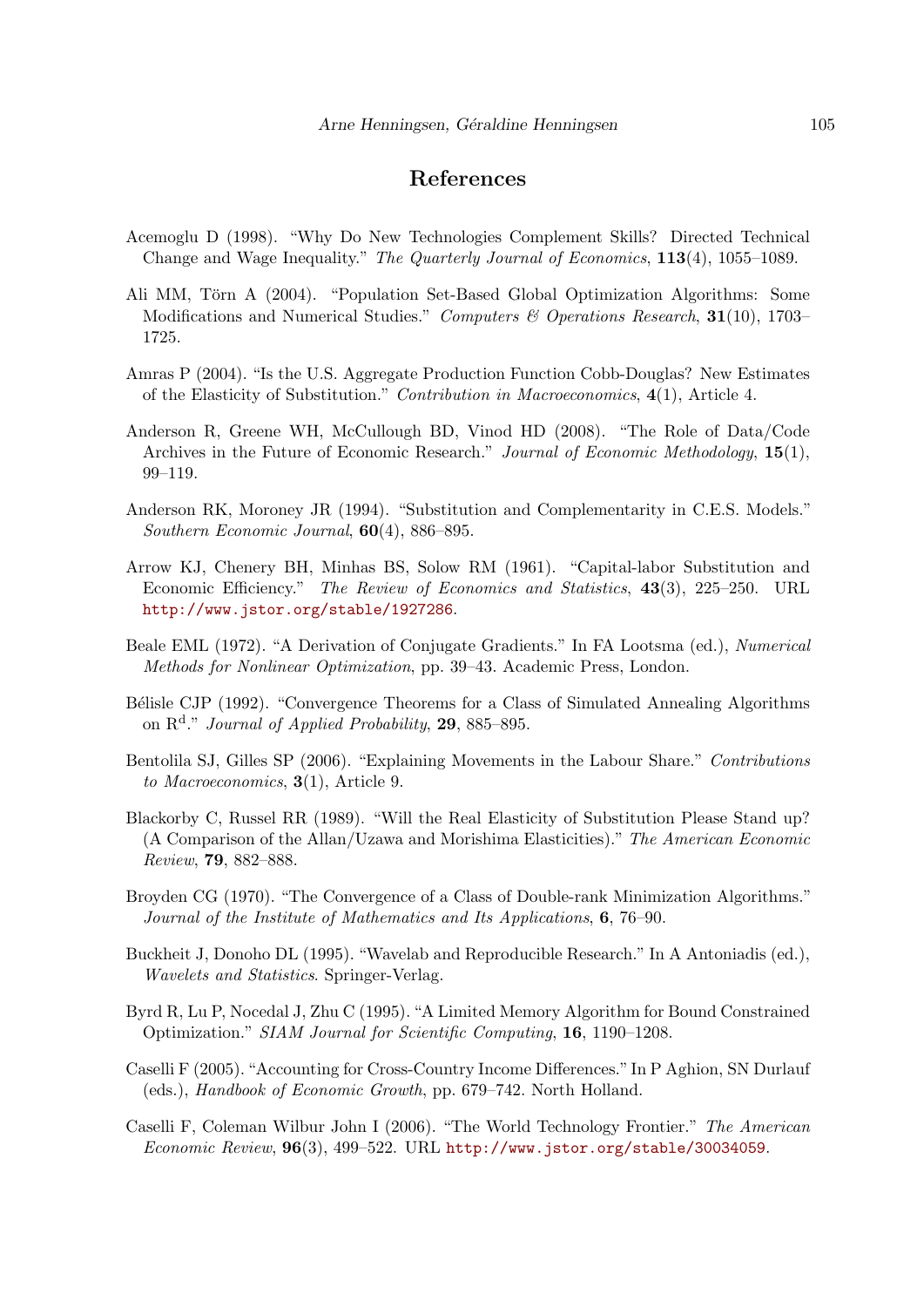- Cerny V (1985). "A Thermodynamical Approach to the Travelling Salesman Problem: an Efficient Simulation Algorithm." Journal of Optimization Theory and Applications, 45, 41–51.
- Chambers JM, Hastie TJ (1992). Statistical Models in S. Chapman & Hall, London.
- Chambers RG (1988). Applied Production Analysis. A Dual Approach. Cambridge University Press, Cambridge.
- Davies JB (2009). "Combining Microsimulation with CGE and Macro Modelling for Distributional Analysis in Developing and Transition Countries." International Journal of Microsimulation, pp. 49-65. URL [http://www.microsimulation.org/IJM/V2\\_1/IJM\\_2\\_1\\_4.pdf](http://www.microsimulation.org/IJM/V2_1/IJM_2_1_4.pdf).
- Dennis JE, Schnabel RB (1983). Numerical Methods for Unconstrained Optimization and Nonlinear Equations. Prentice-Hall, Englewood Cliffs (NJ, USA).
- Douglas PC, Cobb CW (1928). "A Theory of Production." The American Economic Review, 18(1), 139–165.
- Durlauf SN, Johnson PA (1995). "Multiple Regimes and Cross-Country Growth Behavior." Journal of Applied Econometrics, 10, 365–384.
- Elzhov TV, Mullen KM (2009). minpack.lm: R Interface to the Levenberg-Marquardt Nonlinear Least-Squares Algorithm Found in MINPACK. R package version 1.1-4, URL <http://CRAN.R-project.org/package=minpack.lm>.
- Fletcher R (1970). "A New Approach to Variable Metric Algorithms." Computer Journal, 13, 317–322.
- Fletcher R, Reeves C (1964). "Function Minimization by Conjugate Gradients." Computer Journal, 7, 48–154.
- Fox J (2009). car: Companion to Applied Regression. R package version 1.2-16, URL [http:](http://CRAN.R-project.org/package=car) [//CRAN.R-project.org/package=car](http://CRAN.R-project.org/package=car).
- Gay DM (1990). "Usage Summary for Selected Optimization Routines." Computing Science Technical Report 153, AT&T Bell Laboratories. URL [http://netlib.bell-labs.com/](http://netlib.bell-labs.com/cm/cs/cstr/153.pdf) [cm/cs/cstr/153.pdf](http://netlib.bell-labs.com/cm/cs/cstr/153.pdf).
- Goldfarb D (1970). "A Family of Variable Metric Updates Derived by Variational Means." Mathematics of Computation, 24, 23–26.
- Greene WH (2008). Econometric Analysis. 6th edition. Prentice Hall.
- Griliches Z (1969). "Capital-Skill Complementarity." The Review of Economics and Statistics, 51(4), 465–468. URL <http://www.jstor.org/pss/1926439>.
- Hayfield T, Racine JS (2008). "Nonparametric Econometrics: The np Package." Journal of Statistical Software, 27(5), 1–32.
- Henningsen A (2010). *micEcon:* Tools for Microeconomic Analysis and Microeconomic Modeling. R package version 0.6, <http://CRAN.R-project.org/package=micEcon>.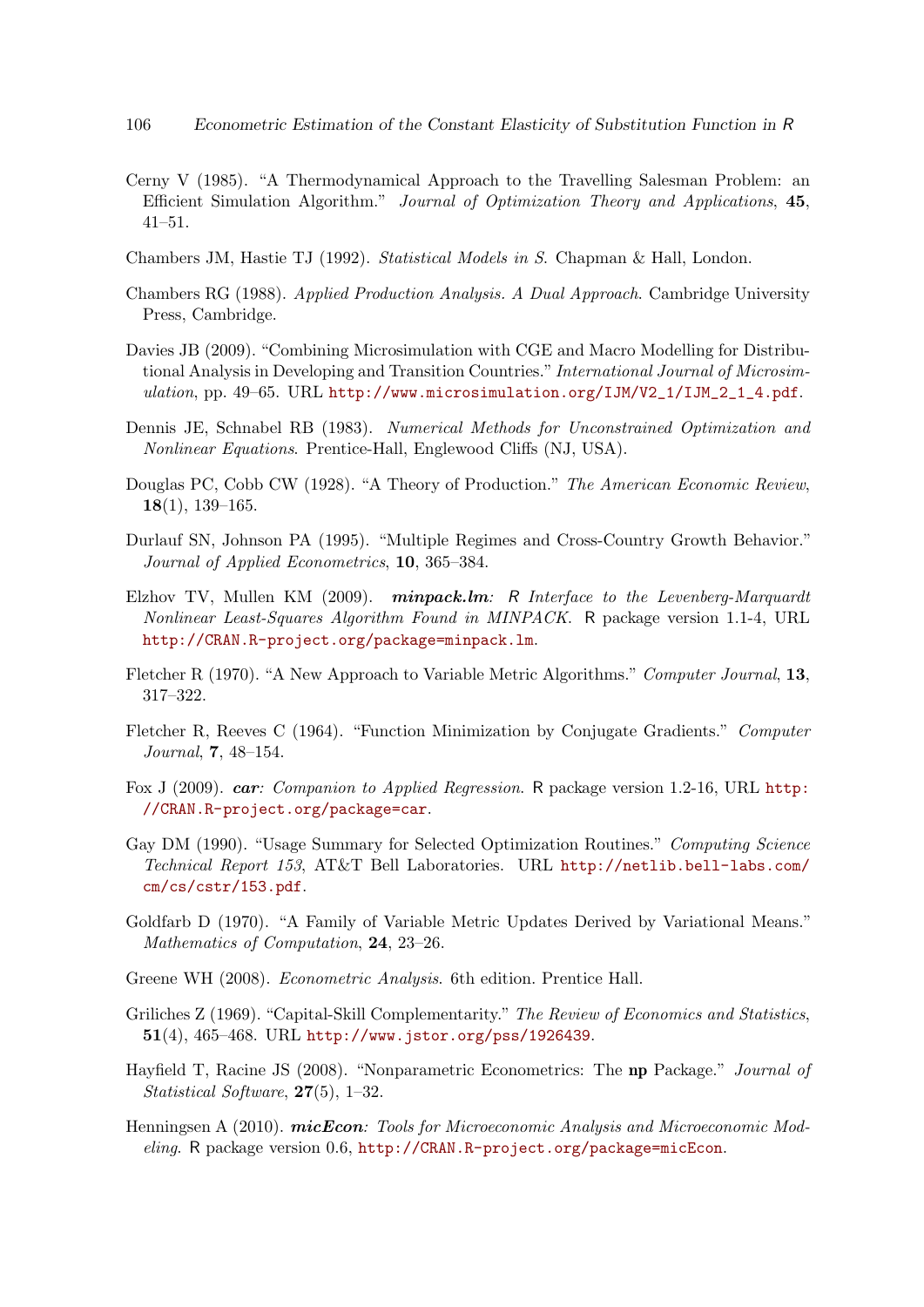- Henningsen A, Hamann JD (2007). "systemfit: A Package for Estimating Systems of Simultaneous Equations in R." Journal of Statistical Software, 23(4), 1–40. URL [http:](http://www.jstatsoft.org/v23/i04/) [//www.jstatsoft.org/v23/i04/](http://www.jstatsoft.org/v23/i04/).
- Henningsen A, Henningsen G (2011a). "Econometric Estimation of the "Constant Elasticity of Substitution" Function in R: Package micEconCES." FOI Working Paper 2011/9, Institute of Food and Resource Economics, University of Copenhagen. URL [http://EconPapers.](http://EconPapers.repec.org/RePEc:foi:wpaper:2011_9) [repec.org/RePEc:foi:wpaper:2011\\_9](http://EconPapers.repec.org/RePEc:foi:wpaper:2011_9).
- Henningsen A, Henningsen G (2011b).  $micEconCES: Analysis with the Constant Elasticity$ of Scale (CES) Function. R package version 0.9, [http://CRAN.R-project.org/package=](http://CRAN.R-project.org/package=micEconCES) [micEconCES](http://CRAN.R-project.org/package=micEconCES).
- Hoff A (2004). "The Linear Approximation of the CES Function with n Input Variables." Marine Resource Economics, 19, 295–306.
- Kelley CT (1999). *Iterative Methods of Optimization*. SIAM Society for Industrial and Applied Mathematics, Philadelphia.
- Kemfert C (1998). "Estimated Substitution Elasticities of a Nested CES Production Function Approach for Germany." Energy Economics, 20(3), 249–264.
- Kirkpatrick S, Gelatt CD, Vecchi MP (1983). "Optimization by Simulated Annealing." Science,  $220(4598)$ , 671–680.
- Kleiber C, Zeileis A (2009). **AER**: Applied Econometrics with R. R package version 1.1, <http://CRAN.R-project.org/package=AER>.
- Klump R, McAdam P, Willman A (2007). "Factor Substitution and Factor-Augmenting Technical Progress in the United States: A Normalized Supply-Side System Approach." The Review of Economics and Statistics, 89(1), 183–192.
- Klump R, Papageorgiou C (2008). "Editorial Introduction: The CES Production Function in the Theory and Empirics of Economic Growth." Journal of Macroeconomics, 30(2), 599–600.
- Kmenta J (1967). "On Estimation of the CES Production Function." International Economic Review, 8, 180–189.
- Krusell P, Ohanian LE, Ríos-Rull JV, Violante GL (2000). "Capital-skill Complementarity and Inequality: A Macroeconomic Analysis." Econometrica, 68(5), 1029–1053.
- León-Ledesma MA, McAdam P, Willman A (2010). "Identifying the Elasticity of Substitution with Biased Technical Change." American Economic Review, 100, 1330–1357.
- Luoma A, Luoto J (2010). "The Aggregate Production Function of the Finnish Economy in the Twentieth Century." Southern Economic Journal, 76(3), 723–737.
- Maddala G, Kadane J (1967). "Estimation of Returns to Scale and the Elasticity of Substitution." Econometrica, 24, 419–423.
- Mankiw NG, Romer D, Weil DN (1992). "A Contribution to the Empirics of Economic Growth." Quarterly Journal of Economics, 107, 407–437.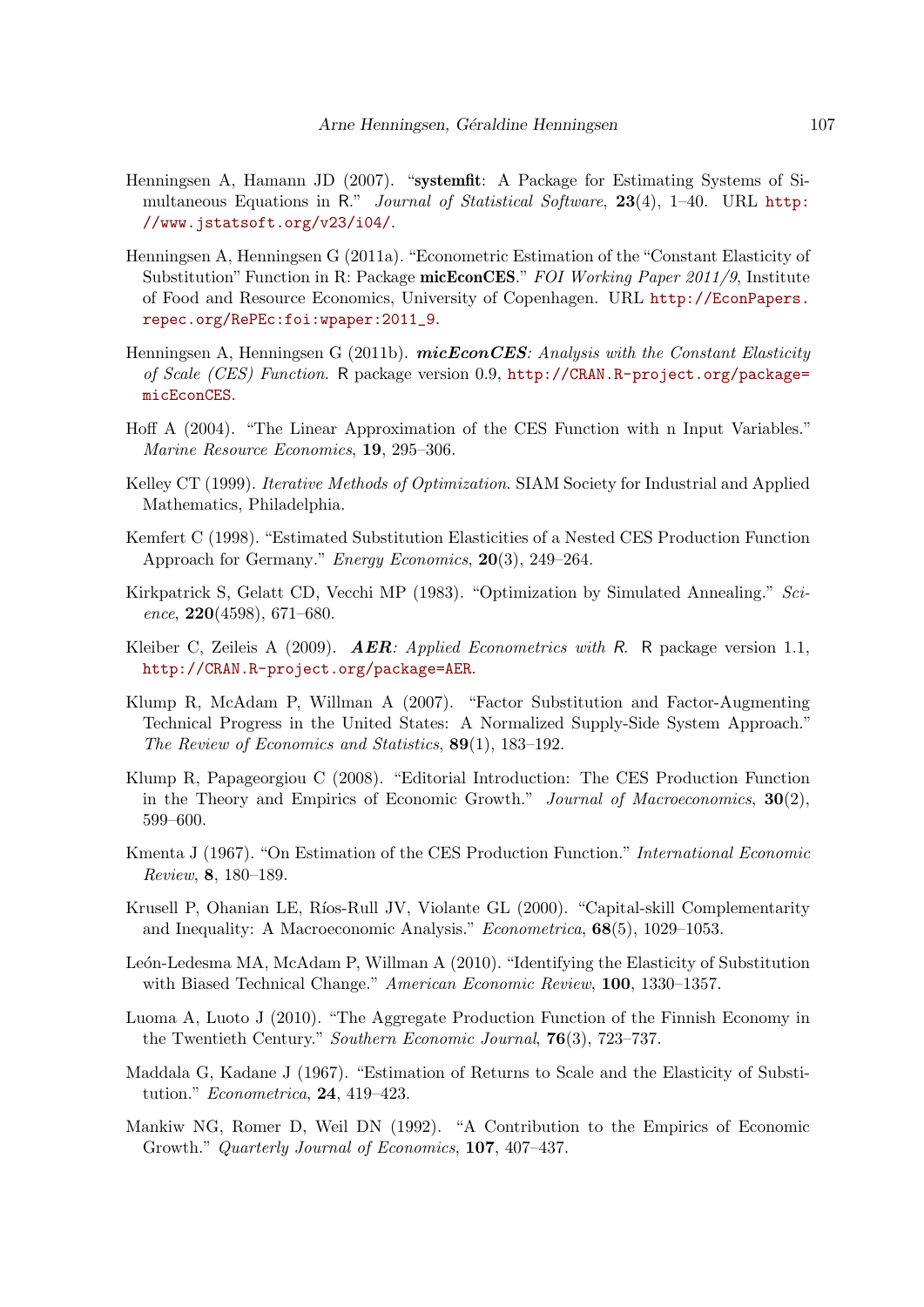- Marquardt DW (1963). "An Algorithm for Least-Squares Estimation of Non-linear Parameters." Journal of the Society for Industrial and Applied Mathematics, 11(2), 431–441. URL <http://www.jstor.org/stable/2098941>.
- Masanjala WH, Papageorgiou C (2004). "The Solow Model with CES Technology: Nonlinearities and Parameter Heterogeneity." Journal of Applied Econometrics, 19(2), 171-201.
- McCullough BD (2009). "Open Access Economics Journals and the Market for Reproducible Economic Research." Economic Analysis and Policy, 39(1), 117–126. URL [http://www.](http://www.pages.drexel.edu/~bdm25/eap-1.pdf) [pages.drexel.edu/~bdm25/eap-1.pdf](http://www.pages.drexel.edu/~bdm25/eap-1.pdf).
- McCullough BD, McGeary KA, Harrison TD (2008). "Do Economics Journal Archives Promote Replicable Research?" Canadian Journal of Economics, 41(4), 1406–1420.
- McFadden D (1963). "Constant Elasticity of Substitution Production Function." The Review of Economic Studies, 30, 73–83.
- Mishra SK (2007). "A Note on Numerical Estimation of Sato's Two-Level CES Production Function." MPRA Paper 1019, North-Eastern Hill University, Shillong.
- Moré JJ, Garbow BS, Hillstrom KE (1980). *MINPACK*. Argonne National Laboratory. URL <http://www.netlib.org/minpack/>.
- Mullen KM, Ardia D, Gil DL, Windover D, Cline J (2011). "DEoptim: An R Package for Global Optimization by Differential Evolution." Journal of Statistical Software, 40(6), 1-26. URL <http://www.jstatsoft.org/v40/i06>.
- Nelder JA, Mead R (1965). "A Simplex Algorithm for Function Minimization." Computer Journal, 7, 308–313.
- Pandey M (2008). "Human Capital Aggregation and Relative Wages Across Countries." Journal of Macroeconomics,  $30(4)$ , 1587-1601.
- Papageorgiou C, Saam M (2005). "Two-Level CES Production Technology in the Solow and Diamond Growth Models." Working paper 2005-07, Department of Economics, Louisiana State University.
- Polak E, Ribière G (1969). "Note Sur la Convergence de Méthodes de Directions Conjuguées." Revue Francaise d'Informatique et de Recherche Opérationnelle, 16, 35-43.
- Price KV, Storn RM, Lampinen JA (2006). Differential Evolution A Practical Approach to Global Optimization. Natural Computing. Springer-Verlag. ISBN 540209506.
- R Development Core Team (2011). R: A Language and Environment for Statistical Computing. R Foundation for Statistical Computing, Vienna, Austria. ISBN 3-900051-07-0, URL [http:](http://www.R-project.org) [//www.R-project.org](http://www.R-project.org).
- <span id="page-107-0"></span>Sato K (1967). "A Two-Level Constant-Elasticity-of-Substitution Production Function." The Review of Economic Studies, 43, 201–218. URL <http://www.jstor.org/stable/2296809>.
- Schnabel RB, Koontz JE, Weiss BE (1985). "A Modular System of Algorithms for Unconstrained Minimization." ACM Transactions on Mathematical Software, 11(4), 419–440.